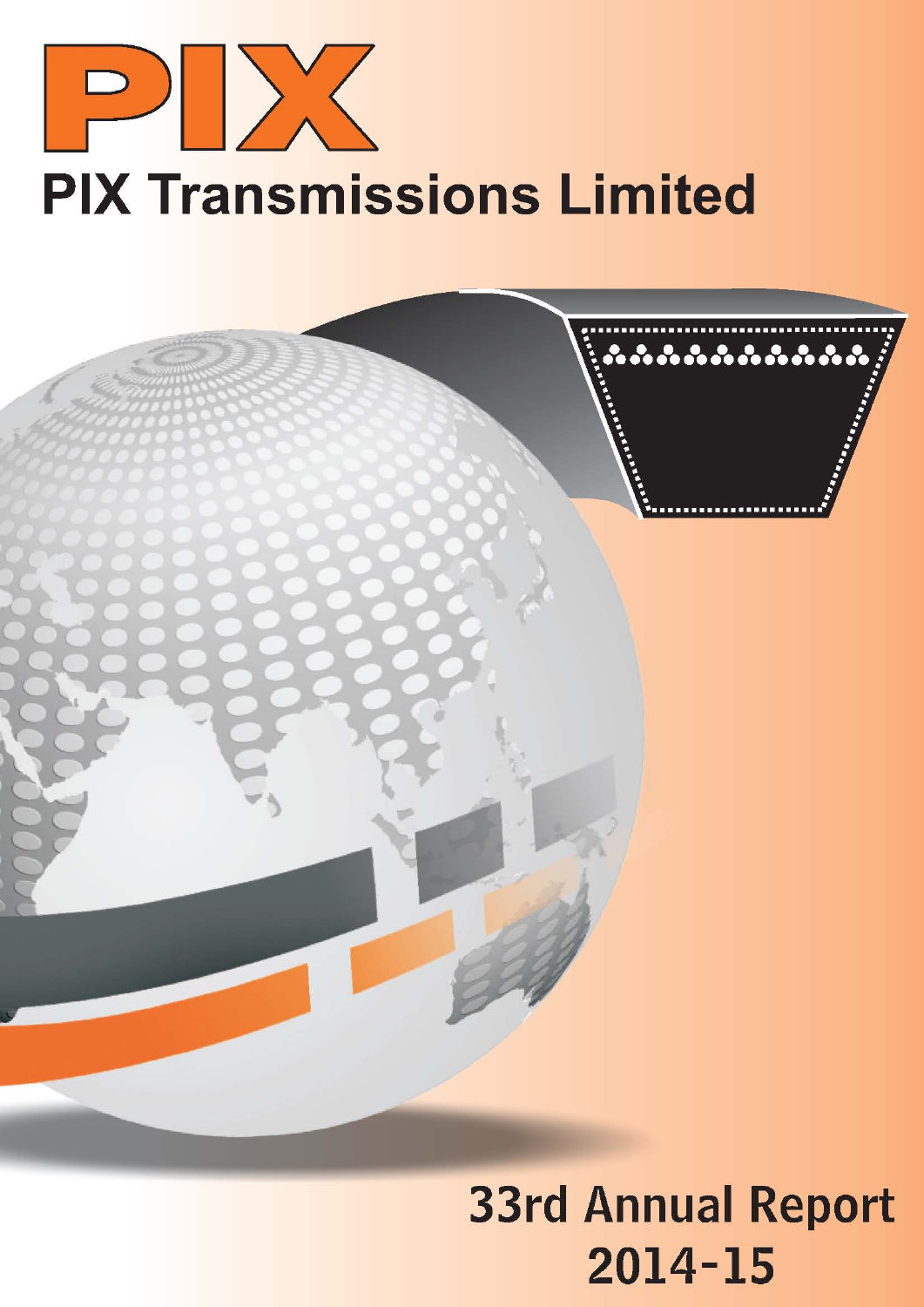

| <b>Board of Directors:</b>                            | Mr. Amarpal Sethi (Chairman & Managing Director)<br>Mr. Sonepal Sethi (Joint Managing Director)<br>Mr. Rishipal Sethi (Joint Managing Director)<br>Mr. Sukhpal Singh Sethi<br>Mr. Karanpal Sethi<br>Mr. Joe Paul<br>Mr. Mohammed Adil Ansari (W.E.F. 12/07/2014)<br>(W.E.F. 12/07/2014)<br>Ms. Shirley Paul<br>Mr. Haresh Eidnani<br>Mr. Pradeep Havnur<br>Mr. Aqueel A. Mulla<br>Mr. Prakashchand Khasgiwala (W.E.F. 20/09/2014)<br>Mr. Nigel Savio Lobo (W.E.F. 20/09/2014)<br>Dr. Manoj Mohan Sajnani (W.E.F. 15/12/2014) |  |
|-------------------------------------------------------|------------------------------------------------------------------------------------------------------------------------------------------------------------------------------------------------------------------------------------------------------------------------------------------------------------------------------------------------------------------------------------------------------------------------------------------------------------------------------------------------------------------------------|--|
| <b>Company Secretary:</b>                             | Mr. Shybu Varghese                                                                                                                                                                                                                                                                                                                                                                                                                                                                                                           |  |
| <b>Auditors:</b>                                      | M/s. S. C. Bandi & Company<br>Chartered Accountants, Mumbai                                                                                                                                                                                                                                                                                                                                                                                                                                                                  |  |
| <b>Bankers:</b>                                       | 1. State Bank of Hyderabad<br>2. State Bank of India                                                                                                                                                                                                                                                                                                                                                                                                                                                                         |  |
| <b>Registered Office &amp; Works:</b><br>(UNIT No. 1) | J-7, M.I.D.C., Hingna Road, Nagpur - 440 016<br>Tel.: (07104) 669000, Fax: (07104) 669007/8<br>Website:www.pixtrans.com,<br>Email: cosecretary@pixtrans.com                                                                                                                                                                                                                                                                                                                                                                  |  |
| (UNIT No. 2)                                          | K-36, K-37 & K-38, MIDC, Hingna Road, Nagpur-440 016                                                                                                                                                                                                                                                                                                                                                                                                                                                                         |  |
| (UNIT No. 3)                                          | Khasra No.25, 45, 46/1, 46/2, 47 & 48<br>Mouza Nagalwadi, Tehsil - Hingna, Nagpur-440016                                                                                                                                                                                                                                                                                                                                                                                                                                     |  |
| (UNIT No. 4)                                          | Khasra No.57, Mouza Nagalwadi,<br>Tehsil - Hingna, Nagpur-440016                                                                                                                                                                                                                                                                                                                                                                                                                                                             |  |
| <b>Mumbai Office:</b>                                 | Pals Building, 1st Floor, 1st Road, TPS IV, Bandra - [W],<br>Mumbai - 400 050 TEL.: (022) 26404556 / 26402229<br>FAX: (022) 26402225                                                                                                                                                                                                                                                                                                                                                                                         |  |
| <b>Share Transfer Agent:</b>                          | Link Intime India Private Limited<br>C-13, Pannalal Silk Mills Compound,<br>L. B. S. Marg, Bhandup (W), Mumbai - 400 078<br>E-mail: isrl@linkintime.co.in                                                                                                                                                                                                                                                                                                                                                                    |  |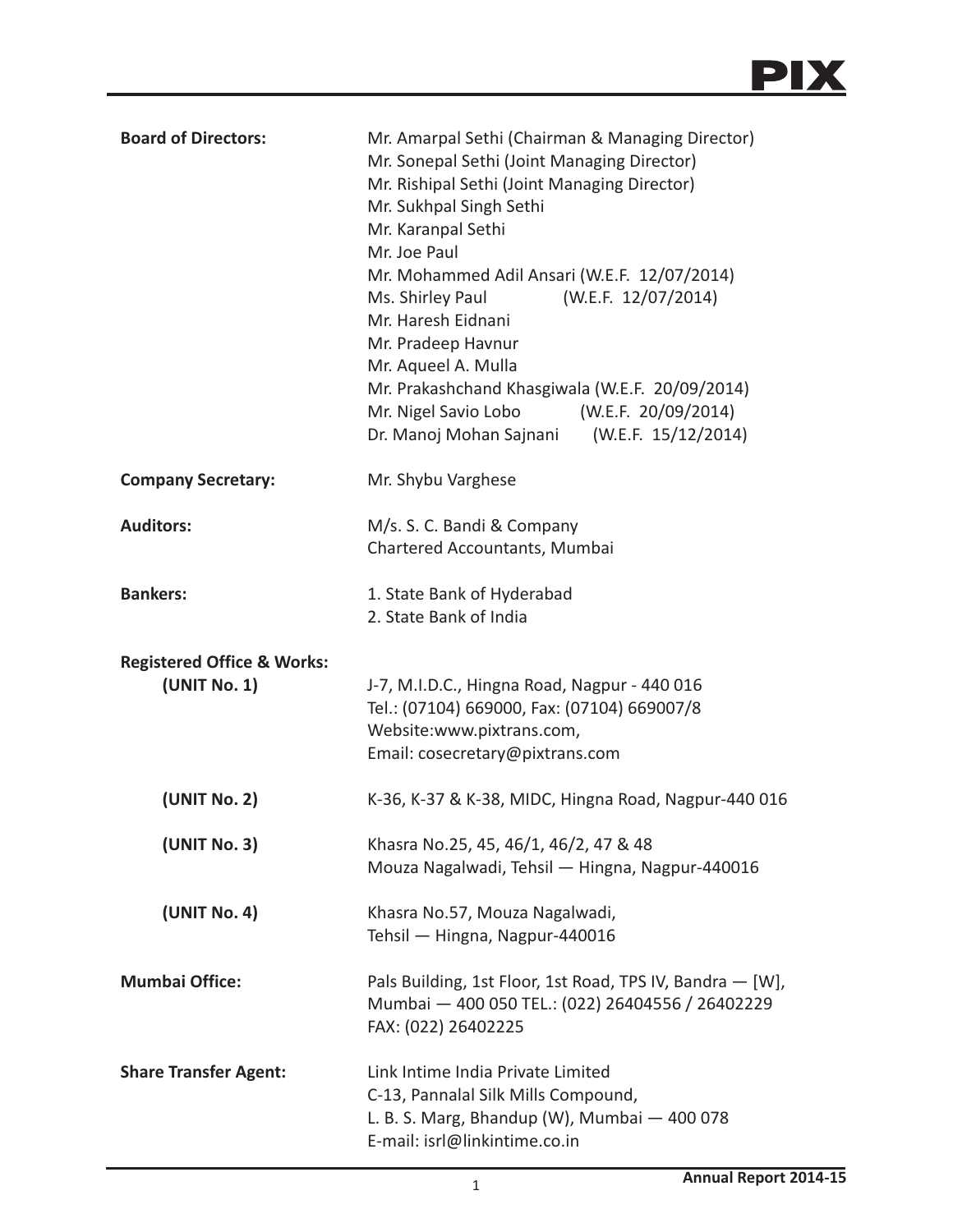# **NOTICE**

Notice is hereby given that the THIRTY THIRD ANNUAL GENERAL MEETING of PIX TRANSMISSIONS LIMITED will be held at the Registered Office of the company at J-7, MIDC, Hingna Road, Nagpur at 9.30 a.m. on Wednesday the 23rd September, 2015 to transact the following business:

## **ORDINARY BUSINESS**

- 1. To receive, consider and adopt the Audited Statement of Profit and Loss for the Year ended 31st March, 2015 and the Balance Sheet as on that date together with the Reports of Directors and Auditors thereon.
- 2. To declare a Dividend on Equity Shares for the Financial Year ended 31st March, 2015.
- 3. To appoint a Director in place of Mr. Amarpal Sethi (DIN: 00129462), who retires by rotation and being eligible offers himself for re-appointment.
- 4. To appoint a Director in place of Mr. Rishipal Sethi (DIN: 00129304), who retires by rotation and being eligible offers himself for re-appointment.
- 5. To appoint a Director in place of Mr. Karanpal Sethi (DIN: 01711384), who retires by rotation and being eligible offers himself for re-appointment.
- 6. To appoint M/s. S.C. Bandi & Co., Chartered Accountants (Firm Registration No; 130850W), as Statutory Auditors of the Company to hold office from the conclusion of this Annual General Meeting, until the conclusion of next Annual General Meeting to be held after this meeting, and to fix their remuneration for the financial year ending 31st March, 2016.

## **SPECIAL BUSINESS**

7. To consider and if thought fit to pass with or without modification following resolution as a Special Resolution:

"RESOLVED THAT in accordance with the provisions of Sections 196, 197 and 203 read with Schedule V and all other applicable provisions of the Companies Act, 2013 and the Companies (Appointment and Remuneration of Managerial Personnel) Rules, 2014 (including any statutory modification(s) or re-enactment thereof for the time being in force), approval of the Company be and is hereby accorded for the re-appointment of Mr. Amarpal Sethi (DIN: 00129462) as Chairman & Managing Director of the Company, for a period of 3 (three) years with effect from 1st April , 2015 to 31st March, 2018 on the terms and conditions including remuneration as set out in the Statement annexed to the Notice convening this Meeting, with liberty to the Board of Directors (hereinafter referred to as "the Board" which term shall be deemed to include the Nomination and Remuneration Committee of the Board) to alter and vary the terms and conditions of the said re-appointment and/or remuneration as it may deem fit and as may be acceptable to Mr. Amarpal Sethi (DIN: 00129462), subject to the same not exceeding the limits specified under Schedule V to the Companies Act, 2013 or any statutory modification(s) or re-enactment thereof."

"RESOLVED FURTHER THAT the Board be and is hereby authorized to do all acts and take all such steps as may be necessary, proper or expedient to give effect to this resolution."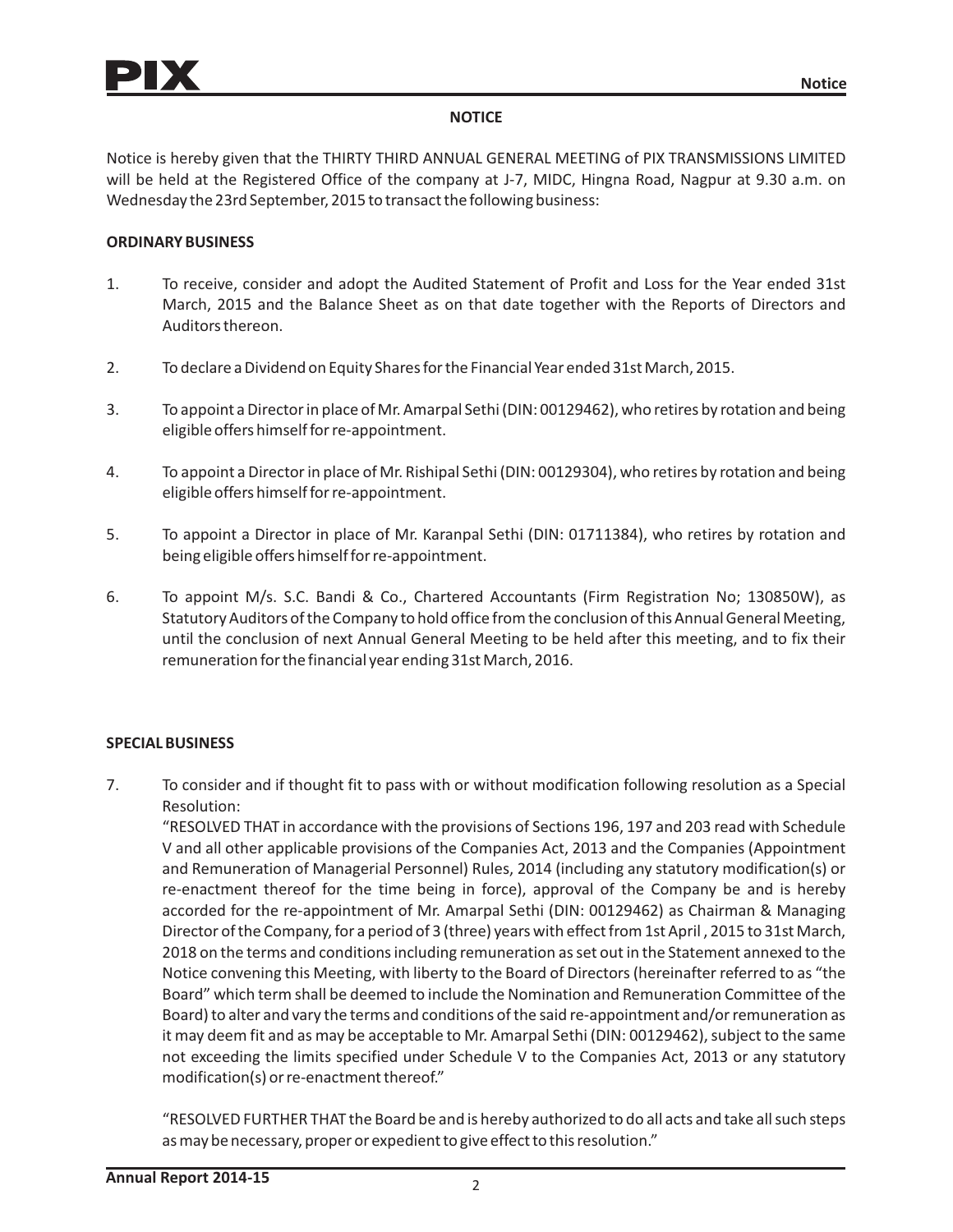#### **Notice**



8. To consider and if thought fit, to pass, with or without modification(s), the following resolution as a Special Resolution:

"RESOLVED THAT in accordance with the provisions of Sections 196, 197 and 203 read with Schedule V and all other applicable provisions of the Companies Act, 2013 and the Companies (Appointment and Remuneration of Managerial Personnel) Rules, 2014 (including any statutory modification(s) or re-enactment thereof for the time being in force), approval of the Company be and is hereby accorded for the re-appointment of Mr. Sukhpal Singh Sethi (DIN: 00129235) as Whole Time Director of the Company, for a period of 3 (three) years with effect from 1st April , 2015 to 31st March, 2018 even though he has attained age of 73 years, on the terms and conditions including remuneration as set out in the Statement annexed to the Notice convening this Meeting, with liberty to the Board of Directors (hereinafter referred to as "the Board" which term shall be deemed to include the Nomination and Remuneration Committee of the Board) to alter and vary the terms and conditions of the said re-appointment and/or remuneration as it may deem fit and as may be acceptable to Mr. Sukhpal Singh Sethi (DIN: 00129235), subject to the same not exceeding the limits specified under Schedule V to the Companies Act, 2013 or any statutory modification(s) or re-enactment thereof."

"RESOLVED FURTHER THAT the Board be and is hereby authorized to do all acts and take all such steps as may be necessary, proper or expedient to give effect to this resolution."

9. To consider and if thought fit, to pass with or without modification(s), the following resolution as a Special Resolution:

"RESOLVED THAT in accordance with the provisions of Sections 196, 197 and 203 read with Schedule V and all other applicable provisions of the Companies Act, 2013 and the Companies (Appointment and Remuneration of Managerial Personnel) Rules, 2014 (including any statutory modification(s) or re-enactment thereof for the time being in force), approval of the Company be and is hereby accorded for the re-appointment of Mr. Sonepal Sethi (DIN: 00129276) as Joint Managing Director of the Company, for a period of 3 (three) years with effect from 1st April , 2015 to 31st March, 2018 on the terms and conditions including remuneration as set out in the Statement annexed to the Notice convening this Meeting, with liberty to the Board of Directors (hereinafter referred to as "the Board" which term shall be deemed to include the Nomination and Remuneration Committee of the Board) to alter and vary the terms and conditions of the said re-appointment and/or remuneration as it may deem fit and as may be acceptable to Mr. Sonepal Sethi (DIN: 00129276), subject to the same not exceeding the limits specified under Schedule V to the Companies Act, 2013 or any statutory modification(s) or re-enactment thereof."

"RESOLVED FURTHER THAT the Board be and is hereby authorized to do all acts and take all such steps as may be necessary, proper or expedient to give effect to this resolution."

10. To consider and if thought fit, to pass with or without modification(s), the following resolution as an Special Resolution:

"RESOLVED THAT in accordance with the provisions of Sections 196, 197 and 203 read with Schedule V and all other applicable provisions of the Companies Act, 2013 and the Companies (Appointment and Remuneration of Managerial Personnel) Rules, 2014 (including any statutory modification(s) or re-enactment thereof for the time being in force), approval of the Company be and is hereby accorded for the re-appointment of Mr. Karanpal Sethi (DIN: 01711384) as Whole Time Director of the Company, for a period of 3 (three) years with effect from 1st April , 2015 to 31st March, 2018 on the terms and conditions including remuneration as set out in the Statement annexed to the Notice convening this Meeting, with liberty to the Board of Directors (hereinafter referred to as "the Board" which term shall be deemed to include the Nomination and Remuneration Committee of the Board) to alter and vary the terms and conditions of the said re-appointment and/or remuneration as it may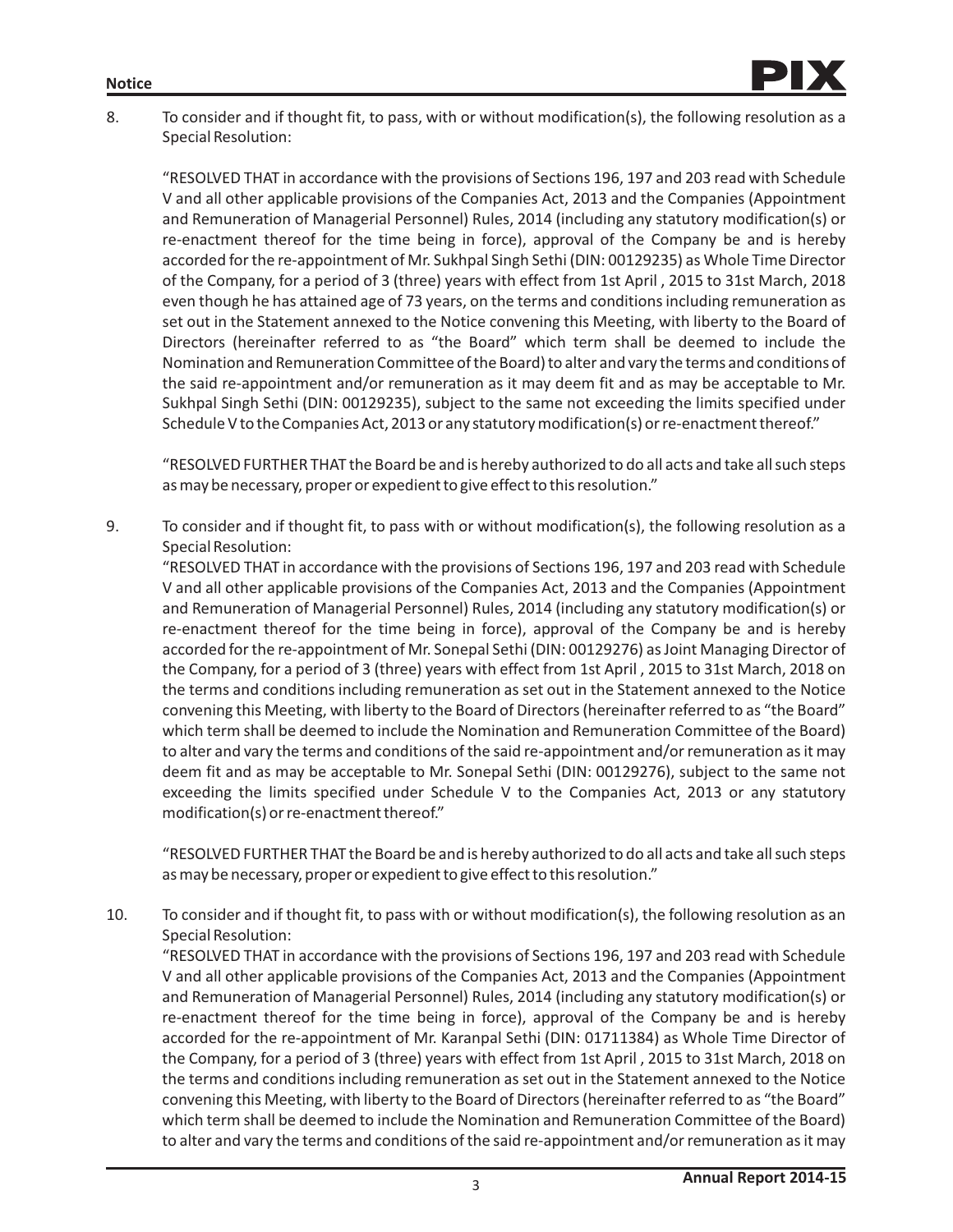

deem fit and as may be acceptable to Mr. Karanpal Sethi (DIN: 01711384), subject to the same not exceeding the limits specified under Schedule V to the Companies Act, 2013 or any statutory modification(s) or re-enactment thereof."

"RESOLVED FURTHER THAT the Board be and is hereby authorized to do all acts and take all such steps as may be necessary, proper or expedient to give effect to this resolution."

11. To consider and if thought fit, to pass with or without modification(s), the following resolution as an Ordinary Resolution:

"RESOLVED THAT in accordance with the provisions of Sections 196, 197 and 203 read with Schedule V and all other applicable provisions of the Companies Act, 2013 and the Companies (Appointment and Remuneration of Managerial Personnel) Rules, 2014 (including any statutory modification(s) or re-enactment thereof for the time being in force), approval of the Company be and is hereby accorded for the re-appointment of Mr. Joe Paul (DIN: 00129522) as Whole Time Director of the Company, for a period of 3 (three) years with effect from 1st April , 2015 to 31st March, 2018 on the terms and conditions including remuneration as set out in the Statement annexed to the Notice convening this Meeting, with liberty to the Board of Directors (hereinafter referred to as "the Board" which term shall be deemed to include the Nomination and Remuneration Committee of the Board) to alter and vary the terms and conditions of the said re-appointment and/or remuneration as it may deem fit and as may be acceptable to Mr. Joe Paul (DIN: 00129522), subject to the same not exceeding the limits specified under Schedule V to the Companies Act, 2013 or any statutory modification(s) or re-enactment thereof."

"RESOLVED FURTHER THAT the Board be and is hereby authorized to do all acts and take all such steps as may be necessary, proper or expedient to give effect to this resolution."

12. To consider and if thought fit, to pass with or without modification(s), the following resolution as an Ordinary Resolution:

"RESOLVED THAT pursuant to the provisions of Sections 149, 150, 152, 161 and other applicable provisions, if any, of the Companies Act, 2013 and the Rules made there under, read with Schedule IV to the said Act, Mr. Aqueel Ahmed Mulla (DIN; 00129064) who was appointed as an Additional Director of the Company by the Board of Directors with effect from 1st March, 2015 to hold office up to the date of AGM, be and is hereby appointed as an Independent Director of the Company to hold office for a term up to five consecutive years commencing from 23rd September, 2015."

"RESOLVED FURTHER THAT the Board be and is hereby authorized to do all acts and take all such steps as may be necessary, proper or expedient to give effect to this resolution."

**For and on behalf of the Board of Directors**

**Place: Mumbai Sonepal Sethi Dated: 29.05.2015 Joint Managing Director**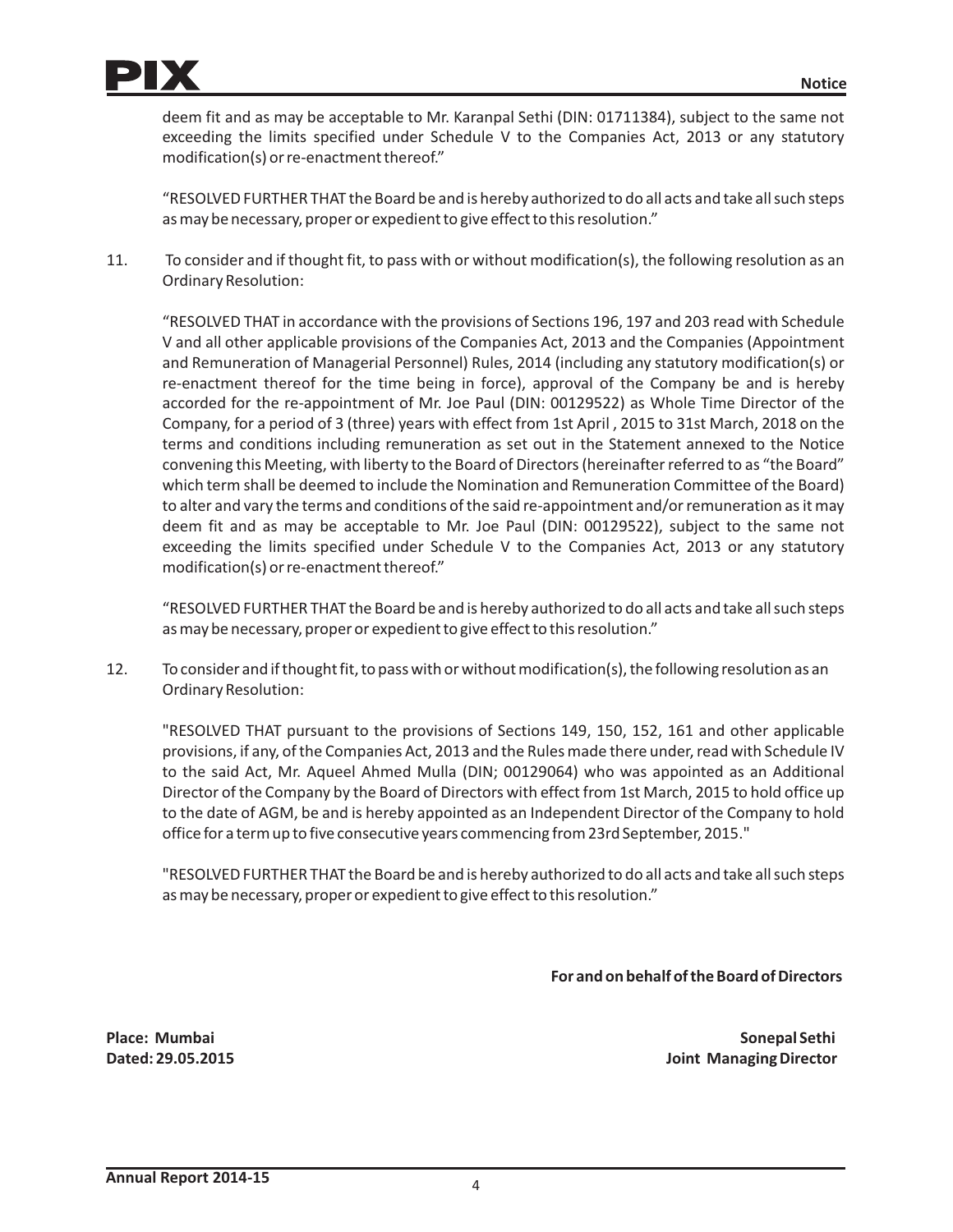

## **Notes:**

- 1. **A MEMBER ENTITLED TO ATTEND AND VOTE IS ENTITLED TO APPOINT A PROXY TO ATTEND AND VOTE ON HIS/HER BEHALF AND THE PROXY NEED NOT BE A MEMBER OF THE COMPANY**. Pursuant to the provisions of Section 105 of the Companies Act, 2013, a person can act as a proxy on behalf of not more than fifty members and holding in aggregate not more than ten percent of the total Share Capital of the Company. Members holding more than ten percent of the total Share Capital of the Company may appoint a single person as proxy, who shall not act as a proxy for any other Member. The instrument of Proxy, in order to be effective, should be deposited at the Registered Office of the Company, duly completed and signed, not later than 48 hours before the commencement of the meeting. A Proxy Form is annexed to this Report. Proxies submitted on behalf of limited companies, societies, etc., must be supported by an appropriate resolution/authority, as applicable.
- 2. An Explanatory Statement pursuant to Section 102 of the Companies Act, 2013 relating to the Special Businesses to be transacted at the Annual General Meeting (AGM) is annexed hereto.
- 3. Register of Members and the transfer books of the Company will remain closed from Wednesday 16th September, 2015 to Wednesday 23rd September, 2015 (Both days inclusive).
- 4. The Dividend for the financial year ended 31st March, 2015, as recommended by the Board, if approved by the Members, will be paid on or after Wednesday, 23rd September, 2015 to those Members whose names appear in the Register of Members of the Company as on the book closure dates.
- 5. Pursuant to Section 101 and Section 136 of the Companies Act, 2013 read with relevant Rules made there under, Companies can serve Annual Reports and other communications through electronic mode to those Members who have registered their e-mail address either with the Company or with the Depository. Members holding shares in physical form and who have not registered their e-mail address with the Company can now register the same by submitting a duly filled in 'E-Communication Registration Form, available on the website of the Company www.pixtrans.com, to M/s. Link Intime India Private Ltd , the registrar and share transfer agent of the Company. Members holding shares in Demat form are requested to register their e-mail address with their Depository Participant(s) only. Members of the Company, who have registered their e-mail address, are entitled to receive such communication in physical form upon request.
- 6. The Notice of AGM and Annual Report are being sent in electronic mode to Members whose e-mail IDs are registered with the Company or the Depository Participant(s), unless the members have requested for a hard copy of the same. The physical copy of the Notice of AGM and Annual Report are being sent to those Members who have not registered their e-mail IDs with the Company or Depository Participant(s).
- 7. Pursuant to Section 108 of the Companies Act, 2013, read with the relevant Rules of the Act, the Company is pleased to provide the facility to Members to exercise their right to vote by electronic means. The Members, whose names appear in the Register of Members/list of Beneficial Owners as on Wednesday, 16th September, 2015, are entitled to vote on the Resolutions set forth in this Notice. The e-voting period will commence at 9.00 a.m. on Sunday, 20th September, 2015 and will end at 5.00 p.m. on Tuesday, 22nd September, 2015. The Company has appointed Mr. Sahib Chauhan, practicing Chartered Accountant, to act as the Scrutinizer, for conducting the scrutiny of the votes cast. The Members desiring to vote through electronic mode may refer to the detailed procedure on e-voting given hereinafter.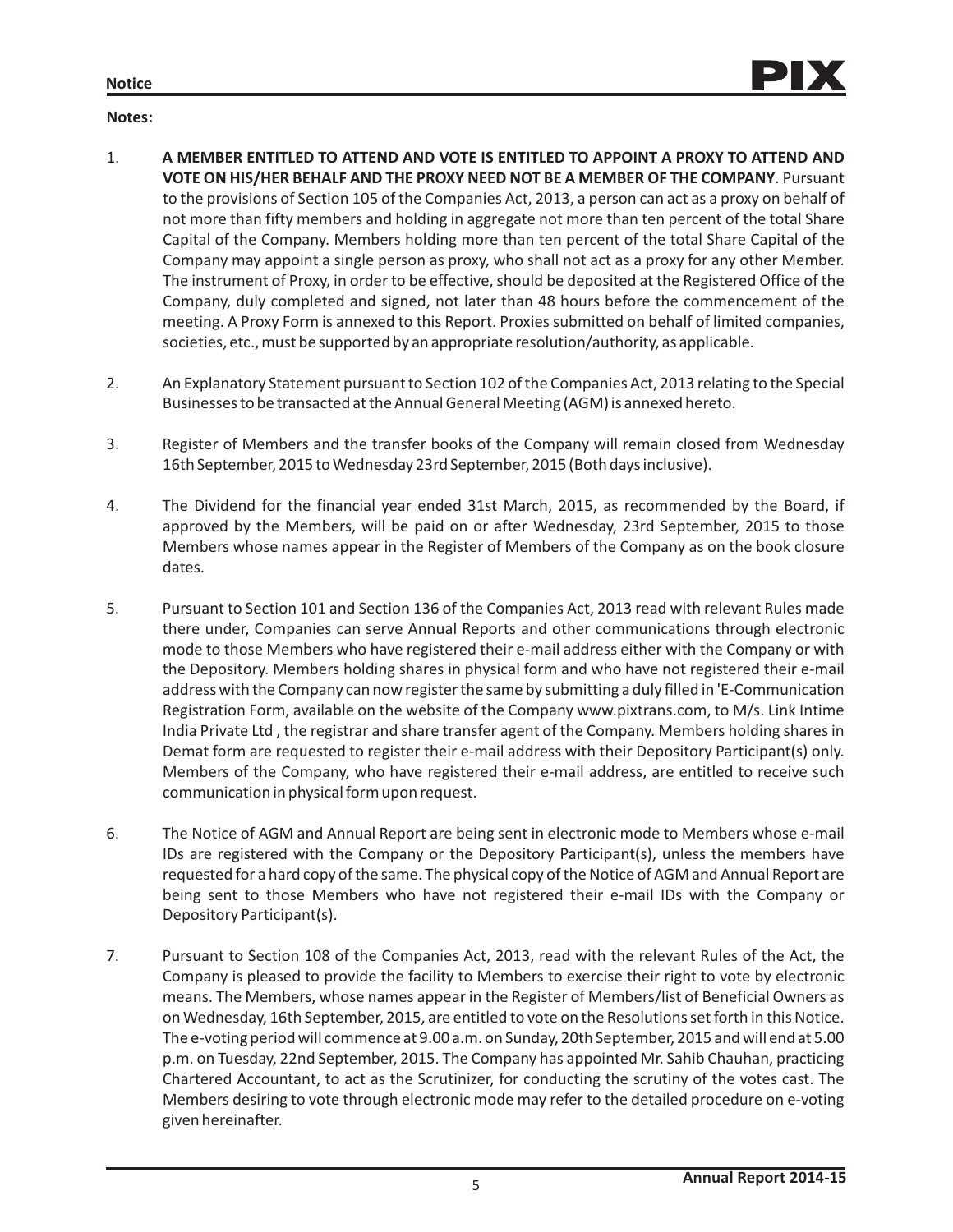

- 8. The facility of Voting through Ballot paper at meeting is also provided to those members, who have not exercised their voting right through electronic means.
- 9. The members who have cast their vote by remote e-voting prior to the meeting may also attend the meeting but shall not be entitled to cast their vote again.

# **Procedure for E-Voting:**

The Company has entered into an arrangement with Central Depository Services (India) Limited (CDSL) for facilitating e-voting for AGM. The instructions for e-voting are as under:

# **A. In case of members receiving e-mail:**

If you are holding shares in Demat form and had logged on to www.evotingindia.com and casted your vote earlier for EVSN of any Company, then your existing login id and password are to be used. I) Log on to the e-voting website www.evotingindia.com.

- ii) Click on "Shareholders" tab to cast your votes.
- iii) Now, select the Electronic Voting Sequence Number "EVSN" along with "COMPANY NAME" from the drop down menu and click on "SUBMIT"

|                               | For members holding shares<br>in demat form                                                                                                                                                       | For members holding shares<br>in physical form |
|-------------------------------|---------------------------------------------------------------------------------------------------------------------------------------------------------------------------------------------------|------------------------------------------------|
| User ID                       | For NSDL: 8 character DP ID followed<br>by 8 digits client ID                                                                                                                                     | Folio number registered with<br>the Company    |
|                               | For CDSL: 16 digits beneficiary ID                                                                                                                                                                |                                                |
| PAN <sup>*</sup>              | Enter your 10 digit alpha-numeric *PAN issued by Income Tax Department<br>when prompted by the system while e-voting (applicable for both Demat<br>shareholders as well as physical shareholders) |                                                |
| <b>DOB</b>                    | Enter the Date of Birth as recorded in your demat account or in the<br>company records for the said demat account or folio in dd/mm/yyyy format.                                                  |                                                |
| <b>Dividend Bank Details#</b> | Enter the Dividend Bank Details as recorded in your demat account or in the<br>company records for the said demat account or folio.                                                               |                                                |

iv) Now, fill up the following details in the appropriate boxes:

\* Members who have not updated their PAN with the Company/Depository Participant are requested to use the default number: <Default Number> in the PAN Field. The default No. will be first two letters of shareholder's name followed by eight digit folio number , if folio number is less than eight digits then remaining digits should be padded with relevant number of 0(zero) from the left. For instance if your name is Rajesh Kumar and folio no is R101 then default No. will be RA0000R101.

# Please enter any one of the details in order to login.

v) After entering these details appropriately, click on "SUBMIT" tab.

vi) Members holding shares in physical form will then reach directly the EVSN selection screen. However, members holding shares in Demat form will now reach "Password Creation" menu wherein they are required to mandatorily change their login password in the new password field. The new password has to be minimum eight characters consisting of at least one upper case (A¬Z), one lower case (a-z), one numeric value (0-9) and a special character(@  $\#$  \$ %&  $\ast$ ). It is strongly recommended not to share your password with any other person and take utmost care to keep your password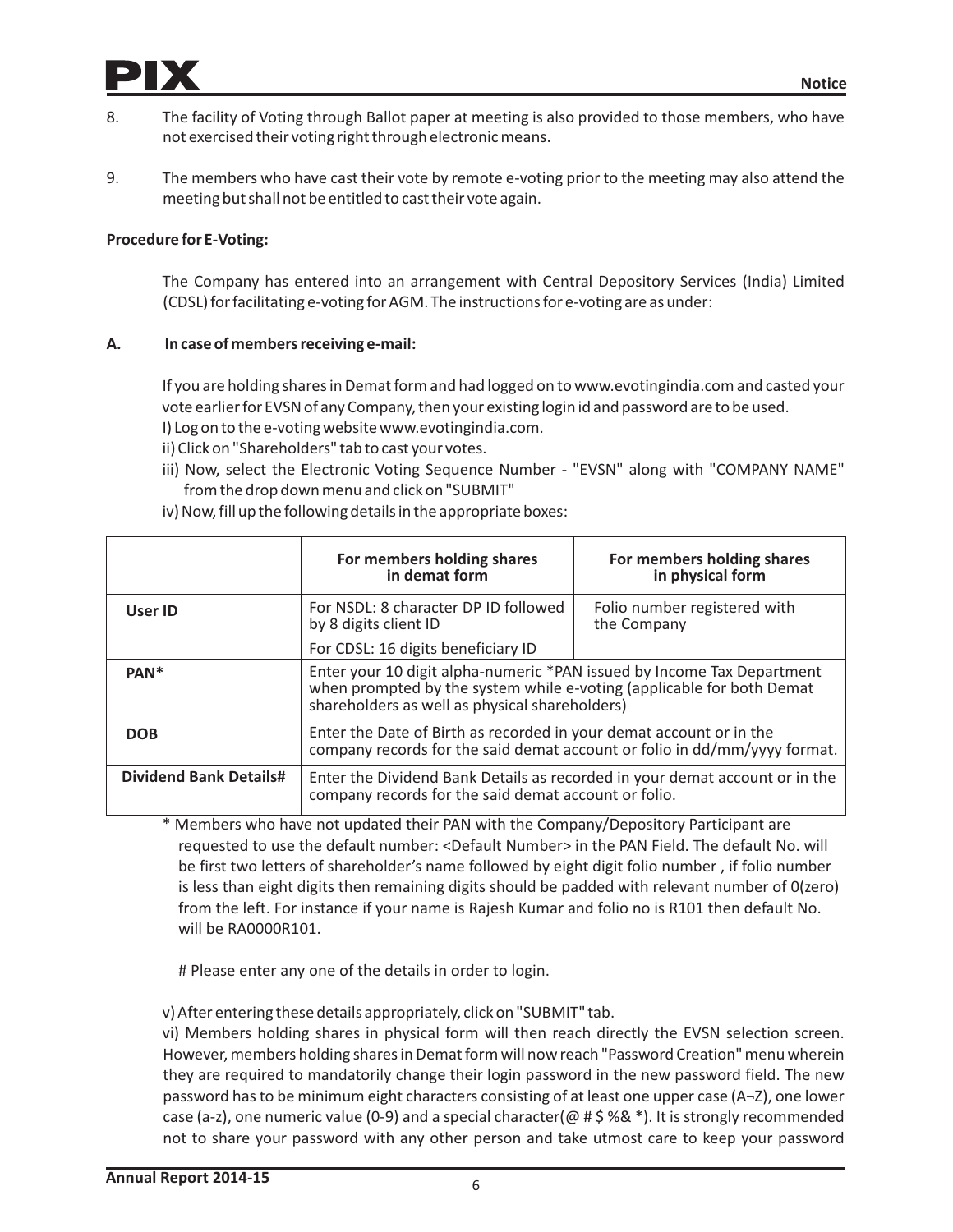

confidential. Kindly note that this changed password is to be also used by the Demat holders while voting for resolutions of the Company or any other Company on which they are eligible to vote, provided that Company opts for e-voting through CDSL platform.

## **Procedure for E-Voting:**

vii) Click on the relevant EVSN on which you choose to vote.

- viii) On the voting page, you will see resolution description and against the same the option "YES/NO"for voting. Select the option YES or NO as desired. The option YES implies that you assent to the resolution and option NO implies that you dissent to the resolution.
- ix) Click on the "Resolutions File Link" if you wish to view the entire resolutions.
- x) After selecting the resolution you have decided to vote on, click on "SUBMIT". A confirmation box will be displayed. If you wish to confirm your vote, click on "OK', else to change your vote, click on "CANCEL" and accordingly modify your vote.
- xi) Once you "CONFIRM" your vote on the resolution, you will not be allowed to modify your vote.

# **B. In case of members receiving the physical copy of Notice of AGM [for members whose e-mail IDs are not registered with the company/depository participant(s) or requesting physical copy]:**

Please follow all steps from sl. no. (ii) to S. No. (xi) above, to cast vote.

- **C.** Institutional shareholders (i.e. other than individuals, HUF, NRI etc.) are required to log on to https://www.evotingindia.co.in and register themselves, link their account which they wish to vote on and then cast their vote. They should upload a scanned copy of the board resolution in PDF format in the system for the scrutinizer to verify the vote.
- **D.** The voting period begins on Sunday, 20th September, 2015 at 9.00 a.m. and ends on Tuesday, 22nd September, 2015 at 5.00 p.m. During this period shareholders of the Company, holding shares either in physical form or in Dematerialized form, as on Wednesday, 16th September, 2015, may cast their vote electronically. The e-voting module shall be disabled by CDSL for voting thereafter. Once the vote on a resolution is cast by the shareholder, the shareholder shall not be allowed to change it subsequently.
- **E.** In case you have any queries or issues regarding e-voting, you may refer the Frequently Asked Questions ("FAQs") and e-voting manual available at www.evotingindia.com under help section or write an email to helpdesk.evoting@cdslindia.com.
- **F.** The results shall be declared on or after the AGM. The results along with the Scrutinizer's Report, shall also be placed on the website of the company.
- 10. Members holding shares in Demat form are hereby informed that bank particulars registered with their respective Depository Participant(s), with whom they maintain their Demat accounts; will be used by the Company for payment of dividend. The Company or its Registrar cannot act on any request received directly from the Members holding shares in Demat form for any change in bank particulars. Members holding shares in Demat form are requested to intimate any change in their address and/or bank mandate to their Depository Participants immediately.
- 11. Members holding shares in physical form are requested to intimate any change of address and/or bank mandate to M/s. Link Intime India Private Limited the registrar and share transfer agent of the Company immediately.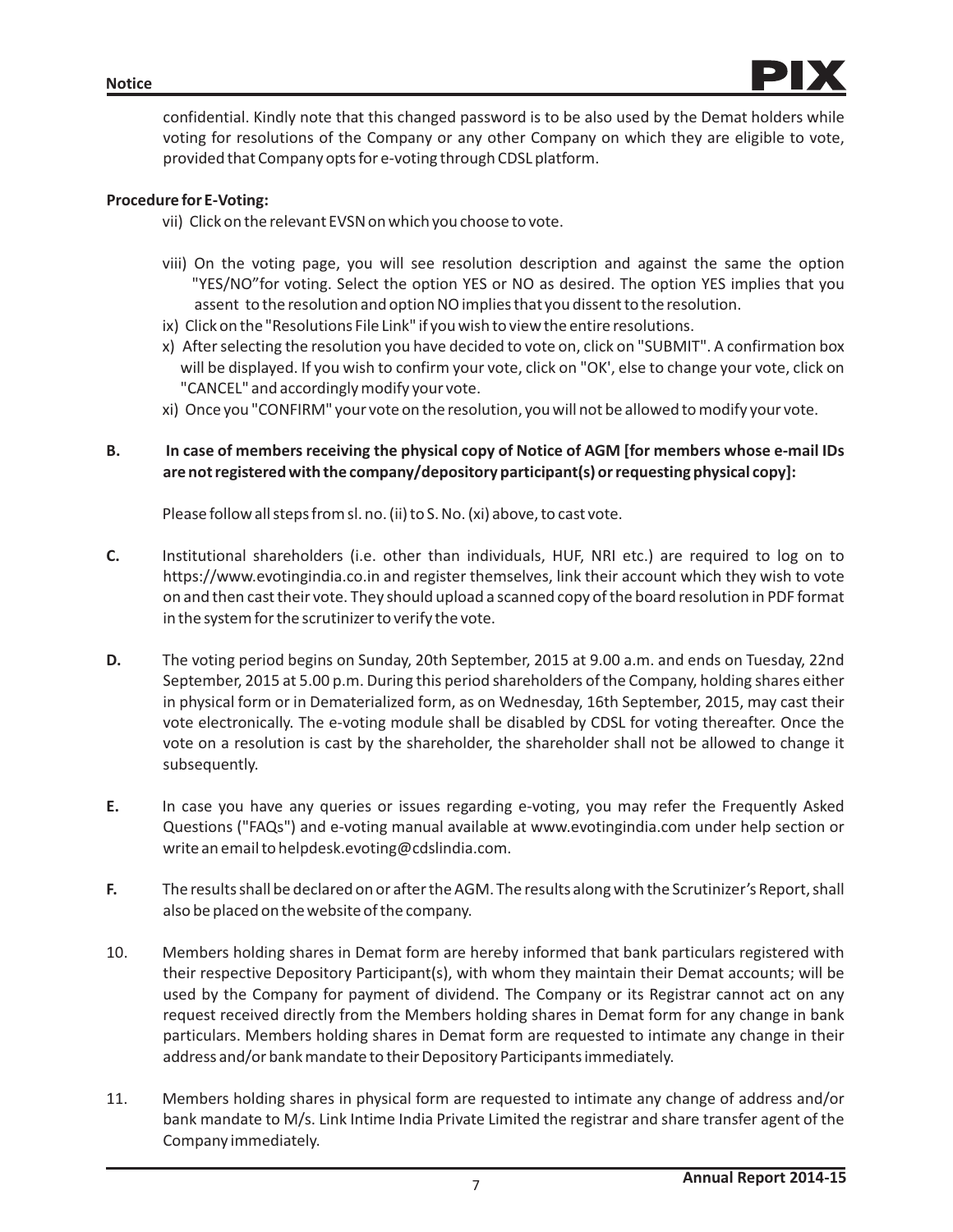# **Procedure for E-Voting:**

- 12. Pursuant to the provisions of Investor Education and protection Fund (uploading of information regarding unpaid and unclaimed amount lying with companies) Rules 2012, the Company has uploaded the details of unpaid and unclaimed amounts lying with the Company as on September 18th, 2014 (date of last Annual General Meeting) on the website of the Company (www.pixtrans.com), as also on the website of the Ministry of Corporate Affairs.
- 13. Members desiring any information relating to the accounts are requested to write to the Company at least one week in advance before the meeting, so as to enable the management to keep the information ready.
- 14. Information pursuant to Clause 49 of the Listing Agreement for Appointment/Re-appointment of **Directors**

| <b>Name of Directors</b> | Date of<br><b>Birth</b> | Date of<br>Appointment | Qualification           | <b>Directorship</b><br>in other<br>companies<br>incorporated<br>in India | Chariman /<br>member<br>of other<br>committees<br>of comapnies |
|--------------------------|-------------------------|------------------------|-------------------------|--------------------------------------------------------------------------|----------------------------------------------------------------|
| Amarpal Sethi            | 29.12.1950              | 22.07.1981             | I.Sc                    | No                                                                       | No                                                             |
| Sukhpal Singh Sethi      | 11.06.1942              | 31.03.1993             | I.Sc                    | No                                                                       | No                                                             |
| Sonepal Sethi            | 16.09.1966              | 01.04.1989             | B.Sc. Grad Pri(UK)      | No                                                                       | No                                                             |
| Karanpal Sethi           | 19.08.1986              | 01.06.2009             | B.Sc. Fin. & Acct.(USA) | No.                                                                      | No                                                             |
| Rishipal Sethi           | 15.06.1973              | 29.12.2004             | B.Sc. Elec. Engg. (USA) | No                                                                       | No                                                             |
| l Joe Paul               | 08.03.1962              | 01.05.2000             | B.Com, MIRPM            | No                                                                       | No                                                             |
| Aqueel Ahmed Mulla       | 01.06.1963              | 01.03.2015             | B.Com, LL.M. F.C.S.     | No                                                                       | No.                                                            |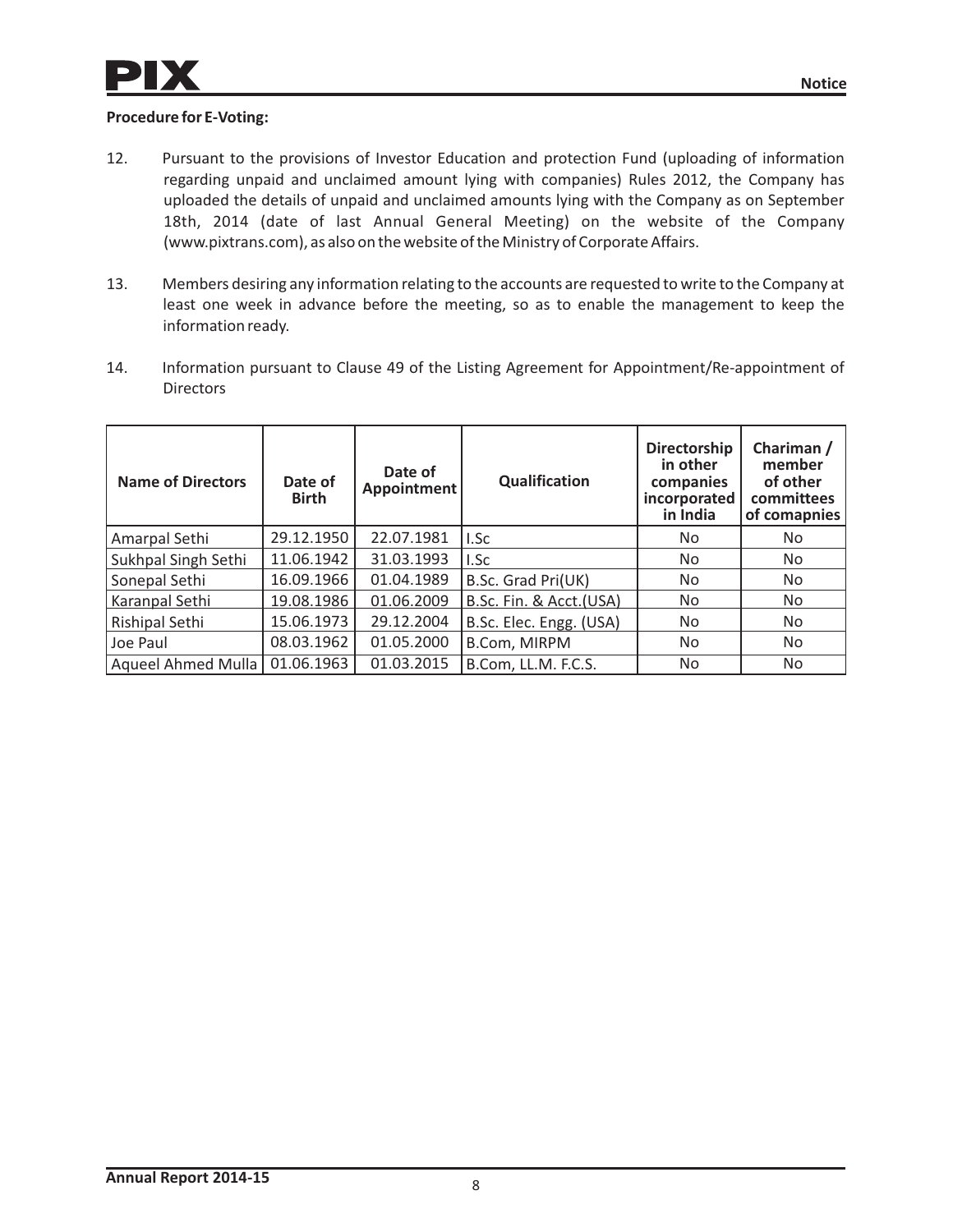# **EXPLANATORY STATEMENT (Pursuant to section 102 of the Companies Act, 2013)**

As required by section 102 of the Companies Act 2013, (The Act), the following explanatory statements set out all material facts relating to the business mentioned under item number;

# **ITEM NO. 7 to 11 RE-APPOINTMENT OF EXECUTIVE DIRECTORS:**

At the 30th Annual General Meeting of the company held on 26th September, 2012, the members of the company had re-appointed Mr. Amarpal Sethi , Mr. Sonepal Sethi , Mr. Sukhpal Singh Sethi , Mr. Joe Paul and Mr. Karanpal Sethi as Executive Directors for a period of three years commencing on and from 1st April , 2012 and ending on 31st March , 2015 .

The Board of Directors of the Company at its meeting held on 29th May, 2015 on due recommendation of the Nomination and Remuneration Committee held on 29th May, 2015 have re-appointed and fixed the maximum remuneration payable by way of salary to following Directors, for a period of 3 (three) years from the expiry of their present term i.e. from 1st April 2015, to 31st March 2018.

| <b>Name of Directors</b> | Re-appointed as              |
|--------------------------|------------------------------|
| Amarpal Sethi            | Chairman & Managing Director |
| Sonepal Sethi            | Joint Managing Director      |
| Sukhpal Singh Sethi*     | Whole-time Director          |
| Joe Paul                 | Whole-time Director          |
| Karanpal Sethi           | Whole-time Director          |

\* Mr. Sukhpal Singh Sethi aged 73 is being re-appointed as Whole-time Director for a period of 3 years form 1st April, 2015 to 31st March, 2018.

As per the requirements of schedule V 1(c) of the Companies Act, 2013 if a Managing Director or Whole-time Director has attained the age of 70 years then his re-appointment/continuation needs to be approved by a special Resolution passed by the company in General Meeting otherwise Central Government approval is required. Therefore re-appointment of Mr. Sukhpal Singh Sethi will require approval of members by passing a Special Resolution.

As per the requirements of Schedule V Part II Section II (A) the company is entitled to pay remuneration to the managerial personnel not exceeding the limit of Rs.60 Lacs based on effective capital of the company as minimum remuneration. As the company is proposed to pay remuneration to Amarpal Sethi, Sukhpal Singh Sethi, Sonepal Sethi and Karanpal Sethi almost double the limit mentioned in the above Schedule and therefore such payment of remuneration to the managerial personnel will require approval of members by passing a special Resolution for each of them.

## **Nature of duties:**

| Name of<br>the Directors | No of years<br>of Experience | <b>Nature of duties</b>                                          |
|--------------------------|------------------------------|------------------------------------------------------------------|
| Amarpal Sethi            | 43                           | Looks after overall operations and administration of the company |
| Sonepal Sethi            | 26                           | Looks after export sales, imports and raw material procurement.  |
| Sukhpal Singh Sethi      | 55                           | Looks after Administration                                       |
| Joe Paul                 | 33                           | Looks after production, plant operations & Industrial relations. |
| Karanpal Sethi           | 8                            | Looks after Accounts & Finance.                                  |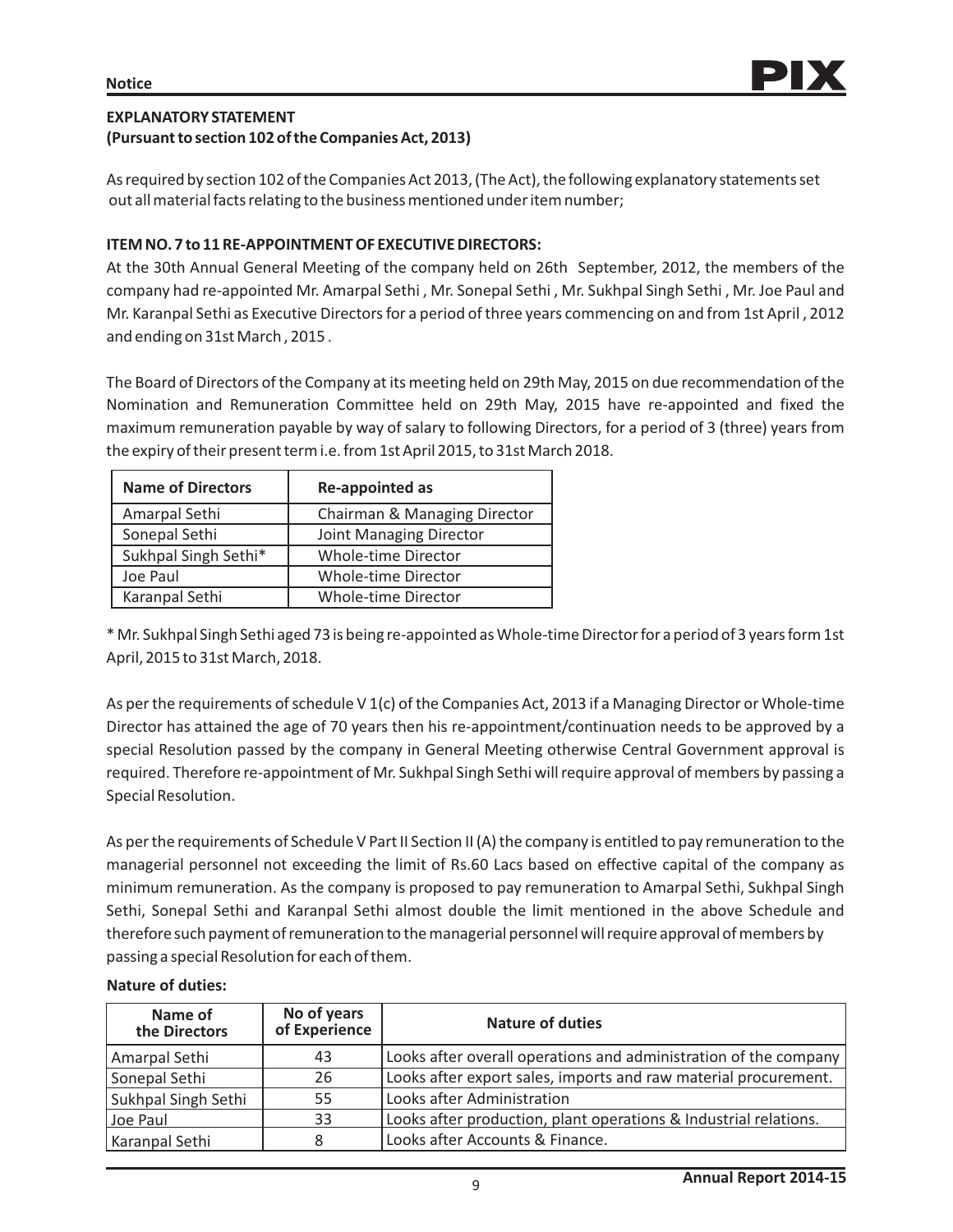

## **Remuneration:**

The directors shall be entitled to the following emoluments, benefits and perquisites during the period of their employment

#### **Salary:**

| <b>Name of Directors</b> | Salary Scale (Per month)      |  |
|--------------------------|-------------------------------|--|
| Amarpal Sethi            | Rs 5.50 lacs to Rs 10.00 lacs |  |
| Sonepal Sethi            | Rs 5.00 lacs to Rs 9.00 lacs  |  |
| Sukhpal Singh Sethi      | Rs 5.00 lacs to Rs 9.00 lacs  |  |
| Joe Paul                 | Rs 3.50 lacs to Rs 5.00 lacs  |  |
| Karanpal Sethi           | Rs 5.00 lacs to Rs 9.00 lacs  |  |

#### **Perquisites:**

No change in the perquisites and other benefits payable .The perquisites and benefits would be as per resolution passed at the 30th Annual General Meeting of the Company. The perquisites payable to the executive directors would be as under.

## **Contribution to Provident Fund:**

The Company shall pay contribution to provident fund and pension fund during the period of tenure of executive director.

#### **Payment of Gratuity:**

The company shall pay gratuity (15 days average salary for completed years of service) however the gratuity amount should not be paid exceeding `1000000/- (Rupees Ten lacs only)

#### **Ex-Gratia:**

The company shall pay to the executive Director ex-gratia as per the policy of the company.

## **Other Perquisites:**

#### **Housing:**

Furnished accommodation will be provided to the executive director by the company during the period of his association with the company

#### **Car:**

The company shall provide car for the office use together with petrol allowance and expenses.

## **Medical reimbursement:**

The company shall allow reimbursement of medical expenses of the executive directors, spouse and dependent children

#### **Leave salary:**

The company shall pay one month leave salary for every 11 months of service.

#### **Leave Travel concession:**

The leave travel concession shall be allowed as per the policy of the company.

#### **Personal accident Insurance:**

The Company shall pay premium of ` 5000/- p.a. towards accident insurance of the executive Director of the company.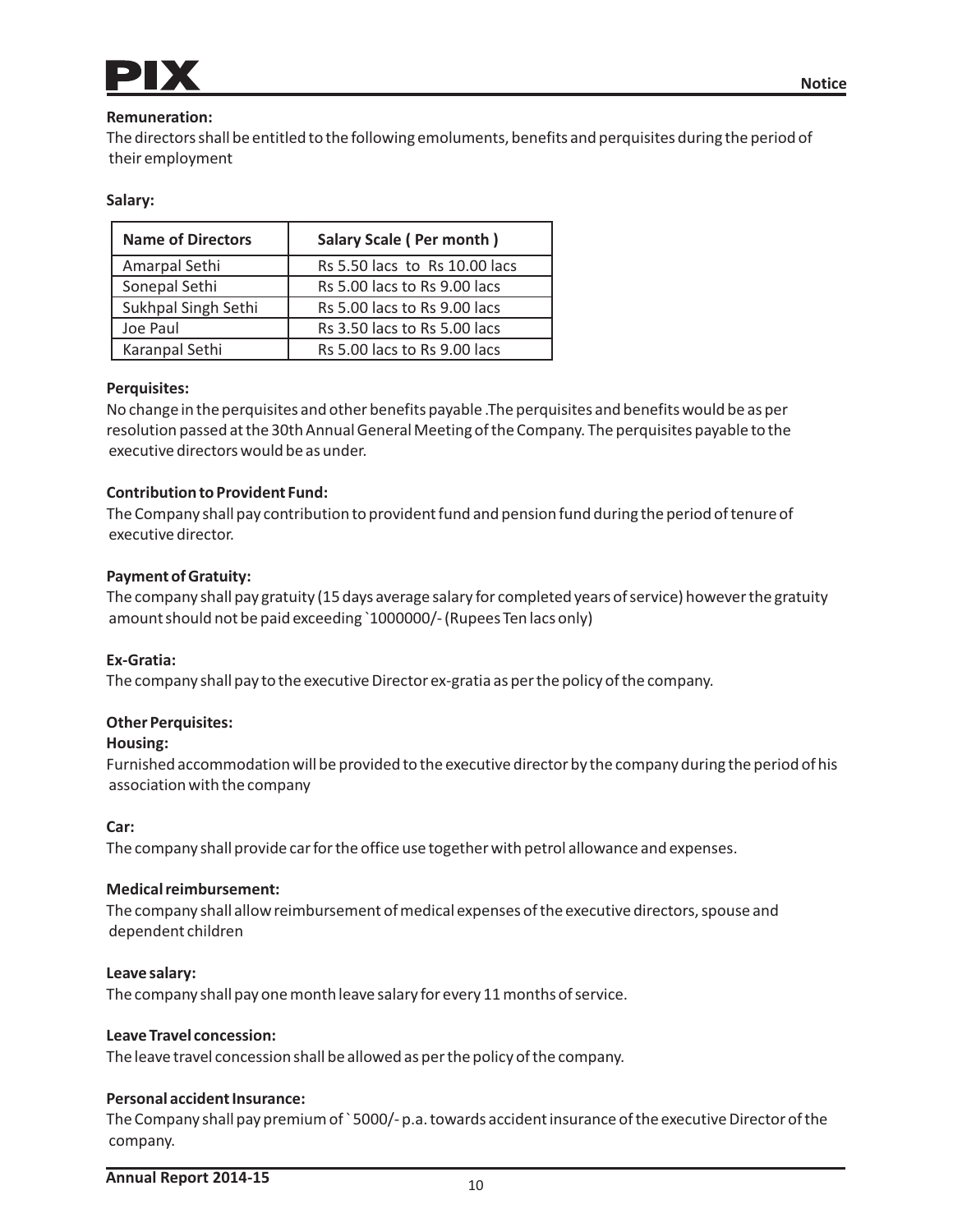#### **Notice**

# **Minimum Remuneration:**

Where in any financial year, the Company has no profits or its profits are inadequate, the remuneration payable will be in accordance with the provisions of Section II of Part II of Schedule V to the Companies Act, 2013, as may be amended from time to time.

In the event of any increase in the limits of the emoluments, benefits and perquisites payable in accordance with the laws, policies, rules, regulations or guidelines in force from time to time, the Company may, in its discretion, increase the remuneration payable to them, subject to obtaining such approvals as may be required.

# **Sitting Fees:**

No sitting fees will be paid to the appointees for attending the meeting of the Board of Directors or committee thereof of the Company.

# **Other Terms:**

- a. The Directors shall not become interested or otherwise be concerned directly or through their spouse and/or minor children in any selling agency of the Company without the prior approval of the Central Government.
- b. The Directors shall be entitled to re-imbursement of all actual traveling, lodging & boarding expenses and entertainment expenses reasonably incurred in connection with the business of the Company.
- c. The Directors shall observe secrecy with regard to information acquired by them in the course of their appointment and shall not use the same for their own purpose either during the currency of this agreement or thereafter.

# **STATEMENT CONTAINING INFORMATION PURSUANT TO SECTION –II OF PART II OF SCHEDULE V TO THE COMPANIES ACT, 2013 IN RESPECT OF RESOLUTION SPECIFIED IN ITEM NO.7 FOR AMARPAL SETHI.**

| <b>Name of the Directors</b>      | <b>Nature of duties</b>                                                 |                                              |  |  |
|-----------------------------------|-------------------------------------------------------------------------|----------------------------------------------|--|--|
| Nature of Industry                | <b>Rubber and Rubber Products:</b>                                      |                                              |  |  |
|                                   | The Company is engaged in the business of manufacturing of Rubber       |                                              |  |  |
|                                   | V Belts that are used in several industrial, agriculture and automotive |                                              |  |  |
|                                   | applications. It is fastest emerging global leader in the field of      |                                              |  |  |
|                                   | mechanical power transmissions.                                         |                                              |  |  |
| Date or expected date of          |                                                                         |                                              |  |  |
| commencement of commercial        |                                                                         | The company commenced its operation in 1981. |  |  |
| production                        |                                                                         |                                              |  |  |
| In case of new companies,         |                                                                         |                                              |  |  |
| expected date of commencement     | Not applicable as the company is an existing company.                   |                                              |  |  |
| of activities as per project      |                                                                         |                                              |  |  |
| approved by Financial Institution |                                                                         |                                              |  |  |
| appearing in the prospectus       |                                                                         |                                              |  |  |
| Financial Performance based on    | Financial year 2014-15                                                  | Previous year 2013-14                        |  |  |
| given indicators                  | $($ ₹ in lakh)                                                          | (₹ in lakh)                                  |  |  |
| Total income                      | 20565.37                                                                | 19759.36                                     |  |  |
| Profit / (Loss) before tax        | 602.43                                                                  | 667.42                                       |  |  |
| Net profit after taxation         | 344.87                                                                  | 763.43                                       |  |  |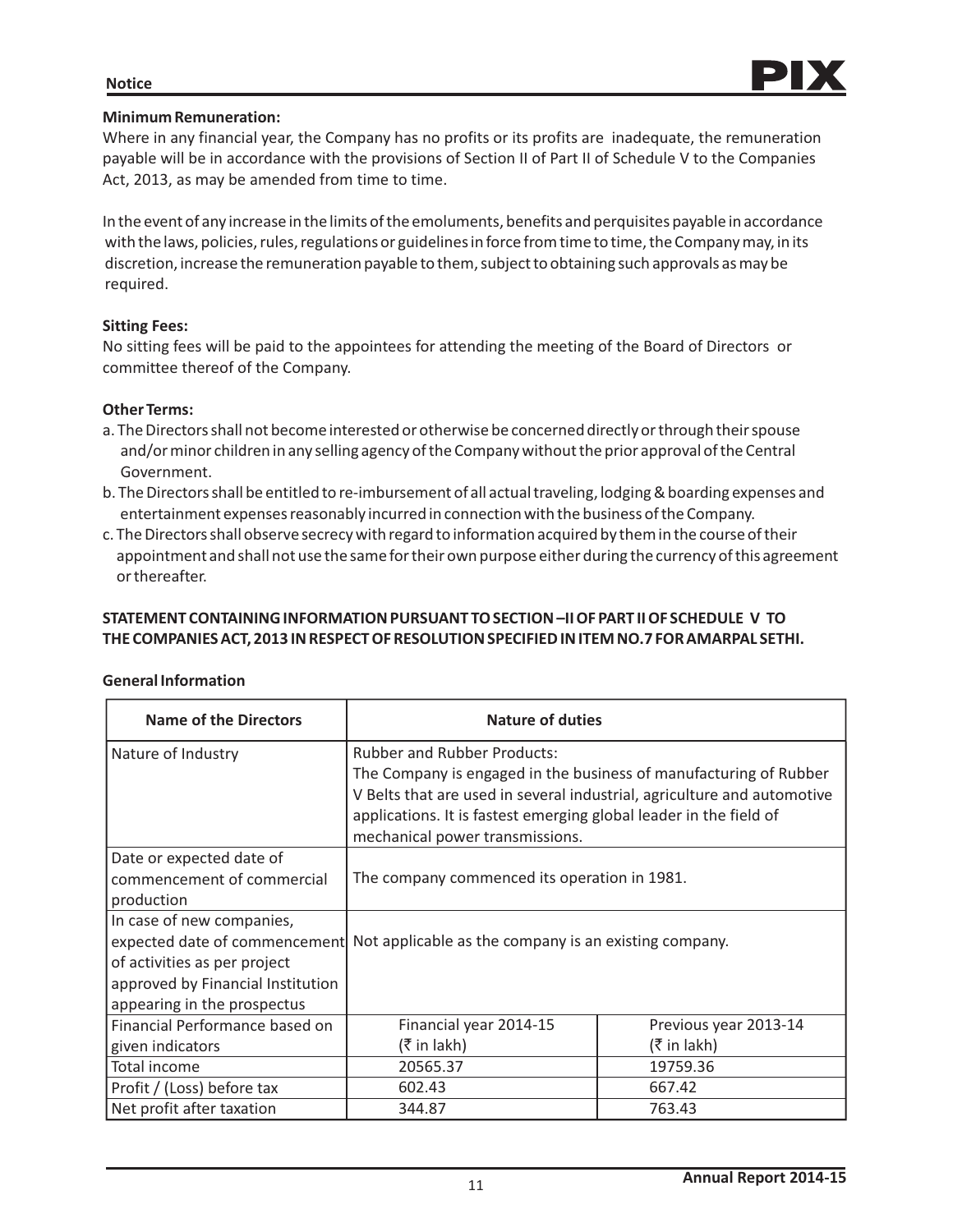| <b>Name of the Directors</b>       | <b>Nature of duties</b>                                                   |          |  |
|------------------------------------|---------------------------------------------------------------------------|----------|--|
| Export performance and net         | FOB Value of Exports: (₹ In Lakhs)                                        |          |  |
| foreign exchange earned            | <b>Financial Year</b>                                                     | Amount   |  |
|                                    | F.Y. 2014-15                                                              | 9494.11  |  |
|                                    | F.Y. 2013-14                                                              | 9285.60  |  |
|                                    | F.Y. 2012-13                                                              | 12274.87 |  |
| Foreign investments or             | During the financial year 2014-2015, the company did not undertake        |          |  |
| collaborators, if any.             | any new Foreign Investment or Collaboration.                              |          |  |
| <b>Information about Appointee</b> |                                                                           |          |  |
| Information about appointee        | Mr. Amarpal Sethi, I.sc, aged 64 years with more than Forty three         |          |  |
|                                    | years manufacturing experience and know-how in the field of               |          |  |
|                                    | mechanical power transmissions. By virtue of his intricate knowledge      |          |  |
|                                    | of the manufacturing process, he has been able to further streamline      |          |  |
|                                    | the company's operations. Furthermore Mr. Amarpal Sethi has been          |          |  |
|                                    | instrumental in setting vision for the Company and creating the           |          |  |
|                                    | necessary infrastructure to achieve the same. He has been reappoint-      |          |  |
|                                    | ed as Chairman and Managing Director of the company for three years       |          |  |
|                                    | effective from 1.4.2015 to 31.3.2018.                                     |          |  |
| <b>Past Remuneration</b>           | Salary in the scale of ₹ 400000/- to ₹ 10,00,000/- per month for the      |          |  |
|                                    | period from 1.8.2012 till 31.03.2015 with approval of the Central         |          |  |
|                                    | Government along with perquisites such as LTA, Medical Reimburse-         |          |  |
|                                    | ment, Ex-gratia and leave salary, Car, Contribution to PF and Gratuity,   |          |  |
|                                    | Housing, Personal Accident Insurance etc.                                 |          |  |
| <b>Recognition or Awards</b>       | Mr. Amarpal Sethi has introduced several initiatives across the Board     |          |  |
|                                    | that has helped to improve the efficiency of the Company, be it in the    |          |  |
|                                    | form of plant modernization. ERP implementation among others. The         |          |  |
|                                    | quality of the Company's products is best in the world. Moreover the      |          |  |
|                                    | company has been recipient of several awards from the Ministry of         |          |  |
|                                    | Commerce on account of its stellar Export performance.                    |          |  |
| Job Profile and his Suitability    | Being the Managing Director, Mr. Amarpal Sethi plays an active role in    |          |  |
|                                    | managing the affairs of the Company in accordance with the directive      |          |  |
|                                    | provided by Board of Directors of the Company. He has been working        |          |  |
|                                    | with the Company for Thirty Three years in senior position, and has also  |          |  |
|                                    | been the Managing Director from the very beginning and is well suited     |          |  |
|                                    | to continue as Managing Director, Since his appointment as Managing       |          |  |
|                                    | Director, he has successfully overseen several expansion projects both    |          |  |
|                                    | backward and forward integration. Under his stewardship the Company       |          |  |
|                                    | has commissioned an state of art centralized mixing facility at Nagal-    |          |  |
|                                    | wadi, Nagpur and world class plant for manufacturing transmissions        |          |  |
|                                    | belts equipped with sophisticated automated machinery.                    |          |  |
| Remuneration proposed              | Proposed Remuneration in the scale of ₹550000/- to ₹10,00,000/- per       |          |  |
|                                    | month along with perquisites such as LTA, Medical Reimbursement,          |          |  |
|                                    | Ex-gratia and leave salary Car, Contribution to PF and Gratuity, Housing, |          |  |
|                                    | Personal Accident Insurance etc.                                          |          |  |
| Comparative remuneration           | The proposed remuneration is commensurate with the size and nature        |          |  |
| profile with respect to industry,  | of business of the company and the huge responsibility the appointee      |          |  |
| size of the company, profile of    | has in carrying the activities of the Company. Given the size, complexity |          |  |
| the position and person            | and nature of business, the remuneration proposed to be paid to the       |          |  |
|                                    | Managing Director is in line with the other similar companies.            |          |  |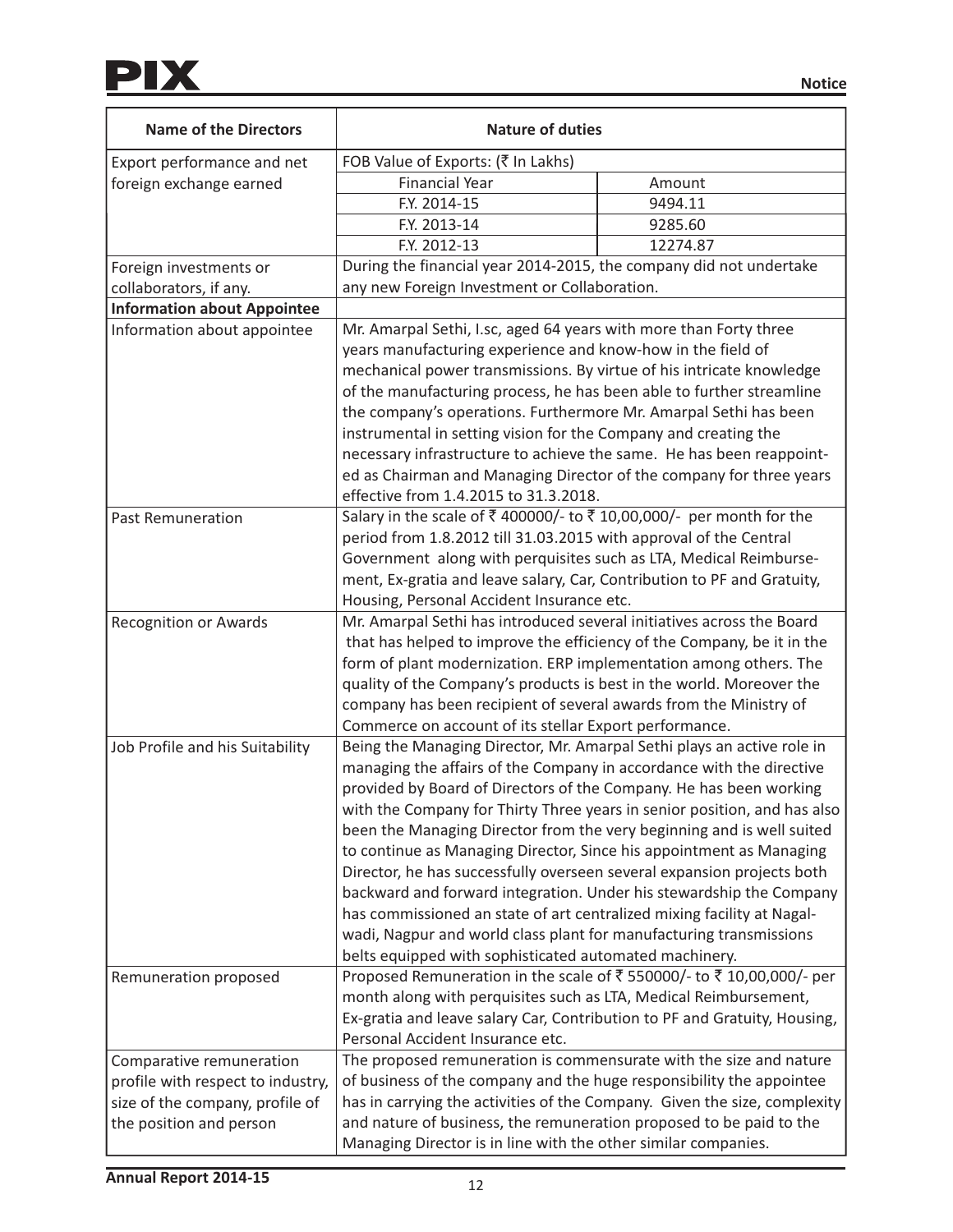| <b>Name of the Directors</b>                                                                                                   | <b>Nature of duties</b>                                                                                                                                                                                                                                                                                            |
|--------------------------------------------------------------------------------------------------------------------------------|--------------------------------------------------------------------------------------------------------------------------------------------------------------------------------------------------------------------------------------------------------------------------------------------------------------------|
| Pecuniary relationship directly<br>or indirectly with the company<br>or relationship with the<br>managerial personnel, if any. | Except the payment of remuneration for his service as Managing<br>Director, as approved and detailed hereinabove, he has no other<br>pecuniary relationship with the company. Mr. Amarpal Sethi is holding<br>1008325 equity shares in the company which is 7.40% of the total<br>subscribed Equity Capital.       |
|                                                                                                                                |                                                                                                                                                                                                                                                                                                                    |
| <b>OTHER INFORMATION</b>                                                                                                       |                                                                                                                                                                                                                                                                                                                    |
| Reasons of loss or inadequate<br>profits                                                                                       | The inadequacy of profit stem from a multitude of factors such as slow<br>down in global economy, an increase in production cost on account of<br>higher utilities and labour costs, exchange rate fluctuation, an increase<br>in depreciation cost, product development cost and an increase in<br>finance costs. |
| Steps taken or proposed to be<br>taken for improvement:                                                                        | The effective steps taken to improve profits are: increase in production<br>and productivity turnover and profitability in the coming years, cashing<br>on development of new products in belts for local and exports,<br>production of new generation belts will enhance turnover and profits.                    |
| Expected increase in<br>productivity in profits in<br>measurability terms                                                      | The company is expected to achieve reasonable profit in the coming<br>years with the above measures.                                                                                                                                                                                                               |

# **STATEMENT CONTAINING INFORMATION PURSUANT TO SECTION –II OF PART II OF SCHEDULE V TO THE COMPANIES ACT, 2013 IN RESPECT OF RESOLUTION SPECIFIED IN ITEM NO.8 FOR SUKHPAL SINGH SETHI.**

| <b>Name of the Directors</b>                                                                                                  | <b>Nature of duties</b>                                                                                                                                                                                                                                                                       |                                       |  |
|-------------------------------------------------------------------------------------------------------------------------------|-----------------------------------------------------------------------------------------------------------------------------------------------------------------------------------------------------------------------------------------------------------------------------------------------|---------------------------------------|--|
| Nature of Industry                                                                                                            | <b>Rubber and Rubber Products:</b><br>The Company is engaged in the business of manufacturing of Rubber<br>V Belts that are used in several industrial, agriculture and automotive<br>applications. It is fastest emerging global leader in the field of mecha-<br>nical power transmissions. |                                       |  |
| Date or expected date of<br>commencement of commercial<br>production                                                          | The company commenced its operation in 1981.                                                                                                                                                                                                                                                  |                                       |  |
| In case of new companies,<br>of activities as per project<br>approved by Financial Institution<br>appearing in the prospectus | expected date of commencement Not applicable as the company is an existing company.                                                                                                                                                                                                           |                                       |  |
| Financial Performance based on                                                                                                | Financial year 2014-15                                                                                                                                                                                                                                                                        | Previous year 2013-14                 |  |
| given indicators                                                                                                              | $(3\overline{5})$ in lakh)                                                                                                                                                                                                                                                                    | $(5 \in \mathsf{In} \, \mathsf{l}_k)$ |  |
| Total income                                                                                                                  | 20565.37                                                                                                                                                                                                                                                                                      | 19759.36                              |  |
| Profit / (Loss) before tax                                                                                                    | 602.43                                                                                                                                                                                                                                                                                        | 667.42                                |  |
| Net profit after taxation                                                                                                     | 344.87                                                                                                                                                                                                                                                                                        | 763.43                                |  |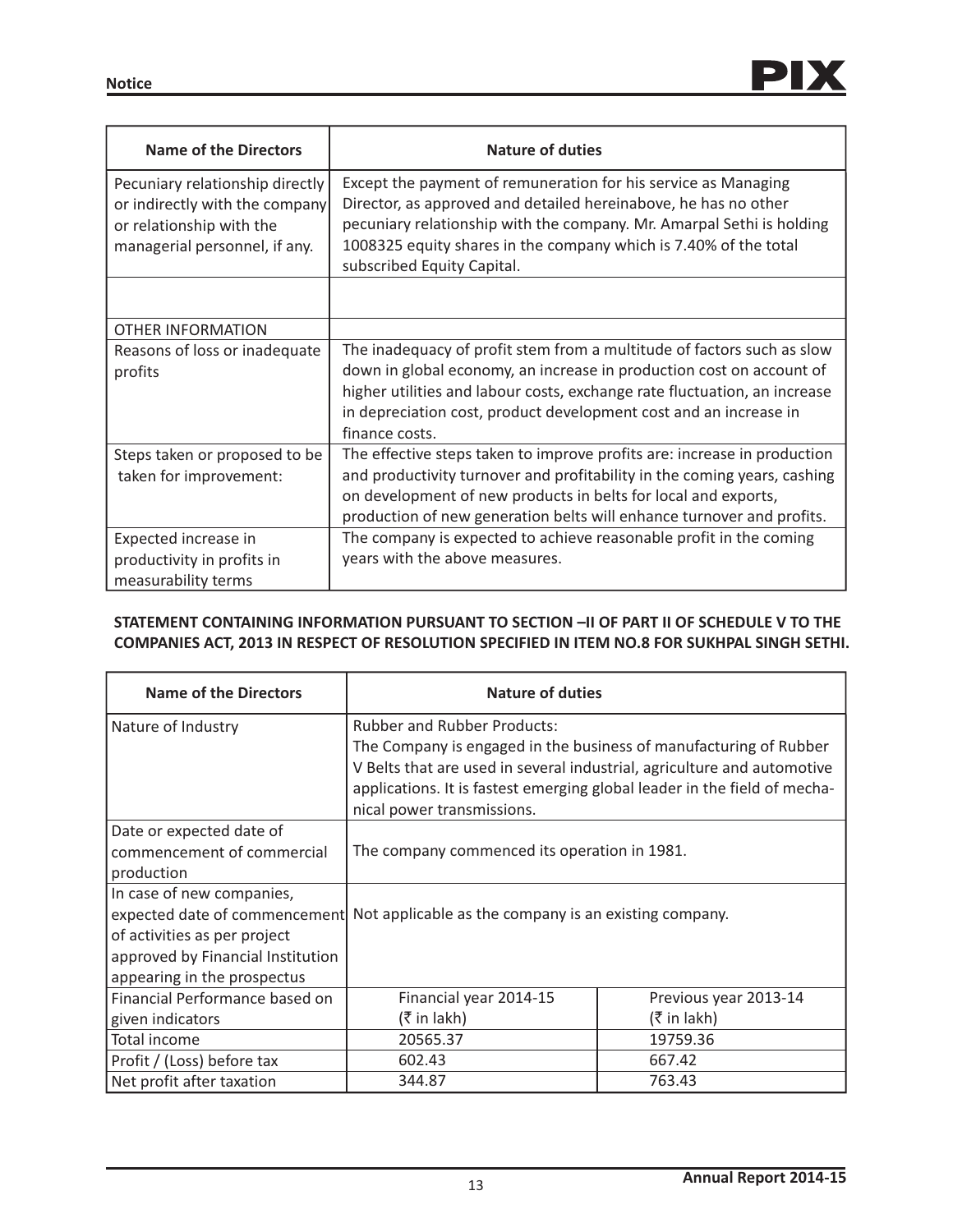| <b>Name of the Directors</b>       | <b>Nature of duties</b>                                                                                                                             |          |  |
|------------------------------------|-----------------------------------------------------------------------------------------------------------------------------------------------------|----------|--|
| Export performance and net         | FOB Value of Exports: (₹ In Lakhs)                                                                                                                  |          |  |
| foreign exchange earned            | <b>Financial Year</b>                                                                                                                               | Amount   |  |
|                                    | F.Y. 2014-15                                                                                                                                        | 9494.11  |  |
|                                    | F.Y. 2013-14                                                                                                                                        | 9285.60  |  |
|                                    | F.Y. 2012-13                                                                                                                                        | 12274.87 |  |
| Foreign investments or             | During the financial year 2014-2015, the company did not undertake                                                                                  |          |  |
| collaborators, if any.             | any new Foreign Investment or Collaboration.                                                                                                        |          |  |
| <b>Information about Appointee</b> |                                                                                                                                                     |          |  |
| Information about appointee        | Mr. Sukhpal Singh Sethi, I.sc, aged 73 years with more than Fifty five                                                                              |          |  |
|                                    | years working experience in professionally managed company engaged                                                                                  |          |  |
|                                    | in automobile industry. His long standing experience in automobile                                                                                  |          |  |
|                                    | industry is useful to the company. Mr. Sukhpal Singh Sethi has                                                                                      |          |  |
|                                    | successfully and in sustained way contributed significantly towards                                                                                 |          |  |
|                                    | improvement and growth of the company. He has been reappointed as                                                                                   |          |  |
|                                    | Whole-time Director of the company for three years effective                                                                                        |          |  |
|                                    | from 1.4.2015 to 31.3.2018.                                                                                                                         |          |  |
|                                    |                                                                                                                                                     |          |  |
| <b>Past Remuneration</b>           | Salary in the scale of ₹3,75,000/- to ₹9,00,000/- per month for                                                                                     |          |  |
|                                    | the period from 1.8.2012 till 31.03.2015 with approval of the Central                                                                               |          |  |
|                                    | Government along with perquisites such as LTA, Medical Reimbursem-                                                                                  |          |  |
|                                    | ent, Ex-gratia and leave salary, Car, Contribution to PF and Gratuity,                                                                              |          |  |
|                                    | Housing, Personal Accident Insurance etc.                                                                                                           |          |  |
| <b>Recognition or Awards</b>       |                                                                                                                                                     |          |  |
| Job Profile and his Suitability    | Being the Whole-time Director, he is overall in charge of the administra-<br>tion subject to superintendence control and direction of the Board of  |          |  |
|                                    | Directors of the Company. He has been working with the Company for                                                                                  |          |  |
|                                    |                                                                                                                                                     |          |  |
|                                    | Thirty three years in senior position, and has also been the Whole-time<br>Director from the very beginning and is well suited to continue as Whole |          |  |
|                                    | -time Director, since his appointment as Whole-time Director.                                                                                       |          |  |
| Remuneration proposed              | Proposed Remuneration in the scale of ₹ 500000/- to ₹ 9,00,000/- per                                                                                |          |  |
|                                    | month along with perquisites such as LTA, Medical Reimbursement,                                                                                    |          |  |
|                                    | Ex-gratia and leave salary Car, Contribution to PF and Gratuity, Housing,                                                                           |          |  |
|                                    | Personal Accident Insurance etc.                                                                                                                    |          |  |
| Comparative remuneration           | The proposed remuneration is commensurate with size and nature of                                                                                   |          |  |
| profile with respect to industry,  | business of the company and the huge responsibility the appointee has                                                                               |          |  |
| size of the company, profile of    | in carrying the activities of the company. Given the size, complexity and                                                                           |          |  |
| the position and person            | nature of business, the remuneration proposed to be paid to the Whole                                                                               |          |  |
|                                    | -time Director is in line with the other similar companies.                                                                                         |          |  |
| Pecuniary relationship directly    | Except the payment of remuneration for his service as Whole-time                                                                                    |          |  |
| or indirectly with the company     | Director, as approved and detailed here in above, he has no other                                                                                   |          |  |
| or relationship with the           | pecuniary relationship with the company. Mr. Sukhpal Singh Sethi is                                                                                 |          |  |
| managerial personnel, if any.      | holding 853645 equity shares in the company which is 6.27 % of the                                                                                  |          |  |
|                                    | total subscribed Equity Capital.                                                                                                                    |          |  |
| <b>Other Information</b>           |                                                                                                                                                     |          |  |
| Reasons of loss or inadequate      | The reasons for inadequacy are slow down in the international market,                                                                               |          |  |
| profits                            | increase in cost of production, volatility in the dollar rate, increase in                                                                          |          |  |
|                                    | depreciation cost, product development cost and increase in finance                                                                                 |          |  |
|                                    | cost.                                                                                                                                               |          |  |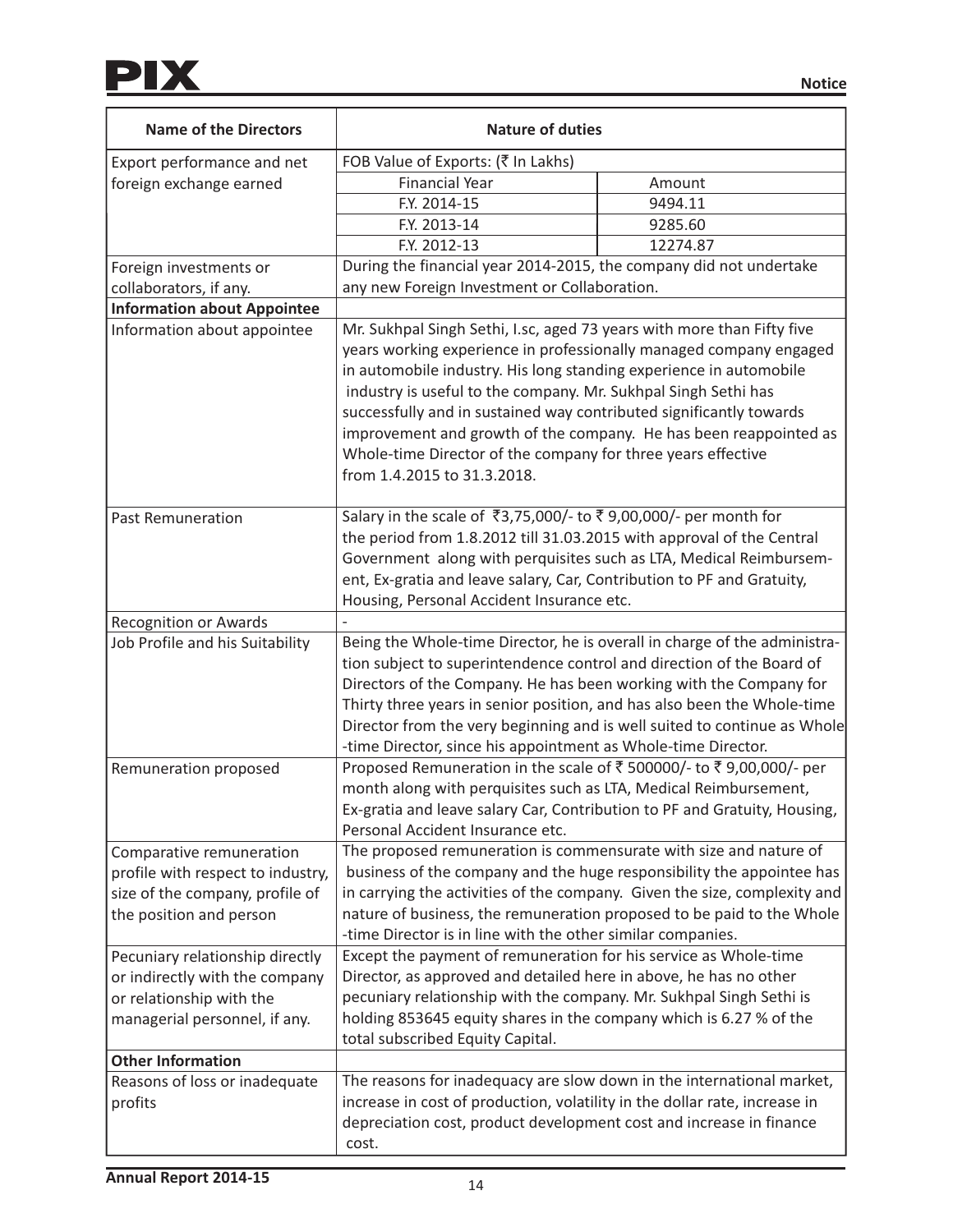| <b>Name of the Directors</b>                                                | <b>Nature of duties</b>                                                                                                                                                                                                                                                                          |
|-----------------------------------------------------------------------------|--------------------------------------------------------------------------------------------------------------------------------------------------------------------------------------------------------------------------------------------------------------------------------------------------|
| Steps taken or proposed to be<br>taken for improvement:                     | The effective steps taken to improve profit are: increase in production<br>and productivity turnover and profitability in the coming years, cashing<br>on development of new products in belts for local and exports, produc-<br>tion of new generation belts will enhance turnover and profits. |
| Expected increase in producti-<br>vity in profits in measurability<br>terms | The company is expected to achieve reasonable profit in the coming<br>years with the above measures.                                                                                                                                                                                             |

# **STATEMENT CONTAINING INFORMATION PURSUANT TO SECTION –II OF PART II OF SCHEDULE V TO THE COMPANIES ACT, 2013 IN RESPECT OF RESOLUTION SPECIFIED IN ITEM NO.9 FOR SONEPAL SETHI.**

# **General Information**

| <b>Name of the Directors</b>                                                                                                                                   | <b>Nature of duties</b>                                                                                                                                                                                                                                                                       |  |  |
|----------------------------------------------------------------------------------------------------------------------------------------------------------------|-----------------------------------------------------------------------------------------------------------------------------------------------------------------------------------------------------------------------------------------------------------------------------------------------|--|--|
| Nature of Industry                                                                                                                                             | <b>Rubber and Rubber Products:</b><br>The Company is engaged in the business of manufacturing of Rubber<br>V Belts that are used in several industrial, agriculture and automotive<br>applications. It is fastest emerging global leader in the field of mecha-<br>nical power transmissions. |  |  |
| Date or expected date of<br>commencement of commercial<br>production                                                                                           | The company commenced its operation in 1981.                                                                                                                                                                                                                                                  |  |  |
| In case of new companies,<br>expected date of commencement<br>of activities as per project<br>approved by Financial Institution<br>appearing in the prospectus | Not applicable as the company is an existing company.                                                                                                                                                                                                                                         |  |  |
| Financial Performance based on                                                                                                                                 | Financial year 2014-15<br>Previous year 2013-14                                                                                                                                                                                                                                               |  |  |
| given indicators                                                                                                                                               | (₹ in lakh)<br>(₹ in lakh)                                                                                                                                                                                                                                                                    |  |  |
| <b>Total income</b>                                                                                                                                            | 20565.37<br>19759.36                                                                                                                                                                                                                                                                          |  |  |
| Profit / (Loss) before tax                                                                                                                                     | 602.43<br>667.42                                                                                                                                                                                                                                                                              |  |  |
| Net profit after taxation                                                                                                                                      | 763.43<br>344.87                                                                                                                                                                                                                                                                              |  |  |
| Export performance and net                                                                                                                                     | FOB Value of Exports: (₹ In Lakhs)                                                                                                                                                                                                                                                            |  |  |
| foreign exchange earned                                                                                                                                        | <b>Financial Year</b><br>Amount                                                                                                                                                                                                                                                               |  |  |
|                                                                                                                                                                | F.Y. 2014-15<br>9494.11                                                                                                                                                                                                                                                                       |  |  |
|                                                                                                                                                                | 9285.60<br>F.Y. 2013-14                                                                                                                                                                                                                                                                       |  |  |
|                                                                                                                                                                | F.Y. 2012-13<br>12274.87                                                                                                                                                                                                                                                                      |  |  |
| Foreign investments or                                                                                                                                         | During the financial year 2014-2015, the company did not undertake                                                                                                                                                                                                                            |  |  |
| collaborators, if any.                                                                                                                                         | any new Foreign Investment or Collaboration.                                                                                                                                                                                                                                                  |  |  |
| <b>Information about Appointee</b>                                                                                                                             |                                                                                                                                                                                                                                                                                               |  |  |
| Information about appointee                                                                                                                                    | Mr. Sonepal Sethi, B.Sc. Grad PRI (UK) aged 49 years with more than                                                                                                                                                                                                                           |  |  |
|                                                                                                                                                                | Twenty Six years working experience in professionally managed comp-                                                                                                                                                                                                                           |  |  |
|                                                                                                                                                                | any engaged in automobile industry. His long standing experience in                                                                                                                                                                                                                           |  |  |
|                                                                                                                                                                | automobile industry is useful to the company. Mr. Sonepal Sethi has                                                                                                                                                                                                                           |  |  |
|                                                                                                                                                                | successfully and in sustained way contributed significantly towards                                                                                                                                                                                                                           |  |  |
|                                                                                                                                                                | improvement and growth of the company. He has been reappointed                                                                                                                                                                                                                                |  |  |
|                                                                                                                                                                | as Joint Managing Director of the company for three years effective                                                                                                                                                                                                                           |  |  |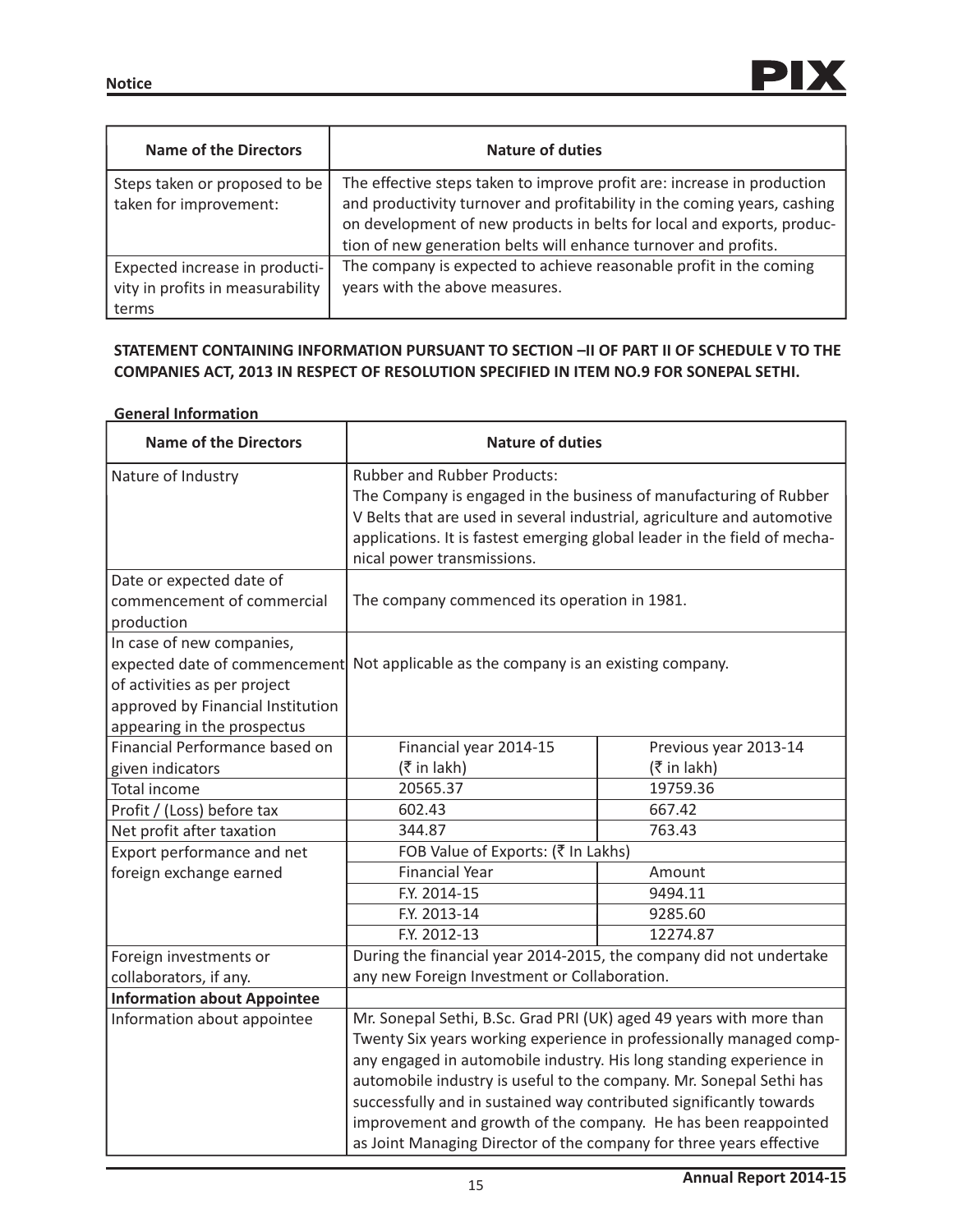| <b>Name of the Directors</b>                                                                                                   | <b>Nature of duties</b>                                                                                                                                                                                                                                                                                                                                                                                                                                                                                                                                                                              |
|--------------------------------------------------------------------------------------------------------------------------------|------------------------------------------------------------------------------------------------------------------------------------------------------------------------------------------------------------------------------------------------------------------------------------------------------------------------------------------------------------------------------------------------------------------------------------------------------------------------------------------------------------------------------------------------------------------------------------------------------|
|                                                                                                                                | from 1.4.2015 to 31.3.2018.                                                                                                                                                                                                                                                                                                                                                                                                                                                                                                                                                                          |
| <b>Past Remuneration</b>                                                                                                       | Salary in the scale of ₹ 3,75,000/- to ₹ 9,00,000/- -per month for the<br>period from 1.8.2012 till 31.03.2015 with approval of the Central Gover-<br>nment along with perquisites such as LTA, Medical Reimbursement,<br>Ex-gratia and leave salary, Car, Contribution to PF and Gratuity, Housing,<br>Personal Accident Insurance etc.                                                                                                                                                                                                                                                             |
| <b>Recognition or Awards</b>                                                                                                   | Mr. Sonepal Sethi has introduced better methods of management in the<br>purchase, procurement of materials and export sales. The company's<br>quality in the V belts products is best in the world. The company has<br>been receiving best export award from the Ministry of Commerce for<br>the excellent performance in exports.                                                                                                                                                                                                                                                                   |
| Job Profile and his Suitability                                                                                                | Being the Joint Managing Director, he is overall in charge of the affairs of<br>export sales, purchase and procurement subject to superintendence<br>control and direction of the Board of Directors of the Company. He has<br>been working with the Company for Twenty Six years in senior position,<br>and has also been the joint Managing Director from the very beginning<br>and is well suited to continue as Joint Managing Director, since his appo-<br>intment as Joint Managing Director, he has successfully overseen several<br>export sales, purchase and procurement of raw materials. |
| Remuneration proposed                                                                                                          | Proposed Remuneration in the scale of ₹ 500000/- to ₹ 9,00,000/- per<br>month along with perquisites such as LTA, Medical Reimbursement,<br>Ex-gratia and leave salary Car, Contribution to PF and Gratuity, Housing,<br>Personal Accident Insurance etc. .                                                                                                                                                                                                                                                                                                                                          |
| Comparative remuneration<br>profile with respect to industry,<br>size of the company, profile of<br>the position and person    | The proposed remuneration is commensurate with size and nature of<br>business of the company and the huge responsibility the appointee has<br>in carrying the activities of the company. Given the size, complexity and<br>nature of business, the remuneration proposed to be paid to the Joint<br>Managing Director is in line with the other similar companies.                                                                                                                                                                                                                                   |
| Pecuniary relationship directly<br>or indirectly with the company<br>or relationship with the<br>managerial personnel, if any. | Except the payment of remuneration for his service as Joint Managing<br>Director, as approved and detailed hereinabove, he has no other<br>pecuniary relationship with the company. Mr. Sonepal Sethi is holding<br>1498295 equity shares in the company which is 11.00 % of the total<br>subscribed Equity Capital.                                                                                                                                                                                                                                                                                 |
| <b>Other Information</b>                                                                                                       |                                                                                                                                                                                                                                                                                                                                                                                                                                                                                                                                                                                                      |
| Reasons of loss or inadequate<br>profits                                                                                       | The reasons for inadequacy are slow down in the international market,<br>increase in cost of production, volatility in the dollar rate, increase in<br>depreciation cost, product development cost and increase in finance<br>cost.                                                                                                                                                                                                                                                                                                                                                                  |
| Steps taken or proposed to be<br>taken for improvement:                                                                        | The effective steps taken to improve profit are: increase in production<br>and productivity turnover and profitability in the coming years, cashing<br>on development of new products in belts for local and exports,<br>production of new generation belts will enhance turnover and profits.                                                                                                                                                                                                                                                                                                       |
| Expected increase in<br>productivity in profits in<br>measurability terms                                                      | The company is expected to achieve reasonable profit in the coming<br>years with the above measures.                                                                                                                                                                                                                                                                                                                                                                                                                                                                                                 |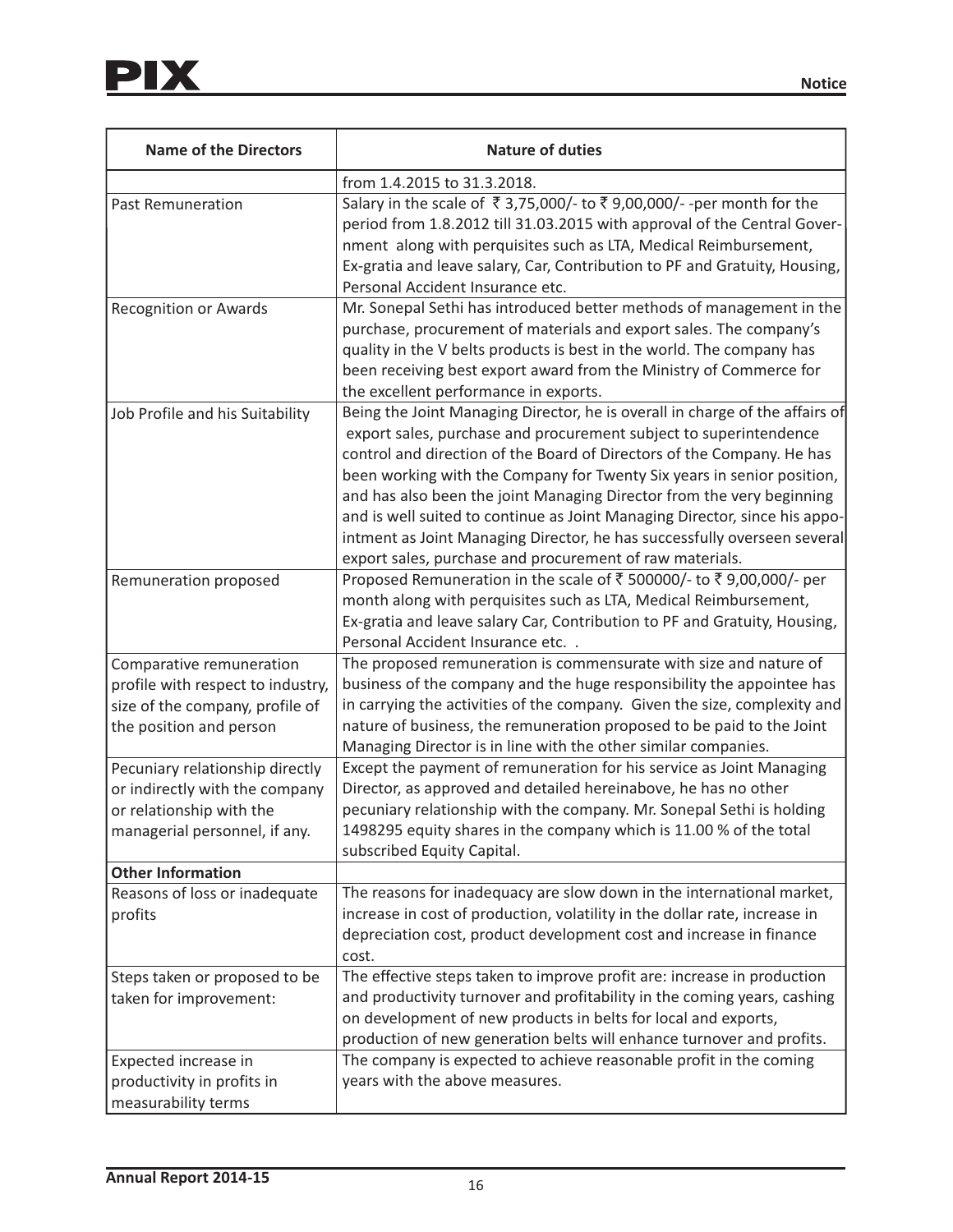# **STATEMENT CONTAINING INFORMATION PURSUANT TO SECTION –II OF PART II OF SCHEDULE V TO THE COMPANIES ACT, 2013 IN RESPECT OF RESOLUTION SPECIFIED IN ITEM NO.10 FOR KARANPAL SETHI.**

| <b>General Information</b> |
|----------------------------|
|----------------------------|

| <b>Name of the Directors</b>                                                                                                                                   | <b>Nature of duties</b>                                                                                                                                                                                                                                                                                                                                                                                                                                                                                                                                                                                                                                                                                                                                                                                                   |                       |  |
|----------------------------------------------------------------------------------------------------------------------------------------------------------------|---------------------------------------------------------------------------------------------------------------------------------------------------------------------------------------------------------------------------------------------------------------------------------------------------------------------------------------------------------------------------------------------------------------------------------------------------------------------------------------------------------------------------------------------------------------------------------------------------------------------------------------------------------------------------------------------------------------------------------------------------------------------------------------------------------------------------|-----------------------|--|
| Nature of Industry                                                                                                                                             | <b>Rubber and Rubber Products:</b><br>The Company is engaged in the business of manufacturing of Rubber<br>V Belts that are used in several industrial, agriculture and automotive<br>applications. It is fastest emerging global leader in the field of<br>mechanical power transmissions.                                                                                                                                                                                                                                                                                                                                                                                                                                                                                                                               |                       |  |
| Date or expected date of<br>commencement of commercial<br>production                                                                                           | The company commenced its operation in 1981.                                                                                                                                                                                                                                                                                                                                                                                                                                                                                                                                                                                                                                                                                                                                                                              |                       |  |
| In case of new companies,<br>expected date of commencement<br>of activities as per project<br>approved by Financial Institution<br>appearing in the prospectus | Not applicable as the company is an existing company.                                                                                                                                                                                                                                                                                                                                                                                                                                                                                                                                                                                                                                                                                                                                                                     |                       |  |
| Financial Performance based on                                                                                                                                 | Financial year 2014-15                                                                                                                                                                                                                                                                                                                                                                                                                                                                                                                                                                                                                                                                                                                                                                                                    | Previous year 2013-14 |  |
| given indicators                                                                                                                                               | (₹ in lakh)                                                                                                                                                                                                                                                                                                                                                                                                                                                                                                                                                                                                                                                                                                                                                                                                               | $($ ₹ in lakh)        |  |
| Total income                                                                                                                                                   | 20565.37<br>19759.36                                                                                                                                                                                                                                                                                                                                                                                                                                                                                                                                                                                                                                                                                                                                                                                                      |                       |  |
| Profit / (Loss) before tax                                                                                                                                     | 602.43<br>667.42                                                                                                                                                                                                                                                                                                                                                                                                                                                                                                                                                                                                                                                                                                                                                                                                          |                       |  |
| Net profit after taxation                                                                                                                                      | 763.43<br>344.87                                                                                                                                                                                                                                                                                                                                                                                                                                                                                                                                                                                                                                                                                                                                                                                                          |                       |  |
| Export performance and net                                                                                                                                     | FOB Value of Exports: (₹ In Lakhs)                                                                                                                                                                                                                                                                                                                                                                                                                                                                                                                                                                                                                                                                                                                                                                                        |                       |  |
| foreign exchange earned                                                                                                                                        | <b>Financial Year</b><br>Amount                                                                                                                                                                                                                                                                                                                                                                                                                                                                                                                                                                                                                                                                                                                                                                                           |                       |  |
|                                                                                                                                                                | F.Y. 2014-15                                                                                                                                                                                                                                                                                                                                                                                                                                                                                                                                                                                                                                                                                                                                                                                                              | 9494.11               |  |
|                                                                                                                                                                | F.Y. 2013-14<br>9285.60                                                                                                                                                                                                                                                                                                                                                                                                                                                                                                                                                                                                                                                                                                                                                                                                   |                       |  |
|                                                                                                                                                                | F.Y. 2012-13<br>12274.87                                                                                                                                                                                                                                                                                                                                                                                                                                                                                                                                                                                                                                                                                                                                                                                                  |                       |  |
| Foreign investments or                                                                                                                                         | During the financial year 2014-2015, the company did not undertake                                                                                                                                                                                                                                                                                                                                                                                                                                                                                                                                                                                                                                                                                                                                                        |                       |  |
| collaborators, if any.                                                                                                                                         | any new Foreign Investment or Collaboration.                                                                                                                                                                                                                                                                                                                                                                                                                                                                                                                                                                                                                                                                                                                                                                              |                       |  |
| <b>Information about Appointee</b>                                                                                                                             |                                                                                                                                                                                                                                                                                                                                                                                                                                                                                                                                                                                                                                                                                                                                                                                                                           |                       |  |
| Information about appointee<br><b>Past Remuneration</b>                                                                                                        | Mr. Karanpal Sethi, B. Sc (Finance & Accounts), USA, aged 28 years<br>with more than Eight years working experience in professionally<br>managed company engaged in automobile industry. His qualification<br>and experience and professional approach is useful to the company in<br>achieving the targeted sales and profitability. He is young and<br>energetic and his abilities and skills over the period of time will be<br>helpful to the company growth and development. Mr. Karanpal Sethi<br>has successfully and in sustained way contributed significantly towards<br>improvement and growth of the company. He has been reappointed<br>as Whole-time Director of the company for three years effective from<br>1.4.2015 to 31.3.2018.<br>₹ 4,75,000/-per month for the period from 1.4.2014 till 31.03.2015 |                       |  |
|                                                                                                                                                                | along with perquisites such as LTA, Medical Reimbursement, Ex-gratia<br>and leave salary, Car, Contribution to PF and Gratuity, Housing,<br>Personal Accident Insurance etc.                                                                                                                                                                                                                                                                                                                                                                                                                                                                                                                                                                                                                                              |                       |  |
| <b>Recognition or Awards</b>                                                                                                                                   |                                                                                                                                                                                                                                                                                                                                                                                                                                                                                                                                                                                                                                                                                                                                                                                                                           |                       |  |
|                                                                                                                                                                |                                                                                                                                                                                                                                                                                                                                                                                                                                                                                                                                                                                                                                                                                                                                                                                                                           |                       |  |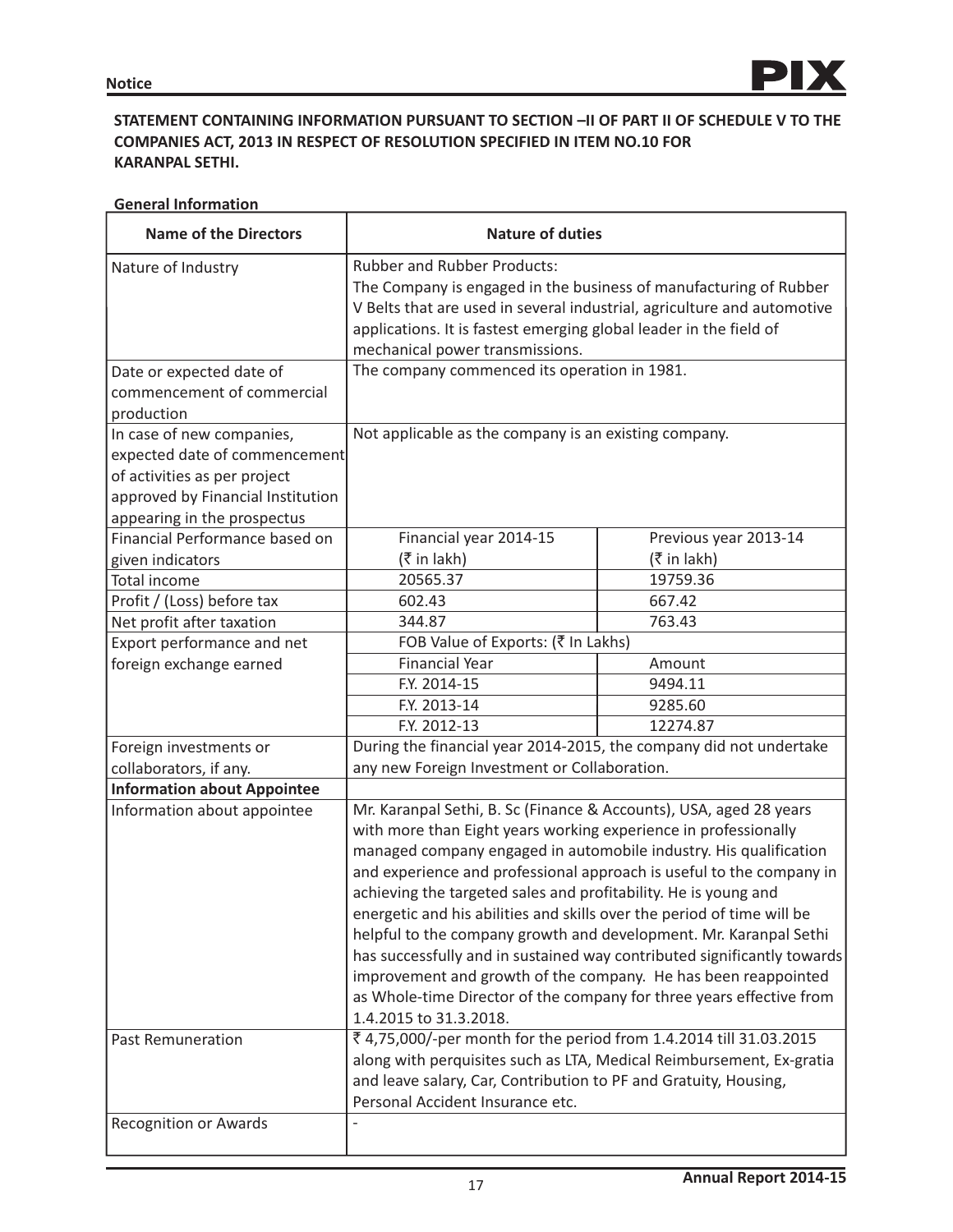| <b>Name of the Directors</b>      | <b>Nature of duties</b>                                                                                                                                                                                                                                                                                                                                                                                                                                                                      |
|-----------------------------------|----------------------------------------------------------------------------------------------------------------------------------------------------------------------------------------------------------------------------------------------------------------------------------------------------------------------------------------------------------------------------------------------------------------------------------------------------------------------------------------------|
| Job Profile and his Suitability   | Being the Whole-time Director, he is overall in charge of the Finance and<br>Accounts and legal and statutory compliances subject to superintende-<br>nce control and direction of the Board of Directors of the Company. He<br>has been working with the Company since last Eight years in senior<br>position, and has also been the Whole-time Director from the very<br>beginning and is well suited to continue as Whole-time Director, since<br>his appointment as Whole-time Director. |
| Remuneration proposed             | Proposed Remuneration in the scale of ₹ 500000/- to ₹ 9,00,000/- per<br>month along with perquisites such as LTA, Medical Reimbursement,<br>Ex-gratia and leave salary Car, Contribution to PF and Gratuity, Housing,<br>Personal Accident Insurance etc.                                                                                                                                                                                                                                    |
| Comparative remuneration          | The proposed remuneration is commensurate with size and nature of                                                                                                                                                                                                                                                                                                                                                                                                                            |
| profile with respect to industry, | business of the company and the huge responsibility the appointee has                                                                                                                                                                                                                                                                                                                                                                                                                        |
| size of the company, profile of   | in carrying the activities of the company. Given the size, complexity and                                                                                                                                                                                                                                                                                                                                                                                                                    |
| the position and person           | nature of business, the remuneration proposed to be paid to the Whole-<br>time Director is in line with the other similar companies.                                                                                                                                                                                                                                                                                                                                                         |
| Pecuniary relationship directly   | Except the payment of remuneration for his service as Whole-time                                                                                                                                                                                                                                                                                                                                                                                                                             |
| or indirectly with the company    | Director, as approved and detailed here in above, he has no other                                                                                                                                                                                                                                                                                                                                                                                                                            |
| or relationship with the          | pecuniary relationship with the company. Mr. Karanpal Sethi is holding                                                                                                                                                                                                                                                                                                                                                                                                                       |
| managerial personnel, if any.     | 961360 equity shares in the company which is 7.06 % of the total<br>subscribed Equity Capital.                                                                                                                                                                                                                                                                                                                                                                                               |
| <b>Other Information</b>          |                                                                                                                                                                                                                                                                                                                                                                                                                                                                                              |
| Reasons of loss or inadequate     | The reasons for inadequacy are slow down in the international market,                                                                                                                                                                                                                                                                                                                                                                                                                        |
| profits                           | increase in cost off production, volatility in the dollar rate, increase in<br>depreciation cost, product development cost and increase in finance<br>cost.                                                                                                                                                                                                                                                                                                                                  |
| Steps taken or proposed to be     | The effective steps taken to improve profit are: increase in production                                                                                                                                                                                                                                                                                                                                                                                                                      |
| taken for improvement:            | and productivity turnover and profitability in the coming years, cashing<br>on development of new products in belts for local and exports,<br>production of new generation belts will enhance turnover and profits.                                                                                                                                                                                                                                                                          |
| Expected increase in              | The company is expected to achieve reasonable profit in the coming                                                                                                                                                                                                                                                                                                                                                                                                                           |
| productivity in profits in        | years with the above measures.                                                                                                                                                                                                                                                                                                                                                                                                                                                               |
| measurability terms               |                                                                                                                                                                                                                                                                                                                                                                                                                                                                                              |

The agreements between the Company and Mr. Amarpal Sethi, Mr. Sonepal Sethi, Mr. Sukhpal Singh Sethi, Mr. Karanpal Sethi and Mr. Joe Paul are available for inspection by the members of the Company in its registered office between 11.00 a.m. to 1.00 p.m. on all working day of the Company.

The Board recommends the resolutions as set out in Item No. 7 to 11 for approval of members.

Except Mr. Amarpal Sethi, Mr. Sukhpal Sethi, Mr. Sonepal Sethi Mr. Karanpal Sethi and Mr. Joe Paul none of other directors/key managerial personnel and their relatives are in any way concerned or interested in these resolutions.

Mr. Rishipal Sethi being relative of Mr. Amrapal Sethi, Mr. Sukhpal Sethi, Mr. Sonepal Sethi and Mr. Karanpal Sethi is interested or concerned in these resolutions.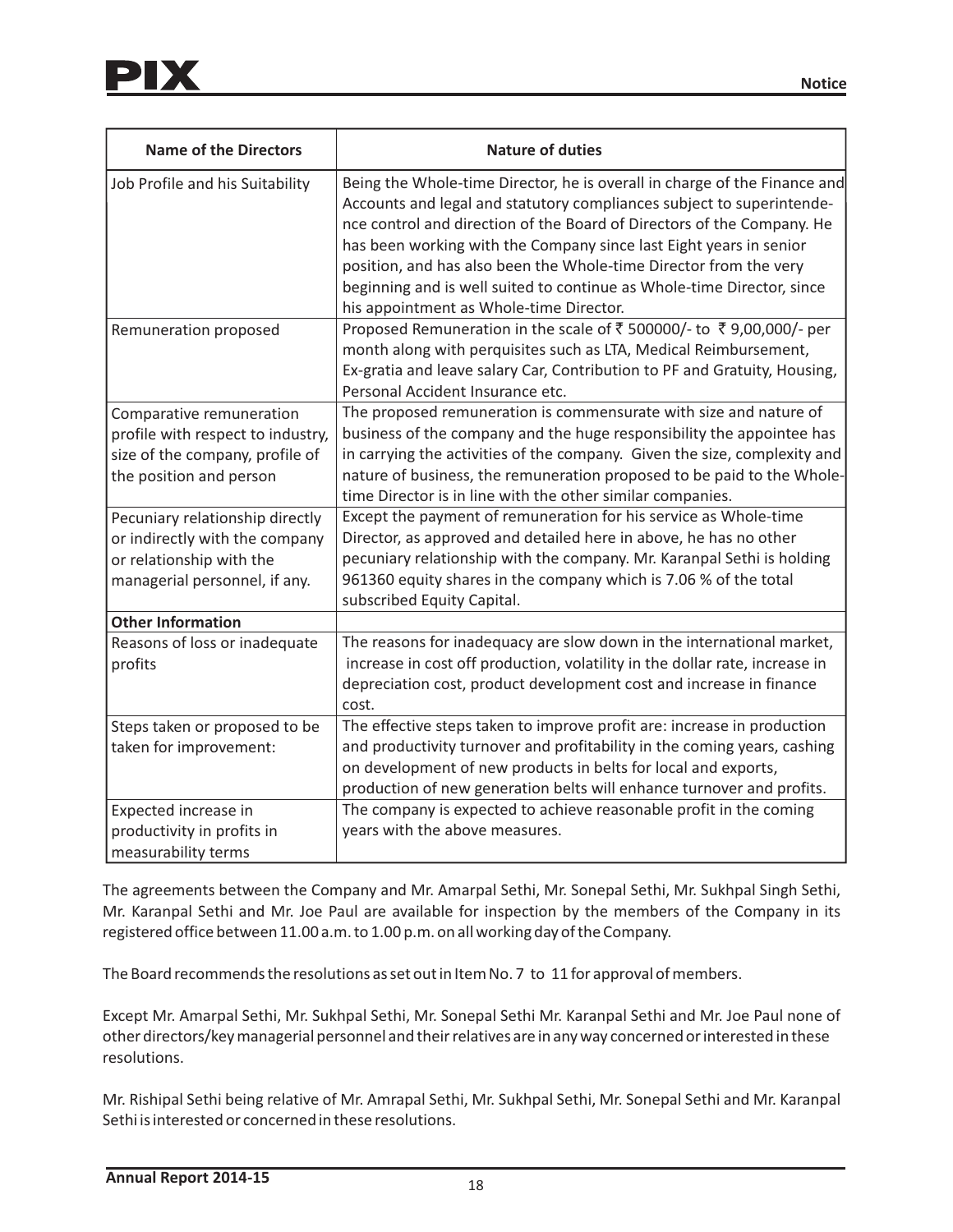# **Item No. 12. Appointment of Mr. Aqueel Ahmed Mulla**

The Board of Directors of the company at its meeting appointed Mr. Aqueel Ahmed Mulla as an Additional Director of the Company with effect from 1st March, 2015 to hold the office up to the date of AGM.

It is proposed to appoint Mr. Aqueel Ahmed Mulla as Independent Director under Section 149 of the Companies Act and Clause 49 of the Listing Agreement to hold office for 5 (five) consecutive years for a term up to the conclusion of the 38th Annual General Meeting of the company in the calendar year 2020.

The company has received notice in writing from a member along with the deposit of requisite amount under section 160 of the Companies Act proposing the candidature of Mr. Aqueel Ahmed Mulla for office of Director of the Company.

The company has also received declaration from Mr. Aqueel Ahmed Mulla that he meets with the criteria of independence as prescribed under section 149 (6) of the Companies Act and under Clause 49 of the Listing Agreement.

In the opinion of the Board, Mr. Aqueel Ahmed Mulla fulfill the conditions for appointment as independent Director as specified in the Companies Act and the Listing Agreement. Mr. Aqueel Ahmed Mulla is independent of the Management.

Copy of the draft letter for appointment of Mr. Aqueel Ahmed Mulla as Independent Director setting out the terms and conditions is available for inspection by members at the registered office of the Company.

The Board re-commends the resolution at Item No 12 for approval of members.

Except Mr. Aqueel Ahmed Mulla being a Director, none of other directors/key managerial personnel and their relatives is in any way concerned or interested in this resolution.

## **For and on behalf of the Board of Directors**

**Place: Mumbai Sonepal Sethi Dated: 29.05.2015 Joint Managing Director**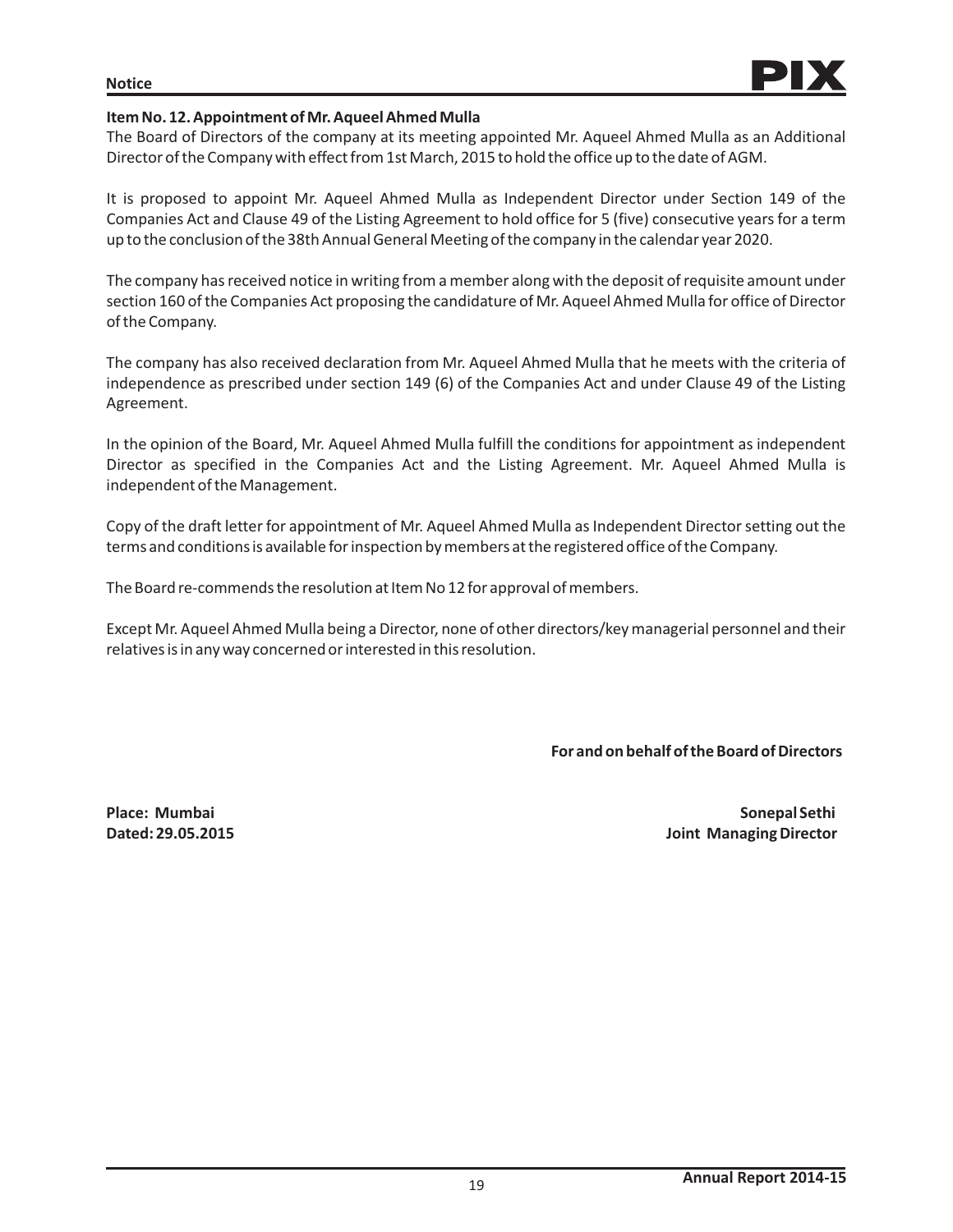# **CHAIRMAN'S LETTER "A Year of Consolidation"**

Dear Shareholders,

It gives me great pleasure in reporting that we were able to exhibit strong revenue numbers in a challenging economic environment. These numbers are that much more impressive when you take into account that this was our first full year reporting sales. This is just the catalyst we needed as we look to strengthen our credentials as a key player in the MechanicalPower industry.

The major highlights of our performance during the year are detailed below (all figures are reported in  $\bar{\tau}$  in Lacs):

FY 15 Performances

- Consolidated revenue 22,186.38
- PIX's EBITDA 3,839.50
- Profit After Tax (PAT) 391.03

FY 15 Financial Highlights

- 13,443.06 • Net Debt
- Interest and Financing cost increased by 23.35% compared to previous year.
- Capital Expenditure made during the year 2631.18 lower than previous year by 19.15%. •

As a business, we viewed 2014/15 as a year of consolidation. We commenced production at our brand new state-of-the-art facility at Nagalwadi, Nagpur. We demerged our joint venture in the UK to form our wholly owned subsidiary, PIX Transmissions Europe Ltd.

I see lot of potential for the products of the company both in India and abroad. We are putting all efforts to consolidate our position in the market. The cutting edge technology adoption in manufacturing and packing will improve quality of products and save costs. We are making our plant fully automated to save cost and improve upon production and productivity. We have hired best talents available in the industry both in production and marketing and expect reasonable growth in the production, sales which in turn will improve upon top line and bottom-line.

We are optimistic of turnaround of the global economy vis a vis Indian economy and growth and development of the automobile industry, machinery manufacturers and agriculture which will bring positive impact in our turnover and profitability.

The global scenario is changing day by day with cut throat competition and constrained margin is hampering product marketability. The products are marketable if it is innovative and falling in special category. The product research and development and quality control will only save us in grave situation and we are hopeful that our products will improve over the period of time and pass through the testing phase through which industry is passing.

We would like to thank all our investors for their continued support and encouragement, and our employees for committing their talent and tenacity to our success. We look forward to reporting continued strong performance going forward.

Yours Sincerely,

Amarpal Sethi Chairman & Managing Director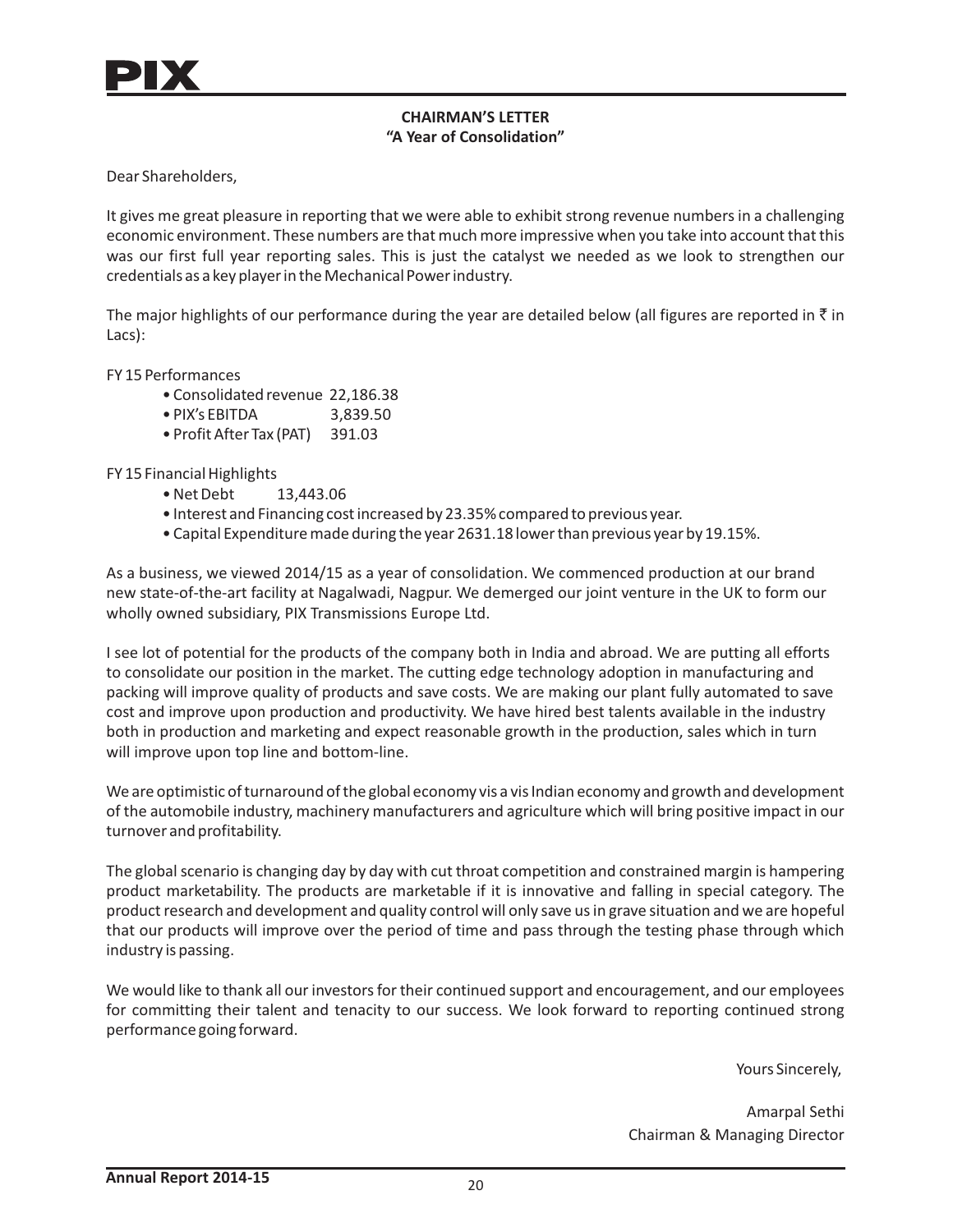#### **DIRECTORS' REPORT**

#### To

The members of PIX Transmissions Ltd,

The directors are pleased to present the THIRTY THIRD ANNUAL REPORT and the Audited Statement of Accounts for the year ended 31st March 2015, together with notice of Annual General Meeting.

#### **Financial Results**

Given below is the financial performance of the Audited Accounts for the year ended 31st March 2015:

| $($ in lacs)                                                                                     |                                |                                   |
|--------------------------------------------------------------------------------------------------|--------------------------------|-----------------------------------|
|                                                                                                  | As on                          | As on                             |
| <b>Particulars</b>                                                                               | 31.03.2015                     | 31.03.2014                        |
| Sales (Net - Excise)<br>Other income                                                             | 20303.35<br>262.01             | 19,392.38<br>366.98               |
| Profit before Depreciation<br>Depreciation                                                       | 20565.37<br>1792.36<br>1189.93 | 19,759.36<br>1,972.17<br>1,304.75 |
| Profit before tax after depreciation<br><b>Exceptional Items</b><br>Less: Provision for taxation | 602.43                         | 667.42                            |
| a)Current year                                                                                   | 125.00                         | 280.00                            |
| b)Deferred Tax Liability                                                                         | 132.54                         | (376.01)                          |
|                                                                                                  | 344.89                         | 763.43                            |
| SS:<br><b>Equity Dividend including Proposed</b><br>Dividend<br>Preference Dividend              | 136.25                         | 204.38<br>35.28                   |
| Tax on Dividend                                                                                  | 26.00                          | 40.51                             |
| <b>Total Dividend</b>                                                                            | 162.26                         | 280.17                            |
| Balance Profit after appropriation                                                               | 182.63                         | 483.26                            |

## **Subsidiaries:**

## **1. PIX Middle East FZC, UAE.**

PIX Middle East FZC incorporated to carry on business of PIX Products in the market of Middle East Countries.

## **2. PIX Transmissions Europe Limited, UK;**

PIX Transmissions Europe Limited incorporated to carry on business of PIX Products and other products in the market of European Countries.

#### **Fellow Subsidiaries:**

#### **1.PIX Middle East Trading LLC, UAE;**

**PIX** Middle East Trading LLC, UAE is subsidiary of PIX Middle East FZC established to carry on business of PIX Products in the market of Middle East Countries.

#### **2.PIX Germany GmbH, Germany;**

PIX Germany GmbH, Germany is subsidiary of PIX Transmissions Europe Limited incorporated to carry on business of PIX Products and other products in the market of European Countries.

As required under the listing Agreement entered into with stock exchange, consolidated financial statement of the company and all its subsidiaries is attached. The consolidated financial statement has been prepared in accordance with Accounting Standard (AS)-21 on Consolidated Financial Statements read with AS-27 on Financial Reporting of Interest in Joint Ventures, the audited consolidated financial statement is provided in the Annual Report.

A statement containing brief financial details of the company's subsidiaries for the financial year ended 31st March 2015 included in the Annual Report and shown as ANNEXURE 1. The annual account of these subsidiaries will be available for inspection of members at the registered office of the company.

## **Dividend on Equity Share:**

The Board of Directors at their meeting held on 29th of May, 2015 has recommended final dividend of 1.00 per equity share of Face Value of ` 10 each, for the financial year ended 31st March, 2015, subject to approval of the Shareholders.

## **Directors' Responsibility Statement**

Pursuant to section 134(5) of the Companies Act, 2013, The Board of Directors report that:

i) In the preparation of the annual accounts for the year March, 31, 2015, the applicable Accounting Standards read with requirements set out under Schedule III of the Act, have been followed and there are no material departures from the same;

ii) Directors have selected such accounting policies and applied them consistently and made judgments and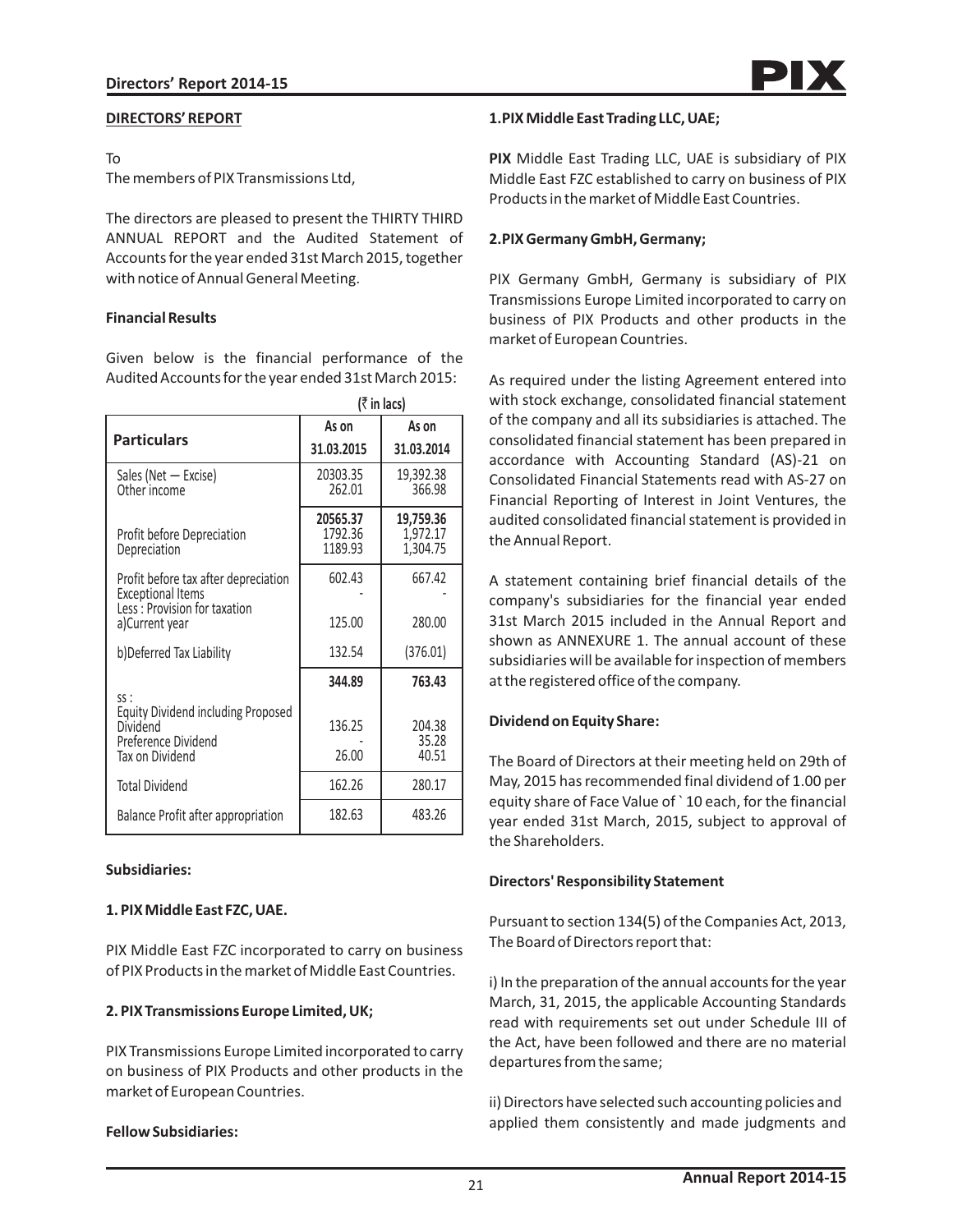estimates that are reasonable and prudent so as to give a true and fair view of the state of affairs of the company as at March, 31 2015 and of the Profit or Loss Account for the year ended on that date;.

iii) The Directors have taken proper and sufficient care for the maintenance of adequate accounting records in accordance with the provisions of the Companies Act, 2013, for safeguarding the assets of the company and for preventing and detecting fraud and other irregularities;

iv) The Directors have prepared the Annual Accounts on a going concern basis;

v) The Directors have laid down internal financial control to be followed by the company and that such internal financial controls are adequate and are operating effectively; and

vi) The Directors have devised proper systems to ensure compliance with the provisions of all applicable laws and that such system are adequate and operating effectively

Based on the framework of internal financial controls and compliance systems established and maintained by the Company, work performed by the internal, statutory and secretarial auditors and external consultants and the reviews performed by management and the relevant board committees, including the audit committee the board is of the opinion that the company's internal financial controls were adequate and effective during the financial year 2014-15.

## **Public Deposits**

The Company has not invited and accepted deposits from the public during the financial year ended 31st March 2015.

## **Insurance**

The assets of the Company are adequately insured against the risk of fire and other risks.

# **Particulars of Employees**

Under the provision of Section 197(12) of the

Companies Act, 2013 read with Rule 5(2) and 5 (3) of the Companies (Appointment and Remuneration of Managerial Personnel), 2014 read with Companies (Particulars of Employees) Rules, 2014, a statement showing the names and other particulars of the employees drawing remuneration in excess of the limits set out in the said rules are provided in the Annual Report as shown as ANNEXURE 2.

## **Directors and Key Managerial Personnel**

In pursuance to the provisions of Act and Articles of Association of the company Mr. Amarpal Sethi, Mr. Rishipal Sethi and Mr. Karanpal Sethi retire by rotation and being eligible offer themselves for reappointment.

During the year under review Mr. Mohammed Adil Ansari, Mr. Nigel Savio Lobo, Mr. Prakash Chand Khasgiwala and Dr. Manoj Mohan Sajnani were appointed as independent directors of the company.

During the year Mr. Aqueel Ahmed Mulla was appointed as an Additional Director effective from 1st March, 2015 to hold office upto the date of next Annual General Meeting of the company. Being eligible he offers himself for appointment as an independent Director.

During the year two independent directors namely Mr. Jose Jacob and Mr. Om Prakash Arora have resigned from the Board due to ill health and pre-occupation respectively. The Board hereby places on record its sincerest thanks and gratitude for the invaluable contribution made by Mr. Jose Jacob and Mr. Om Prakash Arora towards growth and development of the company during their tenure as directors.

The company has received declaration from all the independent directors confirming that they meet the criteria of independence as prescribed both under the Act and Clause 49 of the Listing Agreement with the Stock Exchange.

The company has devised a policy for the performance evaluation of independent directors, Board committees and other individual directors which include criteria for performance evaluation of nonexecutive directors and executive directors. The manner in which the evaluation is carried out has been explained in the Corporate Governance Report.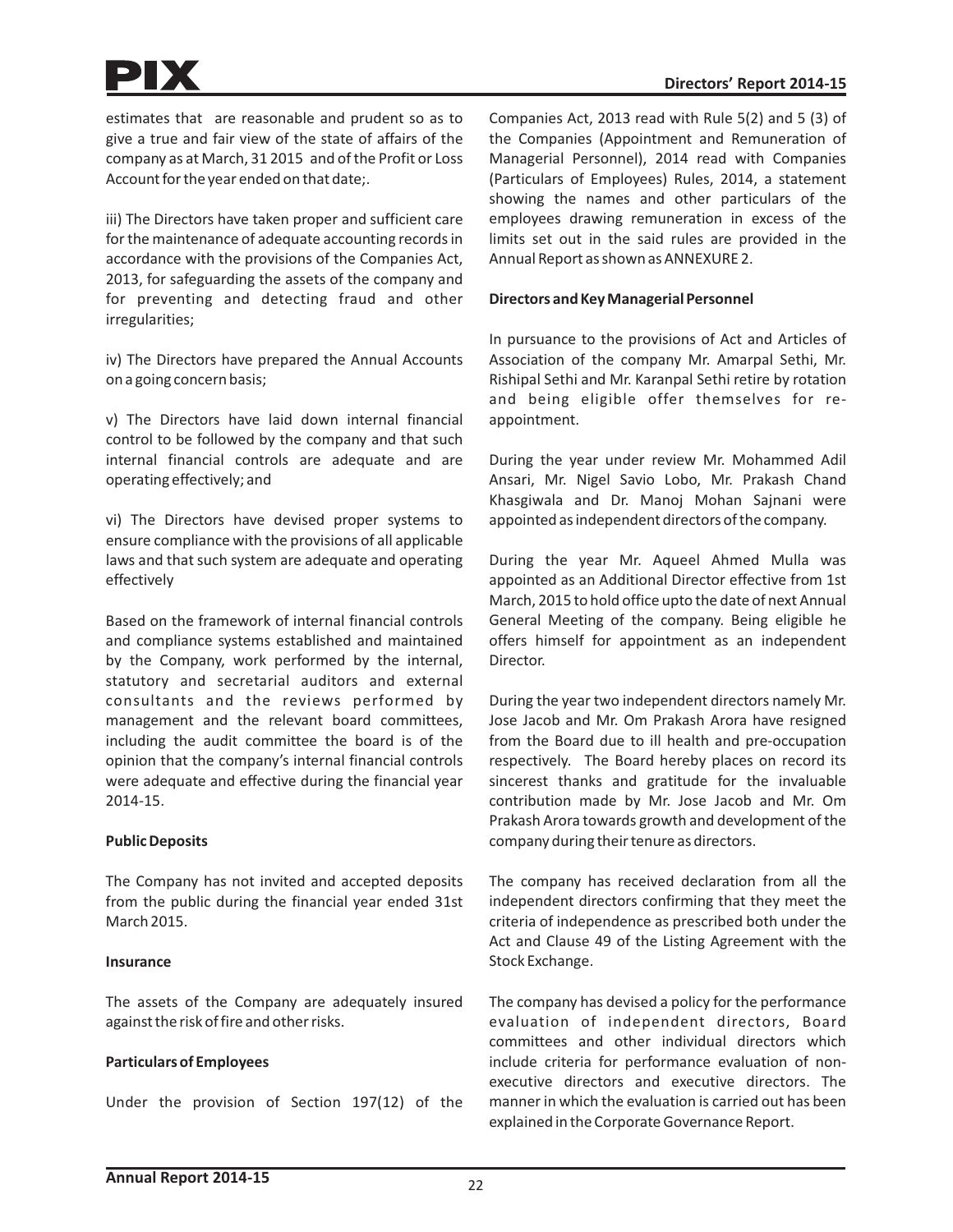During the year under review ten Board Meetings were held. The intervening gap between the meetings was within the period prescribed under the Companies Act, 2013. For further details please refer to Corporate Governance Report attached to this Annual Report.

## **Audit Committee**

The Audit committee comprises Independent Directors namely Mr. Haresh Eidnani ( Chairman), Mr. Amarpal Sethi (Executive Director), Mr. Mohammed Adil Ansari and Mr. Pradeep Havnur as other members. All the recommendation made by the Audit Committee was accepted by the Board.

# **Vigil Mechanism**

The vigil mechanism of the company, which also incorporates a whistle blower policy in terms of the Listing Agreement, includes an ethics and Compliance Task Force comprising of senior executives of the company. It deals with instance of fraud and mismanagement, if any in the company. In staying true to our values of Strength, Performance and Passion and in line with our vision of being one of the most respected companies in India, the Company is committed to the high standards of Corporate Governance and stakeholder responsibility. The whistle blower Policy ensures that strict confidentiality is maintained while dealing with concerns and also that no discrimination will be meted out to any person for a genuinely raised concern.

## **Nomination and Remuneration Committee:**

The Nomination and Remuneration Committee comprises of the Directors namely, Mr. Pradeep Havnur (Chairman), and Mr. Aqueel Ahmed Mulla and Mr. Haresh Eidnani as other members of the committee.

This committee recommends and reviews the appointment and remuneration of Directors. It has adopted a policy which deals with the appointment and remuneration of directors and key managerial persons. The adopted policy decides about the manner of selection of executive directors, key managerial persons, and independent directors. The policy also decides about the criteria to be followed for recommending the remuneration of directors and key

## managerial persons.

#### **Board Evaluation**

The Board of Director have carried out an annual evaluation of its own performance, Board Committees and individual directors pursuant to the provision of Act and the Corporate Governance requirement as prescribed by Securities and Exchange Board of India(SEBI) under clause 49 of listing Agreement. The performance of Board was evaluated by the board after seeking inputs from all directors on the basis of criteria such as Board Composition & Structure, Effectiveness of Board Proces, Information, and functioning, etc. In a separate meeting of Independent directors' performance of Non-Independent Directors, performance of the Board as whole and performance of Chairman was evaluated, taking into account the views of executive directors and non-executive directors.

## **Loans, Guarantees and Investments**

Details of Loans, Guarantees and Investments covered under the provisions of Section 186 of the Companies Act, 2013 are given in the notes to the Financial **Statements** 

## **Related Party Transaction**

All related party transactions that were entered into during the financial year were on arm's length basis and were in the ordinary course of the business. There are no materially significant related party transactions made by the company with Promoters, Key Managerial Personnel or other designated persons which may have potential conflict with interest of the company at large. The particulars of such related party transactions are annexed herewith as ANNEXURE - 3

## **Corporate Social Responsibility (CSR)**

In terms of section 135 and Schedule VII of the Companies Act, 2013, the Board of Directors of your Company has constituted a CSR Committee consist of Mr. Rishipal Sethi (Chairman) and Mr. Joe Paul (Wholetime Director) and Mr. Aqueel A Mulla as other members of the committee. The CSR Committee of the Board has developed a CSR Policy under education activity which is enclosed as part of this report ANNEXURE - 4. Additionally, the CSR Policy has been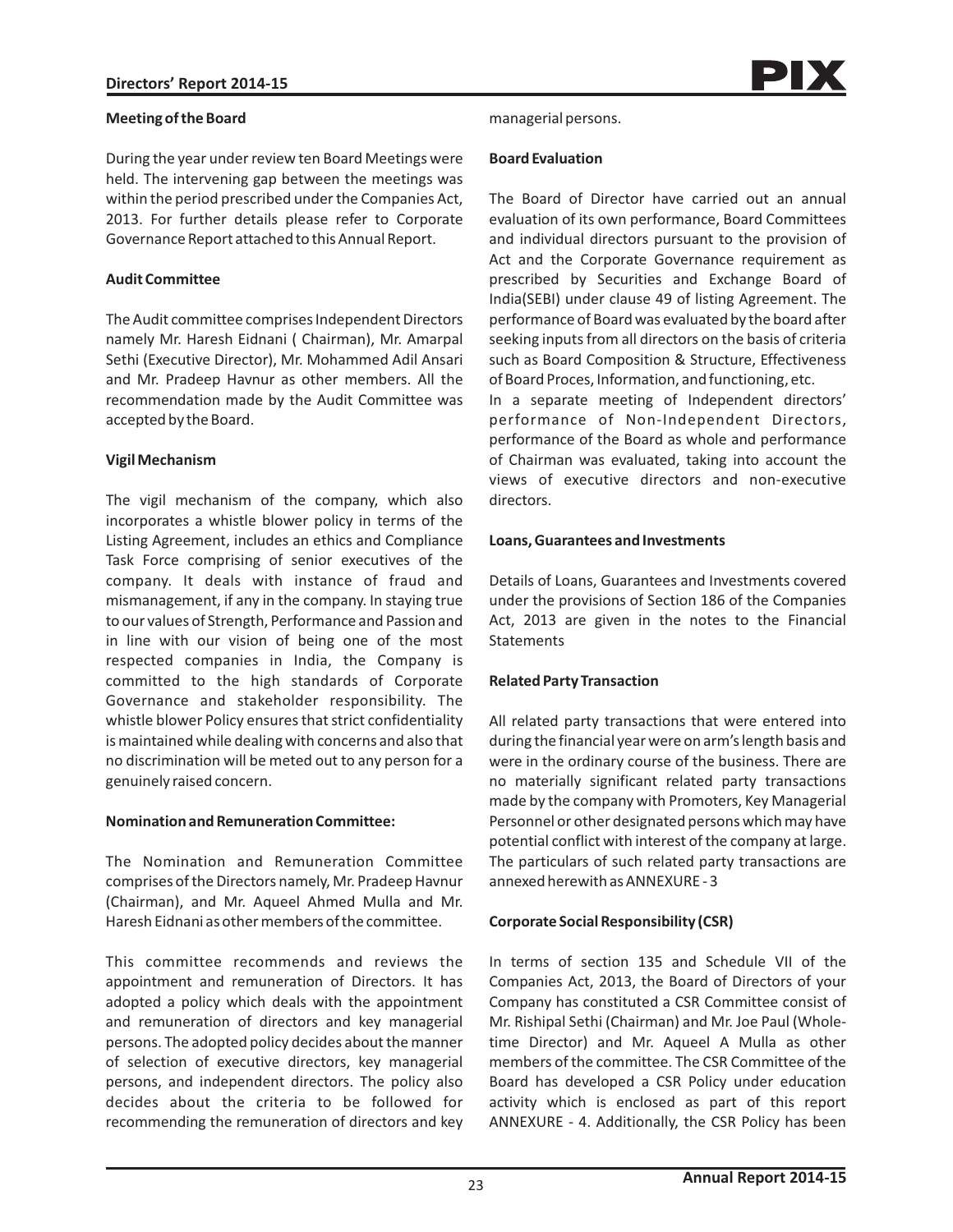uploaded on the website of the Company at www.pixtrans.com

#### **Extract of Annual Return**

As provided under Section 92(3) of the act, the extract of annual return is given in the ANNEXURE 5 in the prescribed Form MGT-9, which forms part of this report.

#### **Auditor**

M/s S. C. Bandi & Co. Chartered Accountants, Auditors of the Company, retire at the conclusion of the ensuing Annual General Meeting and being eligible offer themselves for re-appointment. Members are requested to re-appoint the statutory auditors.

#### **Auditors' Report**

The notes forming part of the accounts are selfexplanatory and do not call for any further clarifications.

#### **Cost Auditor**

As per the requirements of Central Government your Directors have appointed M/s. Manisha & Associates, Cost Accountants, as cost auditors of the Company to carry out the audit of cost accounting records for the financial year 2014-15.

## **Secretarial Auditor**

Pursuant to provisions of section 204 of the Companies Act, 2013 and The Companies (Appointment and Remuneration of Managerial Personnel) Rules, 2014 the company has appointed M/s S.D Bargir & Co, a firm of company Secretaries in practice to undertake the Secretarial Audit of the Company for the financial year 2014-15. The Secretarial Audit Report submitted by the Secretarial Auditors is enclosed herewith as a part of this report and shown as ANNEXURE - 6

#### **Risk Management**

The Board of Directors of the company has formed a Risk Management Committee to frame, implement and monitor the Risk Management Plan for the company. The committee is responsible for reviewing

the Risk Management Plan and ensuring its effectiveness. The Audit Committee has additional oversight in the area of financial risks and controls. Major risks identified by the businesses and functions are systematically addressed through mitigating action on a continuing basis.

The development and implementation of Risk Management Policy has been covered in the Management Discussions and Analysis, which forms part of this report.

#### **Remuneration Ratio of the of Directors/ Key Managerial Personnel (KMP)/ Employees**

The information required pursuant to Section 197 read with Rule 5 of The Companies (Appointment and Remuneration of Managerial Personnel) Rules, 2014 and Companies (Particulars of Employees) Rules, 1975, in respect of employees of the Company and Directors is furnished hereunder:

| Sr.<br>No.     | Name<br>Designation   | Remun-<br>eration<br>paid FY<br>2014-15 | Remun-<br>eration<br>paid FY<br>2013-14 | Increase in<br>remuneration<br>from previous<br>vear | Ratio/Times<br>per Median<br>of employee<br><i>remuneration</i> |
|----------------|-----------------------|-----------------------------------------|-----------------------------------------|------------------------------------------------------|-----------------------------------------------------------------|
|                | Amarpal Sethi         | 79.50                                   | 72.00                                   | 7.50                                                 | 38.15                                                           |
| 2              | Sonepal Sethi         | 75.00                                   | 67.50                                   | 7.50                                                 | 35.99                                                           |
| $\overline{3}$ | <b>Rishipal Sethi</b> | 75.00                                   | 67.50                                   | 7.50                                                 | 35.99                                                           |
| 4              | Sukhpal Singh Sethi   | 75.00                                   | 67.50                                   | 7.50                                                 | 35.99                                                           |
| 5              | Karanpal Sethi        | 71.25                                   | 30.50                                   | 40.75                                                | 34.19                                                           |
| 6              | Joe Paul              | 41.54                                   | 34.26                                   | 7.28                                                 | 19.93                                                           |
|                | <b>Shirley Paul</b>   | 41.37                                   | 31.53                                   | 9.84                                                 | 19.85                                                           |

#### **CONSERVATION OF ENERGY AND TECHNOLOGY ABSORPTION**

## **Conservation of Energy:**

Company is always looking towards every step in the direction of conservation of energy. Supply of better quality water and reduction of consumption of water, steam, fuel and electricity have improved consumption ratio with respect to per ton of finished product, thereby conserving energy.

The Major sources of energy in the company are:

- 1.0 Fuel /Steam
- 2.0 Electricity
- 3.0 Water

#### **1.0 Conservation of Steam**

1.1 Fuel change from furnace oil to Biomass briquette by replacing the steam boilers from furnace oil fired Boiler to solid fuel Boiler has reduced the consumption of fuel.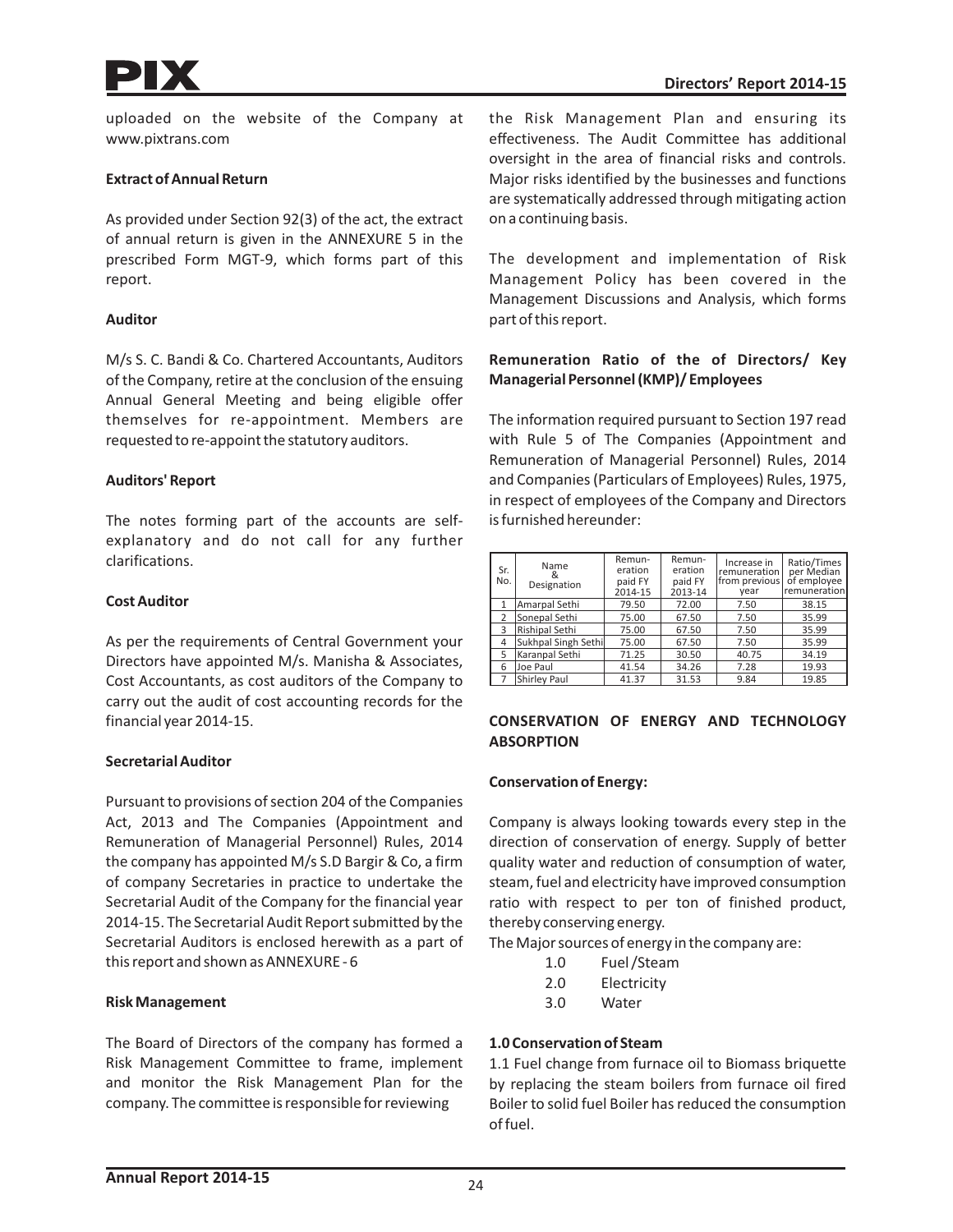## **Directors' Report 2014-15**

1.2 Automation of the belt curing pots has optimized the steam utilization, controlled on steam wastage which has resulted to saving of steam consumption

1.3 Use of solid fuel adhesive has reduced the consumption of Biomass briquette fuel.

1.4 Waste heat recovery systems have been introduced in pot and press section. The waste heat is utilized for pre-heating of boiler feed water.

1.5 Reuse of condensate has reduced the consumption of fuel.

1.6 Heating of water by using flash steam in process area has reduced the steam consumption.

1.7 Reduction in fuel consumption by use of good quality water for boiler feed & regular cleaning & maintenance of boilers.

1.8 Optimum utilization of steam, control on wastage & leakages of steam and maintaining proper insulation has contributed to saving of steam consumption.

#### **2.0 Conservation of Electricity**

2.1 Old reciprocating type air compressors / chilling plants and old process machineries has been replaced by energy efficient screw type air compressors / chilling plants and new automated process machineries which has reduced electricity consumption significantly.

2.2 Optimum utilization of compressed air & chilled water, control on wastage & leakages and maintaining proper insulation has contributed to saving of compressed air & chilled water, which has resulted to saving of electricity.

#### **3.0 Conservation of Water**

3.1 By setting up a new sewage treatment plant & new effluent treatment plant, treated water is used for gardening, floor washing, toilets etc which resulted in reduction of fresh water consumption.

3.2 Installation of cooling towers for re-circulation of water used for machines cooling, conserve the ample quantity of fresh water.

3.2 Installation of cooling towers for re-circulation of water used for machines cooling, conserve the ample quantity of fresh water.

3.3 Use of reverse osmosis plant & water softening plant for treating of raw water, helps to reduce feed water consumption in boiler, increases the life of process machineries and provide good quality of drinking water.

3.4 Collection of maximum amount of steam condensate, reduce the feed water consumption in Boilers.

3.5 Company is introducing rain water harvesting systems which will help to retain the rainwater in our area and conserve the water.

As a result to above energy conservation measures; Cost of fuel, Electricity and water per ton of goods production has reduced considerably and made consequent impact on the cost of finished goods.

The disclosure of particulars with respect to conservation of energy is attached to the Directors' Report.

#### **A. Technology absorption**

Efforts made in technological absorption were carried out by the company. After total introduction of new products the same will be absorbed and maintained for higher productivity and better quality.

#### **B. Foreign Exchange Earnings & Outgo**

Particulars regarding foreign exchange earnings and outgo are presented in Schedule 44 & 45 of the Audited Account. The company has retained its status as net foreign exchange earner.

The particulars of conservation of energy, technology absorption and foreign exchange and outgo as required under the Companies (Accounts) Rules, 2014 is given in the annexure to this report and shown as ANNEXURE 7

#### **Environmental Policy**

The Company is committed to follow systematic approach to achieve continual improvement in environmental performance by strengthening the greening of supply chain, occupational health & safety while complying with all applicable legal, safety legislation and other requirements.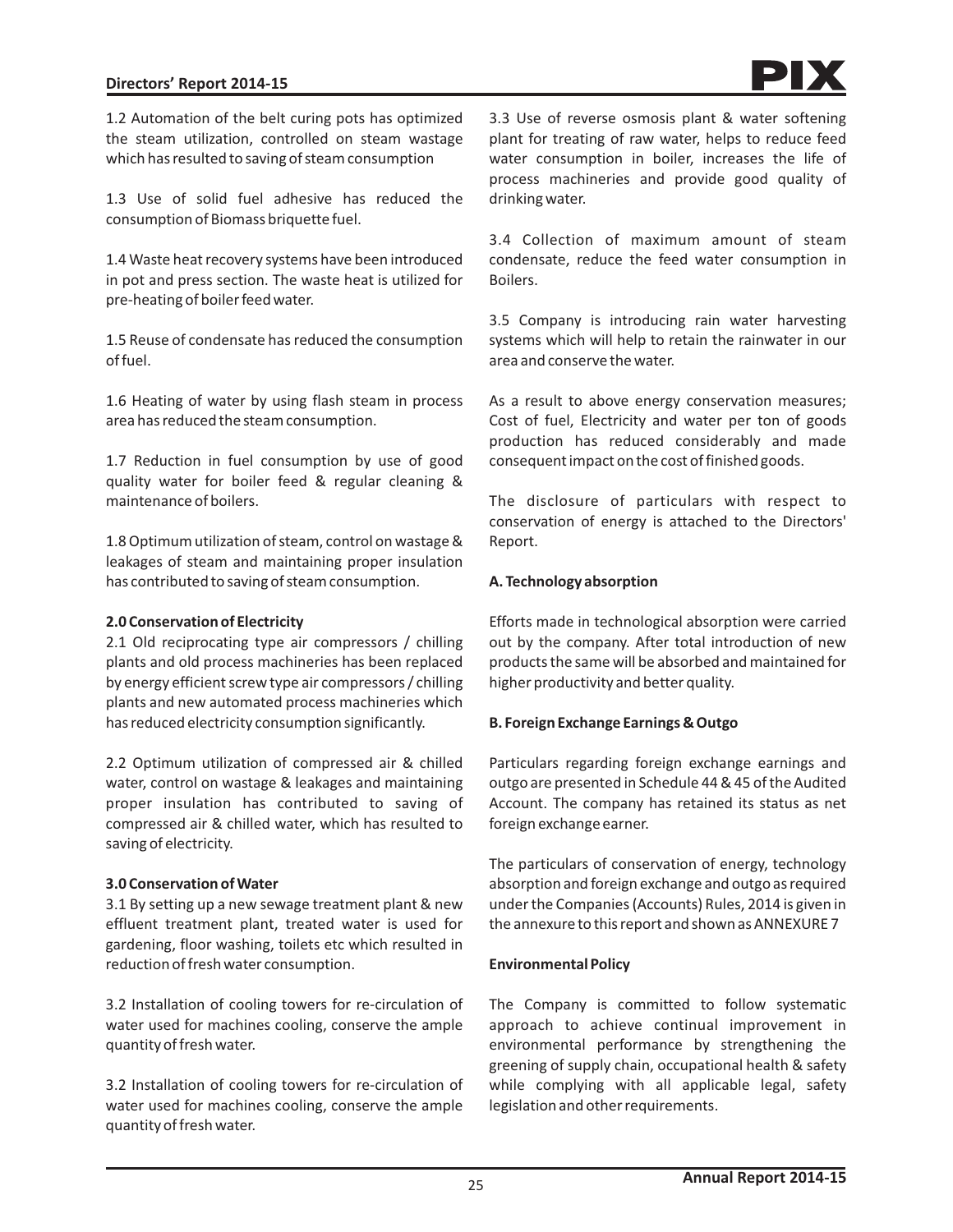## **Design & Development /testing Laboratory**

The strength of the company lies in the introduction of new products through robust design, development, testing and introduction. The design and development activity of the company is carried out using the best resources and facility

The company has at its disposal a rich talent pool of technical manpower from Rubber Technology, Mechanical Engineering, Computer engineering and Material Procurement who design and develop the product and process.

The Company has State of the Art facilities capable for validating and verifying the entire product range of Belts and Allied Products that the organization has in its range and proposes to innovate.

The Company has foot prints in the global market place by setting the pace for reduced innovation cycle time for turning around a product. All Design and Development outputs are reviewed at regular intervals by the Top Management.

#### **Management Discussion and Analysis Report**

As required under Clause 49 of the Listing Agreements with Stock Exchanges, the Management Discussion and Analysis Report is enclosed as a part of this report.

#### **Corporate Governance and Shareholders Information**

Your Company has taken adequate steps to adhere to all the stipulations laid down in Clause 49 of the Listing Agreement. A report on Corporate Governance is included as a part of this Annual Report. Certificate from the Statutory Auditors of the company M/s. S.C Bandi & Co, Chartered Accountants confirming the compliance with the conditions of Corporate Governance as stipulated under Clause 49 of the Listing Agreement is included as a part of this report.

#### **Sexual Harassment of Women at Workplace;**

During the year under review, there were no cases reported pursuant to the Sexual Harassment of Women at Workplace (Prevention, Prohibition and Redressal) Act, 2013.

#### **Acknowledgement**

The Directors wish to place on record their appreciation towards all associates including Customers, Collaborators, Government Agencies, Financial Institutions, Bankers, Suppliers, Shareholders, Employees and others who have reposed their confidence in the Company.

#### **For and on behalf of the Board of Directors**

Karanpal Sethi **Sonepal Sethi** Sonepal Sethi **Director Joint Managing Director**

**Place: Mumbai Date:29.05.2015**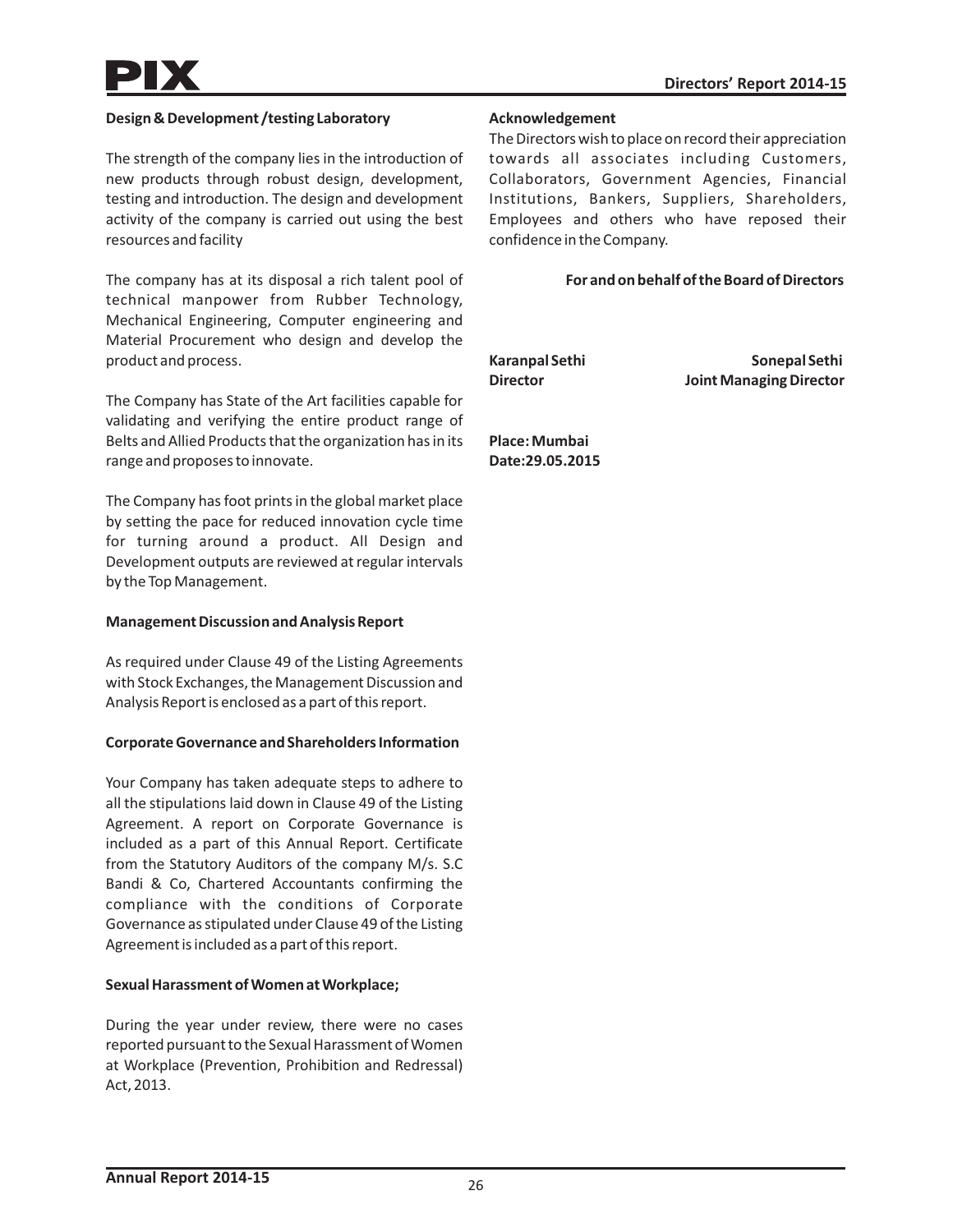

# **ANNEXURE 1**

**Form AOC-I**

(Pursuant to first proviso to sub-section (3) of section 129 read with rule 5 of Companies (Accounts) Rules, 2014)Statement containing salient features of the financial statement of subsidiaries/associate

companies/joint ventures Part "A": Subsidiaries

(Information in respect of each subsidiary to be presented with amounts)

|                | Name of Subsidiary                                               | Pix Middle East FZC, UAE |
|----------------|------------------------------------------------------------------|--------------------------|
| $\overline{2}$ | Reporting Period for the subsidiary concerned, if different from |                          |
|                | the holding company's reporting period                           |                          |
| 3              | Reporting currency and Exchange rate as on the last date of the  | AED Ex. Rate= 16.97      |
|                | relevant Financial year in the case of foreign subsidiaries      |                          |
| 4              | Share capital                                                    | AED 150,000              |
| 5              | Reserves & surplus                                               | AED 245613               |
| 6              | Total assets                                                     | AED 3105970              |
|                | <b>Total Liabilities</b>                                         | AED 2710357              |
| 8              | Investments                                                      | NIL                      |
| 9              | Turnover                                                         | AED 2,850,553            |
| 10             | Profit before taxation                                           | AED 220,589              |
| 11             | Provision for taxation                                           | <b>NIL</b>               |
| 12             | Profit after taxation                                            | AED 220589               |
| 13             | Proposed dividend                                                |                          |
| 14             | % of Holding                                                     | 100                      |

Name of the subsidiaries which are yet to commence operation: Nil

Names of subsidiaries which have been liquidated or sold during the year: Nil

## **Form AOC-I**

(Pursuant to first proviso to sub-section (3) of section 129 read with rule 5 of Companies (Accounts) Rules, 2014) Statement containing salient features of the financial statement of subsidiaries/associate companies/joint ventures Part "A": Subsidiaries

| (Information in respect of each subsidiary to be presented with amounts) |                                                                  |                            |  |
|--------------------------------------------------------------------------|------------------------------------------------------------------|----------------------------|--|
| $\mathbf{1}$                                                             | Name of Subsidiary                                               | Pix Transmissions (Europe) |  |
|                                                                          |                                                                  | Limited, England           |  |
| $\overline{2}$                                                           | Reporting Period for the subsidiary concerned, if different from | EURO Ex. Rate= $66.97$     |  |
|                                                                          | the holding company's reporting period                           |                            |  |
| 3                                                                        | Reporting currency and Exchange rate as on the last date of the  | € 1,00,000                 |  |
|                                                                          | relevant Financial year in the case of foreign subsidiaries      |                            |  |
| 4                                                                        | Share capital                                                    |                            |  |
| 5                                                                        | Reserves & surplus                                               | € (59,918)                 |  |
| 6                                                                        | Total assets                                                     | € 29,95,198                |  |
| 7                                                                        | <b>Total Liabilities</b>                                         | € 29,55,116                |  |
| 8                                                                        | Investments                                                      | <b>NIL</b>                 |  |
| 9                                                                        | Turnover                                                         | € 60,31,774                |  |
| 10                                                                       | Profit before taxation                                           | € $(32, 811)$              |  |
| 11                                                                       | Provision for taxation                                           | €1                         |  |
| 12                                                                       | Profit after taxation                                            | € $(32812)$                |  |
| 13                                                                       | Proposed dividend                                                |                            |  |
| 14                                                                       | % of Holding                                                     | 100                        |  |

Name of the subsidiaries which are yet to commence operation: Nil Names of subsidiaries which have been liquidated or sold during the year: Nil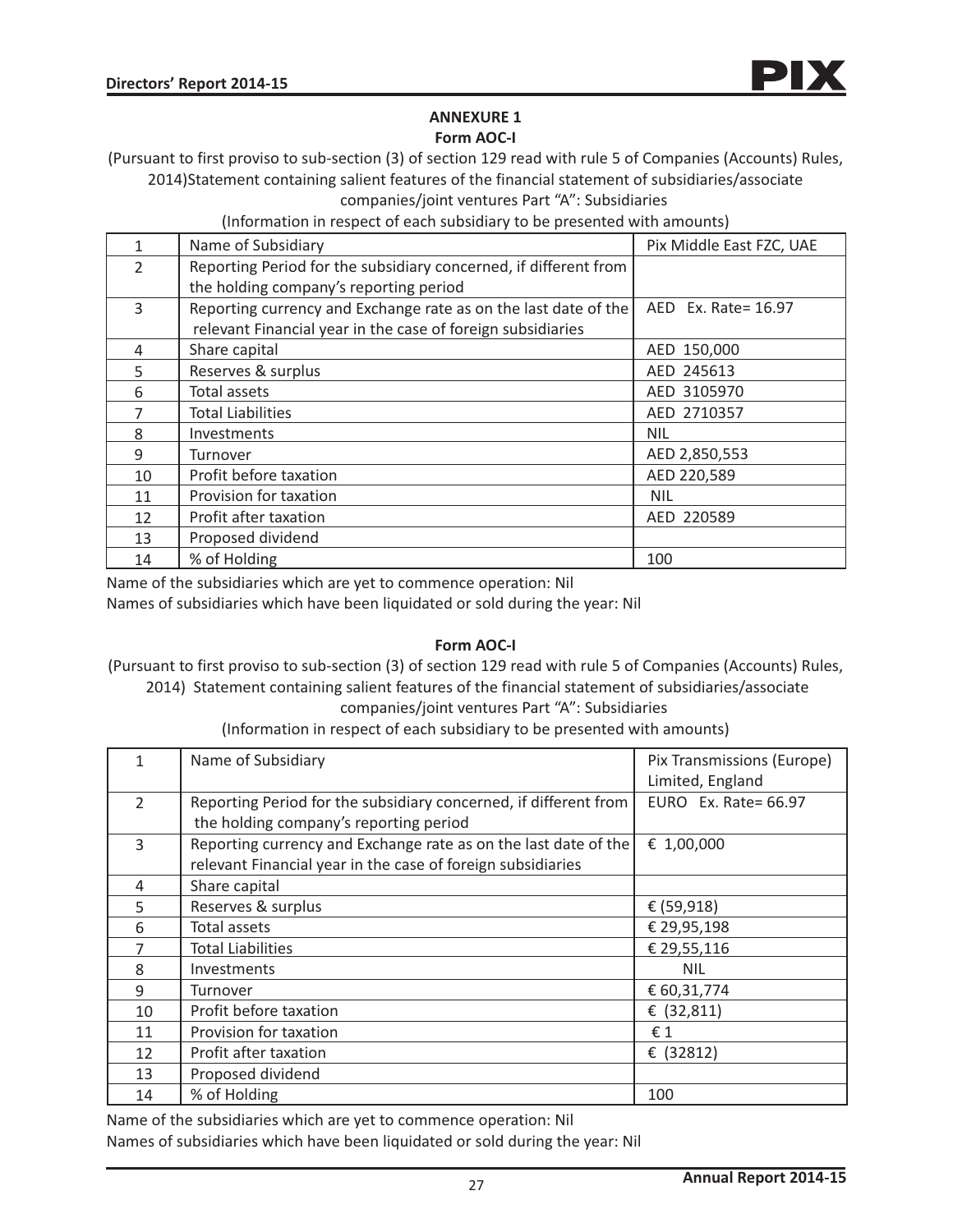

# **Form AOC-I**

(Pursuant to first proviso to sub-section (3) of section 129 read with rule 5 of Companies (Accounts) Rules, 2014) Statement containing salient features of the financial statement of subsidiaries/associate companies/joint ventures Part "A": Subsidiaries

(Information in respect of each subsidiary to be presented with amounts)

|                | Name of Joint Venture                                            | Pix QCS Limited, Ireland |
|----------------|------------------------------------------------------------------|--------------------------|
| $\overline{2}$ | Reporting Period for the subsidiary concerned, if different from |                          |
|                | the holding company's reporting period                           |                          |
| 3              | Reporting currency and Exchange rate as on the last date of the  | EURO Ex. Rate= 66.97     |
|                | relevant Financial year in the case of foreign subsidiaries      |                          |
| 4              | Share capital                                                    | € 100                    |
| 5              | Reserves & surplus                                               | € (99,975)               |
| 6              | Total assets                                                     | € 1965                   |
|                | <b>Total Liabilities</b>                                         | € 101,840                |
| 8              | Investments                                                      | NIL                      |
| 9              | Turnover                                                         | <b>NIL</b>               |
| 10             | Profit before taxation                                           | € $(32,811)$             |
| 11             | Provision for taxation                                           |                          |
| 12             | Profit after taxation                                            |                          |
| 13             | Proposed dividend                                                |                          |
| 14             | % of Holding                                                     | 50%                      |

Name of the subsidiaries which are yet to commence operation: Nil Names of subsidiaries which have been liquidated or sold during the year: Nil

# **ANNEXURE 2 INFORMATION AS PER RULE 5(2) OF CHAPTER XIII OF THE COMPANIES (APPOINTMENT AND REMUNERATION OF MANAGERIAL PERSONNEL) RULES 2014**

**(**`**in Lakhs)**

| <b>Employee Name</b> | Desig-<br>nation | Qualification                 | Age | <b>Experience</b><br>(In Years) | Date of<br>Joining | <b>Gross</b><br><b>Remuneration</b> | <b>Previous</b><br><b>Employment &amp;</b><br><b>Designation</b> |
|----------------------|------------------|-------------------------------|-----|---------------------------------|--------------------|-------------------------------------|------------------------------------------------------------------|
| Mr. Amarpal Seth     | <b>CMD</b>       | I.Sc                          | 64  | 43                              | 29/12/50           | 79.50                               |                                                                  |
| Mr. Sonepal Sethi    | Jt. MD           | B.Sc. Grad<br>Pri(UK)         | 49  | 26                              | 01/04/89           | 75.00                               |                                                                  |
| Mr. Rishipal Sethi   | Jt. MD           | B.Sc. Elec.<br>Engg. (USA)    | 42  | 11                              | 29/12/04           | 75.00                               |                                                                  |
| Mr. Sukhpal S Sethi  | <b>WTD</b>       | I.Sc                          | 73  | 55                              | 31/03/93           | 75.00                               |                                                                  |
| Mr. Karanpal Sethi   | <b>WTD</b>       | B.Sc. Finance<br>& Acct.(USA) | 28  | 8                               | 01/06/09           | 71.25                               |                                                                  |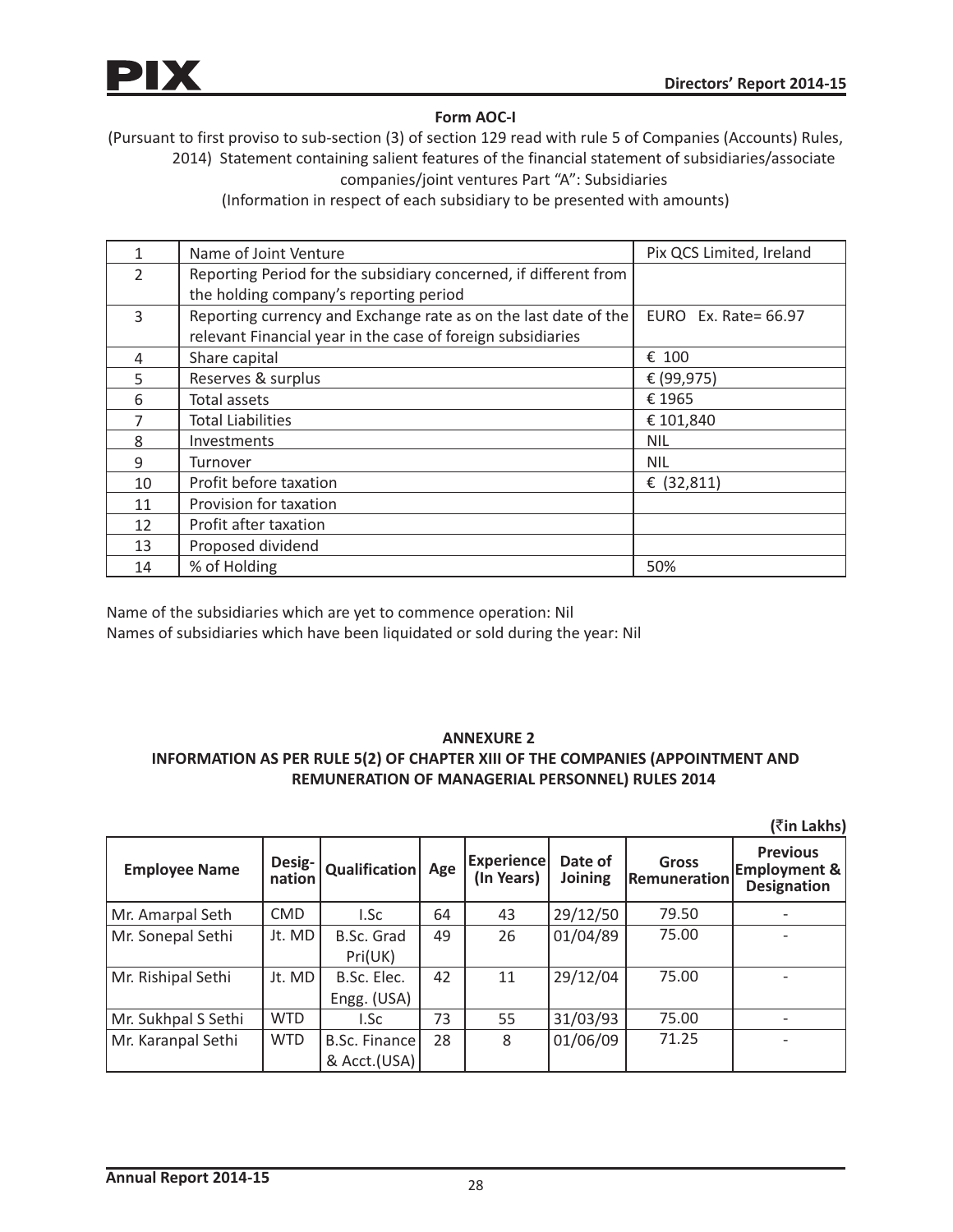# **ANNEXURE 3 Form AOC-2**

# **DISCLOSURE ABOUT RELATED PARTY TRANSACTIONS**

Disclosure of particulars of contracts/arrangements entered into by the company with related parties referred to in subsection (1) of section 188 of the Companies Act, 2013 including certain arm's length transactions under third proviso thereto

| 1              | Details of contracts or arrangements or transactions not at    |                              |
|----------------|----------------------------------------------------------------|------------------------------|
|                | arm's length basis                                             |                              |
|                | (a) Name(s) of the related party and nature of relationship    | <b>NIL</b>                   |
|                | (b) Nature of contracts/arrangements/transactions              | <b>NIL</b>                   |
|                | (c) Duration of the contracts / arrangements/transactions      | <b>NIL</b>                   |
|                | (d) Salient terms of the contracts or arrangements or          | <b>NIL</b>                   |
|                | transactions including the value, if any                       |                              |
|                | (e) Justification for entering into such contracts or          | <b>NIL</b>                   |
|                | arrangements or transactions                                   |                              |
|                | (f) Date(s) of approval by the Board                           | <b>NIL</b>                   |
|                | (g) Amount paid as advances, if any:                           | <b>NIL</b>                   |
|                | (h) Date on which the special resolution was passed in general | <b>NIL</b>                   |
|                | meeting as required under first proviso to section 188         |                              |
|                |                                                                |                              |
| $\overline{2}$ | Details of material contracts or arrangement or transactions   |                              |
|                | at arm's length basis                                          |                              |
|                | (a) Name(s) of the related party and nature of relationship    | Pix Middle East FZC, UAE,    |
|                |                                                                | fully owned subsidiary co.,  |
|                |                                                                | Pix Middle East Trading LLC, |
|                |                                                                | (Subsidiary company of       |
|                |                                                                | Pix Middle East FZC.         |
|                | (b) Nature of contracts/arrangements/transactions              | <b>SALE CONTRACT</b>         |
|                | (c) Duration of the contracts / arrangements/transactions      | 01-04-2014 to 31-03-2015     |
|                | (d) Salient terms of the contracts or arrangements or          | Sale of finished Goods,      |
|                | transactions including the value, if any:                      | ₹ 41,778,037                 |
|                | (e) Date(s) of approval by the Board, if any:                  | 29-05-2014                   |
|                | (f) Amount paid as advances, if any:                           | <b>NIL</b>                   |

## **DISCLOSURE ABOUT RELATED PARTY TRANSACTIONS**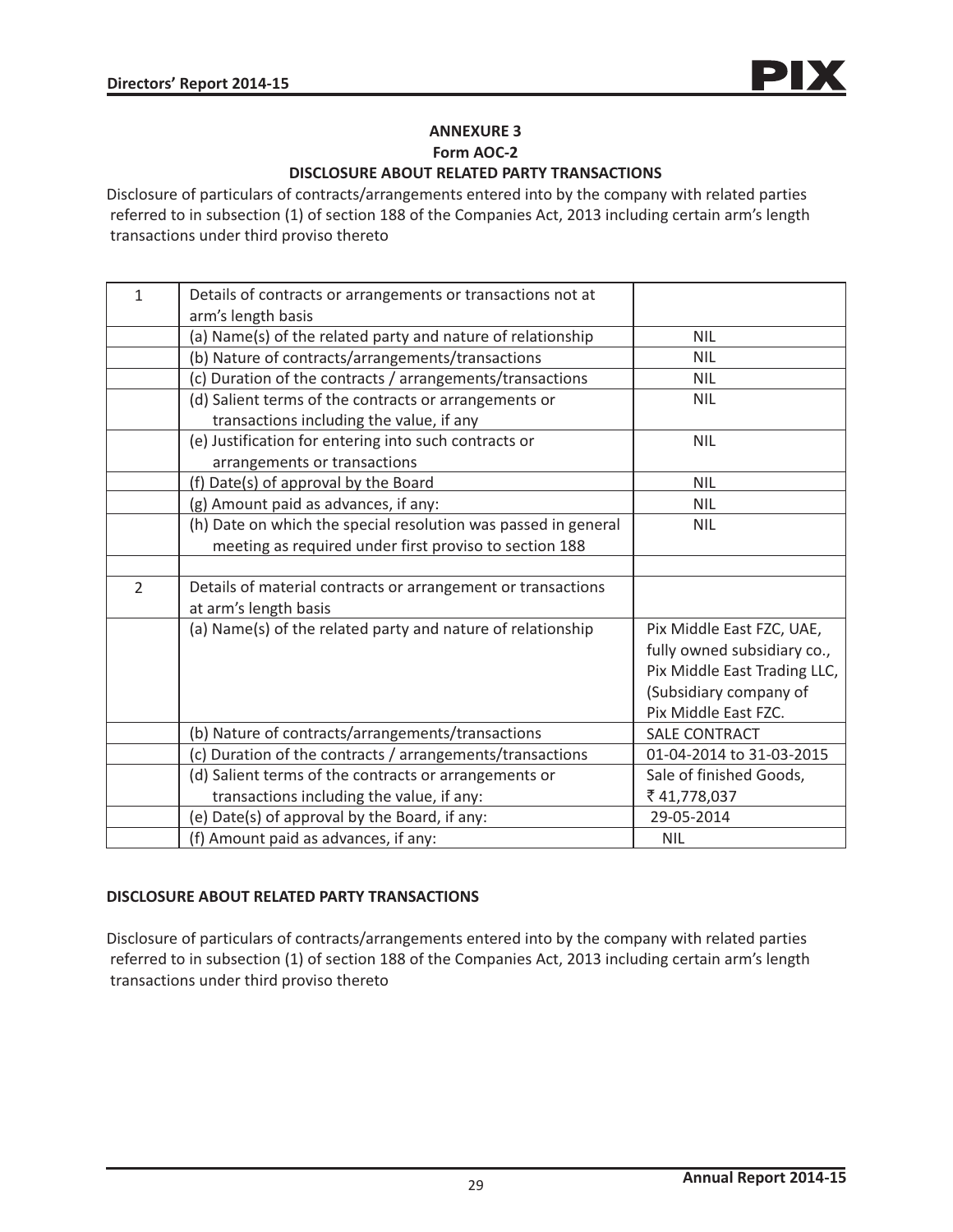

| 1              | Details of contracts or arrangements or transactions not at    |                            |
|----------------|----------------------------------------------------------------|----------------------------|
|                | arm's length basis                                             |                            |
|                | (a) Name(s) of the related party and nature of relationship    | NIL                        |
|                | (b) Nature of contracts/arrangements/transactions              | <b>NIL</b>                 |
|                | (c) Duration of the contracts / arrangements/transactions      | <b>NIL</b>                 |
|                | (d) Salient terms of the contracts or arrangements or          | <b>NIL</b>                 |
|                | transactions including the value, if any                       |                            |
|                | (e) Justification for entering into such contracts or          | <b>NIL</b>                 |
|                | arrangements or transactions                                   |                            |
|                | (f) Date(s) of approval by the Board                           | <b>NIL</b>                 |
|                | (g) Amount paid as advances, if any:                           | <b>NIL</b>                 |
|                | (h) Date on which the special resolution was passed in general | <b>NIL</b>                 |
|                | meeting as required under first proviso to section 188         |                            |
| $\overline{2}$ | Details of material contracts or arrangement or transactions   |                            |
|                | at arm's length basis                                          |                            |
|                | (a) Name(s) of the related party and nature of relationship    | Pix Transmissions (Europe) |
|                |                                                                | Limited, England, Fully    |
|                |                                                                | owned subsidiary co.,      |
|                |                                                                | Pix Germany GMBH,          |
|                |                                                                | (Subsidiary company of     |
|                |                                                                | Pix Transmissions (Europe) |
|                |                                                                | Limited.                   |
|                | (b) Nature of contracts/arrangements/transactions              |                            |
|                | (c) Duration of the contracts / arrangements/transactions      | 01-04-2014 to 31-03-2015   |
|                | (d) Salient terms of the contracts or arrangements or          | Sale of finished goods,    |
|                | transactions including the value, if any:                      | ₹ 307,741,630              |
|                | (e) Date(s) of approval by the Board, if any:                  | 29-05-2014                 |
|                | (f) Amount paid as advances, if any:                           | <b>NIL</b>                 |

# **DISCLOSURE ABOUT RELATED PARTY TRANSACTIONS**

| Details of contracts or arrangements or transactions not at<br>arm's length basis |            |
|-----------------------------------------------------------------------------------|------------|
| (a) Name(s) of the related party and nature of relationship                       | <b>NIL</b> |
| (b) Nature of contracts/arrangements/transactions                                 | <b>NIL</b> |
| (c) Duration of the contracts / arrangements/transactions                         | <b>NIL</b> |
| (d) Salient terms of the contracts or arrangements or                             | <b>NIL</b> |
| transactions including the value, if any                                          |            |
| (e) Justification for entering into such contracts or                             | <b>NIL</b> |
| arrangements or transactions                                                      |            |
| (f) Date(s) of approval by the Board                                              | <b>NIL</b> |
| (g) Amount paid as advances, if any:                                              | <b>NIL</b> |
| (h) Date on which the special resolution was passed in general                    | <b>NIL</b> |
| meeting as required under first proviso to section 188                            |            |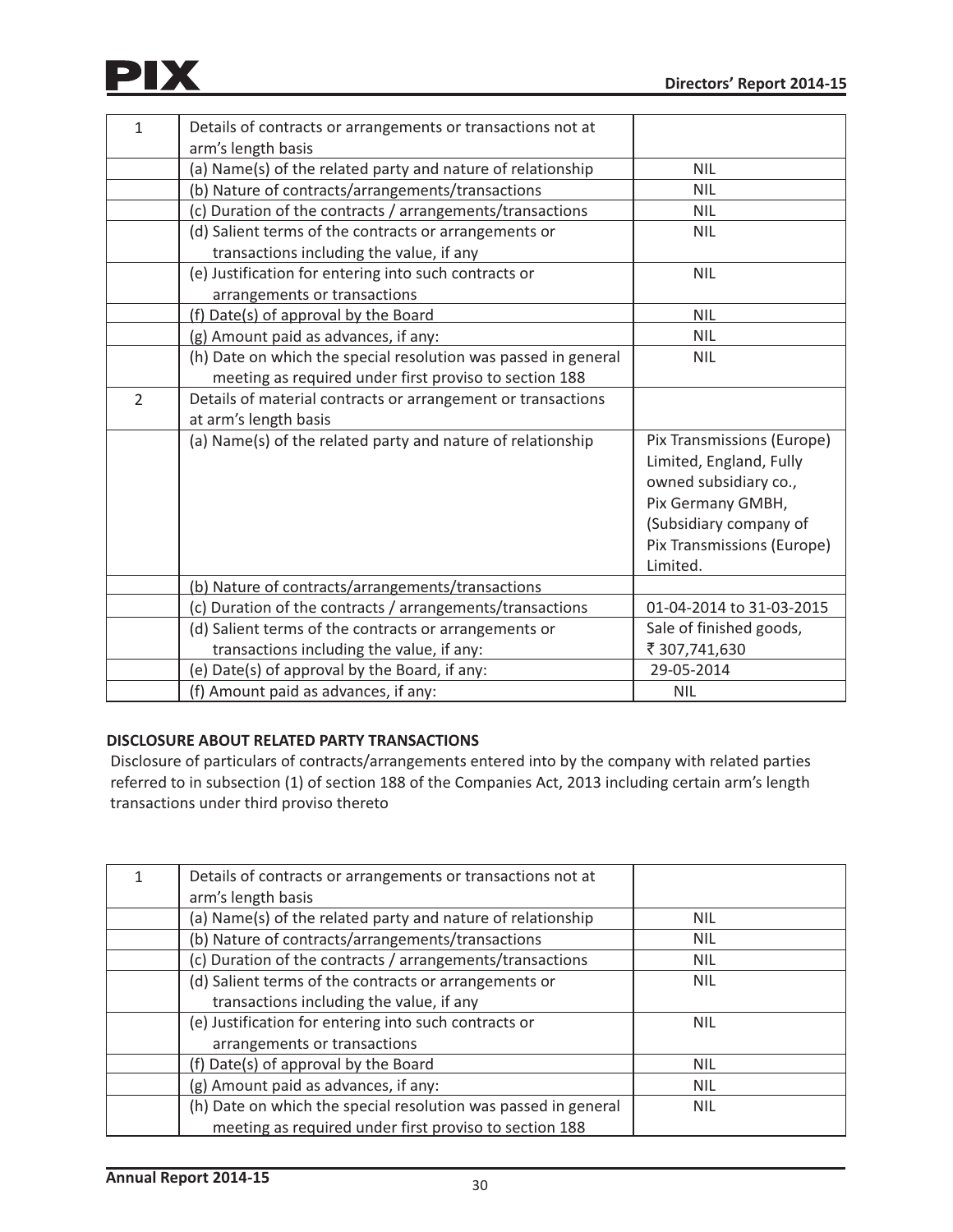| $\mathfrak{D}$ | Details of material contracts or arrangement or transactions at |                               |
|----------------|-----------------------------------------------------------------|-------------------------------|
|                | arm's length basis                                              | Mr. Sukhpal Singh Sethi       |
|                | (a) Name(s) of the related party and nature of relationship     | Mr. Amarpal Sethi             |
|                |                                                                 | Mr. Sonepal Sethi             |
|                |                                                                 | Mr. Rishipal Sethi            |
|                |                                                                 | Mr. Joe Paul                  |
|                |                                                                 | Mr. Karanpal Sethi            |
|                |                                                                 | Ms. Shirley Paul, (Key Manag. |
|                |                                                                 | Personnel/Directors)          |
|                |                                                                 |                               |
|                | (b) Nature of contracts/arrangements/transactions               | Remuneration                  |
|                | (c) Duration of the contracts / arrangements/transactions       | 01-04-2014 to 31-03-2015      |
|                | (d) Salient terms of the contracts or arrangements or           | <b>Remuneration Paid</b>      |
|                | transactions including the value, if any:                       | ₹43,156,141                   |
|                | (e) Date(s) of approval by the Board, if any:                   | 29-05-2014                    |
|                | (f) Amount paid as advances, if any:                            | <b>NIL</b>                    |

# **DISCLOSURE ABOUT RELATED PARTY TRANSACTIONS**

| $\mathbf{1}$   | Details of contracts or arrangements or transactions not at     |                             |
|----------------|-----------------------------------------------------------------|-----------------------------|
|                | arm's length basis                                              |                             |
|                | (a) Name(s) of the related party and nature of relationship     | <b>NIL</b>                  |
|                | (b) Nature of contracts/arrangements/transactions               | <b>NIL</b>                  |
|                | (c) Duration of the contracts / arrangements/transactions       | <b>NIL</b>                  |
|                | (d) Salient terms of the contracts or arrangements or           | <b>NIL</b>                  |
|                | transactions including the value, if any                        |                             |
|                | (e) Justification for entering into such contracts or           | <b>NIL</b>                  |
|                | arrangements or transactions                                    |                             |
|                | (f) Date(s) of approval by the Board                            | <b>NIL</b>                  |
|                | (g) Amount paid as advances, if any:                            | <b>NIL</b>                  |
|                | (h) Date on which the special resolution was passed in general  | <b>NIL</b>                  |
|                | meeting as required under first proviso to section 188          |                             |
| $\overline{2}$ | Details of material contracts or arrangement or transactions at |                             |
|                | arm's length basis                                              |                             |
|                | (a) Name(s) of the related party and nature of relationship     | 1. Amit Beneficiary Trust   |
|                |                                                                 | 2.R. S. Beneficiary Trust   |
|                |                                                                 | 3.K.S. Beneficiary Trust    |
|                |                                                                 | (Enterprises over which     |
|                |                                                                 | relatives of Key Management |
|                |                                                                 | have influence)             |
|                | (b) Nature of contracts/arrangements/transactions               | Rent Payment                |
|                | (c) Duration of the contracts / arrangements/transactions       | 01-04-2014 to 31-03-2015    |
|                | (d) Salient terms of the contracts or arrangements or           | Rent: ₹ 25,74,000           |
|                | transactions including the value, if any:                       |                             |
|                | (e) Date(s) of approval by the Board, if any:                   | 29-05-2015                  |
|                | (f) Amount paid as advances, if any:                            | <b>NIL</b>                  |
|                |                                                                 |                             |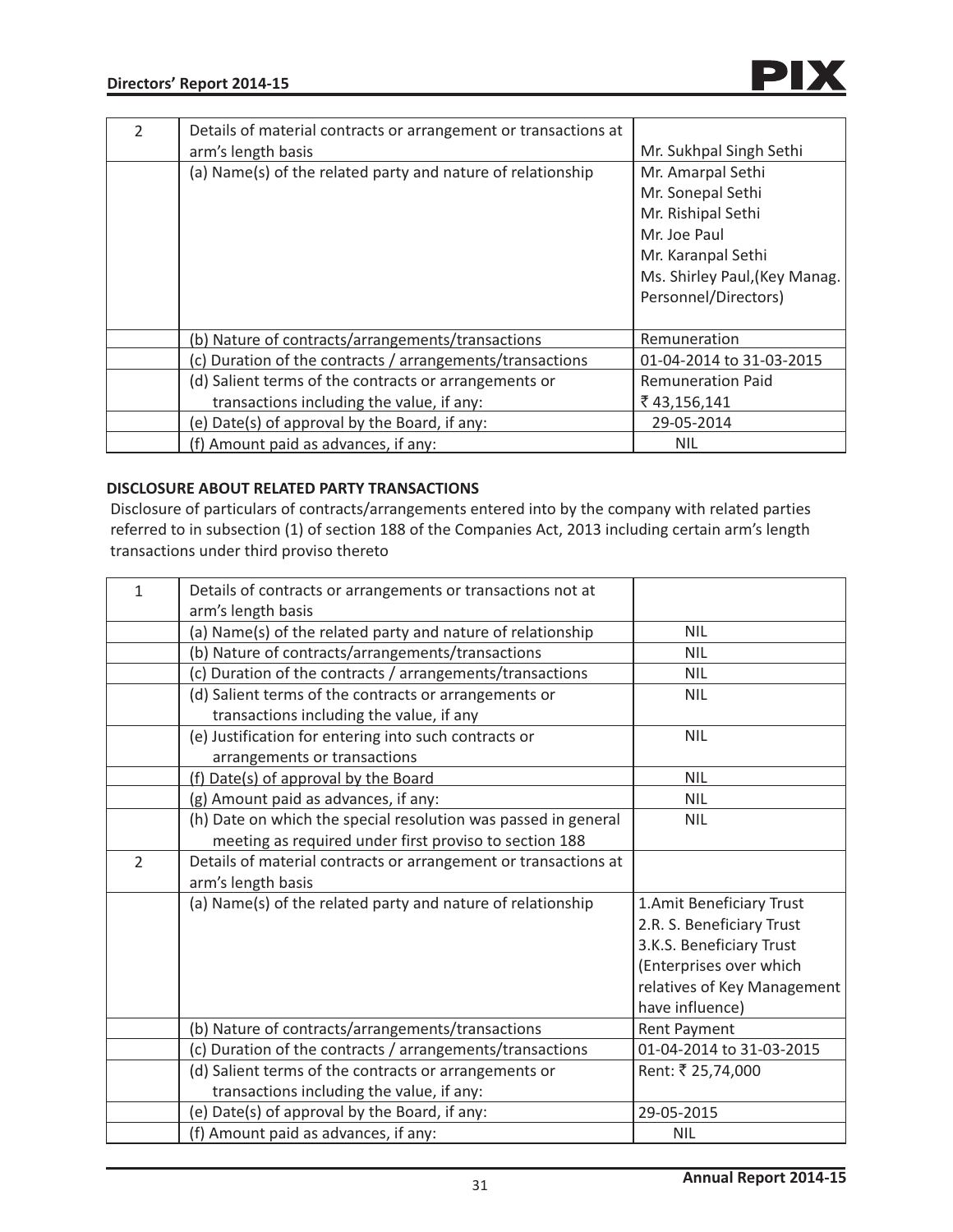

# **DISCLOSURE ABOUT RELATED PARTY TRANSACTIONS**

| $\mathbf{1}$   | Details of contracts or arrangements or transactions not at     |                               |
|----------------|-----------------------------------------------------------------|-------------------------------|
|                | arm's length basis                                              |                               |
|                | (a) Name(s) of the related party and nature of relationship     | <b>NIL</b>                    |
|                | (b) Nature of contracts/arrangements/transactions               | <b>NIL</b>                    |
|                | (c) Duration of the contracts / arrangements/transactions       | <b>NIL</b>                    |
|                | (d) Salient terms of the contracts or arrangements or           | <b>NIL</b>                    |
|                | transactions including the value, if any                        |                               |
|                | (e) Justification for entering into such contracts or           | <b>NIL</b>                    |
|                | arrangements or transactions                                    |                               |
|                | (f) Date(s) of approval by the Board                            | <b>NIL</b>                    |
|                | (g) Amount paid as advances, if any:                            | <b>NIL</b>                    |
|                | (h) Date on which the special resolution was passed in general  | <b>NIL</b>                    |
|                | meeting as required under first proviso to section 188          |                               |
| $\overline{2}$ | Details of material contracts or arrangement or transactions at |                               |
|                | arm's length basis                                              |                               |
|                | (a) Name(s) of the related party and nature of relationship     | Mr. Sukhpal Singh Sethi       |
|                |                                                                 | Mr. Amarpal Sethi             |
|                |                                                                 | Mr. Sonepal Sethi             |
|                |                                                                 | Mr. Rishipal Sethi            |
|                |                                                                 | Mr. Joe Paul                  |
|                |                                                                 | Mr. Karanpal Sethi            |
|                |                                                                 | Ms. Shirley Paul, (Key Manag. |
|                |                                                                 | -ement Personnel /Directors)  |
|                | (b) Nature of contracts/arrangements/transactions               | Interest, Rent & allowances   |
|                |                                                                 | payment                       |
|                | (c) Duration of the contracts / arrangements/transactions       | 01-04-2014 to 31-03-2015      |
|                | (d) Salient terms of the contracts or arrangements or           | Interest: `1,81,61000         |
|                | transactions including the value, if any:                       | Perquisites: `30,95,084       |
|                |                                                                 | Rent: ₹402,170                |
|                | (e) Date(s) of approval by the Board, if any:                   | 29-05-2015                    |
|                | (f) Amount paid as advances, if any:                            | <b>NIL</b>                    |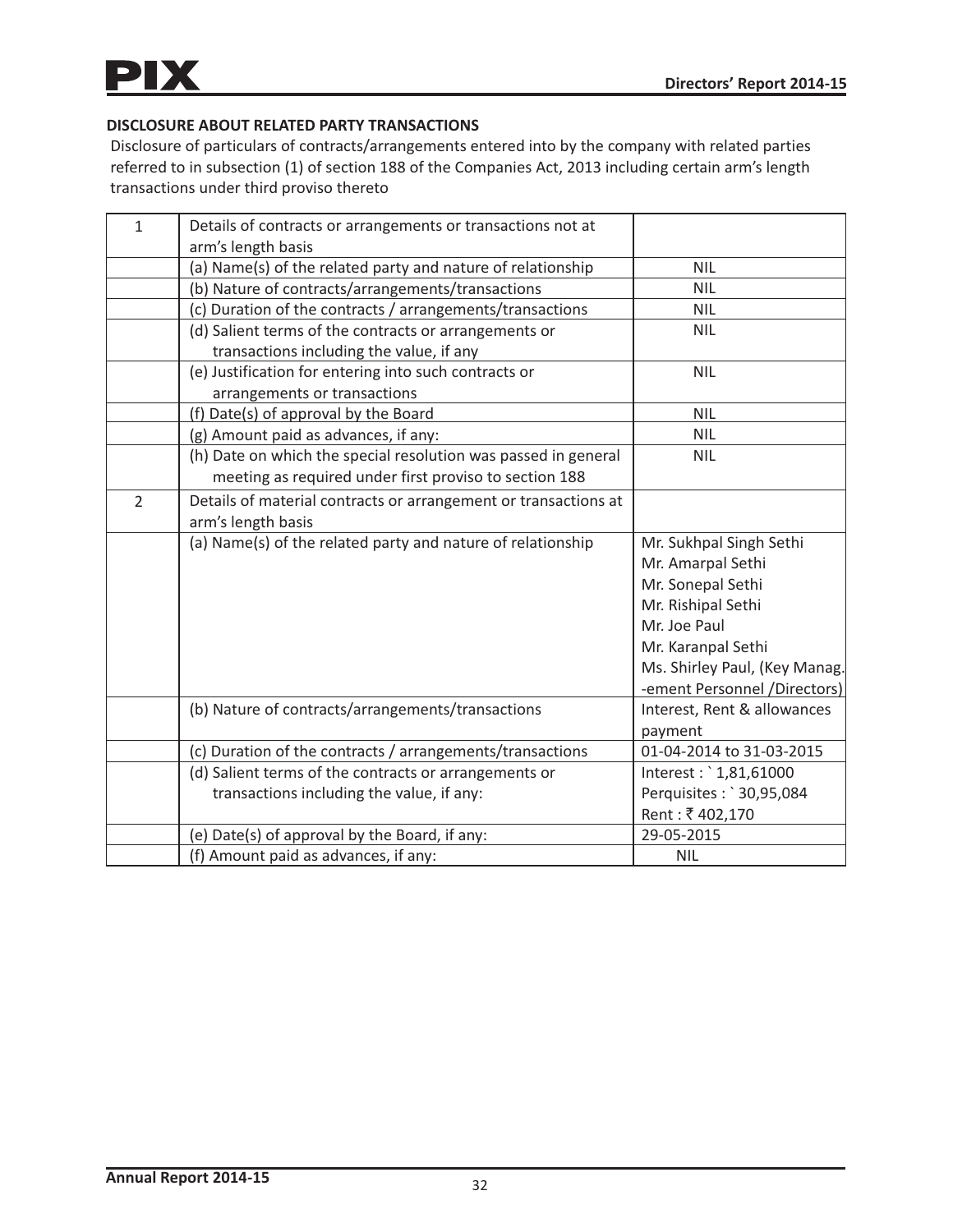

#### **ANNEXURE 4**

#### **Annual Report on Corporate Social responsibility (CSR) activities for the financial year 2014-15**

|               | Brief outline of company's CSR Policy including overview of      | Refer Sections: (a) Corporate |
|---------------|------------------------------------------------------------------|-------------------------------|
|               | projects proposed to be undertaken and a reference to the        | Social Responsibility and (b) |
|               | web link to the CSR Policy and projects and programs and         | Disclosures: CSR&G            |
|               | composition of CSR Committee                                     | committee in this Report;     |
| $\mathcal{P}$ | Average Net profit of the company for last three financial years | ₹ 65,087,384                  |
| 3             | Prescribed CSR expenditure                                       | ₹13,00,000                    |
|               | Two percent of the amount mentioned in item No. 2 above          |                               |
| 4             | Details of the CSR spent during the financial year               | Amount spent on Education     |
|               |                                                                  | of Blind                      |
|               | Total Amount to be spent for the financial year                  | ₹13,00,000/-                  |
|               | Amount unspent if any                                            | NII                           |
|               | Manner in which amount spent during the financial year           | Details given below           |

#### **DETAILS OF THE AMOUNT SPENT ON CSR ACTIVITIES DURING THE FINANCIAL YEAR 2014-15**

| Sr.<br>No. | <b>CSR Project or</b><br>Activity identified                                                                                                                                                 | Sector in<br>which the<br>project is<br>covered                                                                                                                       | Project of<br>Program<br>State &<br>dist. where<br>project was<br>undertaken | Amount of<br>outlay<br>(Budget)<br>Project or<br>program<br>wise<br>(राn Lacs) | Amount<br>Spent on<br>the project<br>(₹In Lacs) | Cumulative<br>Expenditure<br>Up to<br>Reporting<br>period<br>2014-15<br>₹In Lacs | Amount<br>spent<br>direct<br>or through<br>implem-<br>enting<br>Agency |
|------------|----------------------------------------------------------------------------------------------------------------------------------------------------------------------------------------------|-----------------------------------------------------------------------------------------------------------------------------------------------------------------------|------------------------------------------------------------------------------|--------------------------------------------------------------------------------|-------------------------------------------------|----------------------------------------------------------------------------------|------------------------------------------------------------------------|
|            | Training and educating   Promoting education,<br>children, women, elde- including special<br>rly, differently-abled,<br>scholarships, special<br>education and increas-<br>ing employability | education and emplo-<br>yment enhancing<br>vocation skills especi-<br>-ally children, women,<br>elderly, differently-<br>abled and livelihood<br>enhancement projects | Nagpur-<br>India                                                             | 13                                                                             | 13.12                                           | 13.12                                                                            | <b>Direct</b>                                                          |
|            | <b>Total CSR Spent</b>                                                                                                                                                                       |                                                                                                                                                                       |                                                                              | 13                                                                             | 13.12                                           | 13.12                                                                            |                                                                        |

#### **RESPONSIBILITY STATEMENT:**

The Responsibility statement of the Corporate Social Responsibility and Governance (CSR&G) Committee of the Board of Directors of the company is reproduces below:

The implementation and monitoring of Corporate Social Responsibility (CSR) policy is in compliance with CSR objectives and policy of the company.

Aqueel A Mulla Rishipal Sethi

Director Chairman CSR & G Committee

**Place: Mumbai Date:29.05.2015**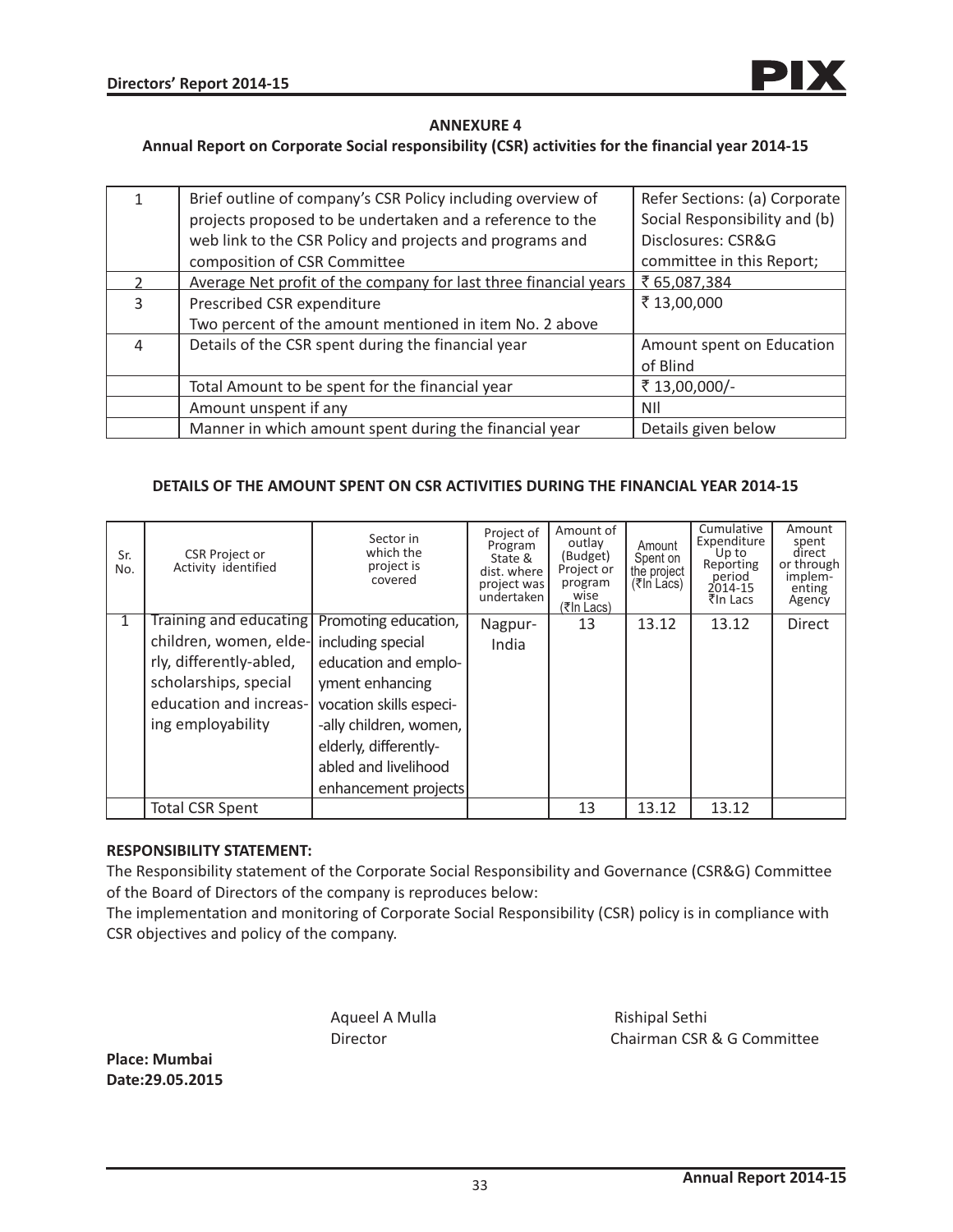# **ANNEXURE 5**

# **FORM NO. MGT 9 EXTRACT OF ANNUAL RETURN**

# **As on financial year ended on 31.03.2014**

# **Pursuant to Section 92 (3) of the Companies Act, 2013 and rule 12(1) of the Company (Management & Administration) Rules, 2014**

# **I. REGISTRATION & OTHER DETAILS:**

|                | <b>CIN</b>                             | L25192MH1981PLC024837                       |
|----------------|----------------------------------------|---------------------------------------------|
|                | <b>Registration Date</b>               | 22/07/1981                                  |
| 3              | Name of the Company                    | PIX TRANSMISSIONS LTD                       |
| 4              | Category/Sub-category of the Company   | <b>Public Limited Company</b>               |
| $\overline{5}$ | Address of the Registered office &     | J-7, MIDC, HINGNA ROAD, NAGPUR-440016       |
|                | contact details                        |                                             |
| 6              | Whether listed company                 | Listed                                      |
| 7              | Name, Address & contact details of the | LINK INTIME INDIA PRIVATE LIMITED           |
|                | Registrar & Transfer Agent, if any.    | C-13, PANNALAL SILK MILLS COMPOUND          |
|                |                                        | L.B.S. MARG, BHANDUP (WEST), MUMBAI-400 078 |
|                |                                        | PHONE-022-25963838                          |
|                |                                        | EMAIL: isrl@linktime.co.in                  |

# **II. PRINCIPAL BUSINESS ACTIVITIES OF THE COMPANY (All the business activities contributing 10 %** or more of the total turnover of the company shall be stated)

| Sr. I | <b>Name and Description of</b> | NIC Code of the        | % to total turnover |
|-------|--------------------------------|------------------------|---------------------|
| No. l | main products / services       | <b>Product/service</b> | of the company      |
|       | <b>V-BELTS</b>                 | 40103999               | 100                 |

## **III. PARTICULARS OF HOLDING, SUBSIDIARY AND ASSOCIATE COMPANIES**

| Sr.<br>No. | <b>PARTICULARS</b>     | <b>COUNTRY</b> | CIN/GLN | HOLDING/SUBSIDIARY<br><b>ASSOCIATES</b> | % OF<br>l SHARES HELDI | <b>APPLICABLE</b><br><b>SECTION</b> |
|------------|------------------------|----------------|---------|-----------------------------------------|------------------------|-------------------------------------|
|            | PIX TRANSMISSIONS      | U.K.           | N. A.   | <b>SUBSIDIARY</b>                       | 100                    | 2(87)                               |
|            | EUROPE LTD.            |                |         |                                         |                        |                                     |
| 2          | PIX MIDDLE EAST LTD    | U.A.E.         | N. A.   | <b>SUBSIDIARY</b>                       | 100                    | 2(87)                               |
|            | <b>PIX GERMANY LTD</b> | <b>GERMANY</b> | N. A.   | <b>SUBSIDIARY</b>                       | 100                    | 2(87)                               |
| 4          | PIX MIDDLE EAST LLC    | U.A.E.         | N. A.   | <b>SUBSIDIARY</b>                       | 100                    | 2(87)                               |
|            | PIX QCS LTD            | <b>IRELAND</b> | N. A.   | <b>ASSOCIATES</b>                       | 50                     | 2(6)                                |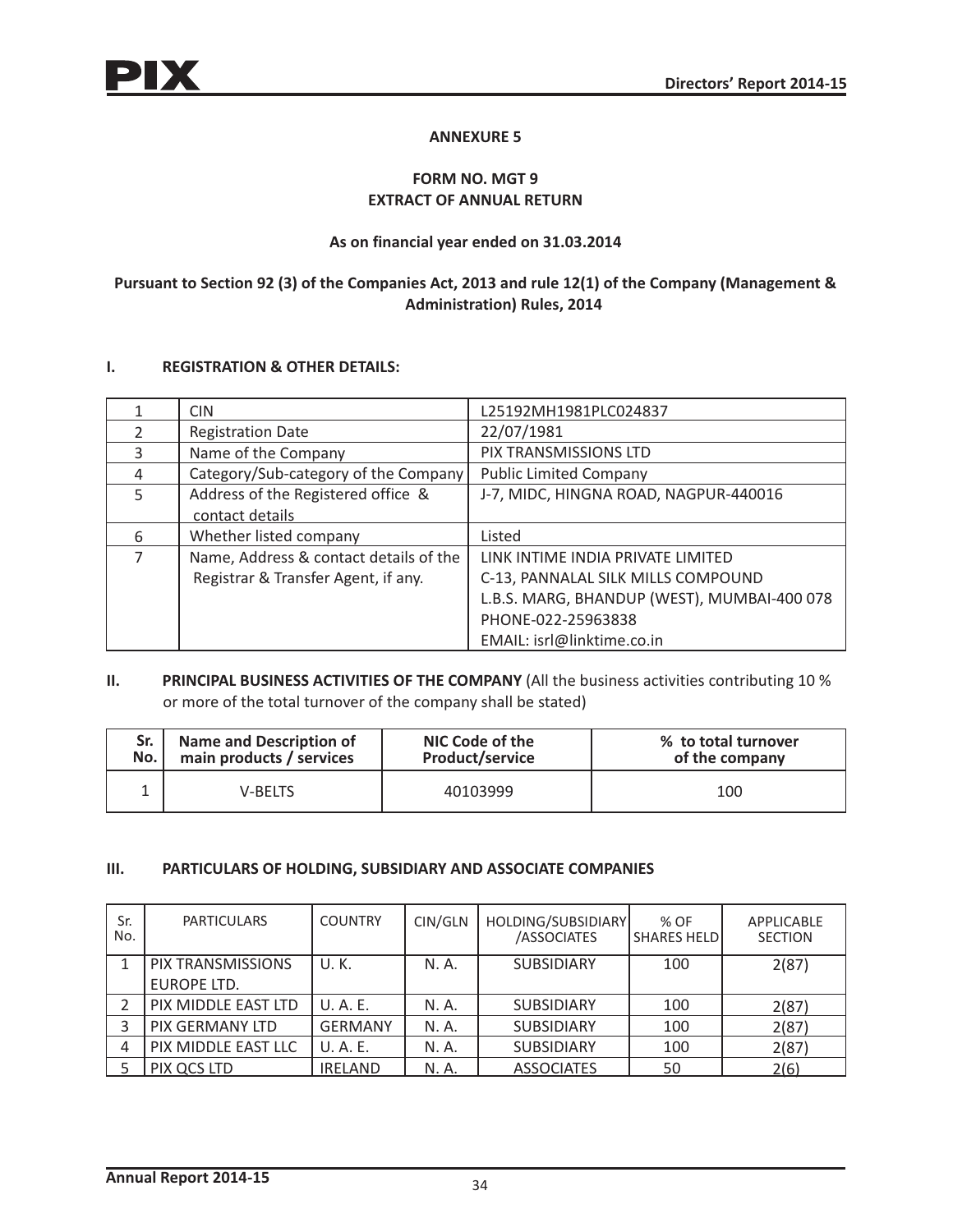# **IV. SHARE HOLDING PATTERN (Equity share capital Break-up as % of total equity)**

# **i. Category-wise share holding**

| <b>CATEGORY OF SHAREHOLDERS</b> |                              | NO OF SHARES HOLD AS AT 31.03.2014 INO OF SHARES HOLD AS AT 31.03.2015 |          |              |                         |                |          |              |                                | <b>% CHANGE</b>                |
|---------------------------------|------------------------------|------------------------------------------------------------------------|----------|--------------|-------------------------|----------------|----------|--------------|--------------------------------|--------------------------------|
| <b>CODE</b>                     | <b>PARTICULARS</b>           | <b>DEMAT</b>                                                           | PHYSICAL | <b>TOTAL</b> | % OF<br>TOTAL<br>SHARES | <b>DEMAT</b>   | PHYSICAL | <b>TOTAL</b> | % OF<br>TOTAL<br><b>SHARES</b> | % CHANGE<br>DURING<br>THE YEAR |
| (A)                             | <b>Promoter and Promoter</b> |                                                                        |          |              |                         |                |          |              |                                |                                |
|                                 | Group                        |                                                                        |          |              |                         |                |          |              |                                |                                |
| $\mathbf{1}$                    | Indian                       |                                                                        |          |              |                         |                |          |              |                                |                                |
| (a)                             | Individuals/Hindu            | 7,919,518                                                              | 0        | 7,919,518    | 59.35                   | 8,248,102      | 0        | 8,248,102    | 60.54                          | 1.19                           |
|                                 | <b>Undivided Family</b>      |                                                                        |          |              |                         |                |          |              |                                |                                |
| (b)                             | Central Govt. or State Govt. |                                                                        |          |              |                         |                |          |              |                                |                                |
| (C)                             | <b>Bodies Corporates</b>     |                                                                        |          |              |                         |                |          |              |                                |                                |
| (d)                             | Banks / FI                   |                                                                        |          |              |                         |                |          |              |                                |                                |
| (e)                             | Any Other                    |                                                                        |          |              |                         |                |          |              |                                |                                |
|                                 | Sub Total (A)(1)             | 7,919,518                                                              | 0        | 7,919,518    | 59.35                   | 8,248,102      | 0        | 8,248,102    | 60.54                          | 1.19                           |
| $\overline{2}$                  | Foreign                      |                                                                        |          |              |                         |                |          |              |                                |                                |
| (a)                             | Individuals (Non-Resident    | 0                                                                      | 0        | 0            | 0.00                    | 49,980         | 0        | 49980        | 0.37                           |                                |
|                                 | Individuals / Foreign        |                                                                        |          |              |                         |                |          |              |                                |                                |
|                                 | Individuals)                 |                                                                        |          |              |                         |                |          | 0            | 0.00                           |                                |
| (b)                             | Other Individual             | 0                                                                      | 0        | 0            | 0.00                    |                |          | 0            | 0.00                           |                                |
| (c)                             | <b>Bodies Corporate</b>      |                                                                        |          | 0            | 0.00                    |                |          | 0            | 0.00                           |                                |
| (d)                             | Banks / Fl                   |                                                                        |          | 0            | 0.00                    |                |          | 0            | 0.00                           |                                |
| (e)                             | Any Other                    |                                                                        |          | 0            | 0.00                    |                |          | 0            | 0.00                           |                                |
|                                 | Sub Total (A)(2)             | 0                                                                      | 0        | 0            | 0.00                    | 49,980         | 0.00     | 49980        | 0.37                           |                                |
|                                 | Total Shareholding of        | 7,919,518                                                              | 0        | 7,919,518    | 58.12                   | 8,298,082      | 0        | 8,298,082    | 60.90                          | 2.78                           |
|                                 | Promoter and Promoter        |                                                                        |          |              |                         |                |          |              |                                |                                |
|                                 | Group $(A)=(A)(1)+(A)(2)$    |                                                                        |          |              |                         |                |          |              |                                |                                |
| (B)                             | <b>Public shareholding</b>   |                                                                        |          |              |                         |                |          |              |                                |                                |
| 1                               | <b>Institutions</b>          |                                                                        |          |              |                         |                |          |              |                                |                                |
| (a)                             | Mutual Funds/UTI             | 0                                                                      | 0        | 0            | 0.00                    |                |          | 0            | 0.00                           | 0.00                           |
| (b)                             | Financial Institutions/Banks | 1400                                                                   | 2400     | 3800         | 0.03                    | 0              | 2,400    | 2,400        | 0.02                           | 0.01                           |
| (c)                             | Central Govt./State Govt(s)  | 0                                                                      | 0        | 0            | 0.00                    |                |          | 0            | 0.00                           | 0.00                           |
| (d)                             | Venture Capital Funds        | 0                                                                      | 0        | 0            | 0.00                    |                |          | 0            | 0.00                           | 0.00                           |
| (e)                             | Insurance Companies          | 0                                                                      | 0        | 0            | 0.00                    |                |          | $\mathsf 0$  | 0.00                           | 0.00                           |
| (f)                             | Foreign Institutional        | 0                                                                      | 0        | 0            | 0.00                    |                |          | 0            | 0.00                           | 0.00                           |
|                                 | Investors                    |                                                                        |          |              |                         |                |          |              |                                |                                |
| (g)                             | Foreign Venture Capital      | 0                                                                      | 0        | 0            | 0.00                    |                |          | 0            | 0.00                           | 0.00                           |
|                                 | Investors                    |                                                                        |          |              |                         |                |          |              |                                |                                |
| (h)                             | Qualified Foreign Investors  | 0                                                                      | 0        | 0            | 0.00                    |                |          | 0            | 0.00                           | 0.00                           |
| (1)                             | Any Other (specify)          | 0                                                                      | 0        | 0            | 0.00                    |                |          | 0            | 0.00                           | 0.00                           |
|                                 | Sub Total (B) (1)            | 1,400                                                                  | 2400     | 3800         | 0.03                    | $\overline{0}$ | 2400     | 2400         | $\overline{0}$                 |                                |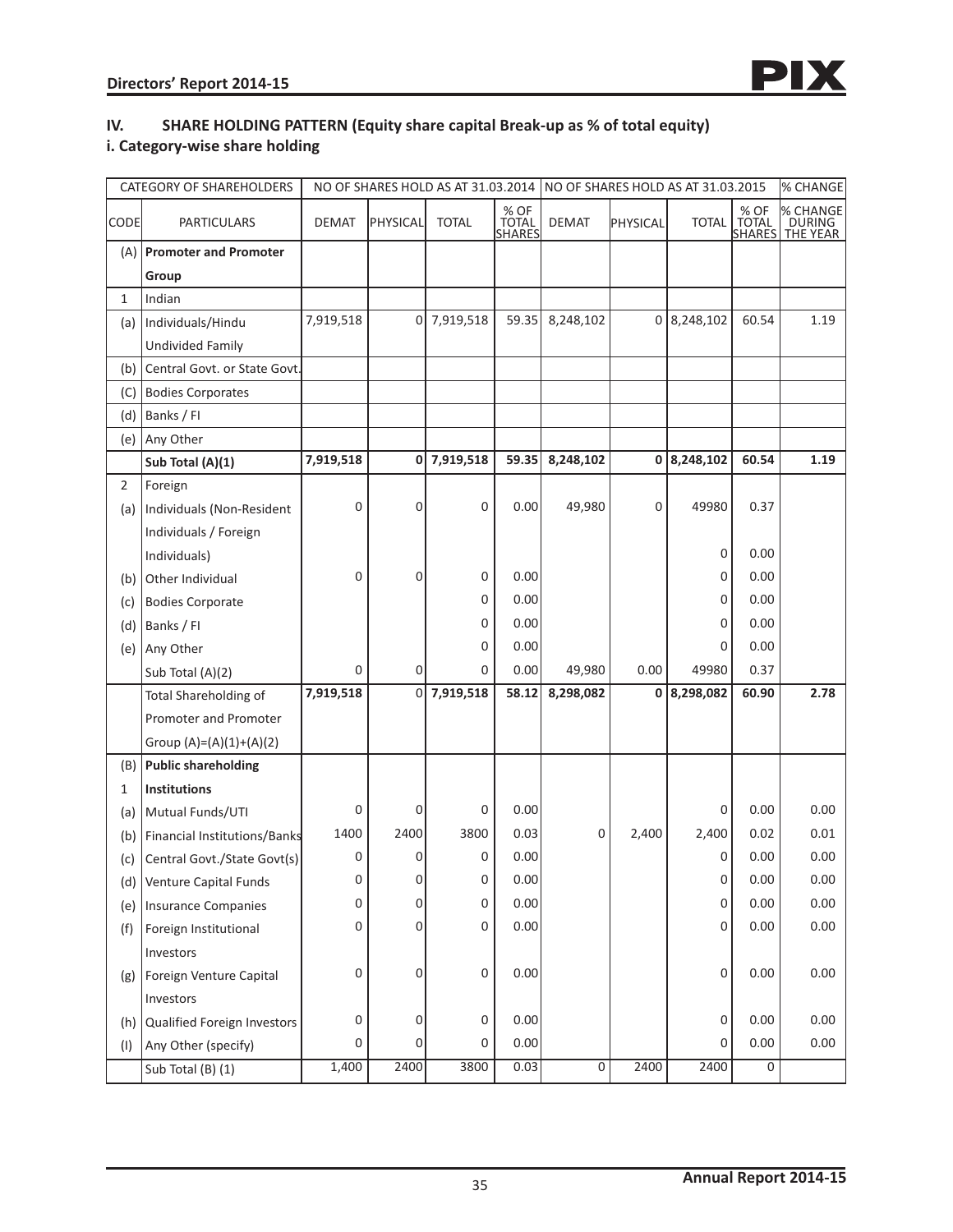

| <b>CATEGORY OF SHAREHOLDERS</b><br>NO OF SHARES HOLD AS AT 31.03.2014 |                                    |              |                 |              | NO OF SHARES HOLD AS AT 31.03.2015 |                   | <b>% CHANGE</b> |                           |                      |                                                         |
|-----------------------------------------------------------------------|------------------------------------|--------------|-----------------|--------------|------------------------------------|-------------------|-----------------|---------------------------|----------------------|---------------------------------------------------------|
| <b>CODE</b>                                                           | <b>PARTICULARS</b>                 | <b>DEMAT</b> | <b>PHYSICAL</b> | <b>TOTAL</b> | % OF<br><b>TOTAL</b><br>lsharesl   | <b>DEMAT</b>      | PHYSICAL        | <b>TOTAL</b>              | % OF<br><b>TOTAL</b> | <b>I% CHANGEI</b><br><b>DURING</b><br> SHARES  THE YEAR |
| $\overline{2}$                                                        | Non-institutions                   |              |                 |              |                                    |                   |                 |                           |                      |                                                         |
| (a)                                                                   | <b>Bodies Corporate</b>            | 1322614      | 17500           | 1340114      | 9.84                               | 919,057           | 17100           | 936157                    | 6.87                 | 2.96                                                    |
|                                                                       | (b) (i) Individuals - shareholders | 1468747      | 1150643         | 2619390      | 19.22                              | 2,037,321 1127110 |                 | 3164431                   | 23.22                | 4.00                                                    |
|                                                                       | holding nominal share              |              |                 |              |                                    |                   |                 |                           |                      |                                                         |
|                                                                       | capital up to Rs 1 Lakh            |              |                 |              |                                    |                   |                 |                           |                      |                                                         |
|                                                                       | (ii) Individual shareholders       | 1527413      | $\Omega$        | 1527413      | 11.21                              | 1,009,751         | $\Omega$        | 1009751                   | 7.41                 | 3.80                                                    |
|                                                                       | holding nominal share              |              |                 |              |                                    |                   |                 |                           |                      |                                                         |
|                                                                       | capital in excess of Rs.1Lakh      |              |                 |              |                                    |                   |                 |                           | 0.00                 |                                                         |
| (c)                                                                   | Any Other                          | 210,698      | 4267            | 214965       | 1.58                               | 211,704           | 2,675           | 214379                    | 1.57                 | 0.00                                                    |
|                                                                       | Sub Total (B)(2)                   | 4529472      | 1172410         | 5701882      | 42                                 |                   | 4177833 1146885 | 5324718                   | 39                   |                                                         |
|                                                                       | <b>Total Public Shareholding</b>   | 4530872      | 1174810         | 5705682      | 42                                 |                   | 4177833 1149285 | 5327118                   | 39                   |                                                         |
|                                                                       | <b>Public Group</b>                |              |                 |              |                                    |                   |                 |                           |                      |                                                         |
|                                                                       | $(B)=(B)(1)+(B)(2)$                |              |                 |              |                                    |                   |                 |                           |                      |                                                         |
| (C)                                                                   | Total $(A)+(B)$                    | 12450390     | 1174810         | 13625200     | 100                                | 12475915 1149285  |                 | 13625200                  | 100                  |                                                         |
|                                                                       | Shares held by custodians          |              |                 |              |                                    |                   |                 |                           |                      |                                                         |
|                                                                       | & against which Depository         |              |                 |              |                                    |                   |                 |                           |                      |                                                         |
|                                                                       | Receipts have been issued          |              |                 |              |                                    |                   |                 |                           |                      |                                                         |
|                                                                       | GRAND TOTAL (A)+(B)+(C)            | 12450390     | 1174810         | 13625200     | 100.00                             |                   |                 | 12475915 1149285 13625200 | 100                  | $-3$                                                    |

# **ii. Shareholding of Promoter-**

|            | Shareholder's Name    |                         | Shareholding as at 01.04.2014 |                                                      |                         | Shareholding as at 31.03.2015 |                                                      | % change<br>in share-         |
|------------|-----------------------|-------------------------|-------------------------------|------------------------------------------------------|-------------------------|-------------------------------|------------------------------------------------------|-------------------------------|
| Sr.<br>No. |                       | No. of<br><b>Shares</b> | % of total<br>company         | % of total<br>Shares of the Shares of the<br>company | No. of<br><b>Shares</b> | % of total<br>company         | % of total<br>Shares of the Shares of the<br>company | holding<br>during<br>the year |
| 1          | Mr. Sukhpal S Sethi   | 839145                  | 6.15                          | 0.28                                                 | 853645                  | 6.26                          | <b>NIL</b>                                           | 0.11                          |
| 2          | Mr. Amarpal Sethi     | 993825                  | 7.29                          | 0.14                                                 | 1008325                 | 7.40                          | <b>NIL</b>                                           | 0.11                          |
| 3          | Mr. Sonepal Sethi     | 1457421                 | 10.70                         | <b>NIL</b>                                           | 1498295                 | 11.00                         | <b>NIL</b>                                           | 0.3                           |
| 4          | Mr. Rishipal Sethi    | 1145007                 | 8.40                          | <b>NIL</b>                                           | 1154807                 | 8.48                          | <b>NIL</b>                                           | 0.08                          |
| 5          | Karanpal Sethi        | 938217                  | 6.89                          | <b>NIL</b>                                           | 961360                  | 7.06                          | <b>NIL</b>                                           | 0.17                          |
| 6          | Mrs. Nirmal Sethi     | 959212                  | 7.04                          | <b>NIL</b>                                           | 959212                  | 7.04                          | <b>NIL</b>                                           | $\mathbf{0}$                  |
| 7          | Mrs. Davinder Sethi   | 558126                  | 4.10                          | <b>NIL</b>                                           | 654057                  | 4.80                          | <b>NIL</b>                                           | 0.7                           |
| 8          | Mrs. Inderjeet Sethi  | 712065                  | 5.23                          | <b>NIL</b>                                           | 841901                  | 6.18                          | <b>NIL</b>                                           | 0.95                          |
| 9          | Mrs. Kamalpreet Sethi | 222700                  | 1.63                          | <b>NIL</b>                                           | 222700                  | 1.63                          | <b>NIL</b>                                           | $\mathbf{0}$                  |
| 10         | Mrs. Saba Sethi       | 93800                   | 0.69                          | <b>NIL</b>                                           | 93800                   | 0.69                          | <b>NIL</b>                                           | $\mathbf{0}$                  |
|            | Total                 | 4061643                 | 58.12                         | 0.42                                                 | 8248102                 | 60.54                         | $\Omega$                                             | 2.42                          |

# **iii. Change in Promoters' Shareholding (please specify, if there is no change)**

| <b>Particulars</b>                                            |                  | Shareholding as at 01.04.2014          | Cumulative Shareholding during<br>01.04.2014 to 31.03.2015 |                                        |  |
|---------------------------------------------------------------|------------------|----------------------------------------|------------------------------------------------------------|----------------------------------------|--|
|                                                               | No. of<br>Shares | % of total<br>Shares of the<br>company | No. of<br><b>Shares</b>                                    | % of total<br>Shares of the<br>company |  |
| At the beginning of the year Date wise Increase / Decrease in | 7416067          | 54.43                                  | 7919518                                                    | 58.12                                  |  |
| Promoters Shareholding during the year specifying the         | 503451           | 3.69                                   | 328584                                                     | 2.42                                   |  |
| reasons for increase / decrease (e.g. allotment/transfer/     |                  |                                        |                                                            |                                        |  |
| bonus/ sweat equity etc.):                                    |                  |                                        |                                                            |                                        |  |
| At the end of the year                                        | 7919518          | 58.12                                  | 8248102                                                    | 60.54                                  |  |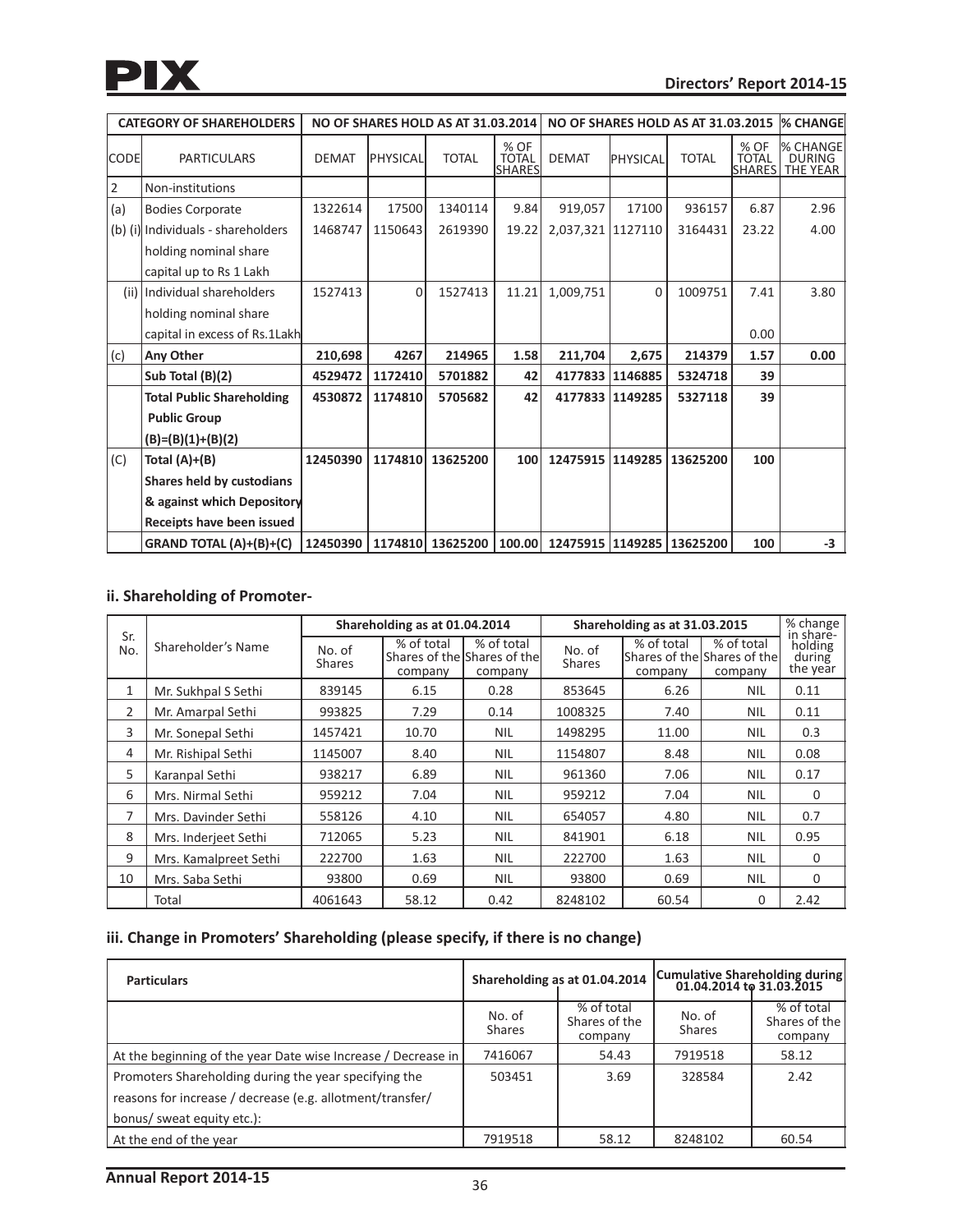### **iv. Shareholding Pattern of top ten Shareholders:**

 **(Other than Directors, Promoters and Holders of GDRs and ADRs):**

| Sr. No.      | Top 10 Shareholders*                   |                         | Shareholding as at 31.03.2014          | Shareholding as at 31.03.2015 |                                        |  |
|--------------|----------------------------------------|-------------------------|----------------------------------------|-------------------------------|----------------------------------------|--|
|              |                                        | No. of<br><b>Shares</b> | % of total<br>Shares of the<br>company | No. of<br><b>Shares</b>       | % of total<br>Shares of the<br>company |  |
| $\mathbf{1}$ | Arcadia Shares & stock Borkers Pyt Ltd | 388800                  | 2.85                                   | 370100                        | 2.72                                   |  |
| 2            | Shashank Khade                         | 162857                  | 1.20                                   | 162857                        | 1.20                                   |  |
| 3            | Rajaram Madanlal Kataruka              | 111891                  | 0.82                                   | 111891                        | 0.82                                   |  |
| 4            | Satpal Singh Sethi                     | 113120                  | 0.83                                   | 90160                         | 0.66                                   |  |
| 5            | Meenakshi Rajendra Mehta               | 70000                   | 0.51                                   | 70000                         | 0.51                                   |  |
| 6            | Rajpal Sethi                           | 56560                   | 0.42                                   | 45485                         | 0.33                                   |  |
| 7            | Girdhari P Rohira                      | 50000                   | 0.37                                   | 50000                         | 0.37                                   |  |
| 8            | Bharat Kunverji Kenia                  | 34849                   | 0.26                                   | 34849                         | 0.26                                   |  |
| 9            | Kunverji Nanji Kenia                   | 34848                   | 0.26                                   | 34848                         | 0.26                                   |  |
| 10           | Laxmichand Kunverji Kenia              | 34848                   | 0.26                                   | 34848                         | 0.26                                   |  |

\* The shares of the company are traded on a daily basis and hence the date wise increase / decrease in shareholding is not indicated.

# **v. Shareholding of Directors and Key Managerial Personnel:**

| Sr.<br>No.     | Folio / Beneficiary<br><b>Account No.</b> | Name of The<br>Shareholder | Date       | Reason                                    | <b>Shareholding</b><br>As at 01.04.2014 |      | <b>Cumulative</b><br><b>Shareholding</b><br>during<br>01.04.2014 to<br>31.03.2015 |      |
|----------------|-------------------------------------------|----------------------------|------------|-------------------------------------------|-----------------------------------------|------|-----------------------------------------------------------------------------------|------|
| $\mathbf{1}$   | 'In30048410069000                         | Sukhpal S Sethi            |            | 1-April-14   At the Beginning of the year | 832145                                  | 6.11 |                                                                                   |      |
|                |                                           |                            | 31-Mar-15  | At the end of the year                    |                                         |      | *834645                                                                           | 6.13 |
| $\overline{2}$ | 'IN30036021886783                         | Sukhpal S Sethi            |            | 1-April-14   At the Beginning of the year | 7000                                    | 0.05 |                                                                                   |      |
|                |                                           |                            |            | 31-Mar-15 At the end of the year          |                                         |      | 7000                                                                              | 0.05 |
| 3              | 'IN30048412744089                         | Singh Rishipal Sethi       | 1-April-14 | At the Beginning of the year              | 948817                                  | 6.96 |                                                                                   |      |
|                |                                           |                            | 31-Mar-15  | At the end of the year                    |                                         |      | *958617                                                                           | 7.04 |
| 4              | 'IN30048412750230                         | Singh Rishipal Sethi       |            | 1-April-14   At the Beginning of the year | 103300                                  | 0.76 |                                                                                   |      |
|                |                                           |                            | 31-Mar-15  | At the end of the year                    |                                         |      | 103300                                                                            | 0.76 |
| 5              | 'IN30051316198659                         | Singh Rishipal Sethi       |            | 1-April-14   At the Beginning of the year | 47712                                   | 0.35 |                                                                                   |      |
|                |                                           |                            |            | 31-Mar-15 At the end of the year          |                                         |      | 47712                                                                             | 0.35 |
| 6              | 'IN30018312515994                         | Rishipal Sethi             | 1-April-14 | At the Beginning of the year              | 45178                                   | 0.33 |                                                                                   |      |
|                |                                           |                            | 31-Mar-15  | At the end of the year                    |                                         |      | 45178                                                                             | 0.33 |
| $\overline{7}$ | 'IN30048410068953                         | Amarpal Sethi              |            | 1-April-14   At the Beginning of the year | 890025                                  | 6.53 |                                                                                   |      |
|                |                                           |                            |            | 31-Mar-15 At the end of the year          |                                         |      | *892525                                                                           | 6.55 |
| 8              | 'IN30036021859240                         | Amarpal Sethi              | 1-April-14 | At the Beginning of the year              | 103800                                  | 0.76 |                                                                                   |      |
|                |                                           |                            |            | 31-Mar-15 At the end of the year          |                                         |      | 103800                                                                            | 0.76 |
| 9              | 'IN30048412755916                         | Karanpal Sethi             |            | 1-April-14 At the Beginning of the year   | 903041                                  | 6.63 |                                                                                   |      |
|                |                                           |                            | 31-Mar-15  | At the end of the year                    |                                         |      | *926184                                                                           | 6.80 |
| 10             | IN30154917583043                          | Karanpal Sethi             | 1-April-14 | At the Beginning of the year              | 35176                                   | 0.26 |                                                                                   |      |
|                |                                           |                            | 31-Mar-15  | At the end of the year                    |                                         |      | 35176                                                                             | 0.26 |
| 11             | 'IN30048410102530                         | Sonepal Singh Sethi        |            | 1-April-14 At the Beginning of the year   | 1284514                                 | 9.43 |                                                                                   |      |
|                |                                           |                            | 31-Mar-15  | At the end of the year                    |                                         |      | 1284514                                                                           | 9.43 |
| 12             | '1201260000170700                         | Sonepal Sethi              |            | 1-April-14   At the Beginning of the year | 172907                                  | 1.27 |                                                                                   |      |
|                |                                           |                            |            | 31-Mar-15 At the end of the year          |                                         |      | *193820                                                                           | 1.42 |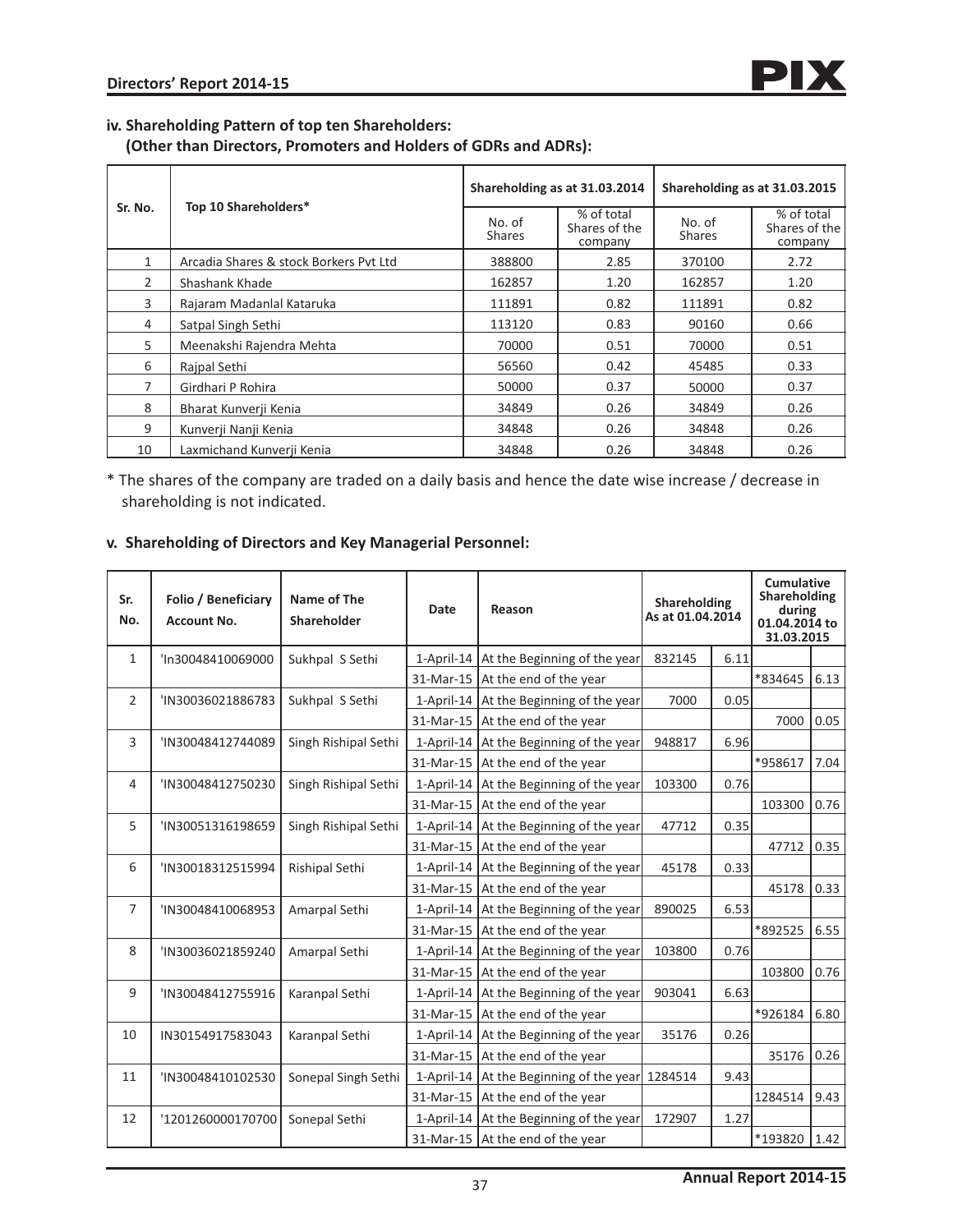

| Sr.<br>No. | Folio / Beneficiary<br><b>Account No.</b> | Name of The<br>Shareholder | Date | Reason                                    | Shareholding<br>As at 01.04.2014 |      | <b>Cumulative</b><br>Shareholding<br>during<br>01.04.2014 to<br>31.03.2015 |      |
|------------|-------------------------------------------|----------------------------|------|-------------------------------------------|----------------------------------|------|----------------------------------------------------------------------------|------|
| 13         | 'IN30075711201281                         | Joe Paul                   |      | 1-April-14   At the Beginning of the year | 22825                            | 0.17 |                                                                            |      |
|            |                                           |                            |      | 31-Mar-15   At the end of the year        |                                  |      | 22825 0.17                                                                 |      |
| 14         | IN30088814243009                          | <b>Shirley Paul</b>        |      | 1-April-14   At the Beginning of the year | 142926                           | 1.05 |                                                                            |      |
|            |                                           |                            |      | 31-Mar-15   At the end of the year        |                                  |      | 142926                                                                     | 1.05 |

\*The difference in the holding is due to shares bought during the year

**V) INDEBTEDNESS** -Indebtedness of the Company including interest outstanding/accrued but not due for payment. **(**` **In Lacs)** 

| <b>Particular</b>                                   | <b>Secured Loans</b><br>excluding deposits | Unsecured<br>Loans | <b>Deposits</b> | Total<br><b>Indebtedness</b> |
|-----------------------------------------------------|--------------------------------------------|--------------------|-----------------|------------------------------|
| Indebtedness at the beginning of the financial year |                                            |                    |                 |                              |
| i) Principal Amount                                 | 8084.64                                    | 1747.94            |                 | 9832.58                      |
| ii) Interest due but not paid                       |                                            |                    |                 |                              |
| iii) Interest accrued but not due                   |                                            |                    |                 |                              |
| Total (i+ii+iii)                                    |                                            |                    |                 |                              |
| Change in Indebtedness during the financial year    |                                            |                    |                 |                              |
| * Addition                                          | 539.97                                     | 493.49             |                 | 1033.46                      |
| * Reduction                                         |                                            |                    |                 |                              |
| <b>Net Change</b>                                   |                                            |                    |                 |                              |
| Indebtedness at the end of the financial year       |                                            |                    |                 |                              |
| i) Principal Amount                                 | 8624.61                                    | 2241.43            |                 | 10866.04                     |
| ii) Interest due but not paid                       |                                            |                    |                 |                              |
| iii) Interest accrued but not due                   |                                            |                    |                 |                              |
| Total (i+ii+iii)                                    |                                            |                    |                 |                              |

### **VI. REMUNERATION OF DIRECTORS AND KEY MANAGERIAL PERSONNEL-**

A. Remuneration to Managing Director, Whole-time Directors and/or Manager: **(**` **In Lacs)** 

|                | <b>Particulars Of</b>                       |                                                                      |         |          | Name of MD/WTD/ Manager  |                          |        |         |        |  |  |  |
|----------------|---------------------------------------------|----------------------------------------------------------------------|---------|----------|--------------------------|--------------------------|--------|---------|--------|--|--|--|
| Sr.            |                                             | Amarpal                                                              | Sonepal | Rishipal |                          | Sukhpal   Karanpal       | Joe    | Shirley | Total  |  |  |  |
| No.            | Remuneration                                | Sethi                                                                | Sethi   | Sethi    | Sethi                    | Sethi                    | Paul   | Paul    | Amount |  |  |  |
| $\mathbf{1}$   | Gross salary                                | 79.50                                                                | 75.00   | 75.00    | 75.00                    | 71.25                    | 41.54  | 41.37   | 458.65 |  |  |  |
|                | (a) Salary as per provisions contained in   |                                                                      |         |          |                          |                          |        |         |        |  |  |  |
|                | section 17(1) of the Income-tax Act, 1961   |                                                                      |         |          |                          |                          |        |         |        |  |  |  |
|                | (b) Value of perquisites u/s 17(2)          |                                                                      |         | ۰        | ۰                        | $\overline{\phantom{0}}$ |        | ٠       |        |  |  |  |
|                | Income-tax Act, 1961                        |                                                                      |         |          |                          |                          |        |         |        |  |  |  |
|                | (c) Profits in lieu of salary under section |                                                                      |         | ۰        | ٠                        |                          |        | ٠       |        |  |  |  |
|                | 17(3) Income- tax Act, 1961                 |                                                                      |         |          |                          |                          |        |         |        |  |  |  |
| $\overline{2}$ | <b>Stock Option</b>                         |                                                                      |         | ٠        | $\overline{\phantom{a}}$ | $\overline{\phantom{0}}$ |        | ٠       |        |  |  |  |
| 3              | Sweat Equity                                |                                                                      |         | ٠        | $\overline{\phantom{a}}$ | $\overline{\phantom{0}}$ |        | ٠       |        |  |  |  |
| 4              | Commission                                  | ٠                                                                    |         | ٠        | $\overline{\phantom{a}}$ | $\overline{\phantom{0}}$ |        | ٠       |        |  |  |  |
|                | - as % of profit                            |                                                                      |         |          |                          |                          |        |         |        |  |  |  |
|                | - others, specify                           |                                                                      |         |          |                          |                          |        |         |        |  |  |  |
| 5              | Others, please specify                      |                                                                      |         |          |                          |                          |        | ٠       |        |  |  |  |
|                | Total (A)                                   | 79.50                                                                | 75.00   | 75.00    | 75.00                    | 71.25                    | 41.54  | 41.37   | 458.65 |  |  |  |
|                | Ceiling as per the Act                      | 10% of the Profit calculated as per Section 198 of the Companies     |         |          |                          |                          | 106.11 |         |        |  |  |  |
|                |                                             | Act, 2013. (Remuneration paid to Executive Directors as per approval |         |          |                          |                          |        |         |        |  |  |  |
|                |                                             | of Central Govt)                                                     |         |          |                          |                          |        |         |        |  |  |  |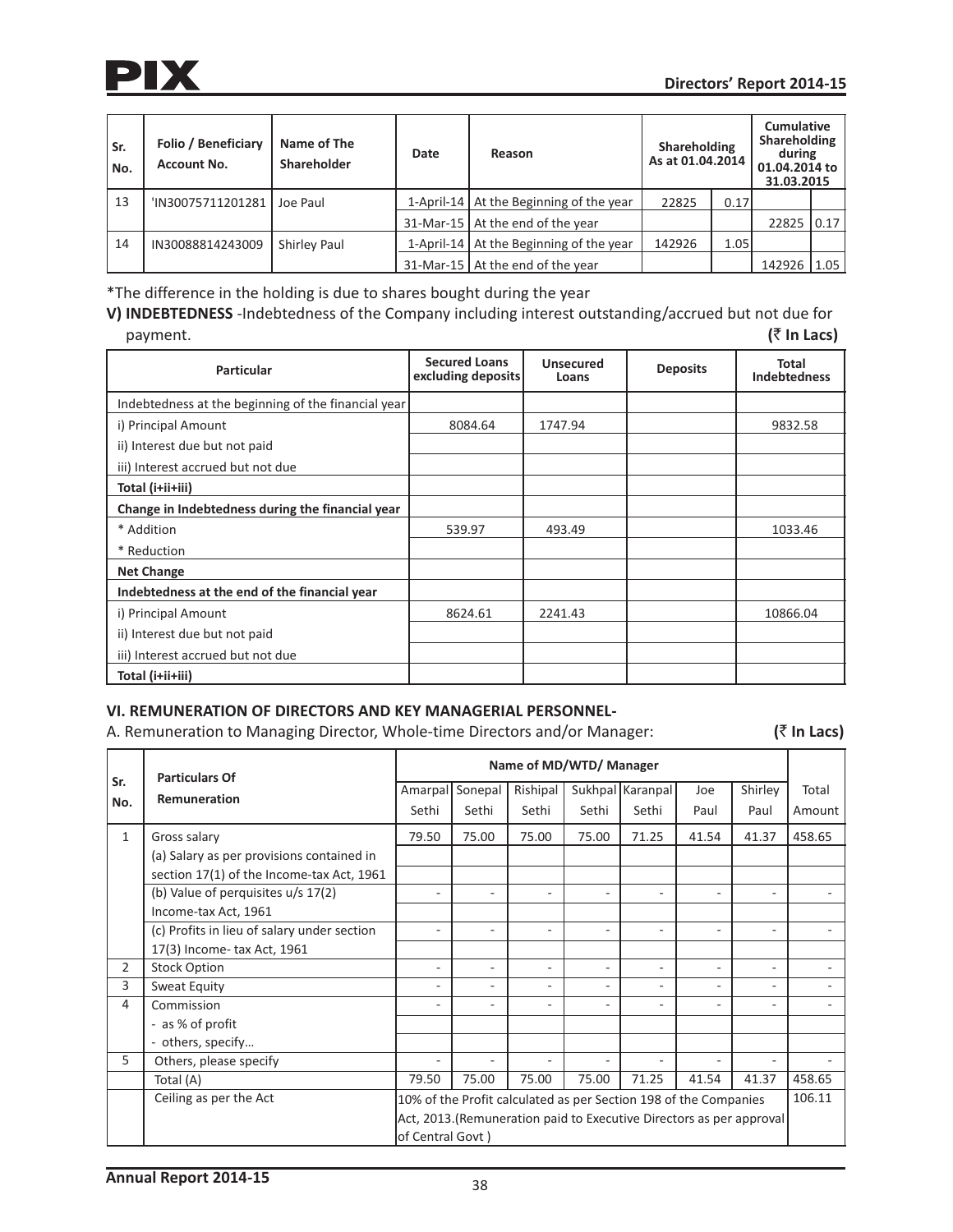

### **B. Remuneration to other directors**

|                |                                                                                                                          |                                                  |            |                              | (₹ In Lacs)     |
|----------------|--------------------------------------------------------------------------------------------------------------------------|--------------------------------------------------|------------|------------------------------|-----------------|
| Sr. No.        | <b>Particulars of Remuneration</b>                                                                                       | Fee for attending<br>board/committee<br>meetings | Commission | Others,<br>please<br>specify | Total<br>Amount |
| $\mathbf{1}$   | <b>Independent Directors</b>                                                                                             |                                                  |            |                              |                 |
|                | Mr. Aqueel A Mulla                                                                                                       | 0.47                                             | ٠          | ٠                            | 0.47            |
|                | Mr. Pradeep Havnur                                                                                                       | 0.47                                             |            |                              | 0.47            |
|                | Mr. Haresh Eidnani                                                                                                       | 0.47                                             |            |                              | 0.47            |
|                | Mr. Mohd. Adil Ansari                                                                                                    | 0.32                                             |            |                              | 0.32            |
|                | Mr. Prakash Chand Khasgiwala                                                                                             | 0.24                                             |            |                              | 0.24            |
|                | Mr. Nigel Savio Lobo                                                                                                     | 0.24                                             |            |                              | 0.24            |
|                | Dr. Manoj Mohan Sajnani                                                                                                  | 0.00                                             |            |                              | 0.00            |
|                | Mr. Jose Jacob(Resigned on 24.07.14)                                                                                     | 0.15                                             | ٠          |                              | 0.15            |
|                | Mr. Om Prakash Arora(Resigned on 24.07.14)                                                                               | 0.15                                             |            |                              | 0.15            |
|                | Total (1)                                                                                                                | 2.36                                             |            |                              | 2.36            |
| $\overline{2}$ | <b>Other Non-Executive Directors</b>                                                                                     | $\overline{\phantom{a}}$                         | ٠          | ٠                            | $\overline{a}$  |
|                | Fee for attending board committee meetings                                                                               |                                                  |            |                              |                 |
|                | Commission                                                                                                               |                                                  |            |                              |                 |
|                | Others, please specify                                                                                                   | $\overline{\phantom{a}}$                         | ٠          | $\overline{\phantom{0}}$     |                 |
|                | Total (2)                                                                                                                |                                                  |            |                              |                 |
|                | Total $(B)=(1+2)$                                                                                                        | 2.36                                             |            |                              | 2.36            |
|                | <b>Total Managerial Remuneration</b>                                                                                     | 2.36                                             |            |                              | 2.36            |
|                | Ceiling as per the Act (@1% of Profit calculated<br>Overall Ceiling as per the Act<br>u/s 198 of the Companies Act 2013) |                                                  |            |                              |                 |

## C. REMUNERATION TO KEY MANAGERIAL PERSONNEL OTHER THAN MD/MANAGER/WTD

**(**` **In Lacs)** 

|                | $\cdots$ - $\cdots$                           |     |                                       |                                 |                     |  |  |  |
|----------------|-----------------------------------------------|-----|---------------------------------------|---------------------------------|---------------------|--|--|--|
|                |                                               |     |                                       | <b>Key Managerial Personnel</b> |                     |  |  |  |
| Sr. No.        | <b>Particulars of Remuneration</b>            | CEO | <b>CS</b>                             | $*$ CFO                         | <b>Total Amount</b> |  |  |  |
|                |                                               |     | Mr. Shybu Varghese Mr. Karanpal Sethi |                                 |                     |  |  |  |
| $\mathbf{1}$   | Gross salary                                  |     |                                       |                                 |                     |  |  |  |
|                | (a) Salary as per provisions contained in     | ۰   | 10.05                                 |                                 | 10.05               |  |  |  |
|                | section 17(1) of the Income-tax Act, 1961     |     |                                       |                                 |                     |  |  |  |
|                | (b) Value of perquisites u/s 17(2) Income-tax | ۰   | 0.15                                  |                                 | 0.15                |  |  |  |
|                | Act, 1961                                     |     |                                       |                                 |                     |  |  |  |
|                | (c) Profits in lieu of salary under section   |     |                                       |                                 |                     |  |  |  |
|                | 17(3) Income-tax Act, 1961                    |     |                                       |                                 |                     |  |  |  |
| $\overline{2}$ | <b>Stock Option</b>                           |     |                                       |                                 |                     |  |  |  |
| 3              | Sweat Equity                                  | ۰   |                                       |                                 |                     |  |  |  |
| 4              | Commission                                    | ۰   |                                       |                                 |                     |  |  |  |
|                | - as % of profit                              | -   |                                       |                                 |                     |  |  |  |
|                | others, specify                               | ۰   |                                       |                                 |                     |  |  |  |
| 5              | Others, please specify                        | -   |                                       |                                 |                     |  |  |  |
|                | Total                                         | ۰   | 10.20                                 |                                 | 10.20               |  |  |  |

\* Mr. Karanpal Sethi has not been paid any remuneration as CFO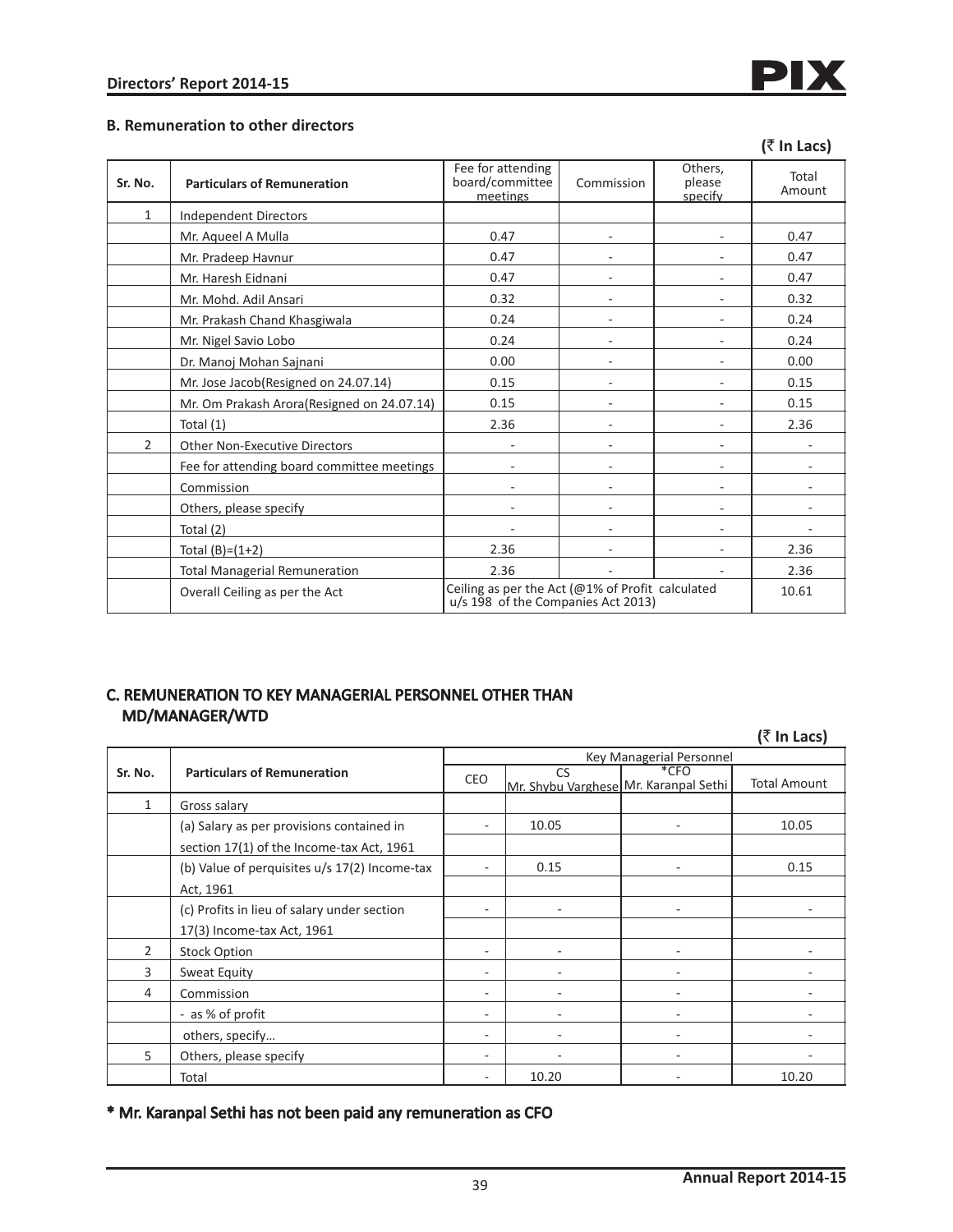# **ANNEXURE 6**

# FORM NO. MR -3 SECRETARIAL AUDIT REPORT [Pursuant to section 204(1) of the Companies Act, 2013 and Rule 9 of the Companies (Appointment and Remuneration Personnel) Rules, 2014] FOR THE FINANCIAL YEAR ENDED 31ST MARCH, 2015

To The Members of M/s PIX TRANSMISSIONS LIMITED

I have conducted the secretarial audit of the compliance of applicable statutory provisions and the adherence to good corporate practices by M/s. PIX TRANSMISSIONS LIMITED (hereinafter called "the Company"). Secretarial Audit was conducted in a manner that provided us a reasonable basis for evaluating the corporate conducts/statutory compliances and expressing my opinion thereon.

Based on our verification of the Company's Books, Papers, Minute Books, Forms and Returns filed and other Records maintained by the Company and also the information provided by the Company, its officers, agents and authorized representatives during the conduct of secretarial audit, we hereby report that in our opinion, the company has, during the financial year commencing from 1st April, 2014 and ended 31st March, 2015, complied with the statutory provisions listed hereunder and also that the Company has proper Board process and compliance mechanism in place to the extent, in the manner and subject to the reporting made hereinafter:

1. I have examined the books, papers, minute books, forms and returns filed and other records maintained by M/s. PIX TRANSMISSIONS LIMITED ("The Company") for the financial year ended on 31st March, 2015, according to the provisions of:

- i. The Companies Act, 2013 (the Act) and the rules made there under
- ii. The Securities Contracts (Regulation) Act, 1956 ('SCRA') and the Rules made there under;
- iii. The Depositories Act, 1996 and the Regulations and Bye-laws framed there under;
- iv. Foreign Exchange Management Act, 1999 and the Rules and Regulations made there under to the extent of Foreign Direct Investment (FDI);
- v. The following Regulation and Guidelines prescribed under The Securities and Exchange Board of India Act, 1992 ('SEBI Act'):
- a) The Securities and exchange Board of India (Substantial Acquisition of Shares and takeovers) Regulation, 2011
- b) The Securities and exchange Board of India (Prohibition of Insider Trading) Regulations, 1992;
- c) The Securities and exchange Board of India (Registrars to an Issue and Share Transfer Agents) Regulations, 1993 regarding the Companies Act and dealing with client.

2. The provisions of the following Acts, Rules, Regulations and Guidelines prescribed under the Securities and Exchange Board of India Act, 1992 (SEBI Act) / Companies Act, 2013 and Foreign Exchange Management Act, 1999 were not applicable to the Company for the financial year under report:

- a) The Securities and exchange Board of India (Issue of Capital and Disclosure Requirements) Regulations, 2009,
- b) The Securities and exchange Board of India (Issue and Listing of Debt Securities) Regulations, 2008,
- c) The Securities and exchange Board of India (Delisting of Equity Shares) Regulations, 2009; and
- d) The Securities and exchange Board of India (Buy Back of Securities) Regulations, 1998,
- e) The Securities and exchange Board of India (Employee Stock Option Scheme and Employee Stock Purchase Scheme) Guidelines, 1999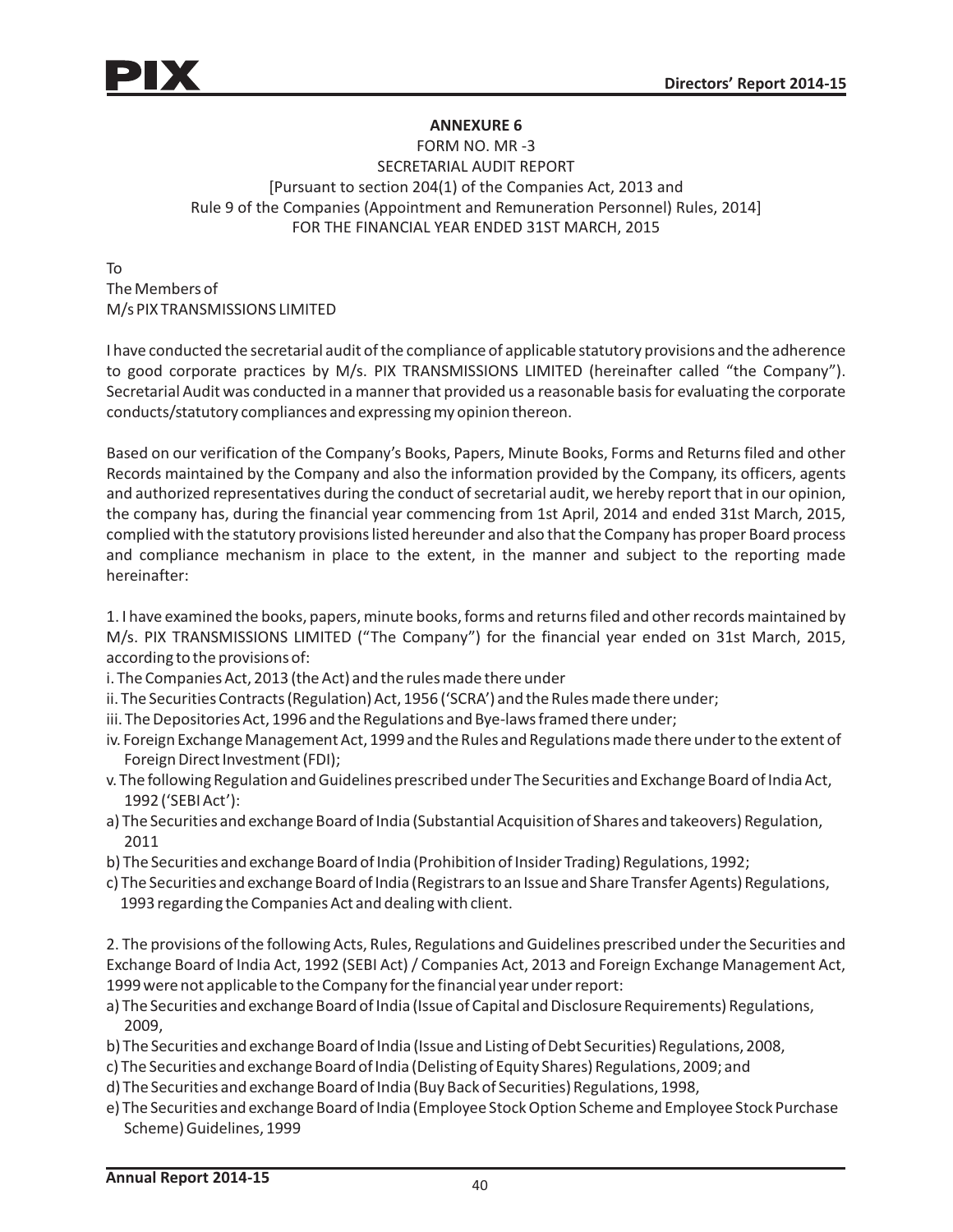f) Secretarial Standard issued by The Institute of Company Secretaries of India

g) External Commercial Borrowings

h) Foreign Direct Investment (FDI)

i) Overseas Direct Investment by Residents in Joint Venture / Wholly Owned Subsidiary abroad.

3. I have also examined compliance with the applicable clauses of the Listing Agreements entered into by the company with the Stock Exchanges in India. I report that, during the year under review, the company has complied with the provisions of the Acts, Rules, Regulations and Guidelines mentioned above.

4. During the financial year under report, the Company has complied with the provisions of the New Companies Act, 2013, and the Rules, Regulations, Guidelines, Standards, etc., mentioned above.

5. I have relied on the information and representation made by the company and its officers for systems and mechanism formed by the company for compliances under the other applicable Act, Laws and Regulation to the company.

6. I further report that:

(a) The Board of Directors of the Company is duly constituted with proper balance of Executive Directors, Non-Executive Directors and Independent Directors. The changes in the composition of the Board of Directors that took place during the year under review were carried out in compliance with the provisions of the Companies Act, 2013.

(b) Adequate notice is given to all directors to schedule the Board Meetings, agenda and detailed notes on agenda were sent at least seven days in advance, and a system exists for seeking and obtaining further information and clarifications on the agenda items before the meeting and for meaningful participation of the meeting.

(c) As per the Minutes of the meeting duly recorded and signed by the Chairman, the decisions of the Board were unanimous and no dissenting views have been recorded.

7. I further report that there are adequate systems and processes in the Company with the size and operation of the Company to monitor and ensure compliancewith applicable laws, rules, regulations and guidelines.

For S. D. BARGIR & CO Company Secretaries Sd/- (S D Bargir) FCS No.3745, CP.NO.8445 Place: Mumbai Date: 29-05-2015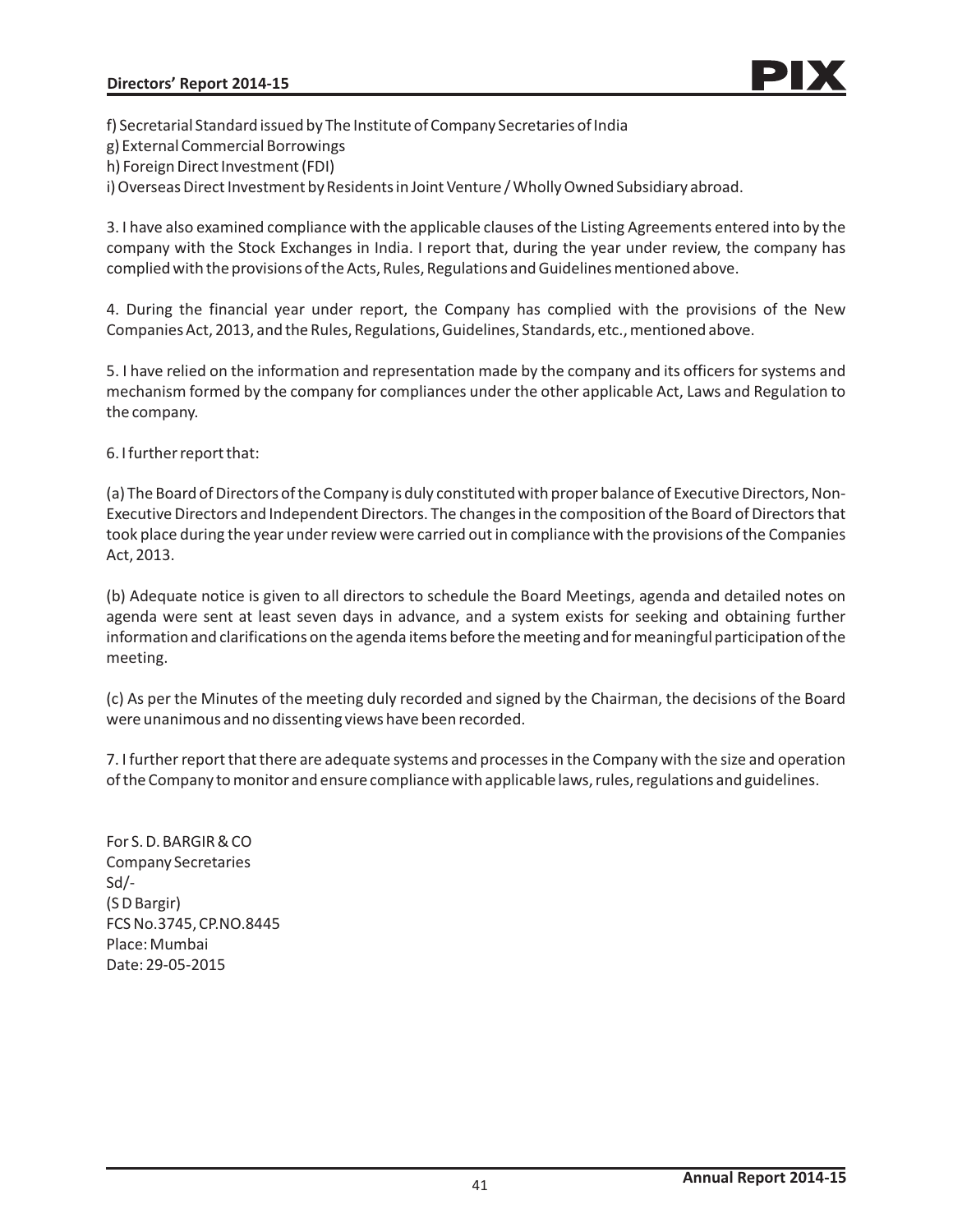To, The Members, M/s. PIX TRANSMISSIONS LIMITED,

My report of even date is to be read along with this letter.

1. Maintenance of Secretarial record is the responsibility of the management of the Company. My responsibility is to express an opinion on these secretarial records based on my audit.

2. I have followed the audit practices and process as were appropriate to obtain reasonable assurance about the correctness of the contents of the Secretarial records. The verification was done on test basis to ensure that correct facts are reflected in Secretarial records. I believe that the process and practices, I followed provide a reasonable basis for my opinion.

3. I have not verified the correctness and appropriateness of financial records and Books of Accounts of the Company.

4. Where ever required, I have obtained the Management representation about the Compliance of laws, rules and regulations and happening of events etc.

5. The Compliance of the provisions of Corporate and other applicable laws, rules, regulations, standards is the responsibility of management. My examination was limited to the verification of procedure on test basis.

6. The Secretarial Audit report is neither an assurance as to the future viability of the Company nor of the efficacyor effectiveness with which the management has conducted the affairs of the Company.

For S.D. BARGIR &CO Company Secretaries

Sd/- (S D Bargir) FCS No.3745, CP.NO.8445 Place: Mumbai Date: 29-05-2015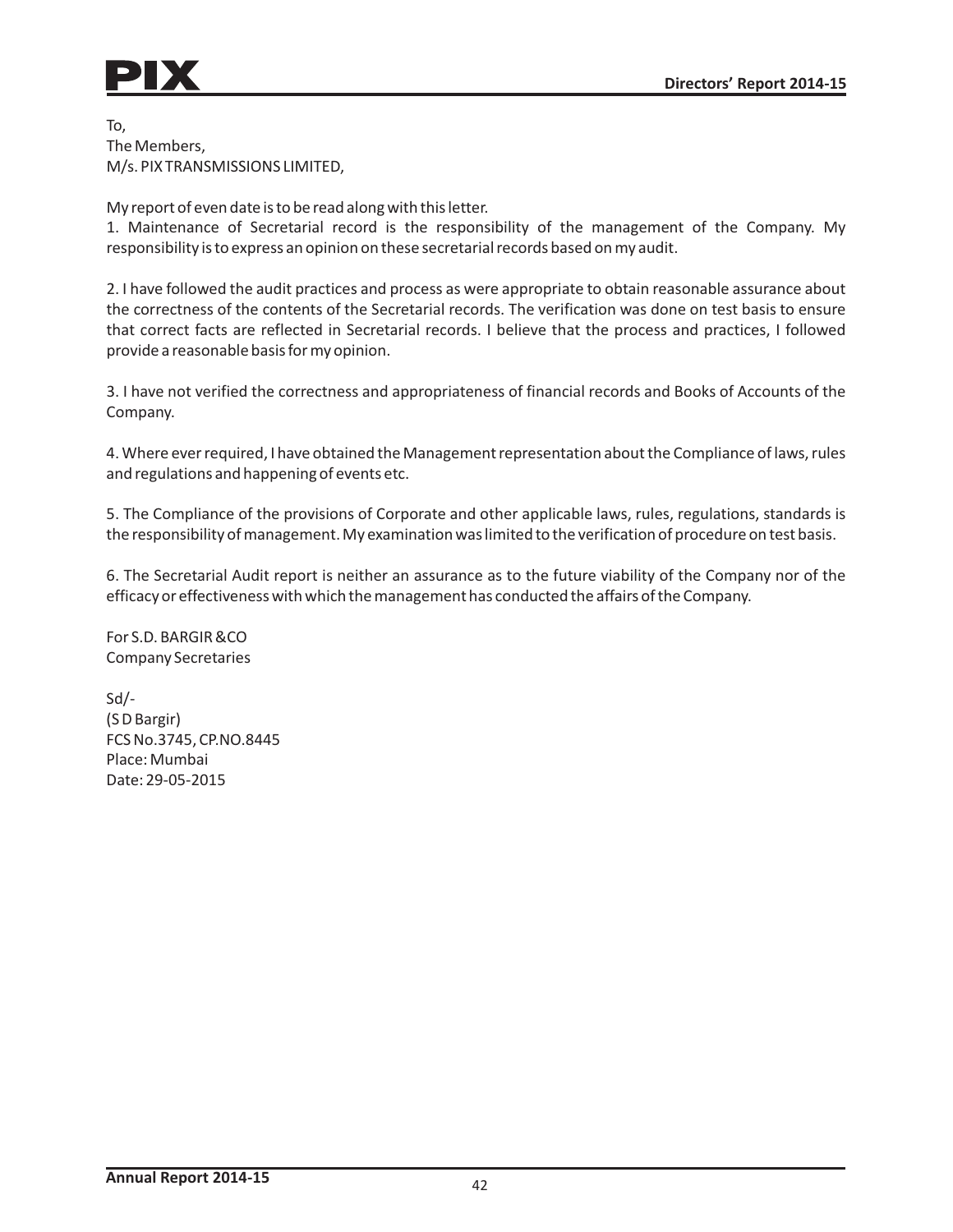## **ANNEXURE 7**

## **CONSERVATION OF ENERGY, TECHNOLOGY ABSORPTION, AND FOREIGN EXCHANGE EARNING AND OUTGO ETC:**

**Information on conservation of Energy, Technology absorption, Foreign Exchange earnings and outgo required to be disclosed under Section 134 of the Companies Act, 2013 read with Companies (Accounts) Rules, 2014 are provided hereunder:**

#### **Sr. No.** A (I) (ii) (iii) (B) (I) (ii) (iii) (iv) **Steps for Energy Conservation Conservation of Energy :** the steps taken or impact on : conservation of energy the steps taken by the company for Utilizing alternate sources of energy the capital investment on energy conservation equipments; **Technology absorption :** the efforts made towards technology absorption the benefits derived like product improvement, cost reduction, product development or import substitution in case of imported technology (imported during the last three years reckoned from the beginning Not Applicable of the financial year) (a) the details of technology imported (b) the year of import; (c) whether the technology been fully absorbed (d) if not fully absorbed, areas where absorption has not taken place, and the reasons thereof the expenditure incurred on Research and Development.  **Measure for Energy Conservation** Energy conservation continues to receive priority attention at all levels. All efforts are made to conserve and optimize use of energy with continuous monitoring, improvement in maintenance and distribution systems and through improved operational techniques. Updation of Technology is a Continuous process, absorption implemented and adapted by the Company for innovation . Efforts are continuously made to develop new products required in the Rubber Industry. The Company has been able to successfully indigenize the tooling to a large extent and successfully developed new products by virtue of technology absorption, adaptation and innovation. Not Applicable

### **(A) Conservation of Energy, Technology absorption**

### **(B) Expenditure on R& D**

| Sr. No. | <b>Particular</b>                                       | 2014-2015 | 2013-2014 |
|---------|---------------------------------------------------------|-----------|-----------|
|         | Capital                                                 |           |           |
|         | Recurring                                               |           |           |
|         | Total                                                   |           |           |
|         | Total R&D expenditure as a percentage of total turnover |           |           |

## **(C) Foreign exchange earnings and Outgo:**

The Foreign Exchange outgo and foreign exchange earned by the Company during the year are detailed in Note No. 33, 36 and 37 of other Notes to the Financial Statements.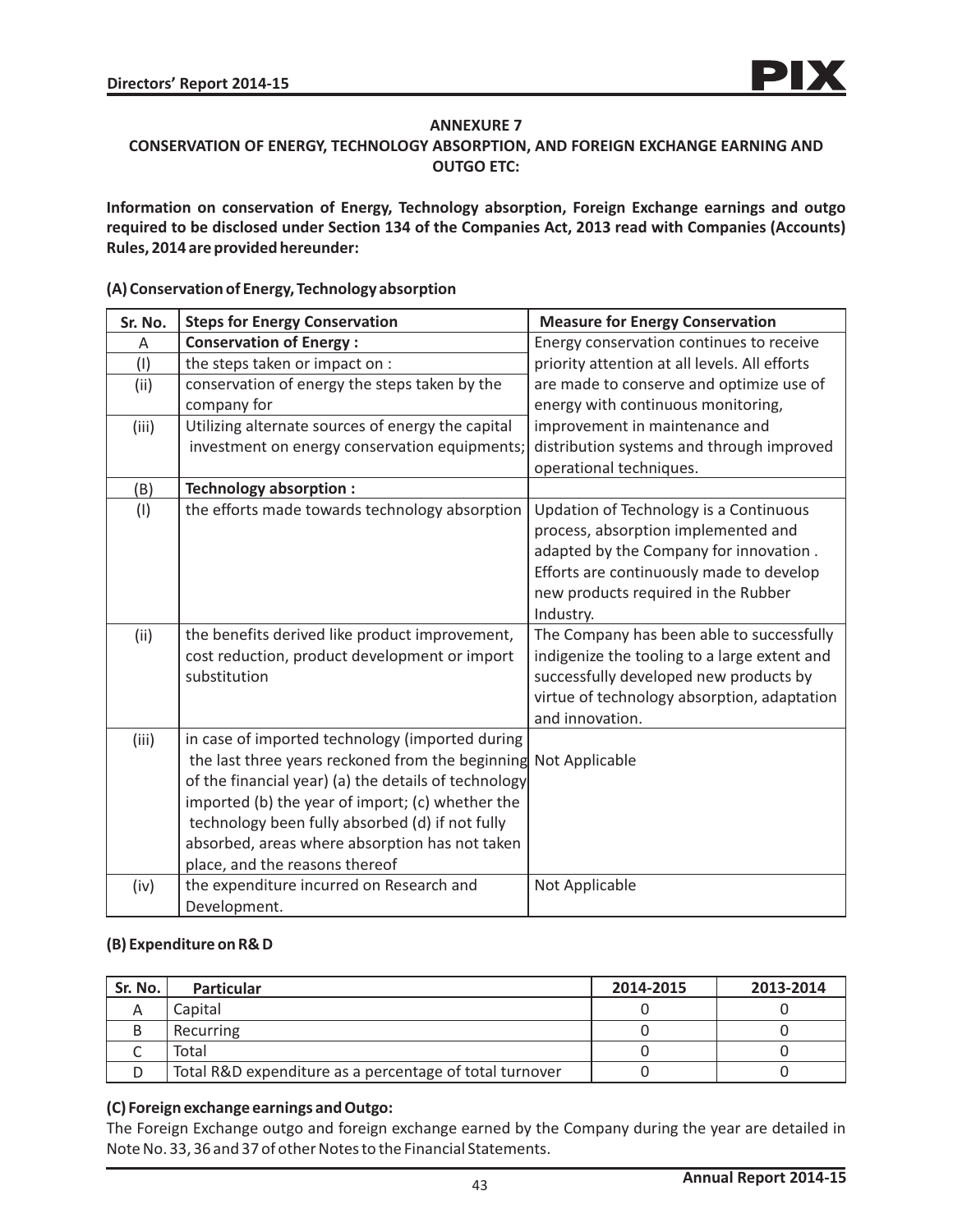### **MANAGEMENT DISCUSSION AND ANALYSIS**

### **a) Forward Looking Statement:**

The report contain forward looking statements, identified by words like plans, will expect, will anticipate, intends, estimates, projects and so on. All statement that address expectations or projections about the future, but not limited to the company's strategy for growth, product development, market position, expenditure and financial results are forward looking statements. They are based on certain assumption and expectation of future events, the company cannot guarantee that these are accurate or will be realized. The company's actual results, performance or achievement could thus differ from those projected in any forward looking statements. The company assumes no responsibility to publicly amend, modify or revise any such statement on the basis of subsequent development, information or events.

### **b) Overview Of The Economy:**

The year 2014-15 commenced with hopes of economic recovery. The progress of the corporate sector is encouraging. The international market is looking optimistic. The global economic recovery is gaining momentum. India's economy is poised to return to its high growth path. Monetary policy is likely to be supportive with the Reserve Bank of India having moved to flexible inflation targeting. Despite the currency fluctuation losses due to volatility in dollar rate, the working of the company remained reasonable and satisfactory.

### **c) Review Of Operation**

Total Turnover (net of excise) for the year under review is  $\bar{\tau}$  20303.35 Lacs. The profit before interest and depreciation and tax is  $\bar{\zeta}$  3665.31 Lacs. The profit before tax from operations is  $\bar{\zeta}$  602.43 Lacs after providing  $\bar{\tau}$  1872.95 Lacs for Interest and  $\bar{\tau}$  1189.93 Lacs for Depreciation.

With the rate of interest still high compared to the global standards, there is a further scope to reduce the interest rate and the growth of the corporate sector will depend much upon the availability of credit at the right time and right price. Though it is expected that softening commodity prices and stimulus packages would have a positive impact on the industrial production in the months ahead, the economic recovery on a sustainable basis requires a revival of the global economy. The order position is good and company expected reasonable growth in turnover and profitability. With the expectation of an improvement in the market conditions for rubber and automobile products during the year, the Company will endeavor to perform better than last year. Government of India's 'Make in India' program is expected to give a significant boost to the Indigenous Manufacturers.

### **d) Corporate Governance**

Corporate Governance sets forth guidelines for maintaining and sustaining a transparent, information oriented culture wherein authority and responsibilities are co-existent and co-extensive. It also provides guidelines on accountability of various positions within the organization. These values govern not only the Board of Directors, but also the management and the employees of the Company. This Governance protects and balances the interests of all stakeholders thereby enhancing shareholder value.

## **e) Internal Control System and Their Adequacy:**

Management has put in place effective Internal Control Systems to provide reasonable assurance for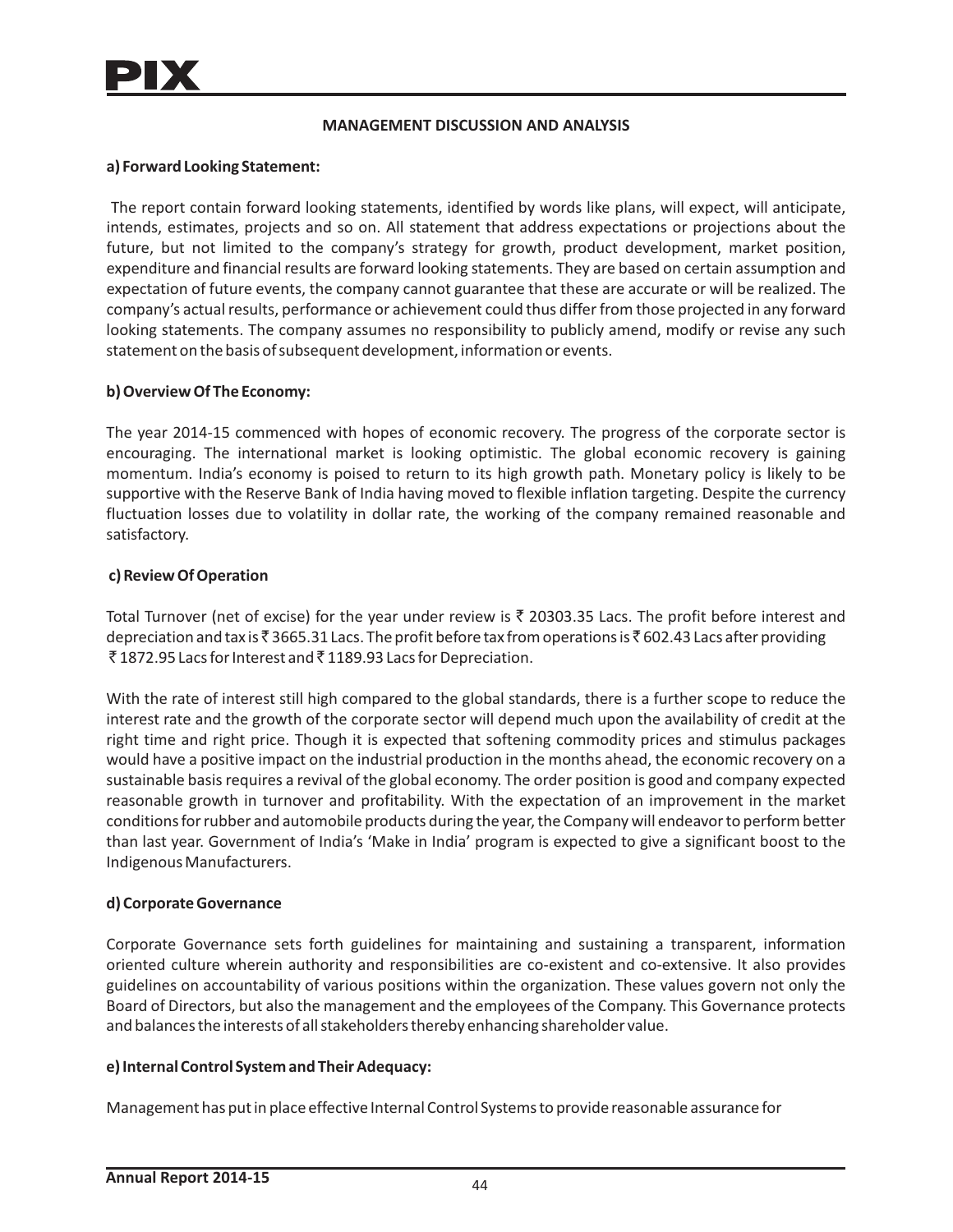

- Safeguarding Assets and their usage.
- Maintenance of Proper Accounting Records and
- Adequacy and Reliability of the information used for carrying on Business Operations.

Key elements of the Internal Control Systems are as follows:

- (I) Existence of Authority Manuals and periodical updating of the same for all Functions.
- (ii) Existence of clearly defined organizational structure and authority.
- (iii) Existence of corporate policies for Financial Reporting and Accounting.
- (iv) Existence of Management information system updated from time to time as may be required.
- (v) Existence of Annual Budgets and Long Term Business Plans.
- (vi) Existence of Internal Audit System.
- (vii) Periodical review of opportunities and risk factors depending on the Global / Domestic Scenario and to undertake measures as may be necessary.

The Company has appointed an Independent Auditor to ensure compliance and effectiveness of the Internal Control Systems in place.

The Audit Committee is regularly reviewing the Internal Audit Reports for the auditing carried out in all the key areas of the operations. Additionally the Audit Committee approves all the audit plans and reports for significant issues raised by the Internal and External Auditors. Regular reports on the business development, future plans and projections are given to the Board of Directors. Internal Audit Reports are regularly circulated for perusal of Senior Management for appropriate action as required.

Normal foreseeable risks of the Company's assets are adequately covered by comprehensive insurance. Risk assessments, inspections and safety audits are carried out periodically.

### **f) Financial And Operational Performance:**

The Highlights of Financial Operational Performance are given below:  $(3 \text{ ln} \text{ Lacs})$ 

| Sr. No.        | <b>Particular</b>                                            | 2014-2015 | 2013-2014 |
|----------------|--------------------------------------------------------------|-----------|-----------|
|                | Sales / income from operations                               | 20303.35  | 19392.38  |
| $\mathfrak{D}$ | Other Income                                                 | 262.02    | 367.00    |
| 3              | Total Expenditure (Before interest)                          | 18090.00  | 17560.28  |
| 4              | Profit Before Interest                                       | 2475.37   | 2199.10   |
| 5              | <b>Current Tax and Deferred Tax</b>                          | 257.54    | (96.01)   |
| 6              | <b>Operating Margin %</b>                                    | 12.04     | 11.13     |
| $\overline{7}$ | Profit / (Loss) After Tax                                    | 344.89    | 763.43    |
| 8              | Return on Average Capital Employed % Before interest and tax | 17.90     | 15.44     |
| 9              | No. Of Months Receivables (Receivables / Sales)              | 107       | 105       |
| 10             | <b>Current Ratio</b>                                         | 1.33      | 1.25      |

### **g) Human Resource Development and Industrial Relations:**

The Company continued the welfare activities for the employees, which include Medical Care, Group Insurance, and Canteen Facility. To enrich the skills of employees and enrich their experience, the Company arranges, Practical Training Courses by Internal and External Faculty.

The Company has constituted an Internal Complaint Committee (ICC) in pursuant to the provisions of Companies Act, 2013 for prevention, prohibition and redressal of complaints / grievances on the sexual harassment of women at work places.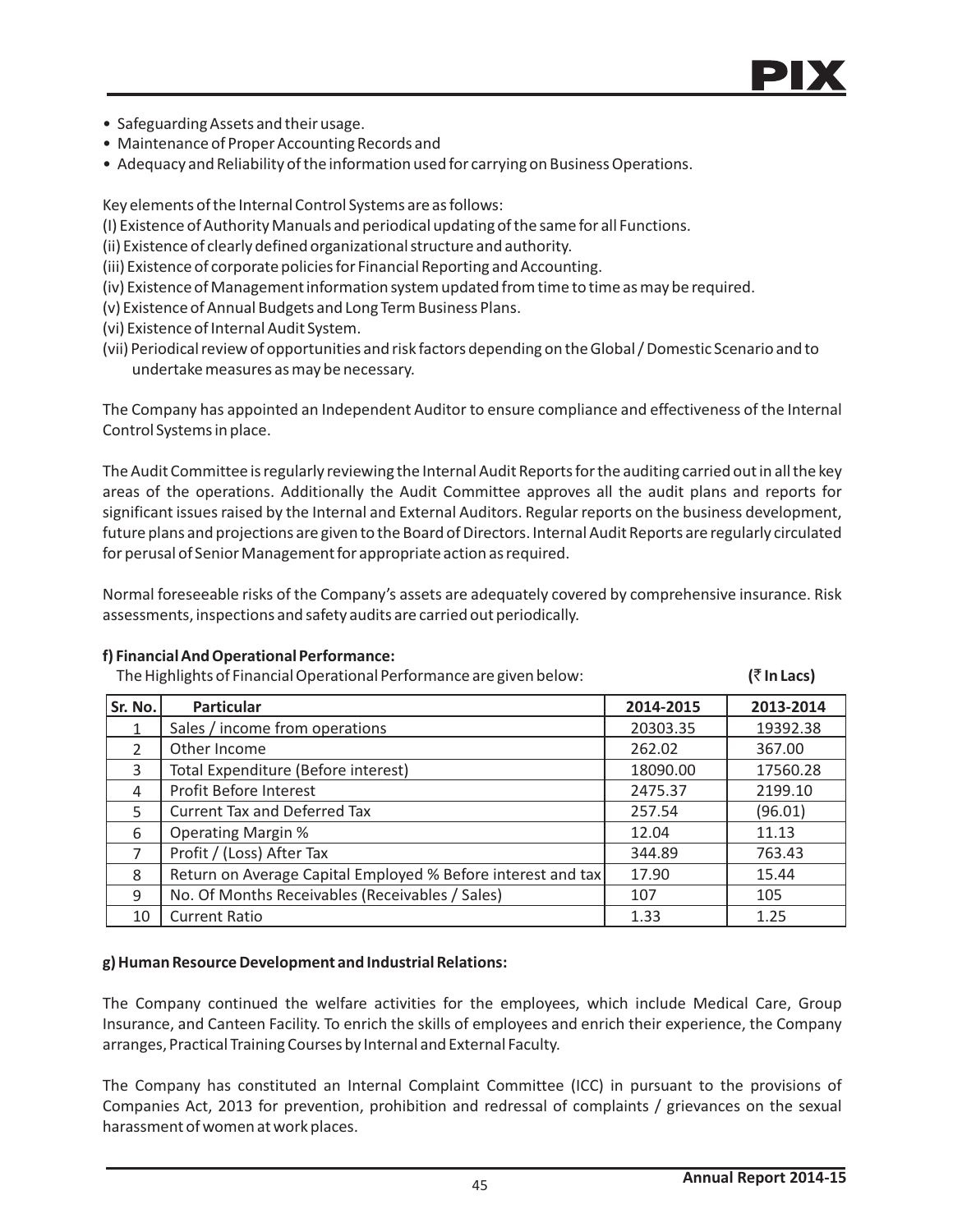

During the year under review company employed 987 workers in all its plants located at different places at Nagpur.

### **h) Cautionary Statement:**

Statements in the Management Discussion and Analysis and Directors Report describing the Company's strengths, strategies, projections and estimates, are forward-looking statements and progressive within the meaning of applicable laws and regulations. Actual results may vary from those expressed or implied, depending upon economic conditions, Government Policies and other incidental factors. Stakeholders are cautioned not to place undue reliance on the forward looking statements.

**Place: Mumbai**

**For and on behalf of the Board of Directors**

 **Sonepal Sethi Date: 29.05.2015 Joint Managing Director**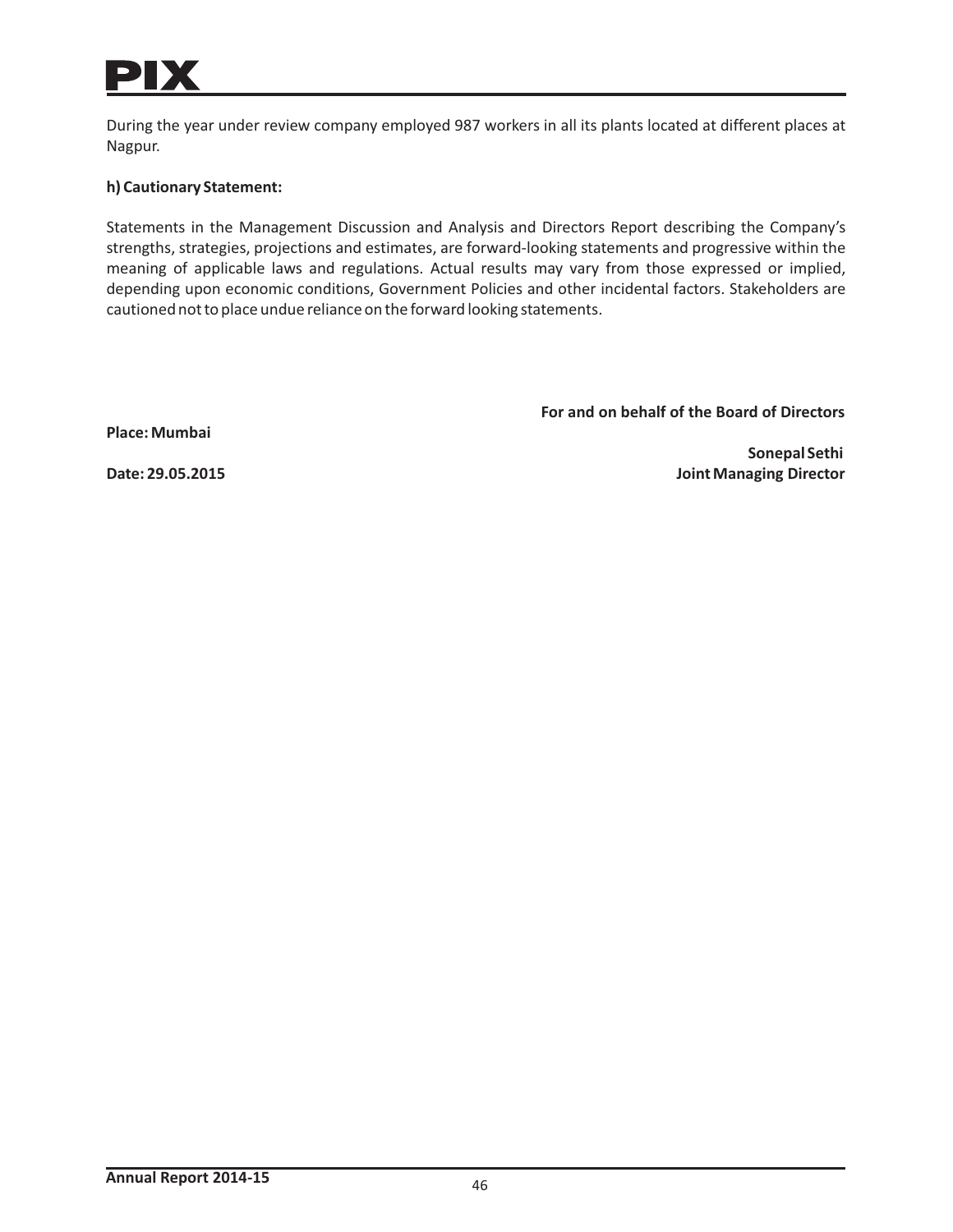### **REPORT ON CORPORATE GOVERNANCE**

#### **1. COMPANY'S PHILOSOPHY ON CORPORATE GOVERNANCE :**

The Company's philosophy on Corporate Governance has been developed with a tradition of fair and transparent governance. The Company believes that good Corporate Governance is a continuous process and strives to improve the Corporate Governance practices to meet shareholder's expectations. Your company has fulfilled all the existing guidelines under clause 49 of the listing agreement.

#### **Appropriate Governance Structure with definedroles and responsibilities:**

The company has put in place an integral governance structure with defined roles and responsibilities of every constituents of system. The company's shareholders appoint the Board which in turn governs the company. The Board has established five committees to discharge its responsibilities in an effective manner. The company secretary acts as the secretary of all the committees of the Board constituted under Companies Act, 2013 and rules made there under. The Chairman and Managing Director (CMD) provide overall direction and guidance to the Board. The CMD is assisted by six executive directors and a core group of senior level executives

#### **Board Leadership**

The Board is comprised with 50% executive directors and 50% non executive non independent directors. The enlighten Board consists of executive and independent directors helps in creating Board culture and quality governance. The company has defined guidelines and an established framework for the meetings of the Board and Committees. These guidelines help in better decisions making process at the meetings of Board and Committees.

### **Ethics/Governance Policies:**

At Pix, we try to conduct our business and strengthen our relationship in a manner that is dignified, distinctive and responsible. We follow the ethical standard to the optimum level to ensure integrity, transparency, independence and accountability in dealing with all stakeholders. We have adopted various codes and policies to carry out our duties in an ethical manner. Following are the policies and codes adopted by the company:

- Code of conduct
- Code of conduct for Prohibition of Insider Trading
- Health, Safety and Environment (HSE) Policy
- Vigil Mechanism and Whistle Blower Policy
- Policy on Materiality of related Party Transactions and on Dealing with Related Party Transactions
- Corporate Social Responsibility Policy
- Remuneration Policy for Directors, Key Managerial Personnel and other employees
- Policy for Determining Material Subsidiaries

### **Audit and internal checks and balances:**

The statutory audit of the company is done by equally competent Chartered Accountants,M/s S.C Bandi & Co, Mumbai. The company has an internal audit cell acting as independent internal auditors that regularly reviews internal control and operating systems and procedures. The company is planning to establish a legal cell to ensure compliances of industrial and labour laws, taxation laws, corporate and securities laws and health and safety and environment regulations. The efficient and ever alert internal control system ensures optimal use and protection of assets; facilitate accurate and timely compilation of financial statements and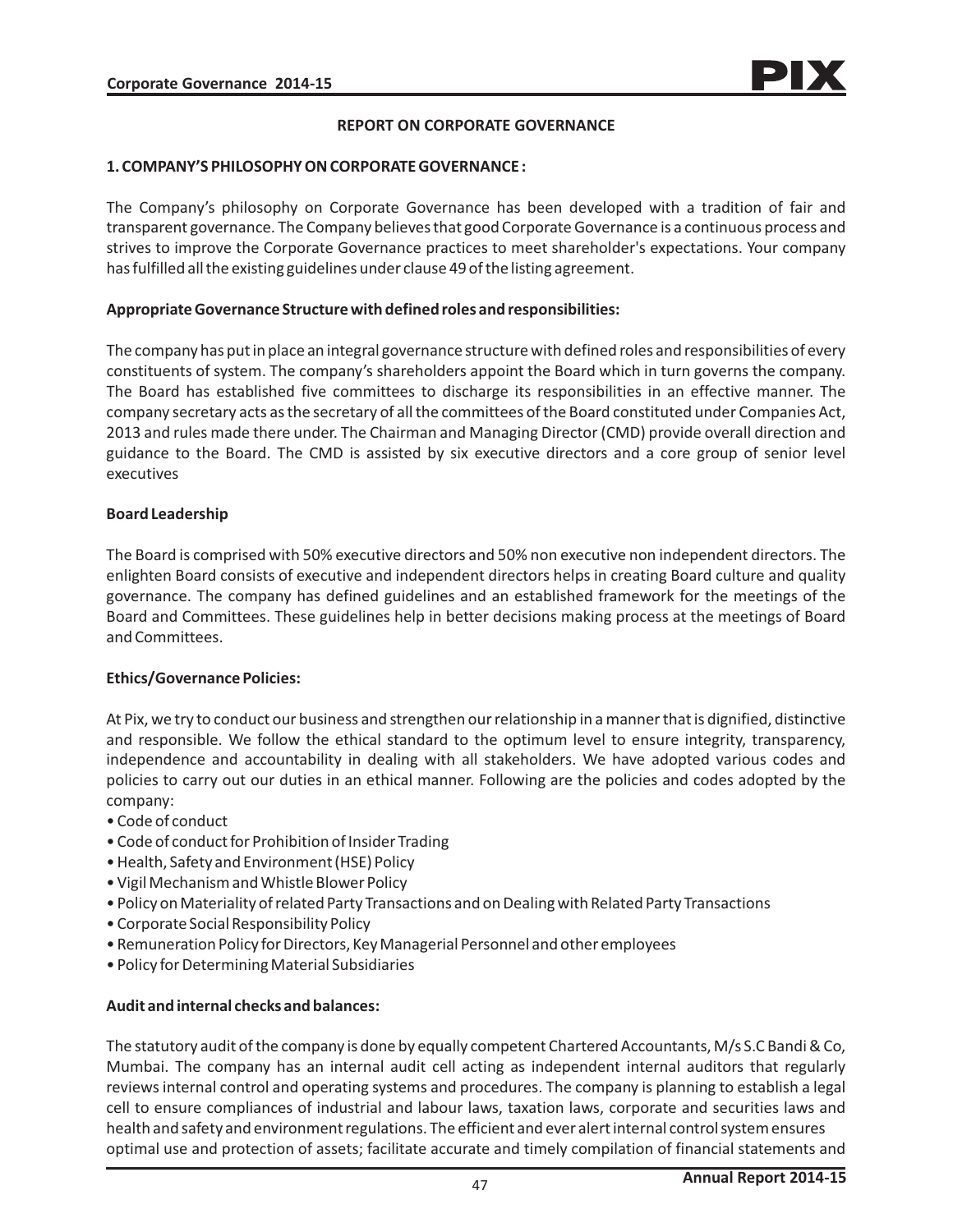compliance with statutory laws and regulations.

### **Observance of Secretarial Standards issued by the Institute of Company Secretaries of India:**

The company has geared up to comply with the Secretarial Standards SS-1 and SS-2 issued by the Institute of Company Secretaries of India and made applicable to the company effective from 1st July, 2015. The company in its endeavor tries to adopt and practice other Secretarial Standards and Guidelines issued by the Institute for better corporate governance.

### **2. BOARD OF DIRECTORS :**

### **a) Composition and category of directors as on March 31 , 2015**

| Sr. No.        | <b>Particular</b>                                | Category                           |
|----------------|--------------------------------------------------|------------------------------------|
|                | Mr. Amarpal Sethi - Chairman & Managing Director | <b>Executive Promoter Director</b> |
| $\mathcal{P}$  | Mr. Sonepal Sethi - Jt. Managing Director        | <b>Executive Promoter Director</b> |
| 3              | Mr. Rishipal Sethi - Jt. Managing Director       | <b>Executive Promoter Director</b> |
| 4              | Mr. Sukhpal Singh Sethi - Whole time Director    | <b>Executive Promoter Director</b> |
| 5              | Mr. Karanpal Sethi - Whole time Director         | <b>Executive Promoter Director</b> |
| 6              | Mr. Joe Paul - Whole time Director               | <b>Executive Director</b>          |
| $\overline{7}$ | Ms. Shirley Paul - Whole time Director           | <b>Executive Director</b>          |
| 8              | Mr. Haresh Eidnani                               | Independent Non-Executive Director |
| 9              | Mr. Pardeep Havnur                               | Independent Non-Executive Director |
| 10             | Mr. Aqueel A. Mulla                              | Independent Non-Executive Director |
| 11             | Mr. Mohammad Adil Ansari                         | Independent Non-Executive Director |
| 12             | Mr. Nigel Savio Lobo                             | Independent Non-Executive Director |
| 13             | Mr. Prakash Chand Khasgiwala                     | Independent Non-Executive Director |
| 14             | Dr. Manoj Mohan Sajnani                          | Independent Non-Executive Director |

### **Attendance of Directors at Board Meetings and Last AGM**

The meetings of the Board of Directors are scheduled well in advance and generally held at Mumbai. The notice convening the meeting and the detailed agenda is sent at least seven days in advance to all the Directors. The Board meets at least once a quarter to review the quarterly performance and financial results .The details of directors' attendance in board meetings during the year as under:

| <b>Particular</b>            | No. of Board<br><b>Meetings held</b> | No. of Board<br><b>Meeting attended</b> | <b>Attendance at the last</b><br><b>Annual General Meeting</b> |
|------------------------------|--------------------------------------|-----------------------------------------|----------------------------------------------------------------|
| Mr. Amarpal Sethi            | 10                                   | 9                                       | Yes                                                            |
| Mr. Sonepal Sethi            | 10                                   | 10                                      | No                                                             |
| Mr. Rishipal Sethi           | 10                                   | 9                                       | No                                                             |
| Mr. Sukhpal Singh Sethi      | 10                                   | 10                                      | Yes                                                            |
| Mr. Karanpal Sethi           | 10                                   | 10                                      | No.                                                            |
| Mr. Joe Paul                 | 10                                   | 9                                       | No.                                                            |
| Ms. Shirley Paul             | 10                                   | 8                                       | Yes                                                            |
| Mr. Haresh Eidnani           | 10                                   | 4                                       | Yes                                                            |
| Mr. Pardeep Havnur           | 10                                   | 4                                       | No                                                             |
| Mr. Aqueel A. Mulla          | 10                                   | 4                                       | Yes                                                            |
| Mr. Mohammad Adil Ansari     | 10                                   | 3                                       | No                                                             |
| Mr. Nigel Savio Lobo         | 10                                   | $\overline{2}$                          | No                                                             |
| Mr. Prakash Chand Khasgiwala | 10                                   | $\overline{2}$                          | No                                                             |
| Dr. Manoj Mohan Sajnani      | 10                                   | 0                                       | No                                                             |
| Mr. Jose Jacob *             | 10                                   | 1                                       | No                                                             |
| Mr. Om Prakash Arora *       | 10                                   |                                         | No                                                             |

\*Directors Mr. Jose Jacob and Mr. Om Prakash Arora resigned from the board w.e.f 24th July 2014.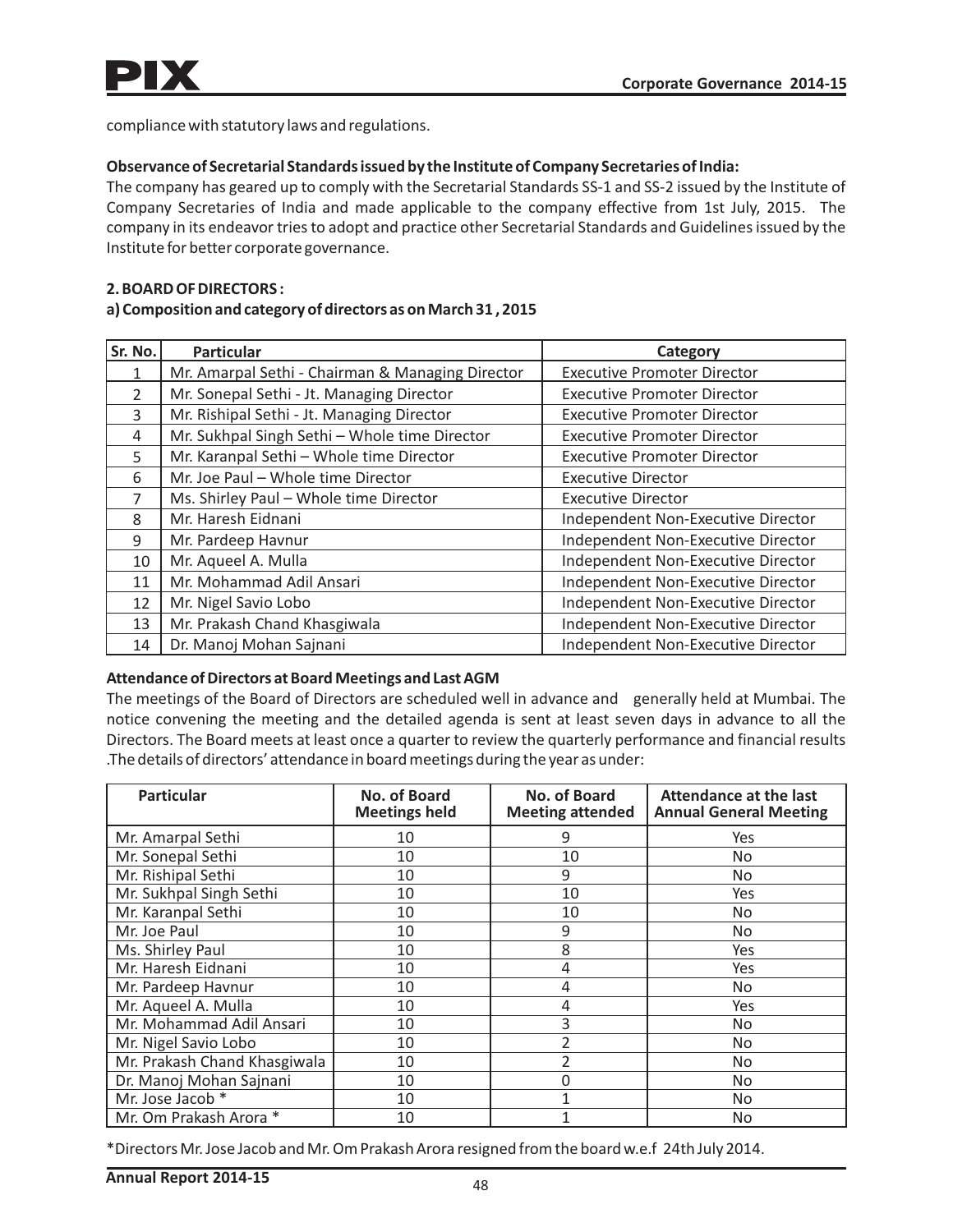| Name of the Director         | No. of Directorship in other<br>boards as on 31.03.2015<br>[Refer note below]* | No. of memberships in other<br>board committee as on<br>31.03.2015 [Refer note below]** |
|------------------------------|--------------------------------------------------------------------------------|-----------------------------------------------------------------------------------------|
| Mr. Amarpal Sethi            | $3***$                                                                         |                                                                                         |
| Mr. Sonepal Sethi            | $3***$                                                                         |                                                                                         |
| Mr. Rishipal Sethi           | $3***$                                                                         |                                                                                         |
| Mr. Sukhpal Singh Sethi      |                                                                                |                                                                                         |
| Mr. Karanpal Sethi           | $1***$                                                                         |                                                                                         |
| Mr. Joe Paul                 |                                                                                |                                                                                         |
| Ms. Shirley Paul             |                                                                                |                                                                                         |
| Mr. Haresh Eidnani           |                                                                                |                                                                                         |
| Mr. Pardeep Havnur           |                                                                                |                                                                                         |
| Mr. Aqueel A. Mulla          |                                                                                |                                                                                         |
| Mr. Mohammad Adil Ansari     |                                                                                |                                                                                         |
| Mr. Nigel Savio Lobo         |                                                                                |                                                                                         |
| Mr. Prakash Chand Khasgiwala |                                                                                |                                                                                         |
| Dr. Manoj Mohan Sajnani      |                                                                                |                                                                                         |
| Mr. Jose Jacob *             |                                                                                |                                                                                         |
| Mr. Om Prakash Arora *       |                                                                                |                                                                                         |

**b) Membership / Directorship in other Boards and Board Committees** 

\* Excludes Directorship in Indian Private Limited Companies and membership of managing committee of various bodies.

- \*\* Board Committees include chairmanship / membership of Audit committees, Stakeholders Relationship Committee and Nomination and remuneration committee other than Pix Transmissions Limited.
- \*\*\* Mr. Amarpal Sethi, Mr. Sonepal Sethi and Mr. Rishipal Sethi and Mr. Karanpal Sethi are Directors on behalf of M/s. Pix Transmissions Limited in Pix Transmissions Europe Limited subsidiary Company, registered in U.K.

 Mr. Amarpal Sethi, Mr. Sonepal Sethi and Mr. Rishipal Sethi are Directors on behalf of M/s. Pix Transmissions Limited in Pix QCS Limited, Ireland which is a Joint Venture Company, registered in U.K.

 Mr. Amarpal Sethi, Mr. Sonepal Sethi and Mr. Rishipal Sethi are Directors on behalf of M/s. Pix Transmissions Limited in M/s. Pix Middle East FZC, UAE., a subsidiary company registered in U.A.E .

\*\*\*\* Directors Mr. Jose Jacob and Mr. Om Prakash Arora resigned from the Board w.e.f 24th July 2014 Non-Executive Directors are eminent professionals with experience in management, finance and law, who bring a wide range of skills and experience to the Board.

### **c) Number of Board Meetings :**

During the year ended March 31, 2015, The Board of Directors met ten times on following dates: 29th May 2014 , 30th May 2014 ( adjourned meeting of 29th May 2014 ) , 28th June 2014 , 24th July 2014 , 2nd August 2014 , 12th August 2014 , 20th September 2014 , 16th October 2014 , 12th November 2014 , 7th February 2015 and 31st March 2015 .

### **d) Selection of Independent directors**

The company has constituted Nomination and Remuneration Committee for appointment of independent directors on the Board of the company. The committee inter alia considers qualification, positive attributes,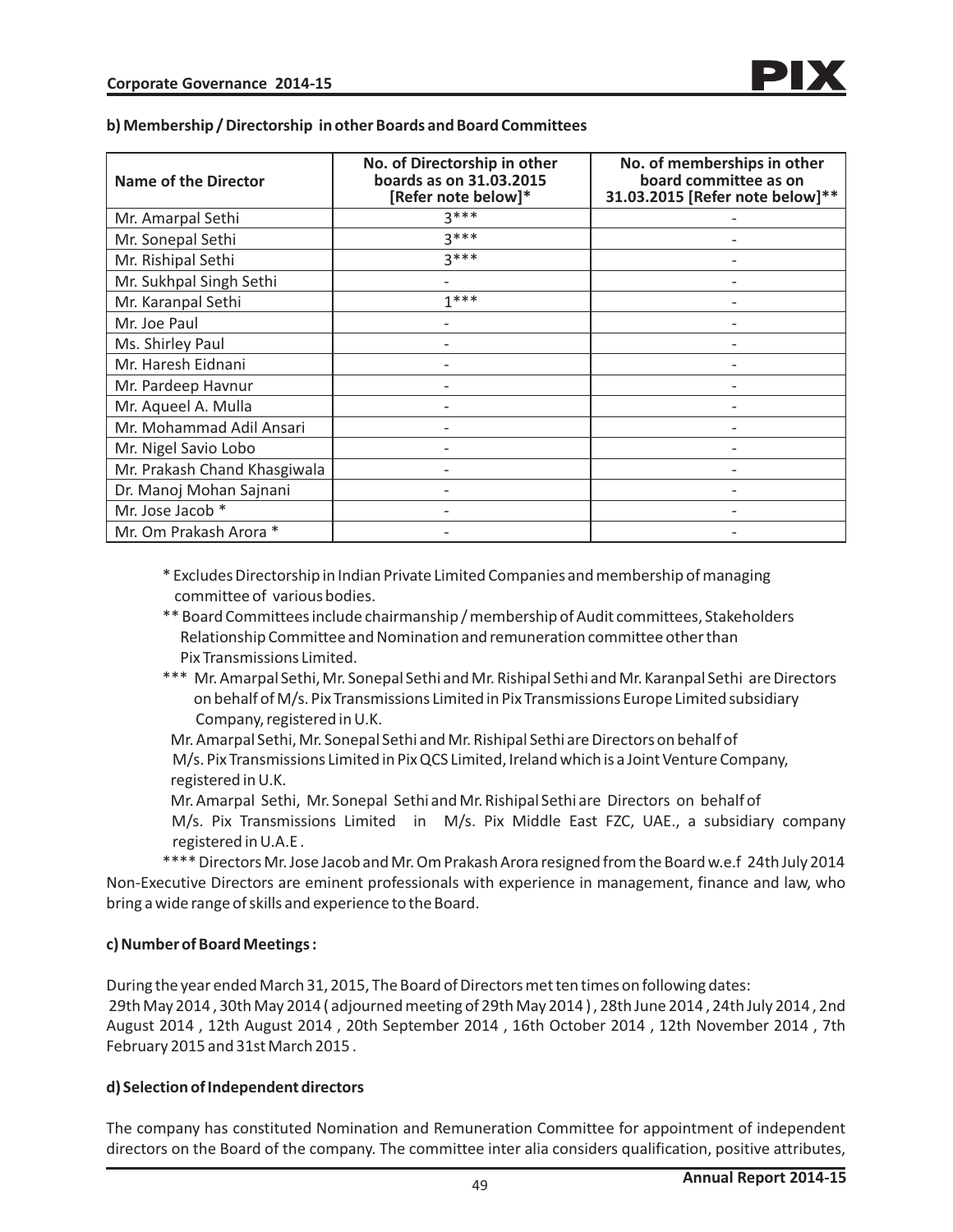area of expertise and no. of directorship and membership held in various committees of other companies. The Board considers the committee's recommendation and takes appropriate decision. Every independent Director at the first meeting of Board in which he / she participates as a Director and thereafter at every first meeting of the Board in every financial year gives a declaration that he/she meets with the criteria of independence as provided under law.

## **e) Independent Directors Meeting :**

During the year under review, the Independent Directors met on 7th February, 2015, inter alia, to discuss:

- 1. Evaluation of the performance of Non Independent Directors and the Board of Directors as a Whole.
- 2. Evaluation of the performance of the Chairman of the Company, taking into account the views of the Executive and Non Executive Directors.
- 3. Evaluation of the quality, content and timelines of flow of information between the management and the Board that is necessary for the Board to effectively and reasonably perform its duties.

All the independent Directors except Dr. Manoj Mohan Sajnani were present at the meeting.

### **f) Directors Induction and Familiarization program**

The Program aims to provide insights into the Company to enable the Independent Directors to understand its business in depth and contribute significantly to the Company. The provision of an appropriate induction program for new Directors and ongoing training for existing directors is a major contributor to the maintenance of high Corporate Governance standards of the Company. The Independent Directors, from time to time request management to provide detailed understanding of any specific project, activity or process of the Company. The management provides such information and training either at the meeting of Board of Directors or otherwise. The induction process is designed to:

- a. Familiarize with the nature of Business of the Company.
- b. Roles and Responsibilities.
- c. Nature of industry including competition/export potential.
- d. The business model and Corporate Plans [Long Term and Short Term] of the Company

The details of Directors' induction and familiarization programs are available on the Company's website at www.pixtrans.com .

## **g) Code of Conduct;**

The company has in place a comprehensive Code of Conduct applicable to all the employees and Executive Directors including Independent Directors. The code is applicable to Executive Directors including Independent Directors to such an extent as may be applicable to them depending on their roles and responsibilities. The code gives guidance and support needed for ethical conduct of business and compliance of law. A copy of the Code has been posted on the website of the company www.pixtrans.com. The code is circulated to the Directors and management personnel and its compliance is affirmed by them annually.

## **3. AUDIT COMMITTEE**

### **Terms of Reference**

Apart from all the matters provided in clause 49 of the listing agreement and section 177 of the Companies Act 2013, the Audit committee reviews reports of the internal auditor, meets statutory auditors as and when required and discusses their findings, suggestions, observations and other related matters. It also reviews major accounting policies followed by the company.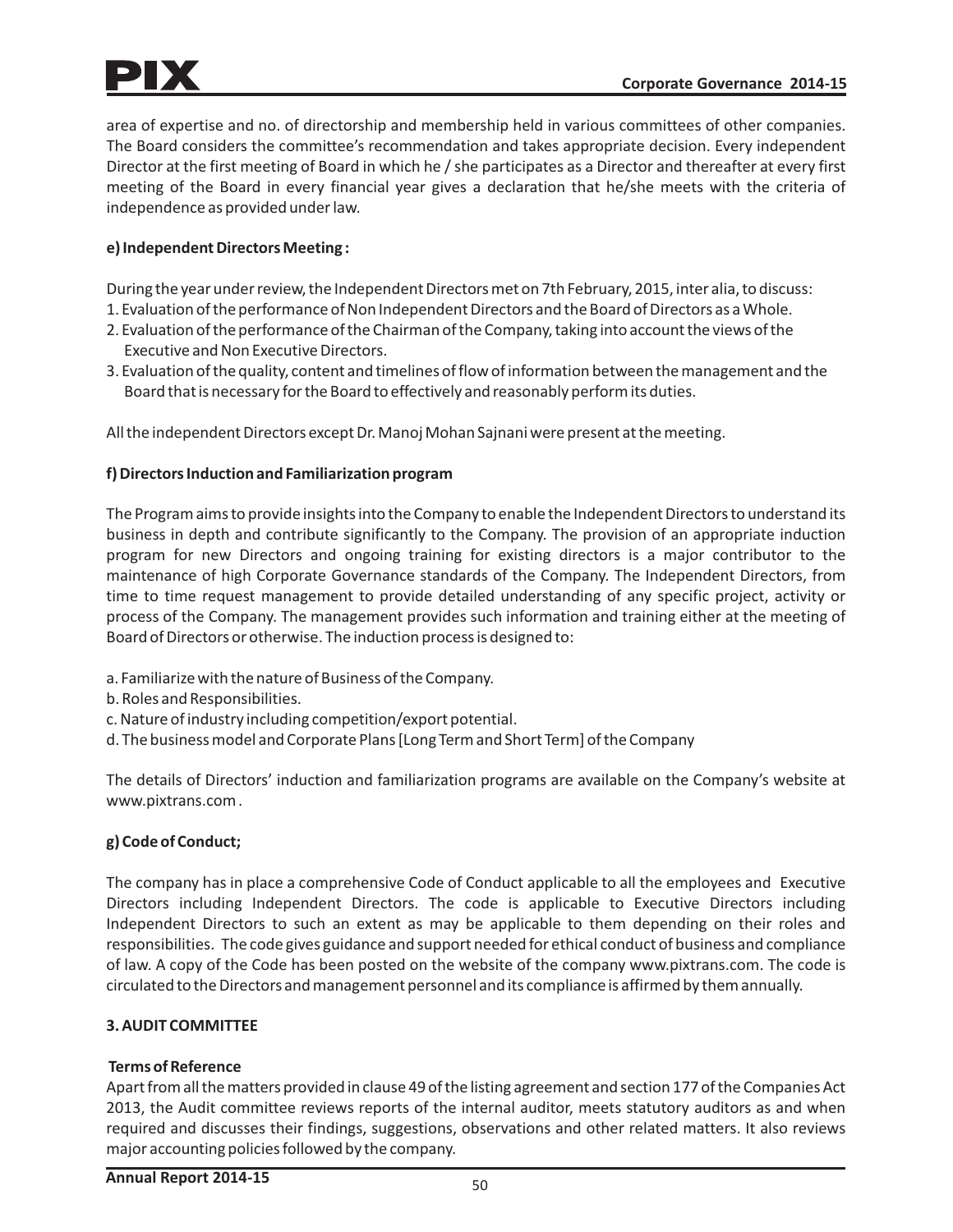### **Composition**

The Audit Committee comprises of the following executive and non-executive independent members of the Board:

| <b>Name</b>              | <b>Designation</b>               | Category                           |
|--------------------------|----------------------------------|------------------------------------|
| Mr. Haresh Eidnani       | Chairman - till 23rd July 2014   | Non-executive independent director |
| Mr. Mohammad Adil Ansari | Chairman - w.e.f. 24th July 2014 | Non-executive independent director |
| Mr. Amarpal Sethi        | Member                           | <b>Executive director</b>          |
| Mr. Pardeep Havnur       | Member                           | Non-executive independent director |
| Mr. Jose Jacob *         | Member                           | Non-executive independent director |

*\*Director Mr. Jose Jacob resigned from the board w.e.f 24th July 2014 .* 

The Company Secretary acts as the secretary to the Audit Committee. The statutory auditor also attends the Audit Committee meetings.

### **Meetings and Attendance**

During the year ended 31st March 2015, Audit committee met four times on the following dates: 29th May 2014 , 12th August 2014 , 12th November 2014 and 7th February 2015.

Attendance of members in above meetings are as under :

| <b>Name</b>              | No. of Meetings held No. of Meetings<br>during the year | attended |
|--------------------------|---------------------------------------------------------|----------|
| Mr. Haresh Eidnani       |                                                         |          |
| Mr. Mohammad Adil Ansari |                                                         |          |
| Mr. Amarpal Sethi        |                                                         |          |
| Mr. Pardeep Havnur       |                                                         |          |
| Mr. Jose Jacob *         |                                                         |          |

*\*Director Mr. Jose Jacob resigned from the Board w.e.f. 24th July 2014.* 

### **4. NOMINATION AND REMUNERATION COMMITTEE**

#### **Terms of Reference**

Nomination and Remuneration committee formulates the policy for appointment of Executive, Non-Executive and Independent Directors to the Board , determines / recommend all elements of remuneration package of all the Executive Directors, i.e. salary, benefits, bonuses, stock options, pension etc on the basis of adopted policy. It also carries out evaluation of each Director's performance and performance of the Board as a whole.

### **Composition**

The Nomination and Remuneration Committee comprises of the following non-executive independent members of the Board: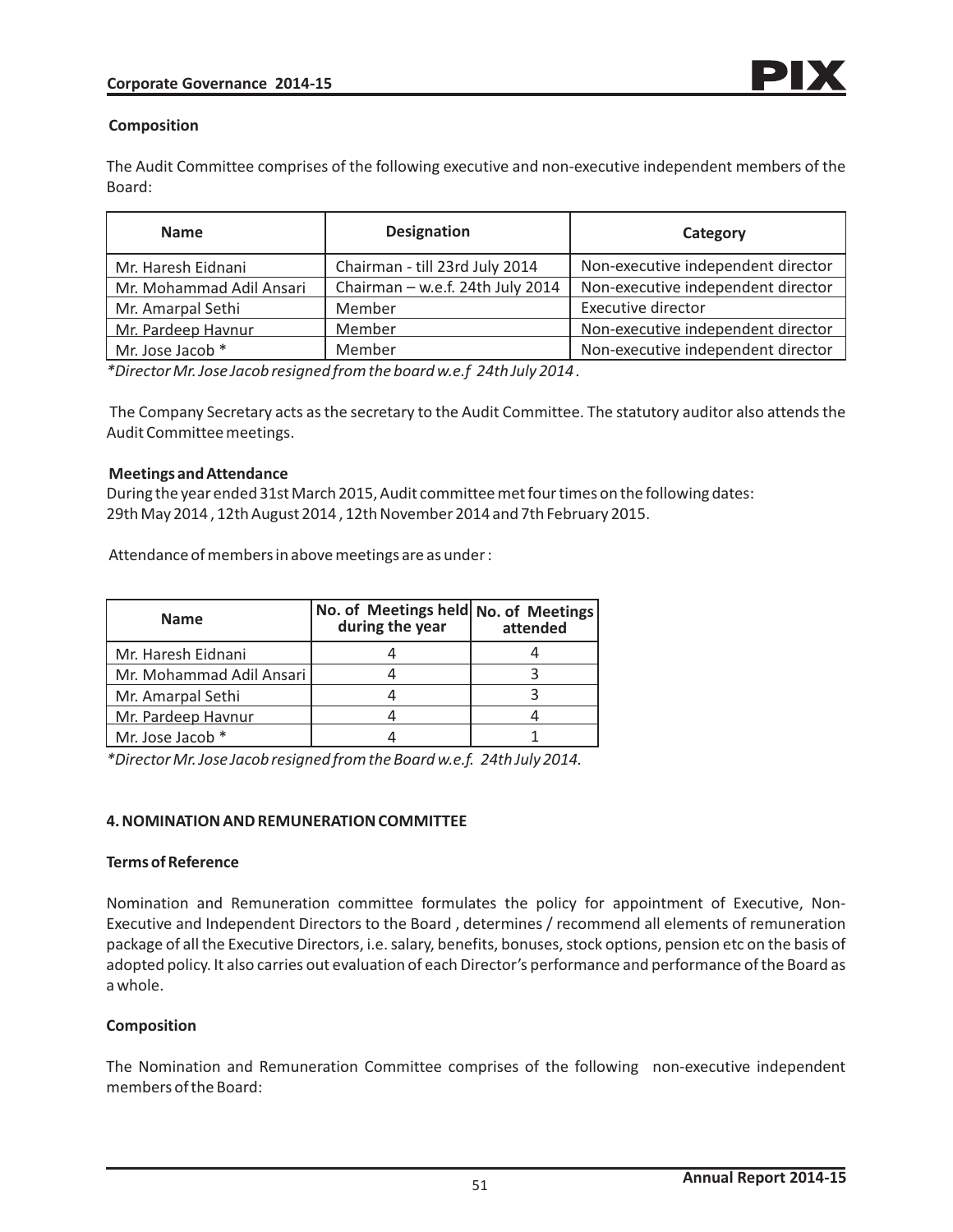| <b>Name</b>         | <b>Designation</b>            | Category                           |
|---------------------|-------------------------------|------------------------------------|
| Mr. Pardeep Havnur  | Chairman                      | Non-executive independent director |
| Mr. Haresh Eidnani  | Member                        | Non-executive independent director |
| Mr. Jose Jacob *    | Member                        | Non-executive independent director |
| Mr. Aqueel A. Mulla | Member- w.e.f. 24th July 2014 | Non-executive independent director |

*\*Director Mr. Jose Jacob resigned from the board w.e.f. 24th July 2014*

### **Meetings and Attendance**

During the year ended 31st March 2015 , Nomination and Remuneration committee met five times on the following dates:

29th May 2014 , 28th June 2014 , 20th September 2014, 20th November 2014 and 7th February 2015 . Attendance of members in above meetings is as under:

| <b>Name</b>         | No. of Meetings held No. of Meetings<br>during the year | attended |
|---------------------|---------------------------------------------------------|----------|
| Mr. Pardeep Havnur  |                                                         |          |
| Mr. Haresh Eidnani  |                                                         |          |
| Mr. Jose Jacob *    |                                                         |          |
| Mr. Aqueel A. Mulla |                                                         |          |

*\*Director Mr. Jose Jacob resigned from the Board w.e.f 24th July 2014*

## **Remuneration Policy**

The current remuneration policy adopted by Nomination and Remuneration committee takes care of selection of Directors on the board and has defined criteria for determining their remuneration .The ultimate objective of formulating and adopting remuneration policy is to provide best talent to the board with market competitive total reward opportunity.

The remuneration policy has defined criteria for identifying, screening, recruiting and recommending candidates for election as an Executive or Non-executive Director on the Board.

The major criteria for the appointment to the board are as follows:

- 1. Qualification, Expertise and Experience in specific areas of business.
- 2. Diversity of the board having expertise in the field of Manufacturing, Marketing, Finance and Taxation, Law, Governance and General Management.
- 3. Composition of the board with optimal balance of Executive and Non-Executive Directors consistent with the requirements of law.

The major criteria for the reward / remuneration are as follows:

- 1. Transparent, fair and consistent reward framework.
- 2. Relationship of reward with performance.
- 3. Competitive and reasonable level of remuneration to attract, retain and motivate best talent on board.

The detailed policy on remuneration of Directors, Key Managerial Personnel and Senior Management is displayed on the website of the company at www.pixtrans.com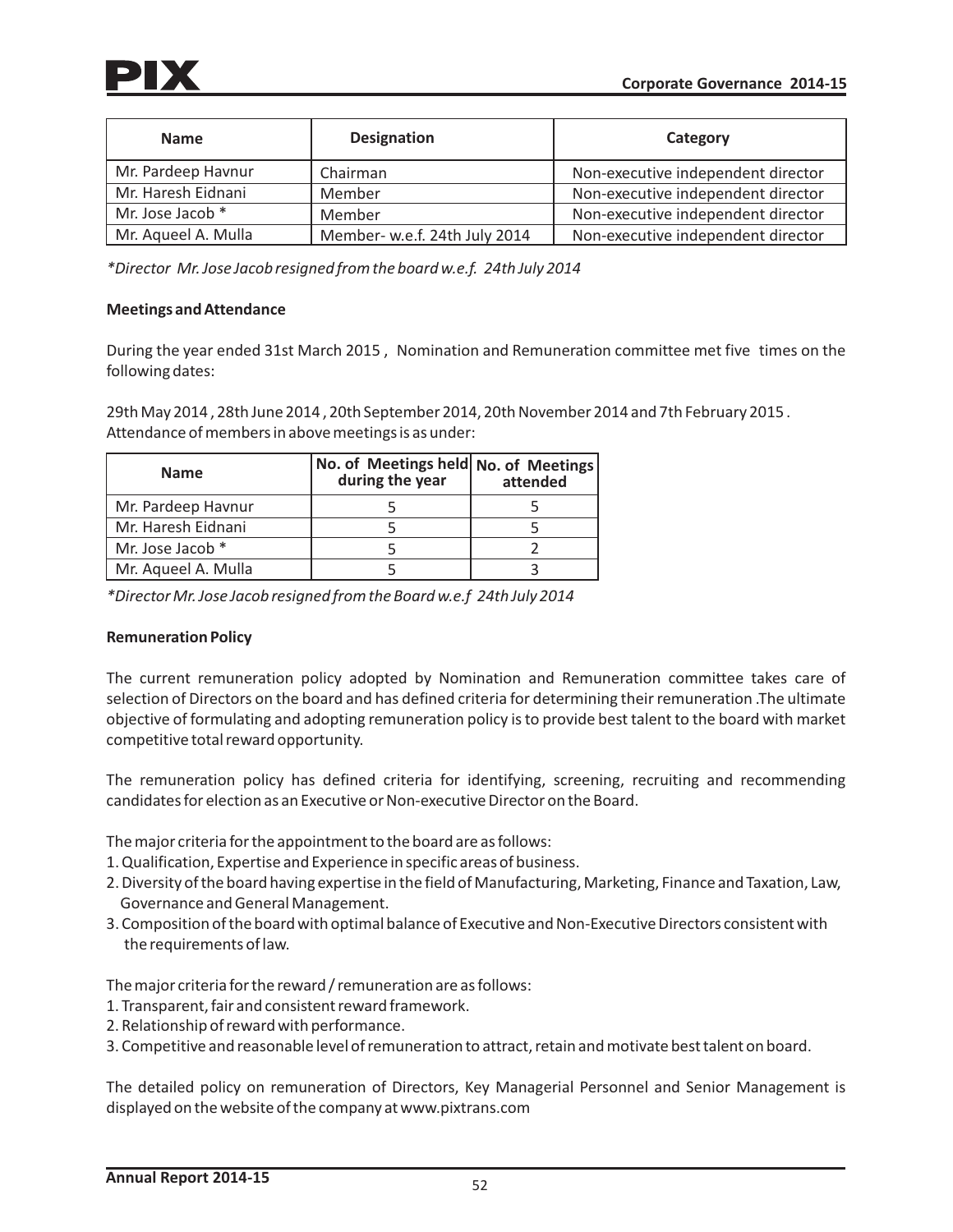#### **Remuneration to Directors:**

Details of remuneration paid to directors during the financial year 2014-15 are as under:

#### **a) Promoter Directors :**

|                         |               |            |              |                            |                    | (`in lacs)   |
|-------------------------|---------------|------------|--------------|----------------------------|--------------------|--------------|
| <b>Name of Director</b> | <b>Salary</b> | <b>LTA</b> | <b>Bonus</b> | Leave<br><b>Encashment</b> | <b>Perquisites</b> | <b>Total</b> |
| Mr. Amarpal Sethi       | 63.60         | 10.60      | 5.30         | <b>NIL</b>                 | <b>NIL</b>         | 79.50        |
| Mr. Sukhpal Singh Sethi | 60.00         | 10.00      | 5.00         | <b>NIL</b>                 | <b>NIL</b>         | 75.00        |
| Mr. Sonepal Sethi       | 60.00         | 10.00      | 5.00         | <b>NIL</b>                 | <b>NIL</b>         | 75.00        |
| Mr. Rishipal Sethi      | 60.00         | 10.00      | 5.00         | <b>NIL</b>                 | <b>NIL</b>         | 75.00        |
| Mr. Karanpal Sethi      | 57.00         | 9.50       | 4.75         | <b>NIL</b>                 | <b>NIL</b>         | 71.25        |

#### **b) Executive Director :**

|                         |               |            |                |                            |                    | (`in lacs) |
|-------------------------|---------------|------------|----------------|----------------------------|--------------------|------------|
| <b>Name of Director</b> | <b>Salary</b> | <b>LTA</b> | <b>Bonus</b> l | Leave<br><b>Encashment</b> | <b>Perquisites</b> | Total      |
| Mr. Joe Paul            | 36.95         | 2.08       | 1.05           | 1.46                       | <b>NIL</b>         | 41.54      |
| Ms. Shirley Paul        | 26.81         | 1.95       | 0.99           | 2.51                       | NIL                | 32.26      |

#### **c) Independent Non-Executive Directors :**

| <b>Name of Director</b>     | <b>Commission</b> | <b>Sitting fee</b> |
|-----------------------------|-------------------|--------------------|
| Mr. Haresh Eidnani          | Nil               | 0.47               |
| Mr. Pardeep Havnur          | Nil               | 0.47               |
| Mr. Aqueel A. Mulla         | Nil               | 0.47               |
| Mr. Mohammad Adil Ansari    | Nil               | 0.47               |
| Mr. Nigel Savio Lobo        | Nil               | 0.24               |
| Mr. Prakash Chand Kasgiwala | Nil               | 0.24               |
| Mr. Jose Jacob              | Nil               | 0.15               |
| Mr. Omprakash Arora         | Nil               | 0.15               |

### **Performance evaluation criteria of Independent Directors**

The Nomination and Remuneration Committee of the Company approved a Evaluation Policy during the year, which was adopted by the Board of Directors. The policy provides for evaluation of the Board, the Committees of the Board and individual Directors, including the Chairman of the Board. The Policy provides that evaluation of the performance of the Board as a whole; Board Committees and Directors shall be carried out on an annual basis. The performance evaluation of the Independent Directors was carried out by the entire board .The performance evaluation criteria of Independent Directors are as under:

- a. Attendance and participations in the meetings.
- b. Raising of concerns to the Board.
- c. Safeguard of confidential information.
- d. Rendering independent, unbiased opinion and resolution of issues at meetings.
- e. Initiative in terms of new ideas and planning for the Company.
- f. Safeguarding interest of whistle-blowers under vigil mechanism.
- g. Timely inputs on the minutes of the meetings of the Board and Committee's, if any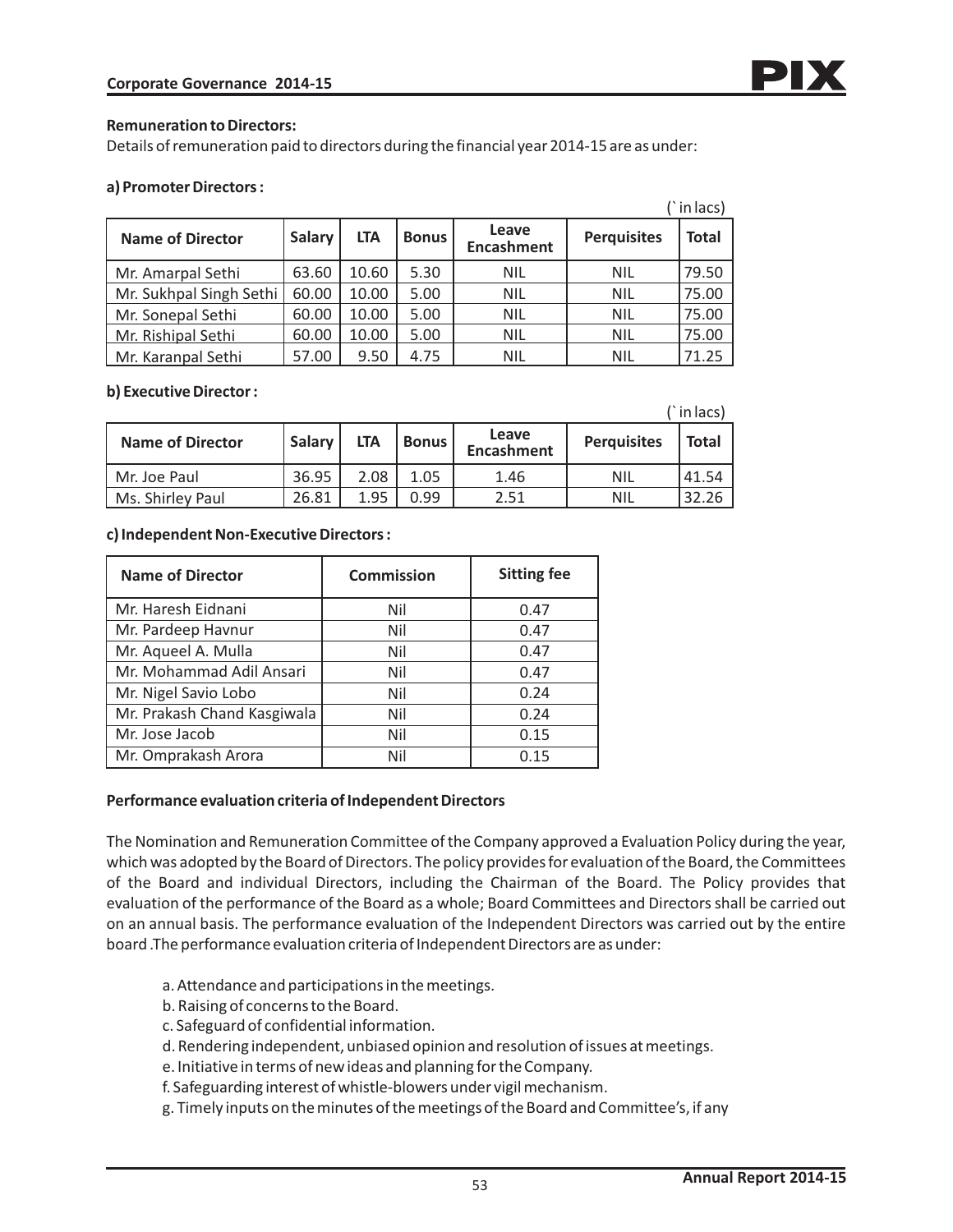### **5. STAKEHOLDERS' RELATIONSHIP COMMITTEE**

This Committee comprises the following executive and non-executive independent members of the Board;

| Mr. Jose Jacob          | Chairman (till 23/07/2014)   |
|-------------------------|------------------------------|
| Mr. Haresh Eidnani      | Chairman (w.e.f. 24/07/2014) |
| Mr. Sukhpal Singh Sethi | Member                       |
| Mr. Sonepal Sethi       | Member                       |
| Mr. Aqueel A Mulla      | Member (w.e.f. 24/07/2014)   |

Mr. Jose Jacob acted as Chairman of this committee till 23rd July 2014 and due to his resignation from the board Mr. Haresh Eidnani was designated as chairman of this committee w.e.f. 24th July 2014. Mr. Aqueel A Mulla one of the independent director was inducted as member in place of Mr. Jose Jacob.

The company has a large number of shareholders and this committee meets regularly to approve transfer of shares, splitting and consolidation of shares, issuance of duplicate shares and review/redress shareholder complaints.

Mr. Shybu Varghese, Company Secretary acts as complianceofficer of the company.

During the year ended 31.03.2015, 61 complaints/queries were received. There were no complaints/queries pending for reply. There were no Share transfers pending for Registration for more than 15 days as on the said date.

### **6. CORPORATE SOCIAL RESPONSIBILITY & GOVERNCE COMMITTEE:**

| <b>Name of Director</b> | <b>Designation</b>      |
|-------------------------|-------------------------|
| Mr. Rishipal Sethi      | Joint Managing Director |
| Mr. Joe Paul            | Whole-time Director     |
| Mr. Aqueel A Mulla      | Independent Director    |

#### **Composition of the Committee:**

The committee's prime responsibility is to assist the Board in discharging its social responsibilities by way of formulating and monitoring implementation of the framework of corporate social responsibility policy. The Board has also empowered the committee to look into the matter related to sustainability and overall governance.

### **Terms of references of the Committee, inter alia includes the following:**

- To formulate and recommend to Board a Corporate Social Responsibility (CSR) policy
- Indicating activities to be undertaken in complianceof the provisions of the Companies Act, 2013 and rules made there under
- Recommend the amount of expenditure to be spent on CSR activities
- Monitoring the implementation of CSR policy from time to time
- To approve Corporate Sustainability report and oversee the implementation of sustainability activities
- To ensure compliancewith corporate governance norms as laid down under Listing Agreement with Stock Exchange, Companies Act, and other statutes or any modification or re-enactment thereof.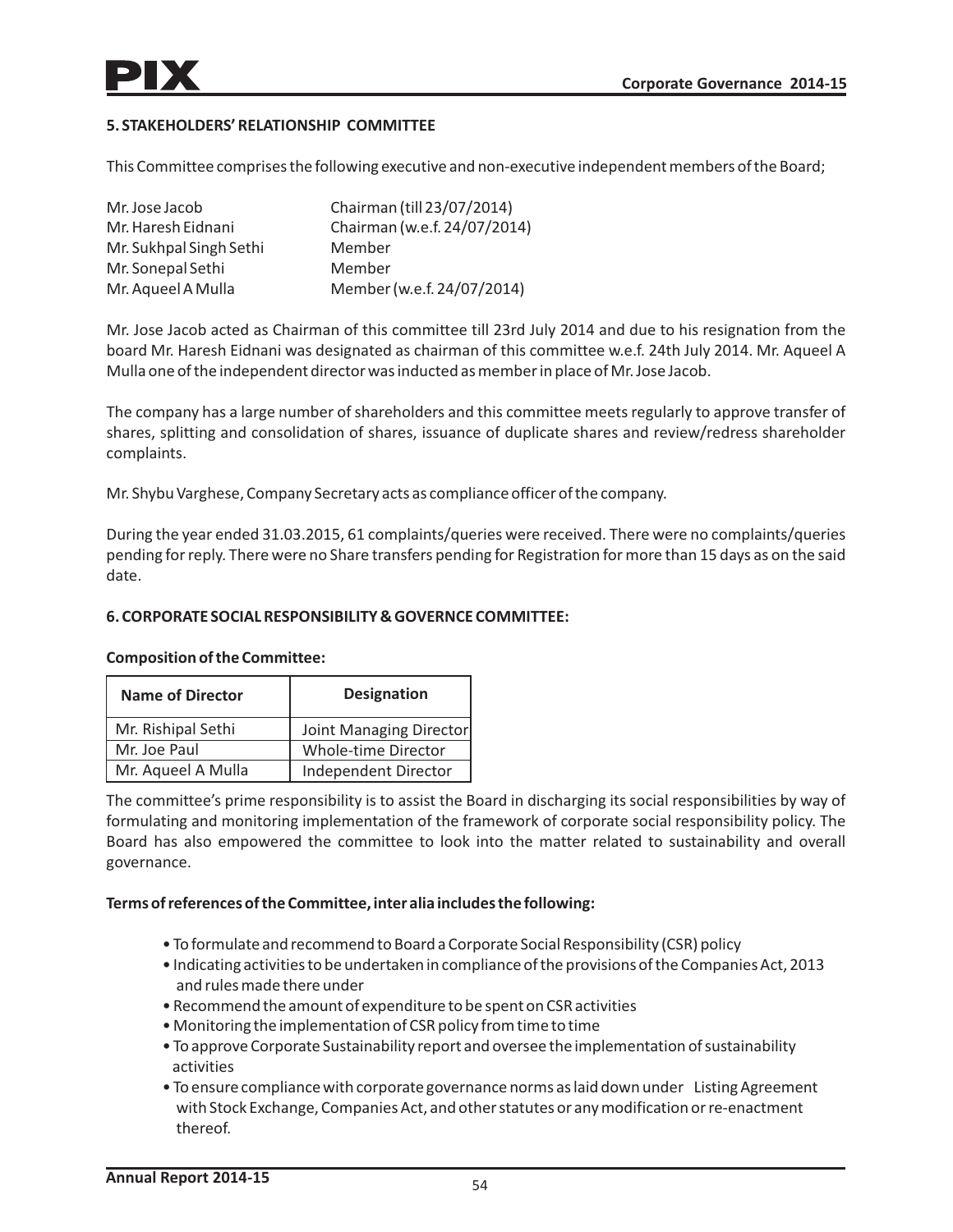### **7. RISK MANAGEMENT COMMITTEE :**

The Risk Management Committee was constituted by the Board in pursuance to the requirement of Companies Act, 2013 and Clause 49 of the Listing Agreement. The committee implements and monitors Risk Management Plan of the company.

### **Composition of the Committee:**

| <b>Name of Director</b>                              | <b>Designation</b>         |
|------------------------------------------------------|----------------------------|
| Mr. Pradeep Havnur (Chairman)   Independent Director |                            |
| Mr. Mohammed Adil Ansari                             | Independent Director       |
| Mr. Karanpal Sethi                                   | <b>Whole-time Director</b> |

#### **Meeting Details:**

One meeting of the Risk Management Committee was held on 31st March, 2015 which was attended by all Directors.

### **8. GENERAL BODY MEETINGS :**

#### **Annual General Meetings**

Details of the last three Annual General Meetings (AGMs) along with special resolutions passed are given in table below:

| Year | <b>Date</b> | <b>Time</b> | <b>Venue</b>    | <b>Special Resolutions Passed</b>                                                                      |
|------|-------------|-------------|-----------------|--------------------------------------------------------------------------------------------------------|
|      |             |             |                 | 31.03.12 26.09.12 9.30 A.M. J.-7, MIDC, Hingna 1. Revision of remuneration paid to Executive Directors |
|      |             |             | Road, Nagpur-16 | Mr. Amarpal Sethi, Mr. Sukhpal Sethi and                                                               |
|      |             |             |                 | Mr. Sonepal Sethi w.e.f. 1st August 2012                                                               |
|      |             |             |                 | 2. Re-appointment of Mr. Amarpal Sethi as Chairman &                                                   |
|      |             |             |                 | Managing Director for a period of three years w.e.f.                                                   |
|      |             |             |                 | 1st April 2012 till 31st March 2015.                                                                   |
|      |             |             |                 | 3. Re-appointment of Mr. Sukhpal Singh Sethi as                                                        |
|      |             |             |                 | Whole-time Director for a period of three years w.e.f.                                                 |
|      |             |             |                 | 1st April 2012 till 31st March 2015.                                                                   |
|      |             |             |                 | 4. Re-appointment of Mr. Sonepal Sethi as Whole-time                                                   |
|      |             |             |                 | Director for a period of three years w.e.f. 1st April 2012                                             |
|      |             |             |                 | till 31st March 2015.                                                                                  |
|      |             |             |                 | 5. Re-appointment of Mr. Joe Paul as Whole-time Director                                               |
|      |             |             |                 | for a period of three years w.e.f. 1st April 2012 till 31st                                            |
|      |             |             |                 | March 2015.                                                                                            |
|      |             |             |                 | 6. Re-appointment of Mr. Karanpal Sethi as Whole-time                                                  |
|      |             |             |                 | Director for a period of three years w.e.f. 1st April 2012                                             |
|      |             |             |                 | till 31st March 2015.                                                                                  |
|      |             |             |                 | 7. Revision of remuneration paid to Executive Directors                                                |
|      |             |             |                 | Mr. Rishipal Sethi for the remainder of his tenure from                                                |
|      |             |             |                 | 1st August 2012 to 31st March 2014.                                                                    |
|      |             |             |                 | 8. Re-confirmation of Issue of cumulative convertible                                                  |
|      |             |             |                 | preference shares to promoters on preferential basis.                                                  |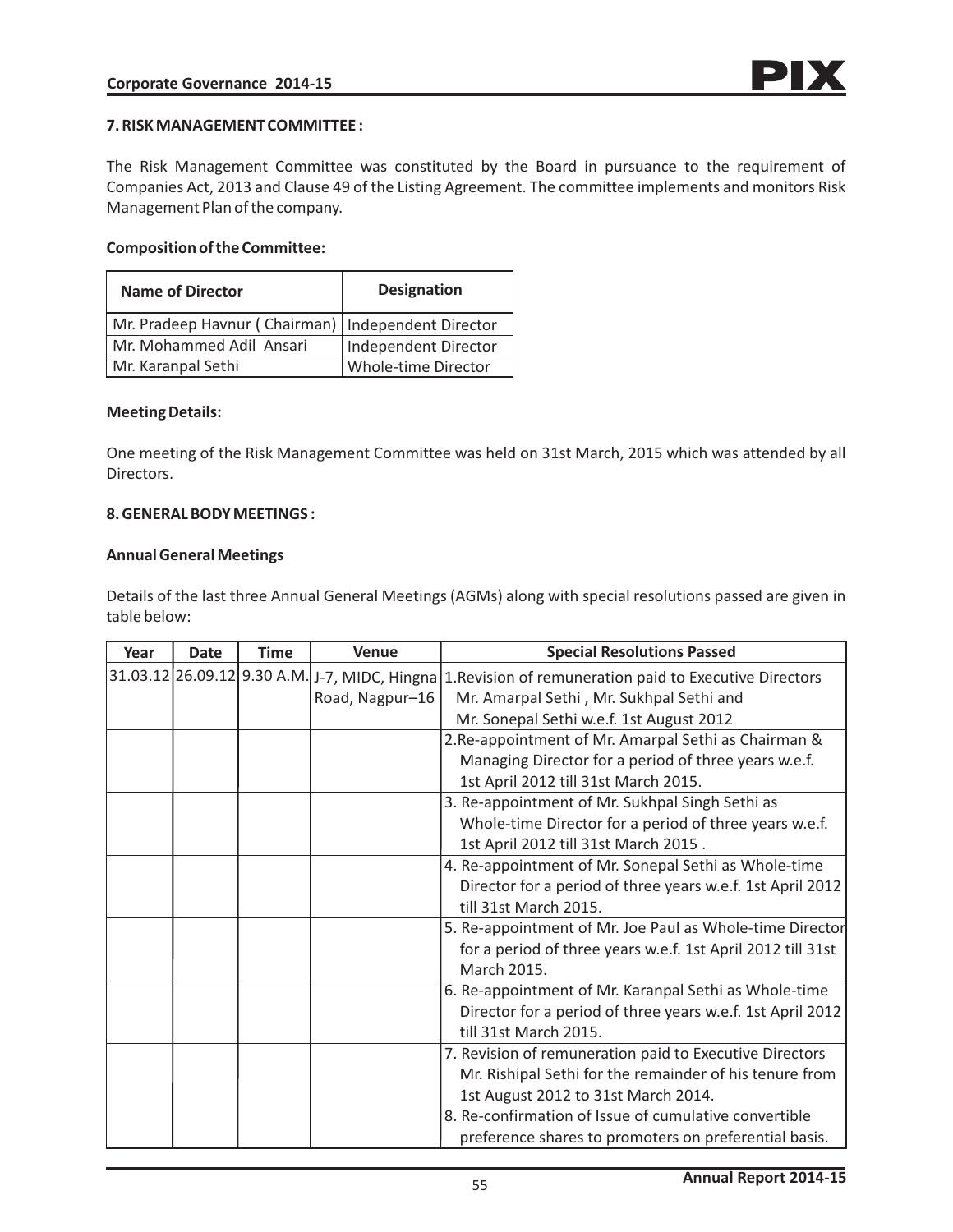

| Year | Date | Time | Venue           | <b>Special Resolutions Passed</b>                                                                      |
|------|------|------|-----------------|--------------------------------------------------------------------------------------------------------|
|      |      |      |                 | 31.03.13 25.09.13 9.30 A.M. J-7, MIDC, Hingna No special resolutions passed.                           |
|      |      |      | Road, Nagpur-16 |                                                                                                        |
|      |      |      |                 | 31.03.14 18.09.14 9.30 A.M. J-7, MIDC, Hingna 1.Re-appointment of Mr. Rishipal Sethi as Joint Managing |
|      |      |      |                 | Road, Nagpur-16   Director for a period of three years w.e.f. 1st August                               |
|      |      |      |                 | 2014 till 31st March 2017.                                                                             |
|      |      |      |                 | 2. Approval for payment of remuneration to                                                             |
|      |      |      |                 | Mr. Rishipal Sethi for the remaining tenure                                                            |
|      |      |      |                 | of his office from 1st April 2014 to 31st July 2014.                                                   |

## **Postal Ballot**

During the year three special resolutions were passed by shareholders through postal ballot. In the Postal Ballot conducted pursuant to Clause 35B of the Listing Agreement, the Company had also offered e-voting facility, through Central Depository Services Limited, as an alternate, to enable the shareholders to cast their votes electronically.

The Board had appointed Mr. Sahib Chauhan, Practicing Chartered Accountant, as the scrutinizer to conduct the Postal Ballot process. The results of the postal ballot were declared on 25th March, 2015. Details of the voting pattern were as under:

| Sr. No.        | <b>Special Resolution</b>             | No of total valid<br><b>Postal Ballot forms</b> | Vote Cast (No of Shares) |                |  |
|----------------|---------------------------------------|-------------------------------------------------|--------------------------|----------------|--|
|                |                                       | e-votes received                                | For                      | <b>Against</b> |  |
|                | Authorization for borrowing under     | 8232146                                         | 8231403                  | 743            |  |
|                | section 180(1)(c Companies Act, 2013. |                                                 |                          |                |  |
| $\overline{2}$ | Creation of Security under section    | 8232196                                         | 8231821                  | 375            |  |
|                | 180(1)(a) of the Company Act, 2013.   |                                                 |                          |                |  |
| 3              | Adoption of new set of Articles of    | 8232046                                         | 8225071                  | 6975           |  |
|                | Association of the Company            |                                                 |                          |                |  |

There is no immediate proposal for passing any resolution through Postal Ballot. None of the businesses proposed to be transacted at the ensuing Annual General Meeting require passing a resolution through Postal Ballot.

## **Postal Ballot Procedure**

A Shareholder desiring to exercise vote by Postal Ballot may complete the Postal Ballot Form which is send along with the notice of postal ballot to the respective shareholders and send it to the Scrutinizer in the attached self-addressed envelope before the due date. The self-addressed envelope bears the address of the Scrutinizer. Postage is borne and paid by the Company.

Assent or dissent to the proposed resolutions may be recorded by placing a (v) in the appropriate columns in the Postal Ballot Form.

Postal Ballot Form is to be completed and signed by the shareholder (as per signature registered with the Company). In case of joint holding, this Form should be completed and signed by the first-named shareholder and in his/her absence, by the next named shareholder. There will be only one Postal Ballot Form for every folio irrespective of the number of joint holder(s).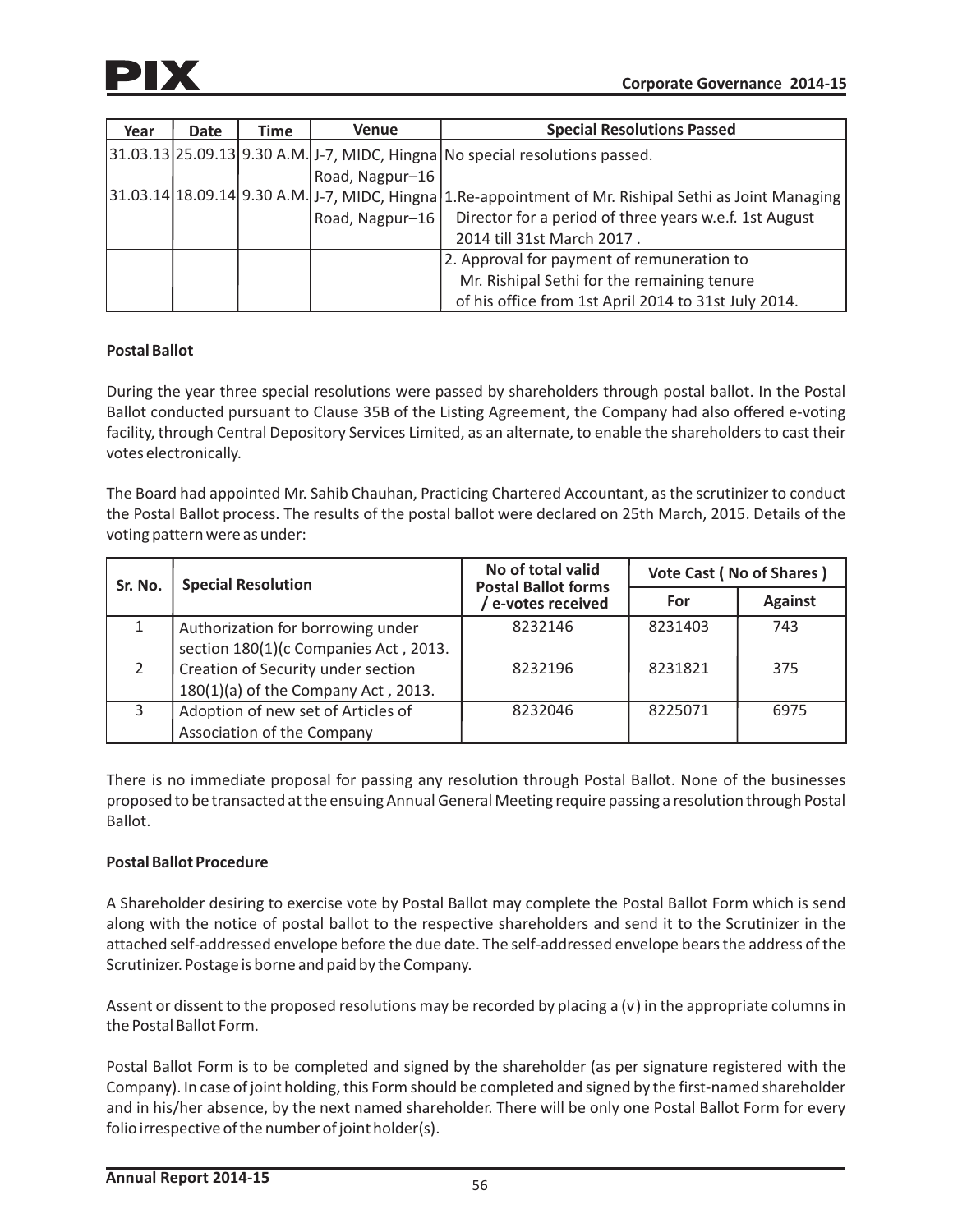The scrutinizer appointed by the company for conducting postal ballots counts the vote polled and prepare a report and submit it to chairman of the company. The Chairman after receiving the report declares the result of the poll.

### **9. DISCLOSURES :**

### **Related Party Transactions**

The company has not entered into any transaction of a material nature with the Promoters, Directors or the Management, their relatives etc. that may have any potential conflict with the interests of the company.

None of the transactions with any of related parties were in conflict with the Company's interest. Attention of members is drawn to the disclosure of transactions with related parties set out in Note No. 41 of Notes to Accounts to Standalone Financial Statements, forming part of the Annual Report.

In line with requirement of the Companies Act, 2013 and Listing Agreement, your Company has formulated a Policy on Related Party Transactions which is also available at Company's website at www.pixtrans.com . The Policy intends to ensure that proper reporting, approval and disclosure processes are in place for all transactions between the Company and Related Parties. This policy specifically deals with the review and approval of Material Related Party Transactions keeping in mind the potential or actual conflicts of interest that may arise because of entering into these transactions.

### **Stock Exchange / SEBI Compliances**

The company has complied with the requirements of the stock exchanges, SEBI and other statutory authorities on all matters related to capital markets. During the last three years, there were no penalties imposed nor any strictures issued on the Company by the Stock Exchanges, SEBI or any other statutory authority relating to the above.

### **Whistle Blower Policy**

The Company has adopted a Whistle Blower Policy, as part of vigil mechanism to provide appropriate avenues to the Directors and employees to bring to the attention of the management any issue which is perceived to be in violation of or in conflict with the fundamental business principles of the Company.

The employees are encouraged to voice their concerns by way of whistle blowing and all the employees have been given access to the Audit Committee.

### **10. MEANS OF COMMUNICATION :**

The Quarterly Un-Audited (Provisional) Results and the Annual Audited Financial results of the company are sent to the stock exchanges immediately after they are approved by the Board and are also published in one vernacular news paper viz. "LOKSATTA" and one English news paper viz. "INDIAN EXPRESS".

Also they are uploaded on the Bombay Stock Exchange's website www.bse.com. The results are published in accordance with the guidelines of the Stock Exchanges.

The company's website www.pixtrans.com contains dedicated section Investors Relations, in which information is regularly posted for the information of shareholders and investors. The company's annual report is also available in user friendly and downloadable form.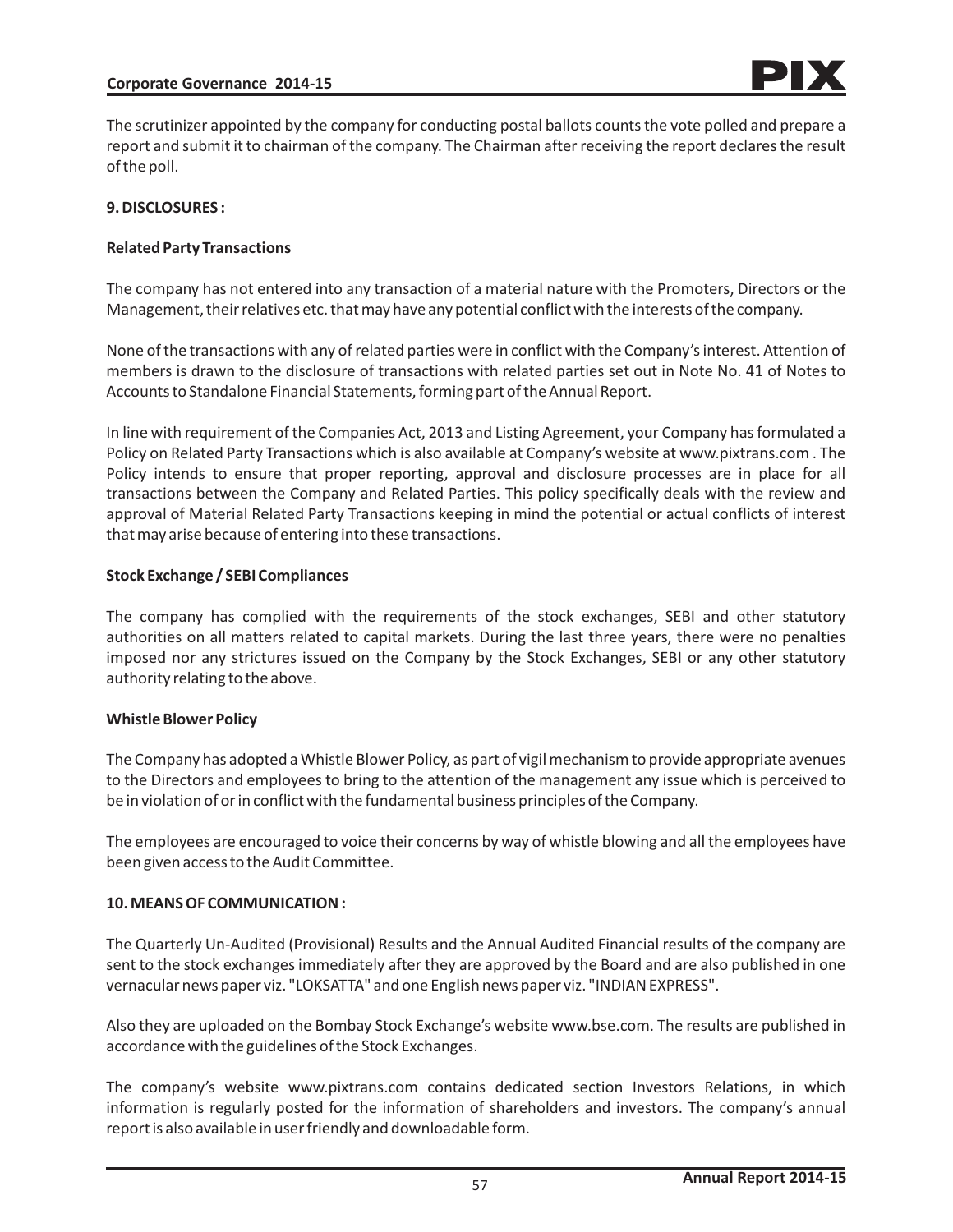### **SEBI Complaint Redress System (SCORES)**

The investors complaints are processed in a centralized web- based complaint redress system. The salient features of this system are Centralized Database of all complaints. Online upload of Action taken Reports (ATRS) by concerned companies and online viewing by investors of actions taken on the complaint and its current status.

### **11. GENERAL SHAREHOLDER INFORMATION :**

 **Annual General Meeting Date :** 23rd September , 2015  **Time :** 9:30 A.M  **Venue :** J-7 , MIDC , HINGNA ROAD , NAGPUR- 440016

**Financial Year** 

1st April , 2014 to 31st March , 2015

### **Book Closure**

The register of members and share transfer books of the company shall remain closed from Wednesday, September 16, 2015 to Wednesday, September 23, 2015 (both days inclusive) for payment of dividend.

#### **Dividend payment date**

Dividend will be paid within 30 days of the approval of the same in the Annual General Meeting.

### **Listing on stock exchanges**

The Company's shares are listed on Bombay Stock Exchange Ltd, Mumbai. The Annual Listing Fees for 2014- 2015 has been paid to the Stock Exchange. The ISIN Number allotted to Company's Equity shares is INE751B01018.

### **Stock code**

Stock / scrip code allotted by Bombay Stock Exchange to company's equity shares is 500333.

### **Market Price data**

Monthly / high / low during the year 2014-2015 on Bombay Stock Exchange

| Month         | High  | Low   |
|---------------|-------|-------|
| Apr-14        | 36.00 | 31.65 |
| $May-14$      | 51.00 | 32.00 |
| $Jun-14$      | 55.00 | 40.35 |
| $Jul-14$      | 60.80 | 44.50 |
| Aug-14        | 54.00 | 46.25 |
| $Sep-14$      | 70.40 | 49.00 |
| $Oct-14$      | 67.00 | 57.70 |
| <b>Nov-14</b> | 74.70 | 59.00 |
| $Dec-14$      | 75.00 | 56.35 |
| Jan-15        | 84.90 | 61.15 |
| $Feb-15$      | 77.75 | 52.10 |
| Mar-15        | 57.00 | 44.00 |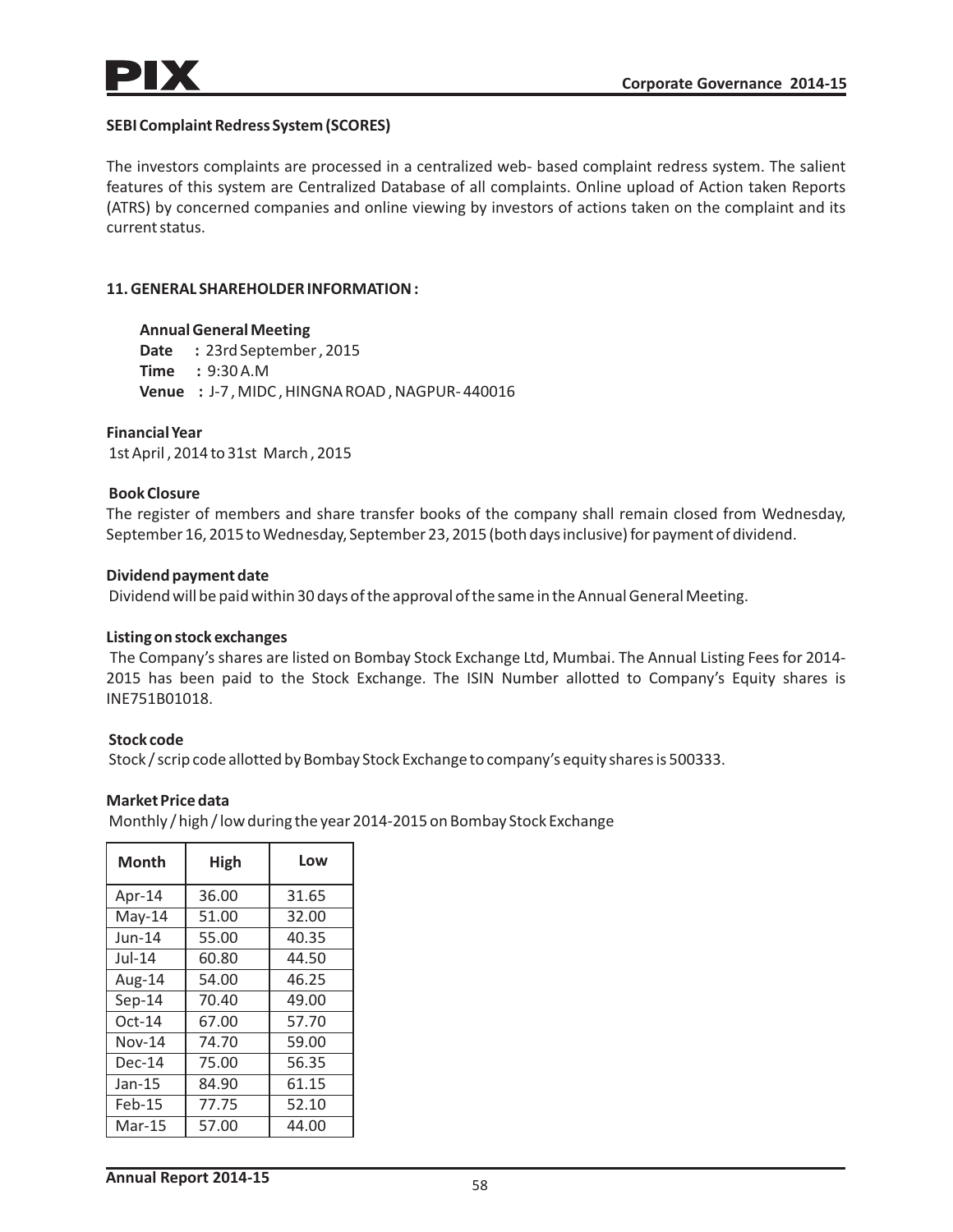

## **Stock Performance**



## **Registrar and Transfer Agent**

 Link Intime India Private Limited C-13 , Pannalal Silk Mills Compound L.B.S. Marg , Bhandup ( W ) , Mumbai – 400078 e-mail : isrl@linkintime.co.in

## **Share transfer system**

The Company's shares, which are in compulsory Dematerialized (Demat) list, are transferable through the depository system. Shares in physical form are processed by Registrar and Transfer Agent, M/s. Link Intime India Pvt. Ltd. The share transfers are processed within a period of 15 days from the date of receipt of the transfer documents by M/s Link Intime India Pvt. Ltd.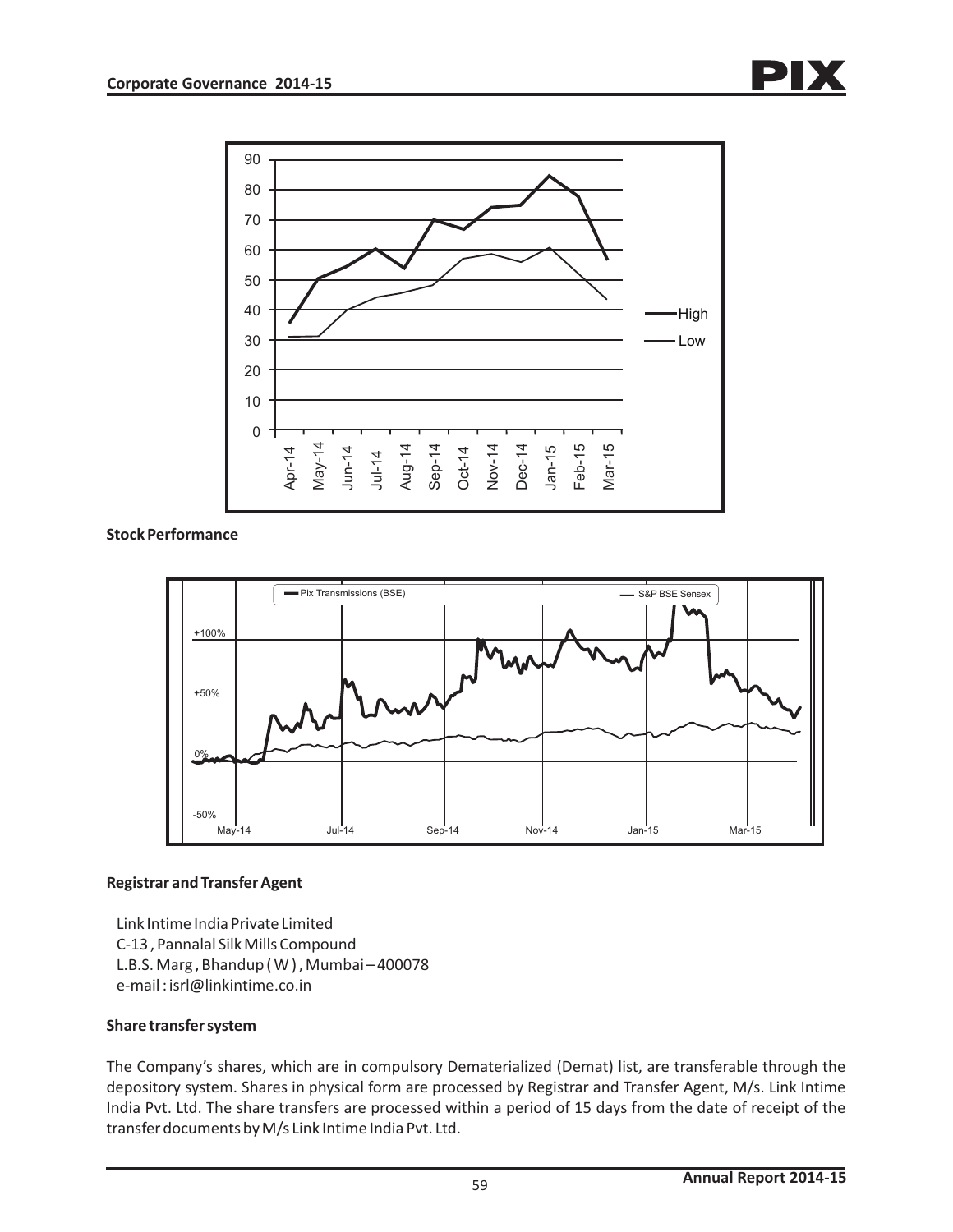## **Distribution of Share holding**

| <b>Share Holding Of</b><br><b>Nominal Value Of</b> | <b>No of Share</b><br><b>Holders</b> | <b>Percentage Of</b><br><b>Share Holders</b> | No of<br><b>Share Held</b> | Percentage of<br><b>Share Held</b> |
|----------------------------------------------------|--------------------------------------|----------------------------------------------|----------------------------|------------------------------------|
| <b>UPTO 500</b>                                    | 16020                                | 93.64%                                       | 1735942                    | 12.74%                             |
| 501 TO 1000                                        | 554                                  | 3.24%                                        | 457571                     | 3.36 %                             |
| 1001 TO 2000                                       | 280                                  | 1.64 %                                       | 426872                     | 3.13 %                             |
| 2001 TO 3000                                       | 92                                   | 0.54%                                        | 237639                     | 1.74 %                             |
| 3001 TO 4000                                       | 25                                   | 0.15%                                        | 92582                      | 0.69%                              |
| 4001 TO 5000                                       | 35                                   | 0.20%                                        | 165376                     | 1.21 %                             |
| 5001 TO 10000                                      | 44                                   | 0.26%                                        | 301465                     | 2.21%                              |
| 10001 AND ABOVE                                    | 57                                   | 0.33%                                        | 10207753                   | 74.92 %                            |
| <b>TOTAL</b>                                       | 17,107                               | 100.00%                                      | 13,625,200                 | 100.00 %                           |

## **Distribution of Share Holding as on 31st March, 2015**

*Distribution of shareholding by ownership as on 31st March, 2015*

| Category                                                                                                                             | No. Shares of<br>Rs. 10/-each | Percentage<br>of holding |
|--------------------------------------------------------------------------------------------------------------------------------------|-------------------------------|--------------------------|
| Promoters (Indian Promoters including directors<br>and their relatives)                                                              | 8,248,102                     | 60.54                    |
| Mutual Funds, UTI, Banks, Financial Institutions,<br>Insurance Companies (Central/State Government/<br>Non-Governments) Institutions | 2,400                         | 0.02                     |
| Bodies corporate                                                                                                                     | 9,36,157                      | 6.87                     |
| <b>Indian Public</b>                                                                                                                 | 4,350,923                     | 31.93                    |
| NRI/OCB's                                                                                                                            | 52,580                        | 0.38                     |
| Clearing Members / Market Maker                                                                                                      | 35,038                        | 0.26                     |
| <b>TOTAL</b>                                                                                                                         | 13,625,200                    | 100.00                   |

### **Dematerialisation of Shares and Liquidity**

The Company has arrangement with National Securities Depository Ltd. (NSDL) and Central Depository Services [India] Ltd. (CDSL) for Demat facility. As on 31st March, 2015, 91.56% of the total equity capital is held in the Demat form with NSDL and CDSL. The Company's Equity shares are in the compulsory Demat mode with effect from 27th November 2000.

| <b>Particulars</b>                  | As on<br>31-03-2015 | Percentage<br>[%] |
|-------------------------------------|---------------------|-------------------|
| Held in Dematerialized form in NSDL | 1,08,22,131         | 79.43             |
| Held in Dematerialized form in CDSL | 16,53,784           | 12.13             |
| <b>Physical Shares</b>              | 11,49,285           | 8.44              |
| Total                               | 1,36,25,200         | 100.00            |

Company's Equity shares are one of the liquid and actively traded shares on Bombay stock exchange. Relevant data for the average monthly turnover for the financial year 2014-15 is given below:

| <b>Particulars</b>    | <b>BSF</b> |
|-----------------------|------------|
| l No of shares traded | 539162     |
| Value in (Rs in Lacs) | २२२        |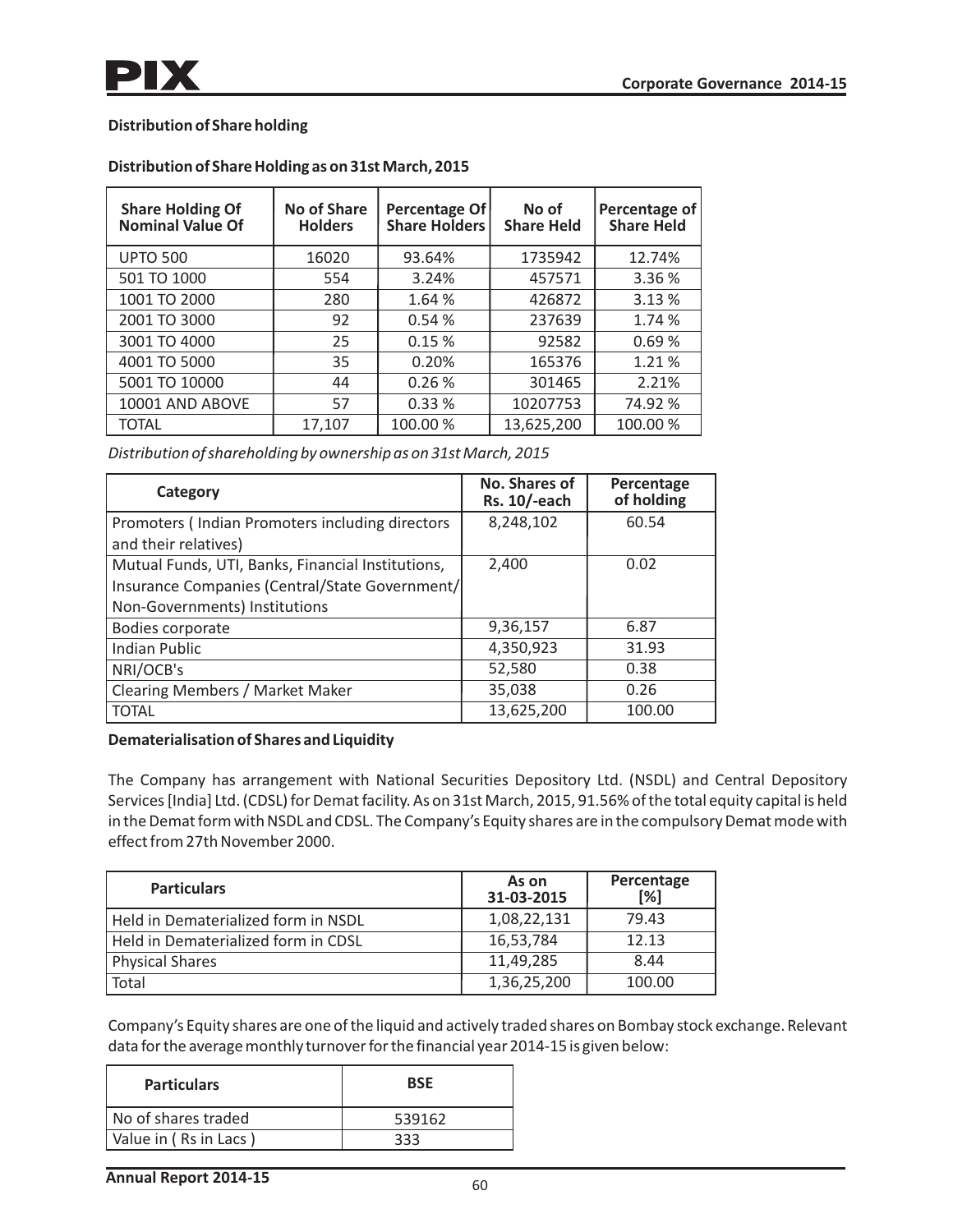### **Outstanding GDRs / ADRs / Warrants or any convertible instruments, conversion date and likely impact on**

**equity:** NIL

### **Plant Locations**

- Unit 1 K-36 , K-37 & K-38 , MIDC , Hingna Road , Nagpur-440016
- Unit 2 Khasra No.25 , 45,46/1,46/2,47 & 48 , Mouza Nagalwadi Tehsil – Hingna, Nagpur-440016
- Unit 3 Khasra No. 57 , Mouza Nagalwadi, Tehsil – Hingna , Nagpur - 440016

### **Address for Correspondence**

J-7 , MIDC , Hingna Road , Nagpur- 440016 Tel : 07104-669002 , Fax : 07104-669007 Website : www.pixtrans.com Email: cosecretary@pixtrans.com

### **DECLARATION REGARDING COMPLIANCE BY BOARD MEMBERS AND SENIOR MANAGEMENT PERSONNEL WITH THE COMPANIES CODE OF CONDUCT**

I, Sonepal Sethi, Joint Managing Director of Pix Transmissions Limited declare that all Board members and senior management personnel have affirmed compliance with the Code of Conduct for Board and Senior Management Personnel for the year ended 31st March, 2015.

### **For and on behalf of the Board of Directors**

**Place : Mumbai Sonepal Sethi** Sonepal Sethi

**Date : 29/05/2015 Joint Managing Director**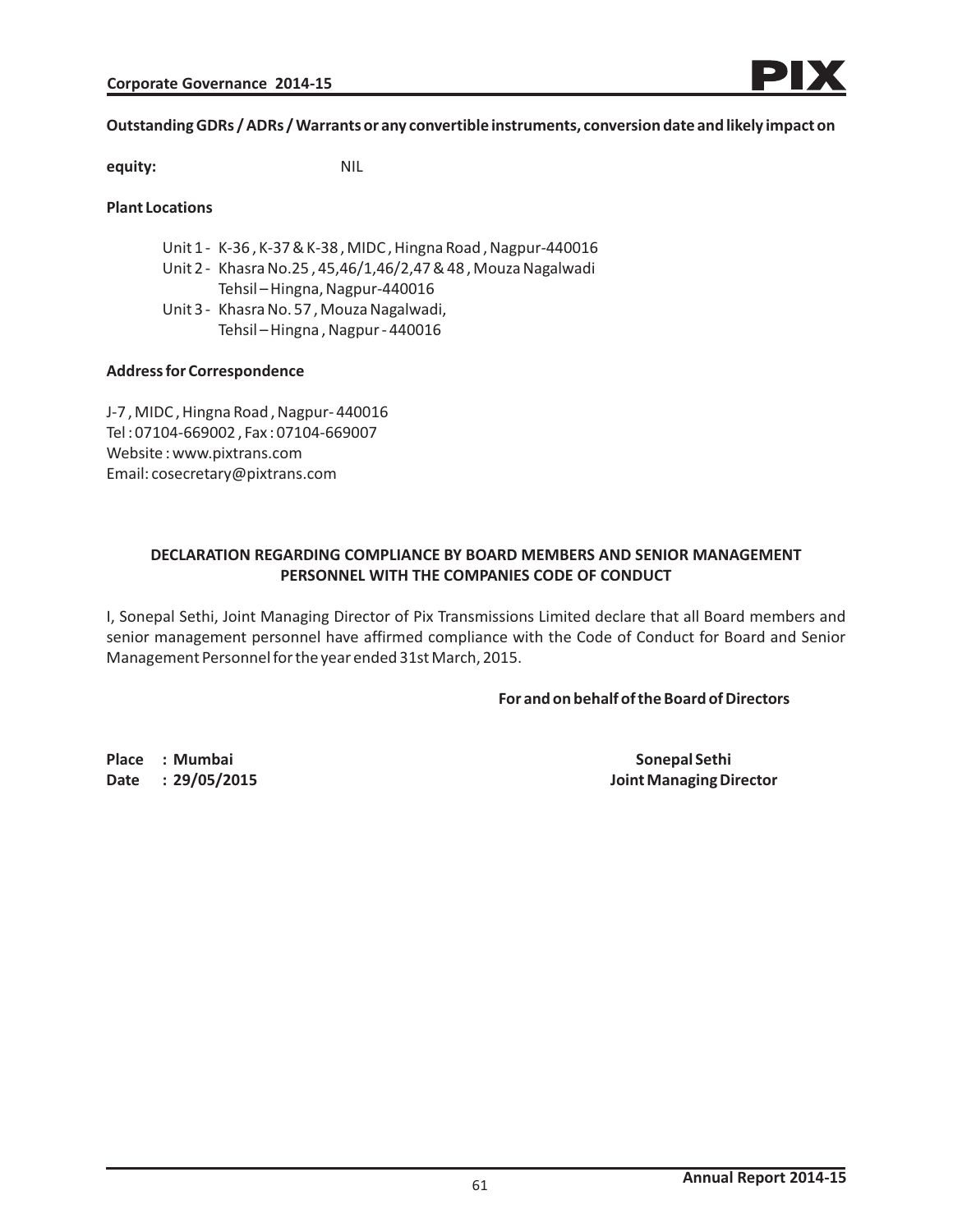

#### **CERTIFICATE OF JOINT MANAGING DIRECTOR AND CHIEF FINANCIAL OFFICER**

To The Board of Directors Pix Transmissions Ltd

We , the undersigned , in our respective capacities as Chief Executive officer and Chief Financial officer of Pix Transmissions Ltd ( "the company" ) to the best of our knowledge and belief, certify that:-

- 1. We have reviewed the Balance Sheet and Profit and Loss account (both consolidated and standalone ), and all its schedules and notes on accounts, as well as the Cash Flow Statements and the Directors' Report and annexure thereto and based on our knowledge and belief , we state that :
	- a. these statements do not contain any materially untrue statement or omit any material fact or contain statements that might be misleading.
	- b. these statements together present true and fair view of the Company's affairs and are in compliancewith existing accounting standards, applicable laws and regulations.
- 2. We further state that to the best of our knowledge and belief, no transactions entered into by the Company during the year are fraudulent, illegal or violative of the Company's Code of Conduct.
- 3. We accept responsibility for establishing and maintaining internal controls for financial reporting and have evaluated the effectiveness of the internal control systems of the Company for such reporting. We have disclosed to the Auditors and the Audit Committee, deficiencies, if any, in the design or operation of such internal controls, of which we are aware of and the steps taken and/or proposed to be taken to rectify these deficiencies.
- 4. We have indicated to the auditors and audit committee:
	- (i) that there are no significant changes in Internal Controls with respect to financial reporting during the year.
	- (ii) that there are no significant changes in accounting policies during the Year and these have been disclosed in the notes to the financial statements.
	- (iii) that there are no instances of significant fraud of which wehave became aware.

Place : Mumbai Sonepal Sethi Karanpal Sethi Date : 29/05/2015 Joint Managing Director Chief Financial Officer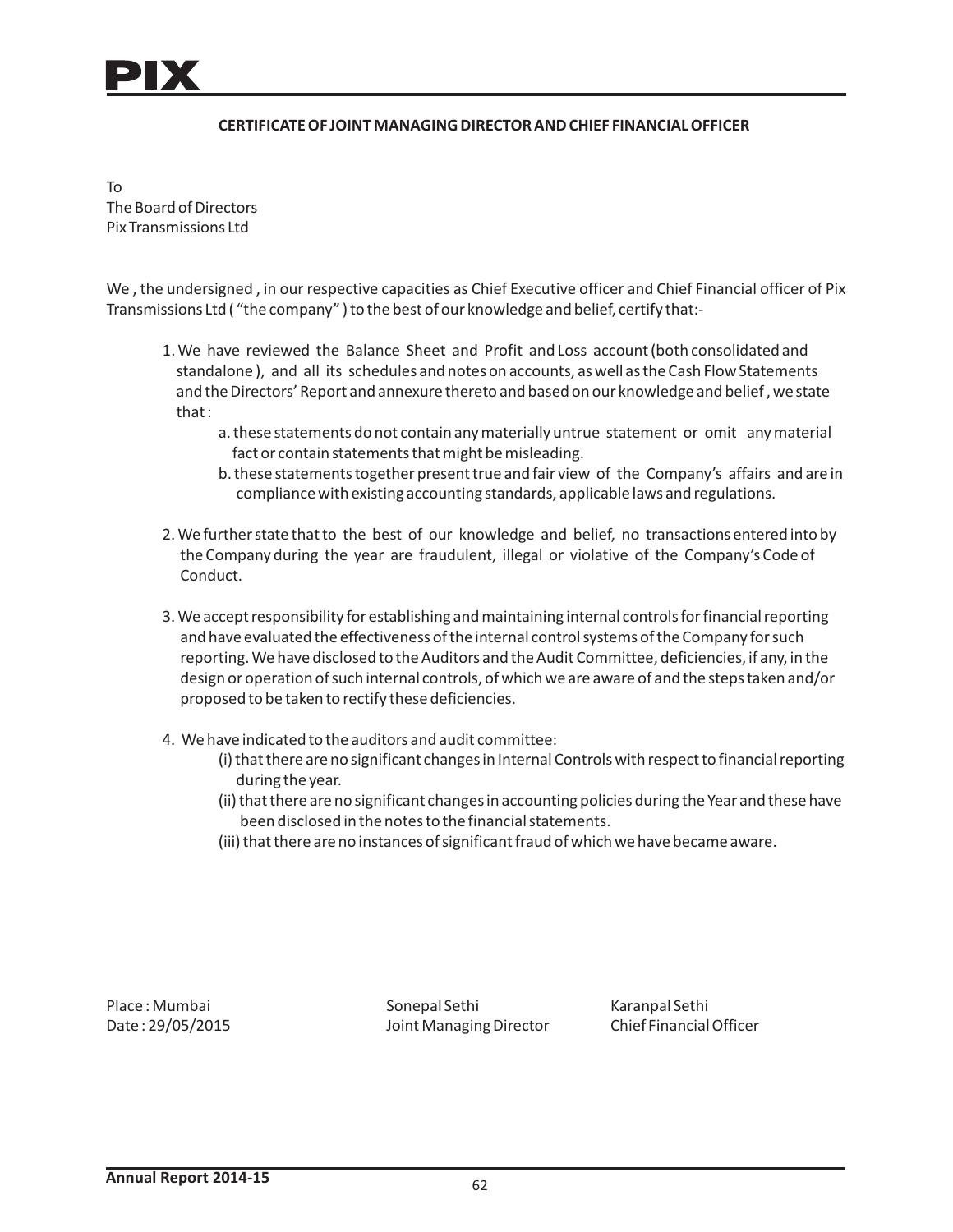### **AUDITOR'S CERTIFCATE ON CORPORATE GOVERNANCE**

To The Members of Pix Transmissions Limited

I have examined the compliance of conditions of Corporate Governance by Pix Transmissions Limited (the Company), for the year ended 31st March, 2015 as stipulated in Clause 49 of Listing Agreement of the Company with the Stock Exchange.

The compliance of Corporate Governance is the responsibility of the Management. My examination was limited to procedures and implementation thereof, adopted by the Company for ensuring the compliance of the conditions of Corporate Governance. It is neither an audit nor an expression of opinion of the financial statements of the Company

In my opinion and the best of my information and according to the explanations given to me, I state that the Company has complied with the conditions of Corporate Governance as stipulated in the above mentioned Listing Agreement.

I further state that such compliance is neither an assurance as to the future viability of the Company nor the efficiency or effectiveness with which the Management conducted the affairs of the Company.

**For S. C. Bandi & Co. Chartered Accountants Firm Reg No . 130850W**

**S.C. BANDI (Proprietor ) Membership No. 16932** 

**Place: Mumbai**

**Date : 29/05/2015**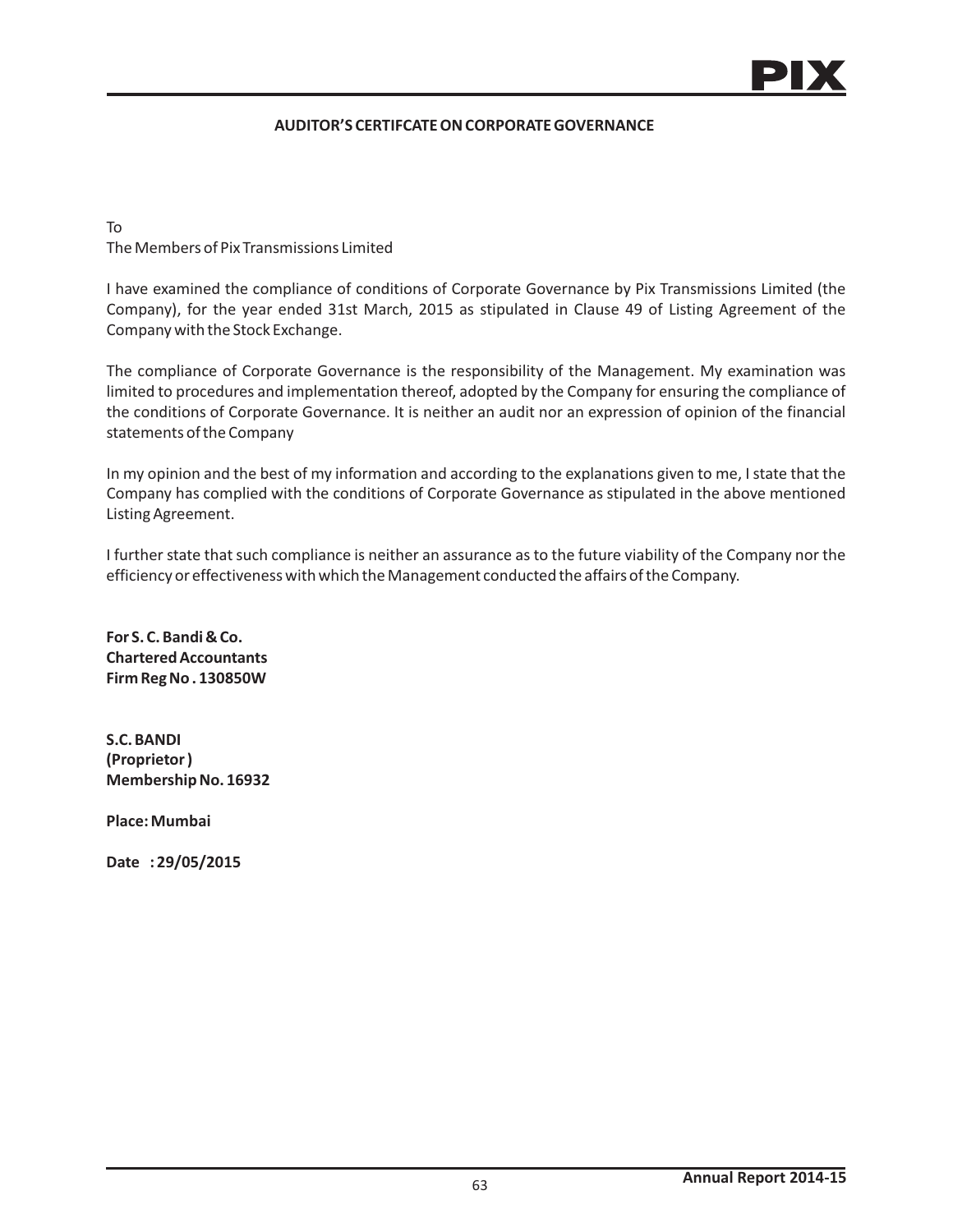### **INDEPENDENT AUDITOR'S REPORT**

To the Members of PIX TRANSMISSIONS LIMITED

### **Report on the Standalone Financial Statements**

I have audited the accompanying standalone financial statements of PIX TRANSMISSIONS LIMITED ("the Company"), which comprise the Balance Sheet as at March 31, 2015, the Statement of Profit and Loss, the Cash Flow Statement for the year ended, and a summary of significant accounting policies and other explanatory information.

### **Management's Responsibility for the Standalone Financial Statements**

The Company's Board of Directors is responsible for the preparation of these standalone financial statements that give a true and fair view of the financial position, financial performance and cash flows of the Company in accordance with the accounting principles generally accepted in India, including the Accounting Standards specified under Section 133 of the Act, read with Rule 7 of the Companies (Accounts) Rules, 2014. This responsibility also includes maintenance of adequate accounting records in accordance with the provisions of the Act, for safeguarding the assets of the Company and for preventing and detecting frauds and other irregularities; selection and application of appropriate accounting policies; making judgments and estimates that are reasonable and prudent; and design, implementation and maintenance of adequate internal financial controls, that were operating effectively for the ensuring accuracy and completeness of the accounting records, relevant to the preparation and presentation of the financial statements that give a true and fair view and are free from material misstatement, whether due to fraud or error.

### **Auditor's Responsibility**

My responsibility is to express an opinion on these standalone financial statements based on my audit. I have taken into account the provisions of the Act, the accounting and auditing standards and matters which are required to be included in the audit report under the provisions of the Act, and the Rules made there under.

I conducted my audit in accordance with the Standards on auditing specified under Section 143(10) of the Act. Those Standards require that I comply with ethical requirements and plan and perform the audit to obtain reasonable assurance about whether the financial statements are free from material misstatement.

An audit involves performing procedures to obtain audit evidence about the amounts and disclosures in the financial statements. The procedures selected depend on the auditor's judgment, including the assessment of the risks of material misstatement of the financial statements, whether due to fraud or error. In making those risk assessments, the auditor considers internal financial controls relevant to the Company's preparation of the financial statements that give a true and fair view in order to design audit procedures that are appropriate in the circumstances. An audit also includes evaluating the appropriateness of accounting policies used and the reasonableness of the accounting estimates made by the Company's Directors, as well as evaluating the overall presentation of the financial statements.

I believe that the audit evidence I have obtained is sufficient and appropriate to provide a basis for my audit opinion on the standalone financial statements.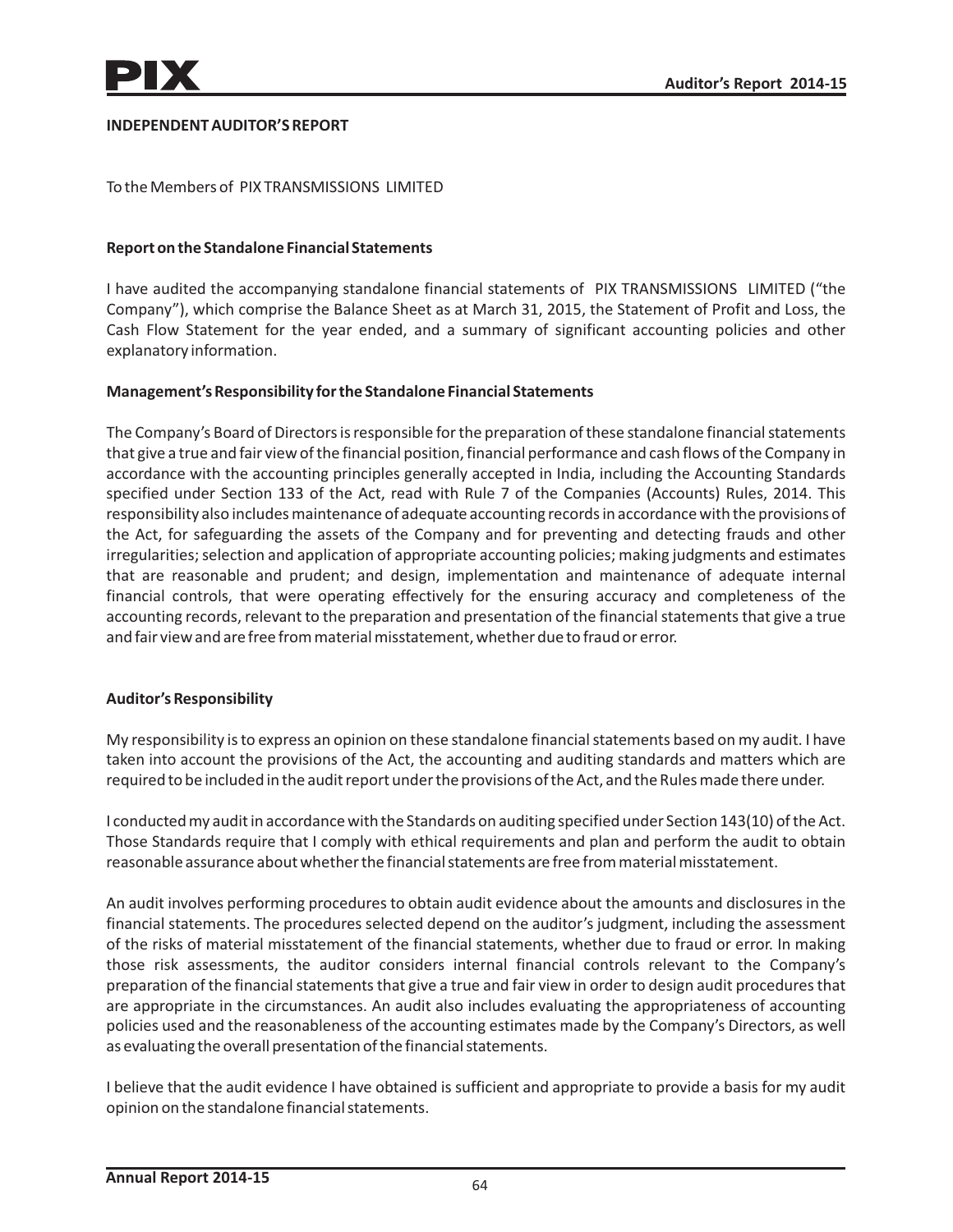### **Opinion**

In my opinion and to the best of my information and according to the explanations given to me, the aforesaid standalone financial statements give the information required by the Act, in the manner so required and give a true and fair view in conformity with the accounting principles generally accepted in India:

a) in the case of the Balance Sheet, of the state of affairs of the Company as at 31st March, 2015

b) in the case of Statement of Profit and Loss, of the profit for the year ended on that date; and

c) in the case of the Cash Flow Statement, of the cash flows for the year ended on that date.

## **Report on Other Legal and Regulatory Requirements**

1. As required by the Companies (Auditor's Report) Order, 2015 issued by the Central Government of India in terms of sub-section (11) of section 143 of the Act (hereinafter referred to the "Order"), and on the basis of such checks of the books and records of the Company as I considered appropriate and according to the information and explanations given to me, I give in the Annexure a statement on the matters specified in paragraphs 3 and 4 of the Order.

2. As required by section 143(3) of the Act, I report that:

a.) I have sought and obtained all the information and explanations which to the best of our knowledge and belief was necessary for the purpose of my audit

b.) In my opinion proper books of account as required by law have been kept by the Company so far as it appears from my examination of those books.

c.) The Balance Sheet, Statement of Profit and Loss and the Cash Flow Statement dealt with by this Report are in agreement with the books of account.

d). In my opinion, the aforesaid standalone financial statements comply with the Accounting Standards specified under Section 133 of the Act, read with Rule 7 of the Companies (Accounts) Rules, 2014.

e.) On the basis of written representations received from the Directors as on March 31, 2015, and taken on record by the Board of Directors, none of the directors is disqualified as on March 31, 2015, from being appointed as a director in terms of Section 164(2) of the Act.

f). With respect to the other matters to be included in the Auditor's Report in accordance with Rule 11 of the Companies (Audit and Auditors), 2014, in my opinion and to the best of my information and according to the explanations given to me;

i. The Company does not have any pending litigations, matters which would impact its financial position.

ii. The Company did not have any long term contracts including derivative contract requiring provision under applicable laws or accounting standards, for material foreseeable losses, and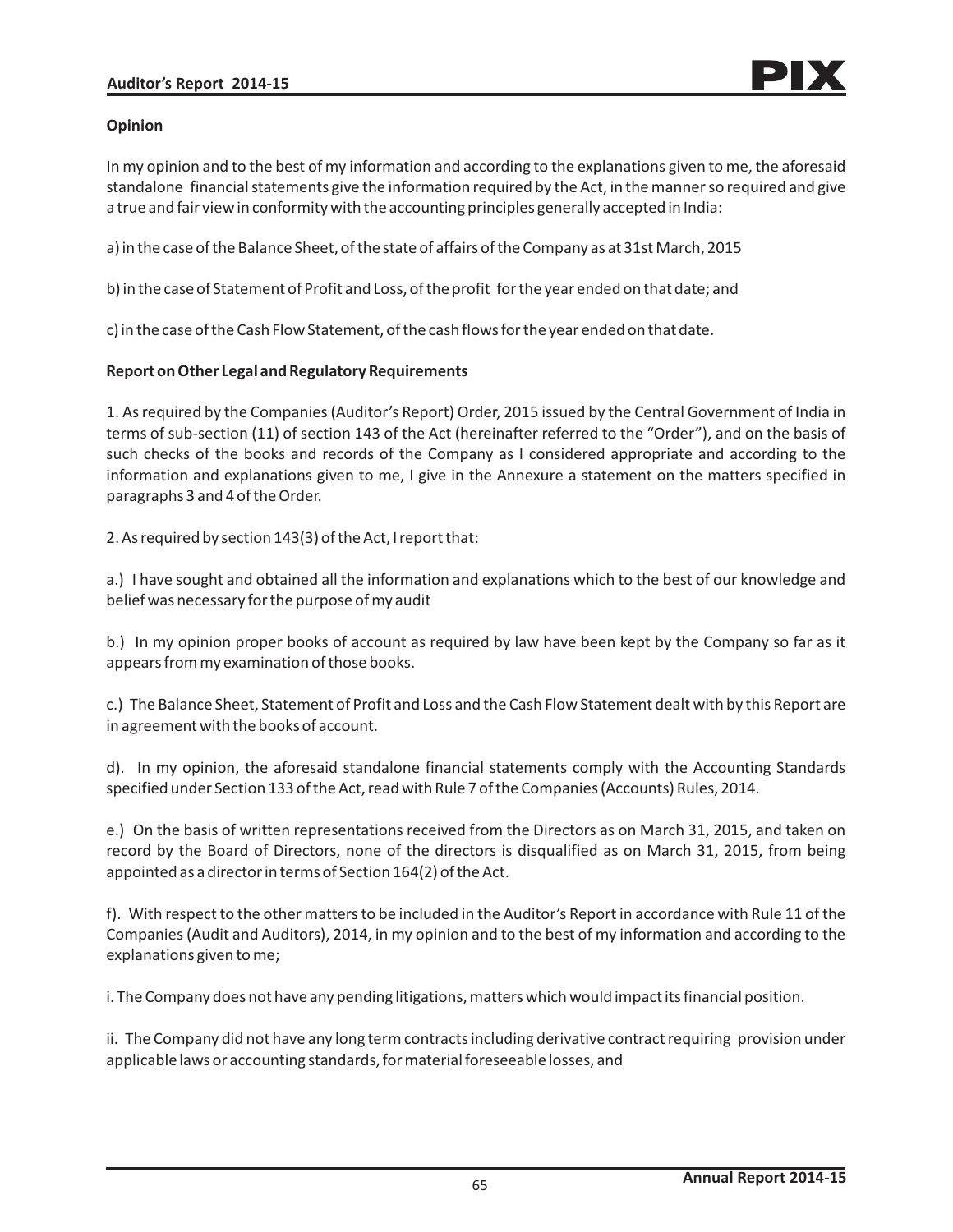

iii. There were no amounts which were required to be transferred, to the Investor Education and Protection Fund by the company.

> **For S. C. BANDI & CO.** Chartered Accountants (F.R.No. 130850W)

Place: MUMBAI Date: 29.05.2015

> S.C. BANDI PROPRIETOR M.No.16932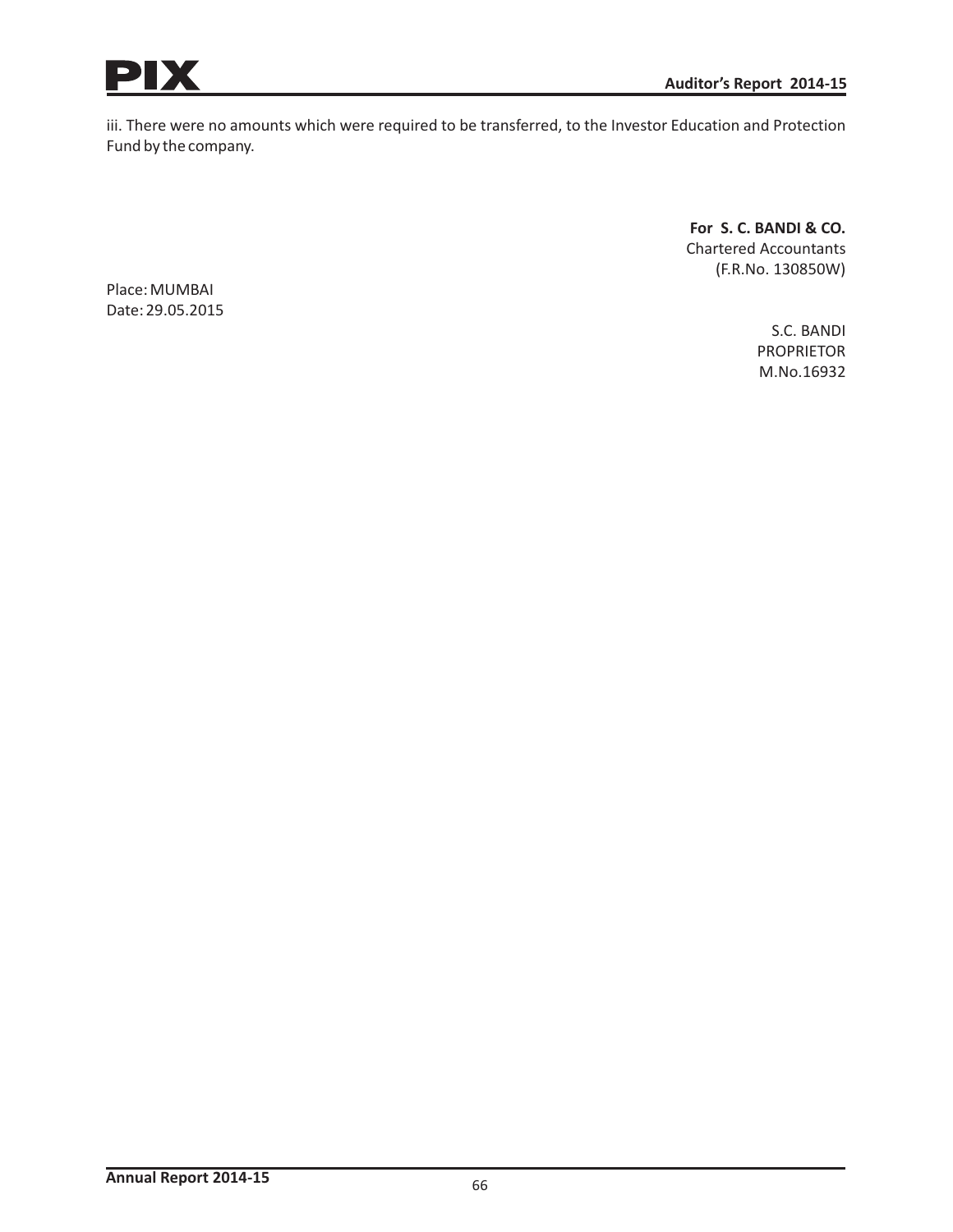### **ANNEXURE TO THE INDEPENDENT AUDITORS' REPORT:**

(Referred to in Paragraph 1 under section (Report on Other Legal and Regulatory Requirements, section of my report of even date)

1. In respect of its fixed assets:

1.1. The company is maintaining proper records showing full particulars including quantitative details and situation of fixed assets.

1.2. All the fixed assets have been physically verified by the management at reasonable intervals and no material discrepancies were noticed on such verification.

2. In respect of its Inventories:

2.1. The inventories have been physically verified at reasonable intervals by the management.

2.2. In my opinion and according to the information and explanations given to me, the procedures of physical verification of inventories followed by the management are reasonable and adequate in relation to the size of the company and the nature of its business.

2.3. In my opinion and according to the information and explanations given to me, the Company is maintaining proper records of its inventories and no material discrepancies were noticed on such physical verification.

3. As informed to me, the company has not granted any loans, secured or unsecured, to companies, firms or other parties covered in the register maintained under section 189 of the Act, Accordingly, the sub-clauses (a) and (b) are not applicable to the company.

4. In my opinion and according to the information and explanations given to me, there is an adequate internal control system commensurate with the size of the company and the nature of its business for the purchase of inventory, fixed assets and for the sale of goods and services. During the course of my audit, I have not observed any continuing failure to correct major weaknesses in internal control system.

5. According to the information and explanations given to me, the Company has not accepted any deposits in terms of directives issued by Reserve Bank of India and the provisions of Sections 73 to 76 or any other relevant provisions of the Act, and the rules framed there under.

6. I have broadly reviewed the books of account maintained by the Company pursuant sub-section (1) of Section 148 of the Act, and is of the opinion that prima facie, the prescribed accounts and records have been made and maintained.

7.1. The company is generally regular in depositing undisputed statutory dues including provident fund, employees state insurance, income tax, sales tax, wealth tax, service tax, duty of customs, duty of excise, value added tax, cess and any other statutory dues with the appropriate authorities and I have been informed that there are no arrears of outstanding statutory dues as at the last day of the financial year under audit for a period of more than six months from the date they becamepayable.

7.2. According to the information and explanations given to me, no undisputed amount is payable in respect of income tax or sales tax or wealth tax or service tax or duty of customs or duty of excise or value added tax or cess as at March 31,2015,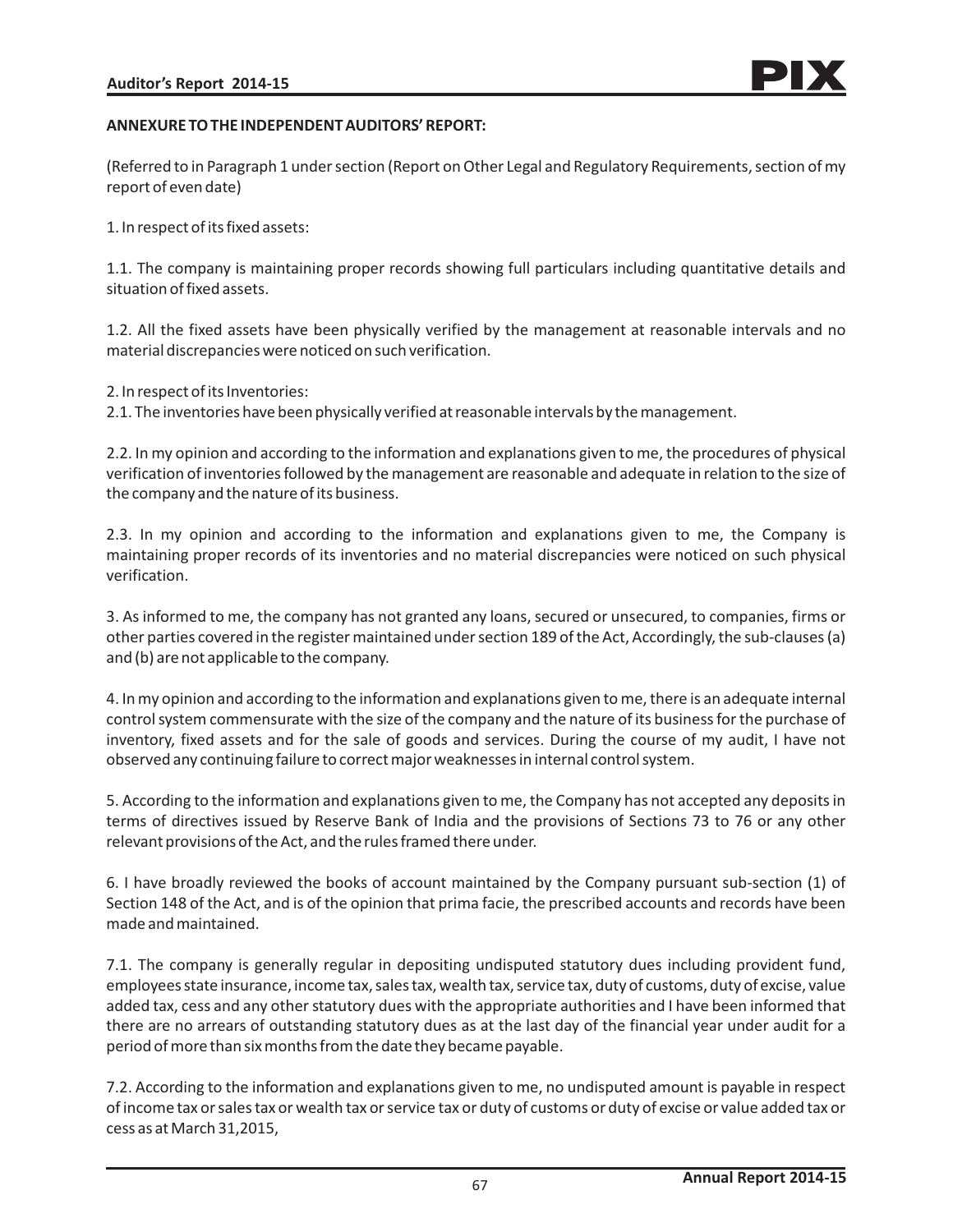

7.3 In my opinion and according to the information and explanations given to me, amounts required to be transferred to investor education and protection fund in accordance with the relevant provisions of the Companies Act, 2013 and Rules made there under have been transferred to such fund within time,

8. The Company has no accumulated losses at the end of the financial year under audit. The company has not incurred cash losses during the financial year covered by audit and in the immediately preceding financial year.

9. According to the information and explanations given to me, the Company has not defaulted in repayment of dues to a financial institution or bank.

10. According to the information and explanations given to me, the Company has not given any guarantee for loans taken by others from banks or financial institutions, the terms and conditions whereof are prejudicial to the interest of the Company.

11. According to the information and explanations given to me, no term loans were obtained during the year under audit.

12. Based upon the audit procedures performed and according to the information and explanations given to me, no fraud on or by the company has been noticed or reported during the year of my audit.

> **For S. C. BANDI & CO.** Chartered Accountants (F.R.No. 130850W)

Place: MUMBAI Date: 29.05.2015

> **S.C. BANDI** PROPRIETOR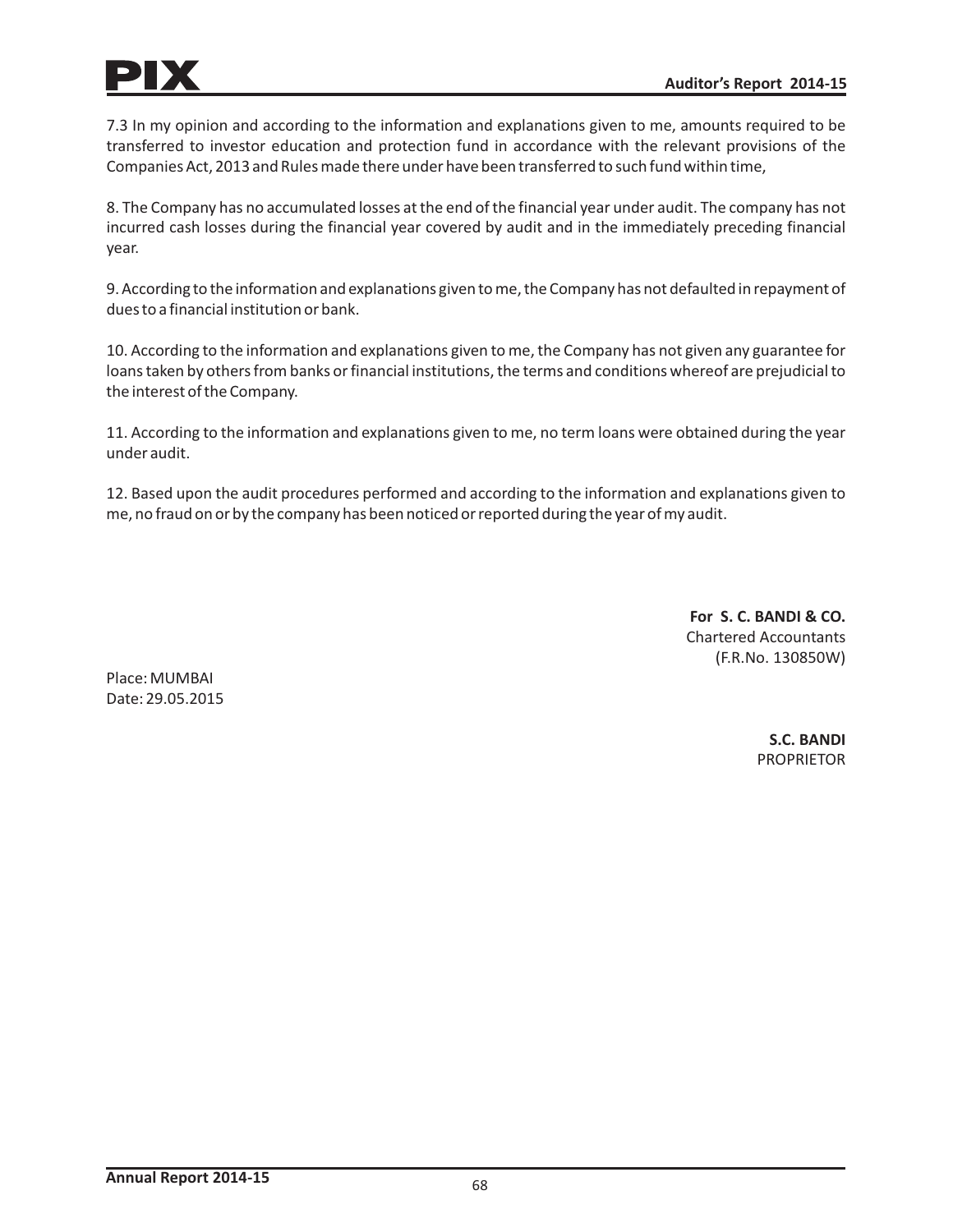### **PIX TRANSMISSIONS LIMITED Balance Sheet As at 31st March, 2015**

| <b>Particulars</b>                  | Note No. | As at<br>31st March, 2015 | As at<br>31st March, 2014 |
|-------------------------------------|----------|---------------------------|---------------------------|
| <b>EQUITY AND LIABILITIES</b>       |          |                           |                           |
| <b>Shareholder's Funds</b>          |          |                           |                           |
| <b>Share Capital</b>                | 3        | 136,241,000               | 136,241,000               |
| Reserves and Surplus                | 4        | 1,386,153,103             | 1,368,090,066             |
| <b>Non-Current Liabilities</b>      |          |                           |                           |
| Long-term Borrowings                | 5        | 542,211,621               | 465,888,407               |
| Deferred tax Liabilities (Net)      | 6        | 98,671,608                | 85,417,396                |
| Long Term Provisions                | 7        | 58,605,419                | 51,278,113                |
| <b>Current Liabilities</b>          |          |                           |                           |
| Short-Term Borrowings               | 8        | 752,031,513               | 690,322,648               |
| <b>Trade Payables</b>               | 9        | 157,626,615               | 305,123,429               |
| <b>Other Current Liabilities</b>    | 10       | 102,371,803               | 92,388,505                |
| <b>Short-term Provisions</b>        | 11       | 46,075,694                | 58,067,912                |
| <b>Total</b>                        |          | 3,279,988,377             | 3,252,817,476             |
| <b>ASSETS</b>                       |          |                           |                           |
| <b>Non-Current Assets</b>           |          |                           |                           |
| <b>Fixed Assets</b>                 |          |                           |                           |
| <b>Tangible Assets</b>              | 12       | 1,630,979,359             | 1,370,147,821             |
| Intangible Assets                   | 13       | 8,509,598                 | 15,248,430                |
| Capital Work-in-Progress            | 14       |                           | 66,380,151                |
| Intangible Assets Under Development |          |                           |                           |
| <b>Non-current Investments</b>      | 15       | 13,731,960                | 13,391,960                |
| <b>Long Term Loans and Advances</b> | 16       | 92,821,532                | 69,700,995                |
| <b>Other Non-current Assets</b>     | 17       | 80,383,892                | 155,872,070               |
| <b>Current Assets</b>               |          |                           |                           |
| <b>Current Investments</b>          | 18       | 129,473,438               | 145,296,416               |
| Inventories                         | 19       | 469,214,752               | 479,478,856               |
| <b>Trade Receivables</b>            | 20       | 595,329,919               | 557,463,197               |
| Cash and Cash Equivalents           | 21       | 151,077,444               | 177,856,881               |
| Short-term Loans and Advances       | 22       | 103,422,346               | 178,590,712               |
| <b>Other Current Assets</b>         | 23       | 5,044,138                 | 23,389,988                |
| <b>Total</b>                        |          | 3,279,988,377             | 3,252,817,478             |

### **All amounts in** ` **unless otherwise stated**

**Summary of Significant Accounting Policies The accompanying notes are an integral part of these financial statements**

**As per our report of even date For and on behalf of Board of Directors**

For S. C. Bandi & Co. Chartered Accountants Firm Reg. No.130850W

Karanpal Sethi Chief Financial Officer

S. C. Bandi Proprietor Membership No: 16932 Mumbai, 29.05.2015

Shybu Varghese Company Secretary

 Sonepal Sethi Joint Managing Director

Mohd. Adil Ansari Director

 Haresh Eidnani Director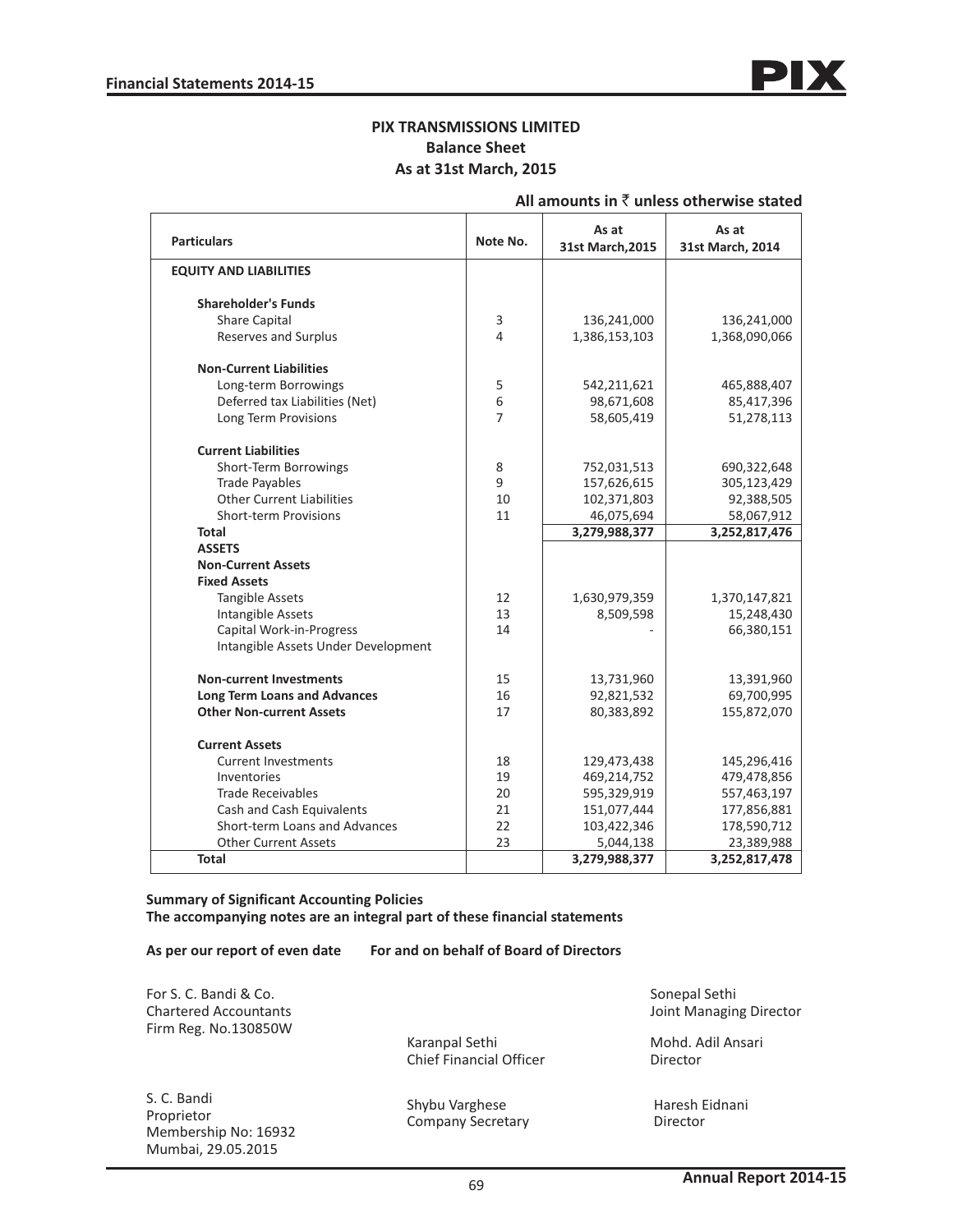### **PIX TRANSMISSIONS LIMITED Statement of Profit & Loss For the year ended 31st March, 2015**

| <b>Particulars</b>                                                                           | Note No. | As at<br>31st March, 2015 | As at<br>31st March, 2014 |
|----------------------------------------------------------------------------------------------|----------|---------------------------|---------------------------|
| <b>REVENUE</b>                                                                               |          |                           |                           |
| <b>Revenue from Operation</b>                                                                | 24       | 2,030,335,444             | 1,939,237,780             |
| <b>Other Income</b>                                                                          | 25       | 26,201,701                | 36,698,691                |
| <b>Total</b>                                                                                 |          | 2,056,537,145             | 1,975,936,471             |
| <b>EXPENSES</b><br>Cost of Materials Consumed                                                | 26       | 864,846,257               | 810,510,250               |
| Changes in inventories of finished goods,<br>work-in-progress and Stock-in-Trade             | 27       | (26,014,404)              | 72,986,467                |
| <b>Employee Benefit Expense</b>                                                              | 28       | 367,830,087               | 347,352,376               |
| <b>Other Expenses</b>                                                                        | 29       | 483,344,961               | 394,702,538               |
| <b>Financial Costs</b>                                                                       | 30       | 187,294,644               | 153, 167, 243             |
| Depreciation and Amortization Expenses                                                       | 31       | 118,992,742               | 130,475,608               |
| <b>Total</b>                                                                                 |          | 1,996,294,287             | 1,909,194,482             |
| <b>Profit Before Tax</b>                                                                     |          | 60,242,858                | 66,741,989                |
| Tax Expense:                                                                                 |          |                           |                           |
| <b>Current Tax</b>                                                                           |          | 12,500,000                | 28,000,000                |
| Deferred Tax                                                                                 |          | 13,254,212                | (37,601,348)              |
|                                                                                              |          | 25,754,212                | (9,601,348)               |
| <b>Profit for the Year</b>                                                                   |          | 34,488,646                | 76,343,337                |
| <b>Earning per Share</b><br>Basic (FaceValue of `10 each)<br>Diluted (FaceValue of `10 each) |          | 2.53<br>2.53              | 5.60<br>5.60              |

### **All amounts in** ` **unless otherwise stated**

**As per our report of even date For and on behalf of Board of Directors**

For S. C. Bandi & Co. Chartered Accountants Firm Reg. No.130850W

S. C. Bandi Proprietor Membership No: 16932 Mumbai, 29.05.2015

Karanpal Sethi Chief Financial Officer

Shybu Varghese Company Secretary

 Sonepal Sethi Joint Managing Director

Mohd. Adil Ansari Director

 Haresh Eidnani Director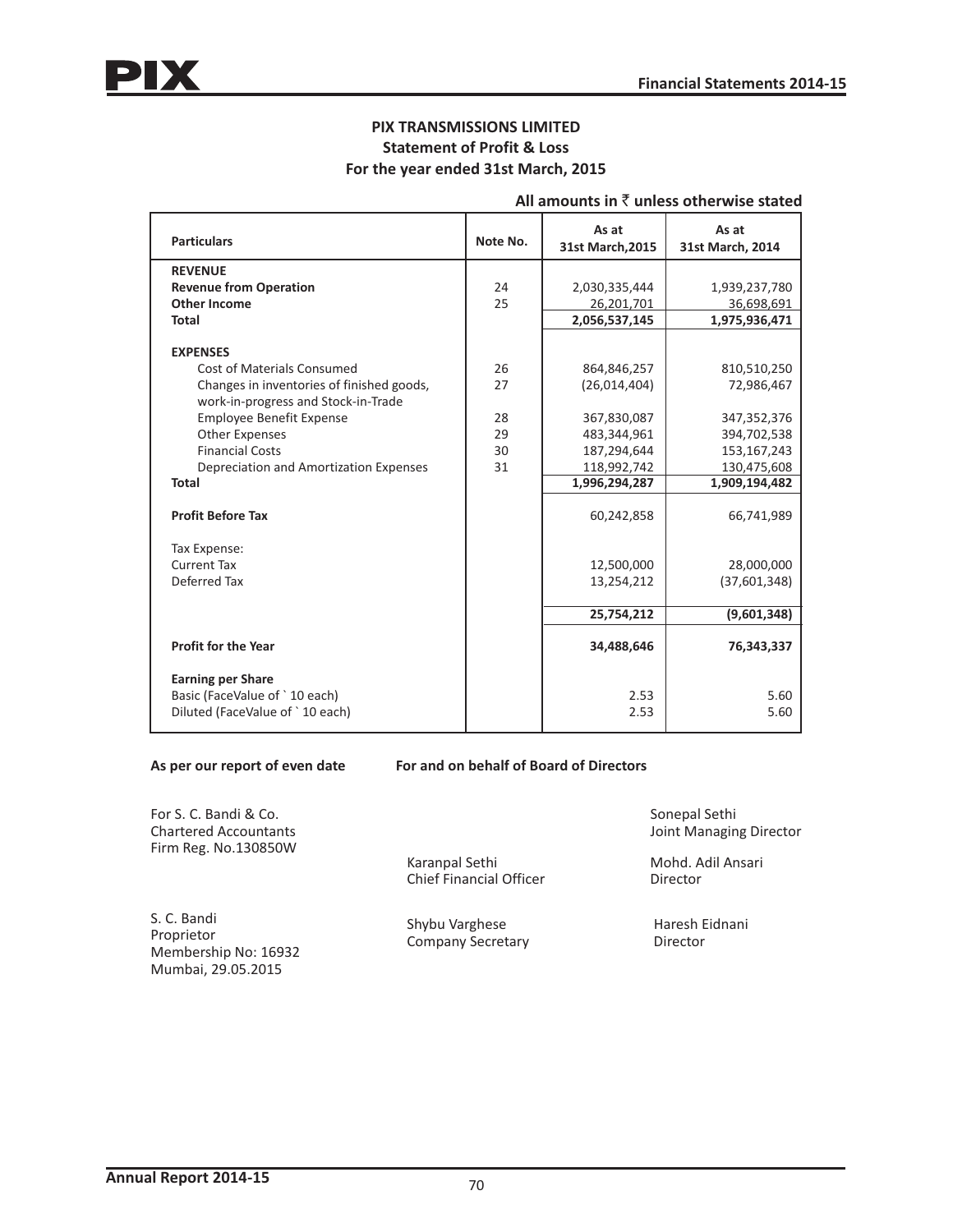

# **PIX Transmissions Limited Cash Flow Statement for the year ended 31 March, 2015**

|                                                                                                                            |                              |                            | All Amount in $\bar{z}$ unless otherwise stated |                            |
|----------------------------------------------------------------------------------------------------------------------------|------------------------------|----------------------------|-------------------------------------------------|----------------------------|
| <b>Particulars</b>                                                                                                         | <b>Year Ended 31.03.2015</b> |                            | <b>Year Ended 31.03.2014</b>                    |                            |
| A. Cash flow from operating activities                                                                                     |                              |                            |                                                 |                            |
| Profit / (Loss) before extraordinary items and tax                                                                         |                              | 60,242,858                 |                                                 | 66,741,989                 |
| Adjustments for:                                                                                                           |                              |                            |                                                 |                            |
| Depreciation and amortisation expense                                                                                      | 118,992,742                  |                            | 130,475,608                                     |                            |
| Finance costs                                                                                                              | 187,294,644                  |                            | 153, 167, 243                                   |                            |
|                                                                                                                            |                              | 306,287,386                |                                                 | 283,642,851                |
| Operating profit / (loss) before working capital changes                                                                   |                              | 366,530,243                |                                                 | 350,384,840                |
| Changes in working capital:                                                                                                |                              |                            |                                                 |                            |
| Adjustments for (increase) / decrease in operating assets:                                                                 |                              |                            |                                                 |                            |
| Inventories                                                                                                                | 10,264,104                   |                            | 61,726,621                                      |                            |
| Trade receivables                                                                                                          | (37,866,722)                 |                            | 39,601,061                                      |                            |
| Short-term loans and advances                                                                                              | 75,168,367                   |                            | 246,970,098                                     |                            |
| Long-term loans and advances                                                                                               | (23, 120, 537)               |                            | (309, 789, 587)                                 |                            |
| Other current assets                                                                                                       | 18,345,850                   |                            | (21,053,178)                                    |                            |
| Other non-current assets                                                                                                   | 75,488,178                   |                            | 316,225                                         |                            |
|                                                                                                                            | 118,279,237                  |                            | 17,771,240                                      |                            |
| Adjustments for increase / (decrease) in operating liabilities:                                                            |                              |                            |                                                 |                            |
| Trade payables                                                                                                             | (147, 496, 814)              |                            | (46, 379, 950)                                  |                            |
| Other current liabilities                                                                                                  | 9,983,299                    |                            | (14, 751, 060)                                  |                            |
| Other long-term liabilities                                                                                                |                              |                            |                                                 |                            |
| Short-term provisions                                                                                                      | (24, 492, 218)               |                            | 3,538,693                                       |                            |
| Long-term provisions                                                                                                       | 7,327,306                    |                            | 2,001,806                                       |                            |
|                                                                                                                            | (154, 678, 427)              |                            | (55, 590, 512)                                  |                            |
|                                                                                                                            |                              | (36, 399, 190)             |                                                 | (37, 819, 272)             |
| Cash flow from extraordinary items                                                                                         |                              |                            |                                                 |                            |
| Cash generated from operations                                                                                             |                              | 330,131,054                |                                                 | 312,565,568                |
| Net income tax (paid) / refunds<br>Net cash flow from / (used in) operating activities (A)                                 |                              | 330,131,054                |                                                 | 312,565,568                |
| Capital expenditure on fixed assets, including capital advances                                                            | (380, 481, 976)              |                            | (523, 412, 560)                                 |                            |
| Proceeds from sale of fixed assets                                                                                         | 73,776,681                   |                            | 91,841,853                                      |                            |
| Change in Non-current Investment                                                                                           | (340,000)                    |                            | 10,132                                          |                            |
| Change in Current Investment                                                                                               | 15,822,978                   |                            | (145, 296, 416)                                 |                            |
|                                                                                                                            | (291, 222, 317)              |                            | (576, 856, 991)                                 |                            |
|                                                                                                                            |                              | (291, 222, 317)            |                                                 | (576, 856, 991)            |
| Net Wealth Tax Paid                                                                                                        |                              | (200,000)                  |                                                 | (175,000)                  |
| Net income tax (paid) / refunds                                                                                            |                              |                            |                                                 |                            |
| Net cash flow from / (used in) investing activities (B)                                                                    |                              | (291, 422, 317)            |                                                 | (577, 031, 991)            |
| C. Cash flow from financing activities                                                                                     |                              |                            |                                                 |                            |
| Proceeds from issue of equity shares                                                                                       |                              |                            |                                                 |                            |
| Increase In Security Premium                                                                                               |                              |                            |                                                 |                            |
| Redemption / buy back of preference / equity shares                                                                        |                              |                            | (46,961,000)                                    |                            |
| Proceeds from long-term borrowings                                                                                         | 76,323,214                   |                            | 240,969,817                                     |                            |
| Repayment of long-term borrowings                                                                                          |                              |                            |                                                 |                            |
| Net increase / (decrease) in working capital borrowings                                                                    | 61,708,865                   |                            | 107,269,280                                     |                            |
| Finance costs (includes borrowing costs capitalised                                                                        | (187, 294, 644)              |                            | (153, 167, 243)                                 |                            |
| Dividends paid                                                                                                             | (13,625,200)                 |                            | (23,966,277)                                    |                            |
| Tax on dividend                                                                                                            | (2,600,409)                  |                            | (4,051,303)                                     |                            |
|                                                                                                                            | (65, 488, 174)               |                            | 120,093,274                                     |                            |
|                                                                                                                            |                              | (65, 488, 174)             |                                                 | 120,093,274                |
| Net increase / (decrease) in Cash and cash equivalents $(A+B+C)$<br>Cash and cash equivalents at the beginning of the year |                              | (26, 779, 437)             |                                                 | (144, 373, 149)            |
| Cash and cash equivalents at the end of the year                                                                           |                              | 177,856,881<br>151,077,444 |                                                 | 322,230,030<br>177,856,881 |
|                                                                                                                            |                              |                            |                                                 |                            |

#### **For and on behalf of Board of Directors**

For S. C. Bandi & Co. Chartered Accountants Firm Reg. No.130850W

S. C. Bandi Proprietor Membership No: 16932 Mumbai, 29.05.2015

Karanpal Sethi Karanpai Setni<br>Chief Financial Officer Mohd. Adil Ansari<br>Ning the Mohd. Adil Ansari

Shybu Varghese Company Secretary  Sonepal Sethi Joint Managing Director

Director

 Haresh Eidnani Director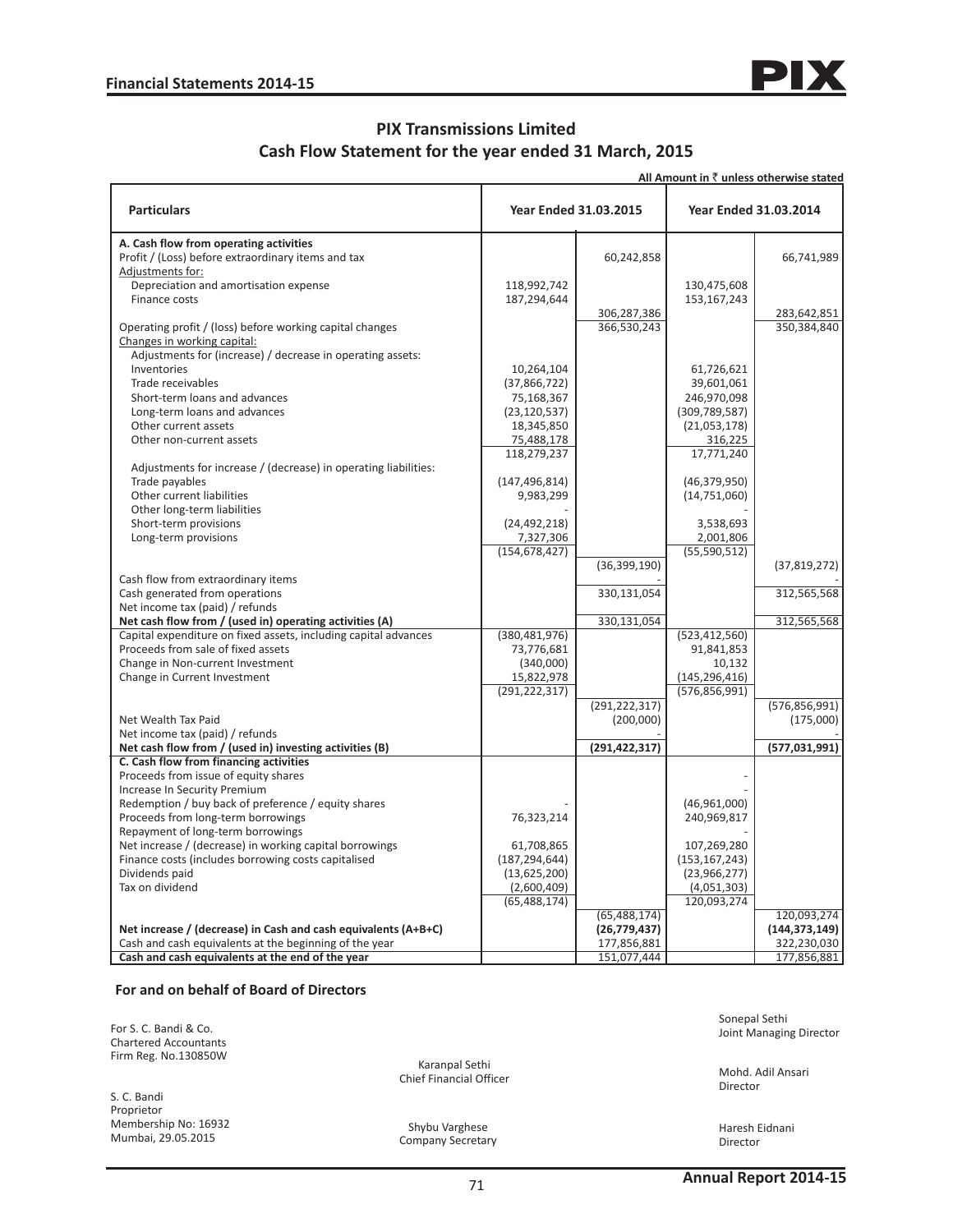#### **1. Company Information:**

Pix Transmissions Limited was incorporated on 22nd July 1981 as a private limited company in the State of Maharashtra, India. The status of Pix Transmissions Limited changed from a Private Limited company to a Public Limited Company effective from 27th September 1989. Pix Transmissions Limited completed its initial public offering of its equity shares in India on 4th December 1989. It is now listed on The Stock Exchange, Mumbai (BSE).

#### **2 Significant Accounting Policies**

- **2.1 Basis of Accounting:** These financial statements have been prepared in accordance with the generally accepted accounting principles in India under the historical cost convention on accrual basis with the accounting standards notified under section 133 of the Companies Act, 2013. Accounting Policies not stated explicitly otherwise are consistent with generally accepted accounting principles in India.
- **2.2 Use of Estimates:** The preparation of financial statements in conformity with generally accepted accounting principles requires estimates and assumptions to be made that affect the reported amounts of assets that the management co-markets and liabilities disclosure of contingent liabilities as on the date of the financial statements and the reported amounts of revenues and expenses during the reporting period. Differences between actual results and estimates are recognized in the period in which the results are known/ materialized.
- **2.3 Revenue Recognition:** Sales are recognised when the substantial risk and rewards of ownership in the goods are transferred to the buyer, upon supply of goods, and or recorded net of trade discount,. Sales, taxes and excise duties. It does not include inter divisional transfers.
- **2.4 Tangible Fixed Assets:** Fixed assets are stated at cost less accumulated depreciation and accumulated impairment losses, If any. Subsequent expenditures related to an item of fixed asset are added to its book value only if they increase the future benefits from the existing assets beyond its previously assesssed standard performance.Losses arising from the requirement of, and gains or losses arising from the disposal of fixed assets which are carried at cost are recognized in the profit and loss account.
- **2.5 Intangible Assets:** Intangible assets are at cost of
- acquisition less accumulated amortization and accumulated impairment loss, if any
- **2.6 Depreciation And Amortization:** Depreciation on tangible assets is provided on the straight-line method over the useful lives of assets estimated by management. Depreciation for asset purchased / sold during a period is proportionately charged. Intangible assets are amortised over their respective individual estimated useful lives on straight line basis, commencing from the date the asset is available to the company for its use. The management estimates the useful lives of the other fixed assets as follows:

| <b>Building</b>                | 30 years |
|--------------------------------|----------|
| <b>Plant and Machinery</b>     | 15 years |
| Office Equipment               | 5 years  |
| <b>Electrical Installation</b> | 10 years |
| Computer Equipment             | 3 years  |
| <b>Furniture and Fixtures</b>  | 10 years |
| Vehicles                       | 6 years  |

Depreciation and amortization mehtods, useful lives and residual values are reveiwed periodoically including at each financial year end

**2.7 Impairment of Assets:** Impairment loss, if any, is provided to the extent, the carrying amount of assets exceeds their recoverable amount. Recoverable amount is higher of an asset's net selling price and its value in use. Value in use is the present value of estimated fututre cash flows expected to arise from the continuing use of an asset and from its disposal at the end of its useful life.

Assessment is done at each balance sheet date as to whether there is any indication that an impairment loss recognised for an asset in prior accounting periods may no longer exist or may have decreased.

- **2.8 Investment:** Investments are classified into current and long-term investments. Long-term investments are carried at cost. Cost of acquisition includes all costs directly incurred on the acquisition of the investment after providing for diminution in value, if such diminution is of permanent nature.
- **2.9 Inventories:** Inventories are valued at lower of cost, computed on a weighted average basis, and estimated net realisable value, after providing for cost of obsolescence and other anticipated losses, wherever considered nesessary. Finished goods and work in progress include costs of conversion and other costs incurred in bringing the inventories to their present location and condition.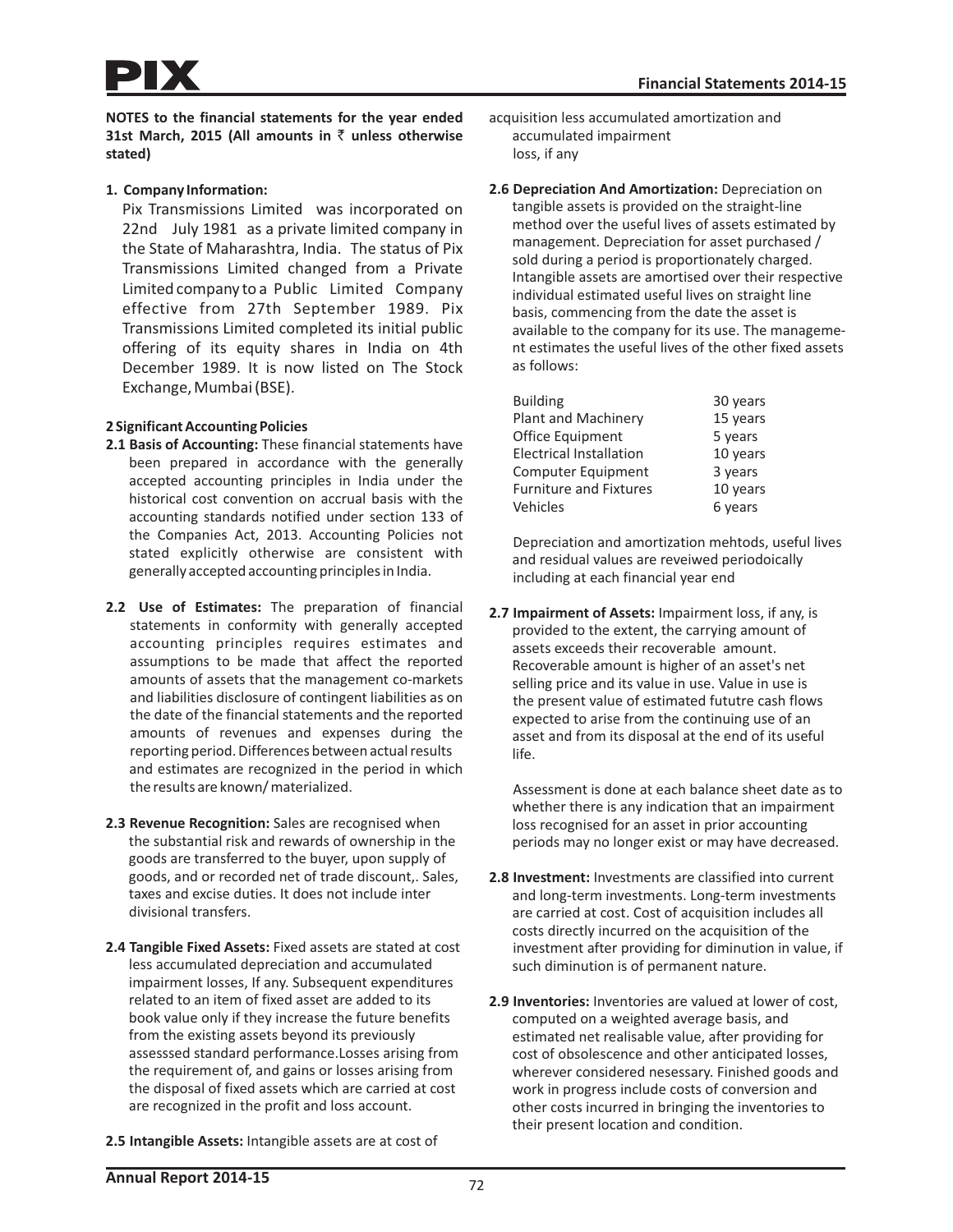- **2.10 Trade Receivables and Loans and Advances:** Trade Receivables and Loans and Advances are stated at book value and no provision is made for doubtful debts.
- **2.11 Foreign Currency Transactions:** Transactions in foreign currencies are converted in Rupees at rate prevailing on the date of transaction. Monetary assets and liabilities denomination in foreign currency are translated at the period end exchange rates. Gains / losses arising on account of realisation/settlement of foreign exchange transactions and on translation of foreign currency assets and liabilities are recognised in the Profit and Loss Account. All Foreign Currency liabilities and monetary assets are stated at the exchange rate prevailing as at the date of Balance Sheet and the difference taken to Profit & Loss account as Exchange Fluctuation loss or gain.

### **2.12 Employee Benefits:**

- **A. Post-employment Benefits**
- **i. Defined Contribution Plans:**
	- The Company has a Defined Contribution Plan for Post employment benefit in the form of Provident Fund for all employees which are administrated by Regional Provident Fund Commissioner.

### **ii. Defined Benefit Plans:**

 Funded Plan: The Company has defined benefit & Leave Encashment plan for Post-employment benefit in the form of Gratuity for all employees. Liability for above defined benefit plan is provided on the basis of valuation, as at the Balance Sheet date, the actuarial method used for measuring the liability is the Projected Unit Credit method.

- **B. Gratuity:** The Provision has been made in the accounts for the present liability for future payment of gratuity to employees of the company in terms of Payment of Gratuity act, 1972.
- **C.** The actuarial gains and losses arising during the year are recognized in the Profit & Loss Account of the year.
- **2.13 Expenditure:** Expenses are accounted on accrual basis and provision is made all known losses and liabilies. Revenue expenditure on research and development is charged against the profit of the year in which it is incurred. Capital expenditure on research and development is shown as an addition to fixed assets.
- **2.14 Current and Deferred Tax:** Income taxes comprise of current tax and deferred taxcharge. Current tax is the amount of tax payable on the taxable income for the year determined in accordance with the provisions of the Income Tax Act, 1961.

 Deferried tax is recognised on timing differences, being the differences between the taxable income and the accounting income that originate in one period and are capable of reversal in one or more subsequent periods.Deferred tax assets and liabilities are measured using the tax rates and tax laws that that have been enacted or substantively enacted by the balance sheet date. In the event of unabsorbed depreciationand carry forward losses, deferred tax assets are recognised only to the extent that there is virtual certainty supported by conviencing evidence that sufficient future taxable income will be available to ralise such assets. in other situations, deferred tax assets are recognised only to the extent that there is reasonable certainty that sufficient future taxable income will be available to realise these assets.

- **2.15 Borrowing Cost:** Borrowing costs that are not directly attributable to the acquisition, construction or production of a qualifying asset is charged to Profit & Loss Account.
- **2.16 Contingencies:** The company creates a provision for loss, contingencies arising from claims, litigations, assessment, fines, penalties etc when there is a present obligation as a result of past events that probably requires outflow of resources and a reliable estimate can be made of the amount of obligation.
- **2.17 Segment Reporting:** The Company is engaged in the business of Industrial Rubber Products and there is no reportable primary segment as per Accounting Standard (AS 17) 'Segment Reporting'. The company identified geographical locations as secondary segments. The products of the company are sold both in the domestic & export markets, which are considered different geographical segments.
- **2.18 Earning Per Share:** Basic earning per share is calculated by dividing the net profit for the period attributable to equity shareholders by the weighted average number of equity shares outstanding during the period.

 The weighted average number of equity shares outstanding during the period and for all periods presented is adjusted for events, such as bonus shares, other than the conversion of potential equity shares, that have changed the number of equity shares outstanding, without a corresponding change in resources.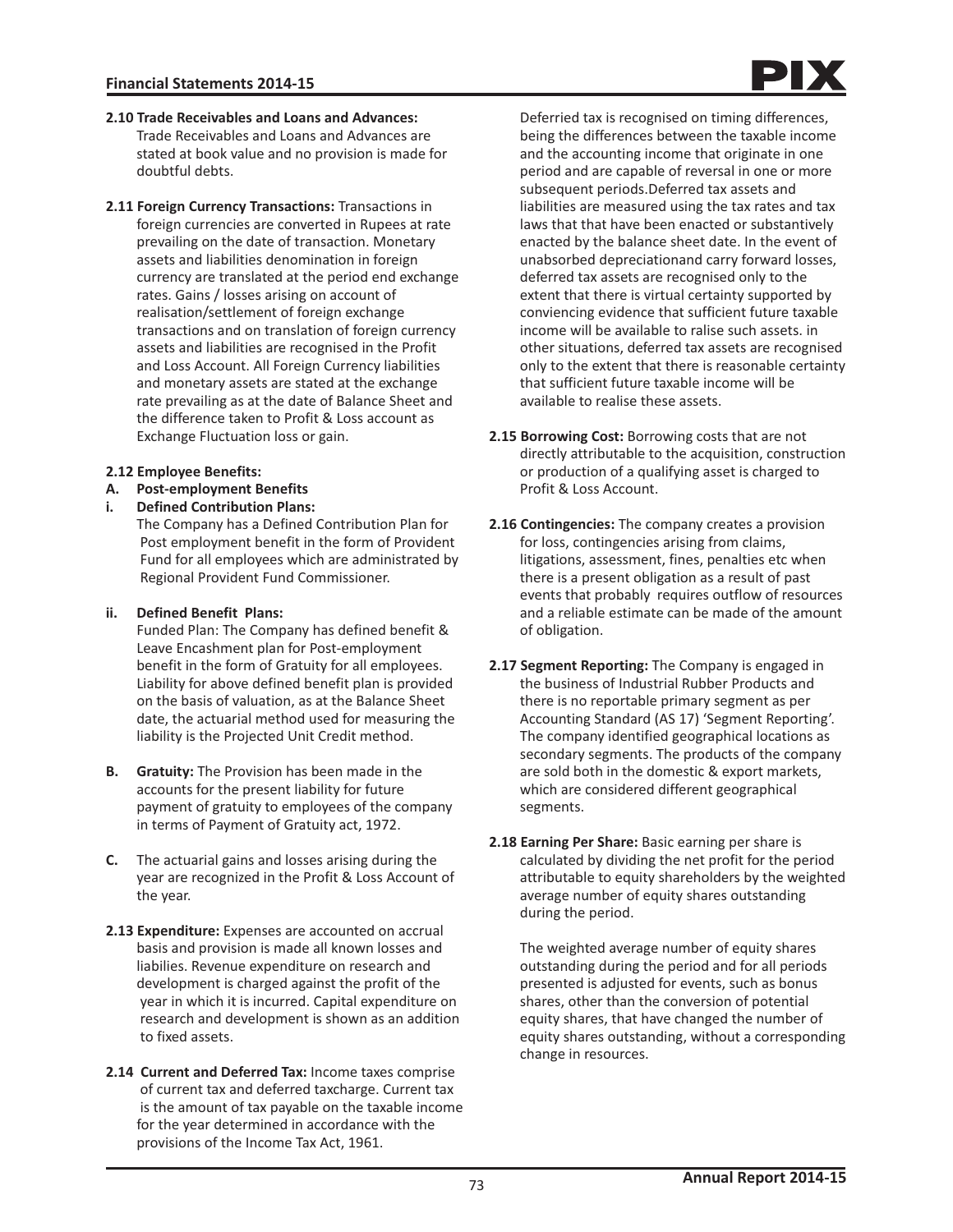**3** The Authorised, Issued, Subscribed and Fully paid-up share capital comprises of equity shares having a par value of Rs. 10 each as follows:

|    |                                                                                                                         | 31.03.2015  | 31.03.2014  |
|----|-------------------------------------------------------------------------------------------------------------------------|-------------|-------------|
|    | A Authorised                                                                                                            |             |             |
| i. | 2,05,00,000 (Previous year 2,05,00,000) equity<br>shares of Rs. 10 each                                                 | 205,000,000 | 205,000,000 |
|    | ii. 14,50,000 (Previous year 14,50,000) Convertible 6%<br>Preference Shares of `100 each                                | 145,000,000 | 145,000,000 |
|    | iii. 15,00,000 (Previous year 15,00,000) non-<br>convertible 6% cumulative Redeemable Preference<br>Shares of `100 each | 150,000,000 | 150,000,000 |
|    |                                                                                                                         | 500,000,000 | 500,000,000 |
| B  | Issued, Subscribed and Fully paid up                                                                                    |             |             |
|    | 1,36,25,200 (Previous year 1,36,25,200) equity<br>shares of <b>2</b> 10 each                                            | 136,252,000 | 136,252,000 |
|    | Less: Allotment money in arrears from public other<br>than Directors                                                    | (11,000)    | (11,000)    |
|    | ii. NIL (Previous year 4,69,610) non-convertible 6%<br>cumulative Redeemable Preference Shares of                       |             |             |
|    | 100 each                                                                                                                | 136,241,000 | 136,241,000 |
|    | Non-convertible 6% cumulative Redeemable                                                                                |             |             |
|    | <b>Preference Shares</b>                                                                                                |             | 469,610     |
|    | <b>Opening Balance</b>                                                                                                  |             | (469, 610)  |
|    | Changes during the year                                                                                                 |             |             |
|    | Closing balance                                                                                                         |             |             |
|    |                                                                                                                         |             |             |

# **Rights, preferences and restrictions attached to shares**

# **a. Equity Shares**

The company has one class of shares having par value of Rs. 10 each. Each shareholder is eligible for one vote per share held. The dividend proposed by the Board of Directors is subject to the approval of the shareholders in the ensuing Annual General Meeting, except in case of interim dividend. In the event of liquidation, the equity shareholders are eligible to receive the remaining assets of the Company after distribution of all preferential amounts, in proportion to their shareholding.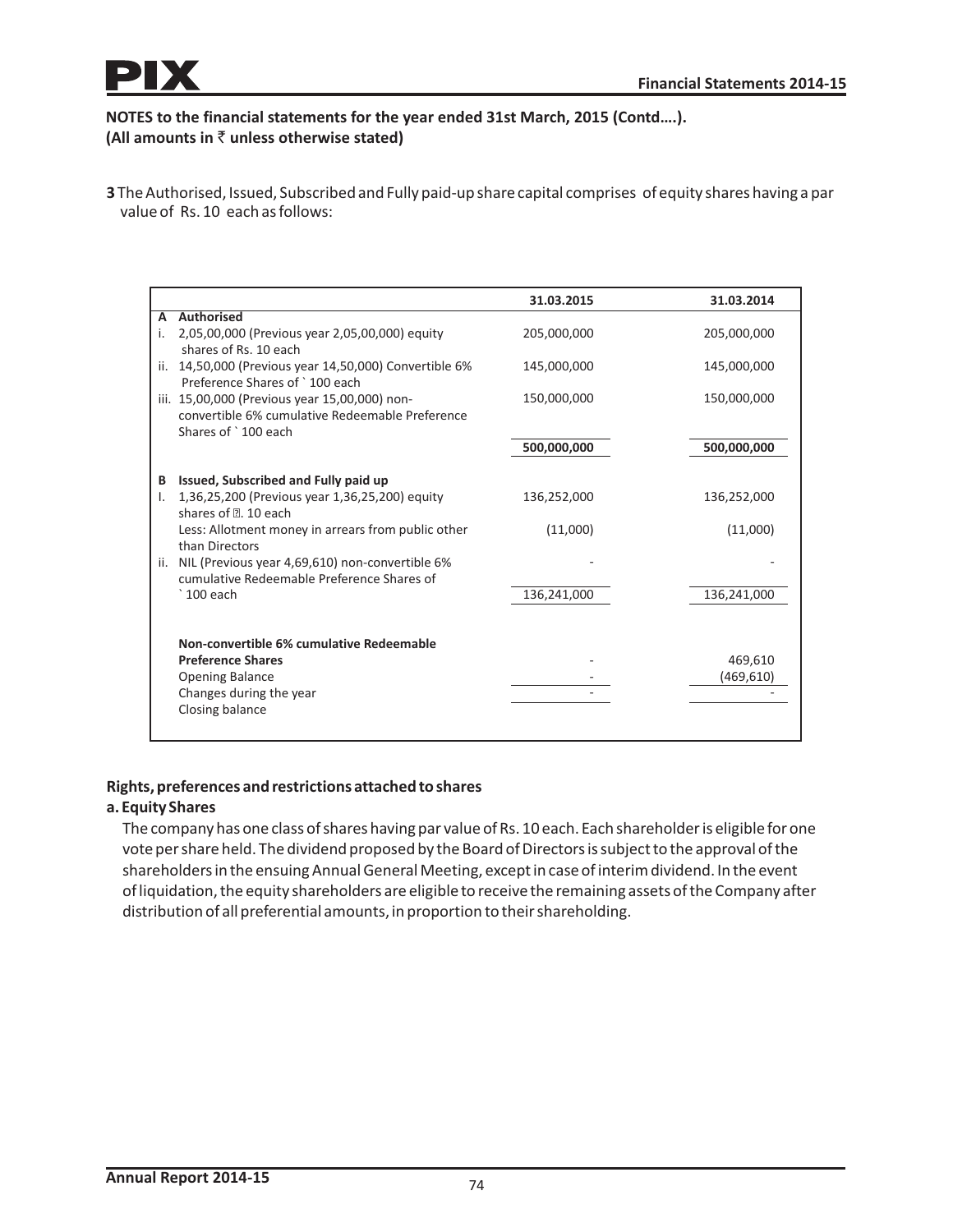# **Details of shares held by shareholders holding more than 5% of the aggregate shares in the Company**

| <b>Equity Shares</b>                   | 31.03.2015          |        | 31.03.2014          |        |
|----------------------------------------|---------------------|--------|---------------------|--------|
|                                        | <b>No of Shares</b> | %      | <b>No of Shares</b> | %      |
| Nirmal Sethi                           | 959,212             | 7.04%  | 959,212             | 7.04%  |
| Amarpal Singh Sethi / Inderjeet Sethi  | 1,008,325           | 7.40%  | 993,825             | 7.29%  |
| Sukhpal Singh Sethi / Davinder Sethi   | 853,645             | 6.27%  | 839,145             | 6.16%  |
| Sonepal Singh Sethi / Kamalpreet Sethi | 1,498,295           | 11.00% | 1,457,421           | 10.70% |
| Davinder Sethi / Sukhpal Singh Sethi   | 654,057             | 4.80%  | 558,126             | 4.10%  |
| Inderjeet Sethi / Amarpal Sethi        | 841,901             | 6.18%  | 712,065             | 5.23%  |
| Rishipal Sethi / Saba Sethi            | 1,154,807           | 8.48%  | 1,145,007           | 8.40%  |
| Karanpal Sethi                         | 961,360             | 7.06%  | 938,217             | 6.89%  |

| <b>Reserves and Surplus</b>                                                                                                                                  | 31.03.2015     | 31.03.2014     |
|--------------------------------------------------------------------------------------------------------------------------------------------------------------|----------------|----------------|
| Reserves and surplus consist of the following reserves:                                                                                                      |                |                |
| a. Securities Premium Reserves                                                                                                                               | 138,709,200    | 138,709,200    |
| <b>b. Capital Reserves</b>                                                                                                                                   | 9,407,880      | 9,407,880      |
| c. Capital Redumption Reserves                                                                                                                               | 112,413,000    | 112,413,000    |
| d. Amalgamation Reserves                                                                                                                                     | 33,741,683     | 33,741,683     |
| e. General Reserves                                                                                                                                          | 25,192,608     | 25,192,608     |
| f. Surplus in Statement of Profit and Loss                                                                                                                   |                |                |
| <b>Opening Balance</b>                                                                                                                                       | 1,048,625,695  | 1,047,435,938  |
| Current year Addition/(Deduction)                                                                                                                            | 34,488,646     | 76,343,337     |
| <b>Less: Appropriations</b>                                                                                                                                  | (16, 425, 609) | (75, 153, 580) |
|                                                                                                                                                              |                |                |
| Transferred to Capital Redemption Reserve                                                                                                                    |                | 46,961,000     |
| Proposed Dividend on Equity Shares Dividend                                                                                                                  | 13,625,200     | 20,437,800     |
| Tax on Equity Dividend                                                                                                                                       | 2,600,409      | 3,473,404      |
| Dividend on Non-Convertible Preference Shares                                                                                                                |                | 3,528,477      |
| Tax on Non-Convertible Preference Shares Dividend                                                                                                            |                | 577,899        |
| <b>Wealth Tax</b>                                                                                                                                            | 200,000        | 175,000        |
|                                                                                                                                                              | 1,066,688,732  | 1,048,625,695  |
|                                                                                                                                                              |                |                |
| <b>Total Transferred to Balance Sheet</b>                                                                                                                    | 1,386,153,103  | 1,368,090,066  |
| The Board of Directors at its meeting held on<br>29.05.2015 has recommended a final dividend<br>of Rs 1.00 per equity shares.<br><b>Long Term Borrowings</b> |                |                |
| Long term borrowing consist of the following:                                                                                                                |                |                |
| <b>Secured Loans</b><br>a.                                                                                                                                   | 255,725,052    | 235,210,100    |
| <b>Term Loan</b>                                                                                                                                             | 4,381,700      | 9,753,515      |
| Loan Against Hypothication of Vehicle                                                                                                                        | 260,106,752    | 244,963,615    |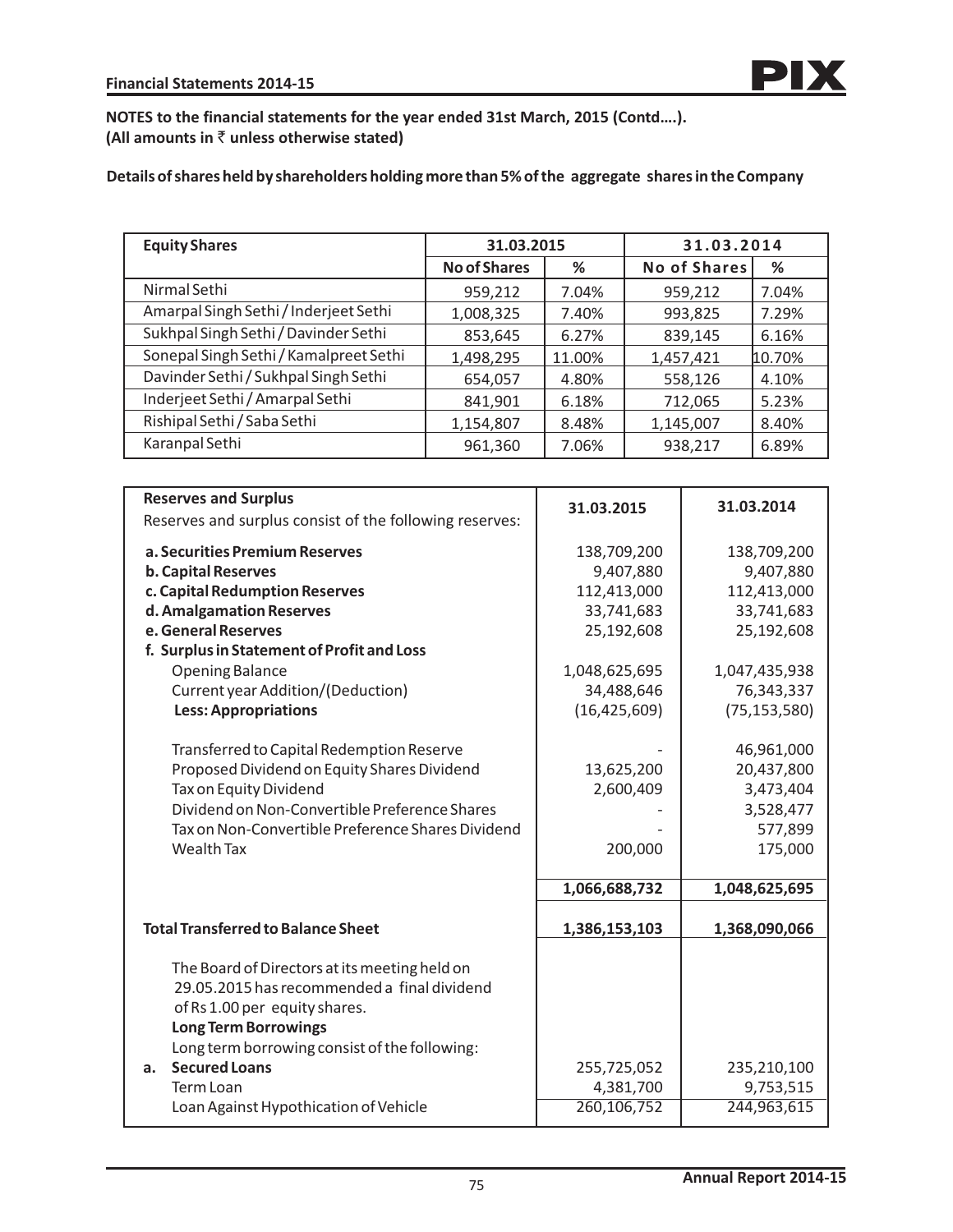| 5 Long Term Borrowings (Contd) | 31.03.2015  | 31.03.2014  |
|--------------------------------|-------------|-------------|
| b. Unsecured Laon              |             |             |
| <b>From Banks</b>              | 57,961,832  | 46,131,066  |
| <b>From Directors</b>          | 224,143,037 | 174,793,726 |
| Total                          | 282,104,869 | 220,924,792 |

- 1 Term loan from banks are secured by first pari passu chargeon all fixed assets and second chargeon current assets of the company.
- 2 Term Loan and working Capital Facilities are further secured by personal guarantee of three Promoter's Directors.
- 3 Loan received against Hypothecation of vehicle is fully secured against vehicles.

|                                               | 31.03.2015  | 31.03.2014  |
|-----------------------------------------------|-------------|-------------|
| 6. Deferred Tax                               |             |             |
| Deferred tax liability (net)                  | 98,671,608  | 85,417,396  |
|                                               | 98,671,608  | 85,417,396  |
|                                               |             |             |
| 7. Other Long Term Liabilities                |             |             |
| <b>Provision For Gratuity</b>                 | 58,605,419  | 51,278,113  |
|                                               | 58,605,419  | 51,278,113  |
|                                               |             |             |
| 8. Short Term Borrowings                      |             |             |
| <b>Working Capital Loan from Banks</b>        | 463,686,293 | 410,867,248 |
| Term Loan due within 12 Months                | 74,928,000  | 104,502,301 |
| Loan Against Hypothication of Vehicle         | 5,778,815   | 2,000,000   |
| Against Bill Discounting from various parties | 207,638,405 | 172,953,099 |
|                                               | 752,031,513 | 690,322,648 |

- 1 Working Capital from banks are secured by first pari pasu charges on current assets and second charges on all fixed assets.
- 2 Term loan from banks are secured by first pari passu chargeon all fixed assets and second chargeon current assets of the company.
- 3 Term loan/Working capital facilities are further secured by personal guarantee of four promoter directors.
- 4 New and previous term loans taken from banks are carried the interest rate 13.95% to 14.25%. The loans are repayable in the monthly installment as per repayment schedule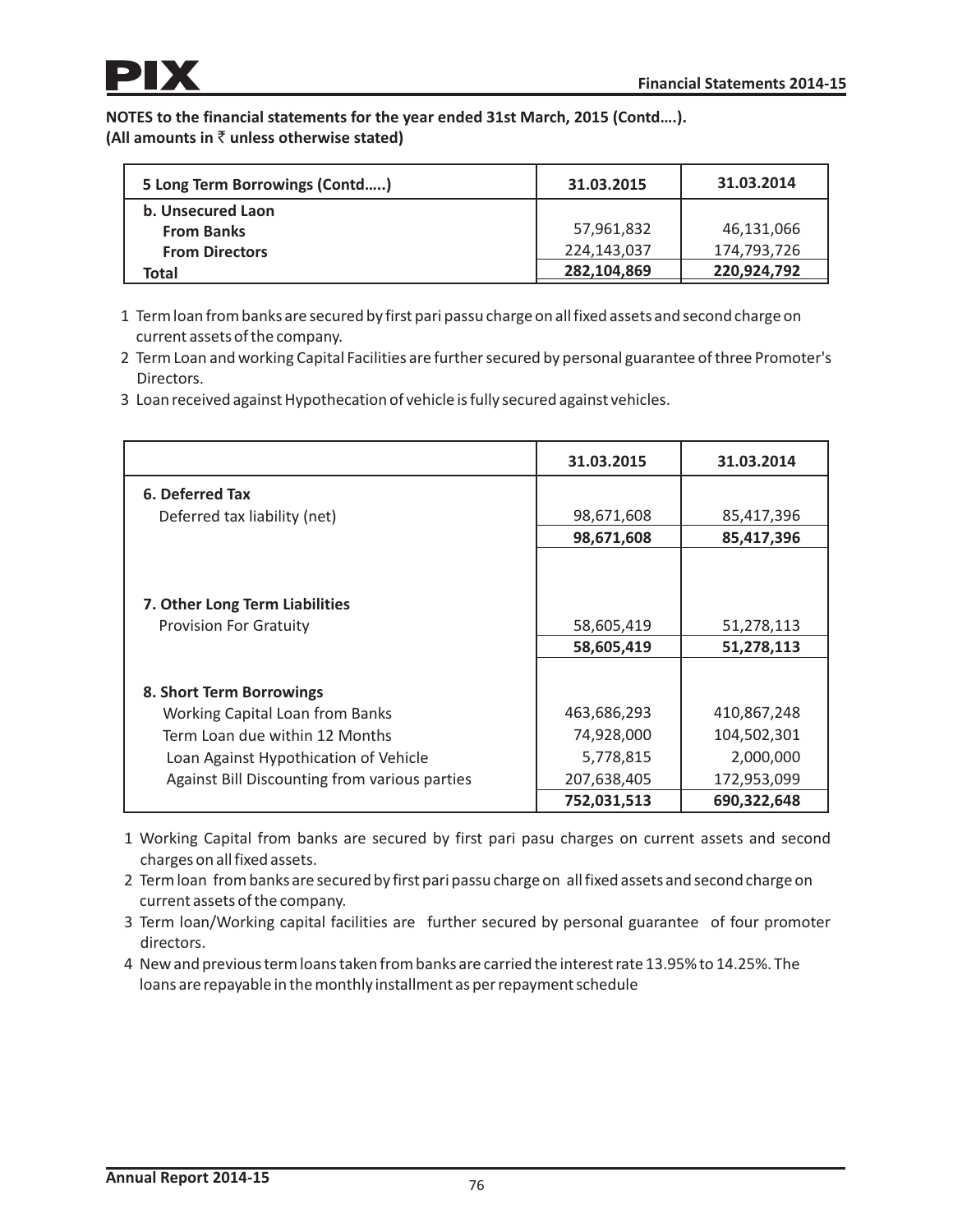|                                                          | 31.03.2015               | 31.03.2014  |
|----------------------------------------------------------|--------------------------|-------------|
| 9. Trade Payables<br>Micro, Small and Medium Enterprises | $\overline{\phantom{0}}$ |             |
| <b>Sundry Creditors</b>                                  | 157,626,615              | 305,123,429 |
|                                                          | 157,626,615              | 305,123,429 |

The Company has no information as to whether any of its vendors constitute a "Supplier" within the meaning of Section 2 (n) of the Micro, Small and Medium Enterprises Development Act, 2006 as no declarations were received under the said Act from them.

|                                     | 31.03.2015    | 31.03.2014    |
|-------------------------------------|---------------|---------------|
| <b>10 Other Current Liabilities</b> |               |               |
| <b>Unclaimed Dividend</b>           | 3,967,475     | 445,059       |
| <b>Advance from Customers</b>       | 16,834,936    | 33,245,757    |
| <b>Employees Benefits Payables</b>  | 77,482,055    | 55,394,211    |
| <b>TDS Payable</b>                  | 4,087,338     | 3,303,478     |
|                                     | 102,371,803   | 92,388,505    |
| <b>11 Short Term Provisions</b>     |               |               |
| Proposed Equity Dividend            | 13,625,200.00 | 20,437,800.00 |
| Proposed For Dividend Tax           | 2,600,409.00  | 3,473,404.00  |
| Provision for Income Tax            | 24,728,910    | 27,408,435    |
| <b>Provision for Leave Benefits</b> | 5,121,175     | 6,748,273     |
|                                     | 46,075,694    | 58,067,912    |

#### **Fixed Assets**

|                                  |                                           | GROSS                                  | <b>BLOCK</b>                    |                                                 |                     | <b>DEPRECIATION</b> |                        |                            |                                         | <b>NET BLOCK</b>                        |  |
|----------------------------------|-------------------------------------------|----------------------------------------|---------------------------------|-------------------------------------------------|---------------------|---------------------|------------------------|----------------------------|-----------------------------------------|-----------------------------------------|--|
| <b>Description</b>               | <b>Gross Value</b><br>as on<br>31.03.2014 | <b>Additions</b><br>During the<br>Year | Sold/Trf.<br>During<br>the Year | <b>Total Gross</b><br>Value as on<br>31.03.2015 | As on<br>01.04.2014 | For the<br>Year     | Less<br>Written<br>off | <b>Total</b><br>31.03.2015 | <b>Net Value</b><br>as on<br>31.03.2015 | <b>Net Value</b><br>as on<br>31.03.2014 |  |
| Plot                             | 150,351,139                               | 2,260,000                              |                                 | 152,611,139                                     |                     |                     |                        |                            | 152,611,139                             | 150,351,139                             |  |
| <b>Factory Premises</b>          | 601,004,042                               | 165,285,032                            |                                 | 766,289,074                                     | 72,995,083          | 20,347,493          |                        | 93,342,576                 | 672,946,498                             | 528,008,959                             |  |
| <b>Plant &amp; Machinery</b>     | 1,102,802,138   158,103,941               |                                        |                                 | 1,260,906,080                                   | 600,967,252         | 42,429,593          |                        | 643,396,845                | 617,509,234                             | 501,834,886                             |  |
| <b>Furnitures &amp; Fixtures</b> | 65,327,100                                | 10,395,006                             |                                 | 75,722,105                                      | 24,333,364          | 10,768,736          |                        | 35,102,100                 | 40,620,006                              | 40,993,736                              |  |
| <b>Electrical Installations</b>  | 129,541,181                               | 29,077,261                             |                                 | 158,618,442                                     | 23,117,614          | 25,917,973          |                        | 49,035,587                 | 109,582,855                             | 106,423,567                             |  |
| <b>Office Equipments</b>         | 56,889,051                                | 8,410,913                              |                                 | 65,299,964                                      | 40,155,564          | 9,510,637           |                        | 49,666,201                 | 15,633,763                              | 16,733,487                              |  |
| <b>Vehicles</b>                  | 33,950,821                                | 6,949,824                              | 10,314,372                      | 30,586,273                                      | 8,148,773           | 3,279,477           | 2,917,843              | 8,510,408                  | 22,075,865                              | 25,802,047                              |  |
| <b>TOTAL</b>                     | 2,139,865,472                             | 380,481,976                            |                                 | 10,314,372 2,510,033,076                        | 769,717,650         | 112,253,909         |                        |                            | 2,917,843 879,053,717 1,630,979,359     | 1,370,147,821                           |  |
| Previous year                    | 1,636,801,333                             | 515,058,064                            |                                 | 11,993,926 2,139,865,471                        | 647,480,643         | 127,944,835         |                        |                            | 5,707,828 769,717,650 1,370,147,821     | 989,320,689                             |  |

#### **Intengible Assets**

| <b>Description</b> | <b>GROSS BLOCK</b>                        |                                        |                                 |                                                 | <b>DEPRICIATION</b> |                 |                        |              | <b>BLOCK</b><br>NET                     |                                         |
|--------------------|-------------------------------------------|----------------------------------------|---------------------------------|-------------------------------------------------|---------------------|-----------------|------------------------|--------------|-----------------------------------------|-----------------------------------------|
|                    | <b>Gross Value</b><br>as on<br>31.04.2014 | <b>Additions</b><br>During the<br>Year | Sold/Trf.<br>During<br>the Year | <b>Total Gross</b><br>Value as on<br>31.03.2015 | As on<br>01.04.2014 | For the<br>Year | Less<br>Written<br>off | <b>Total</b> | <b>Net Value</b><br>as on<br>31.03.2015 | <b>Net Value</b><br>as on<br>31.03.2014 |
| Software           | 17,779,202                                |                                        |                                 | 17,779,202                                      | 2,530,773           | 6738832.18      |                        | 9,269,605    | 8,509,598                               | 15,248,430                              |
| l Total            | 17,779,202                                |                                        |                                 | 17,779,202                                      | 2,530,773           | 6,738,832       |                        | 9,269,605    | 8,509,598                               | 15,248,430                              |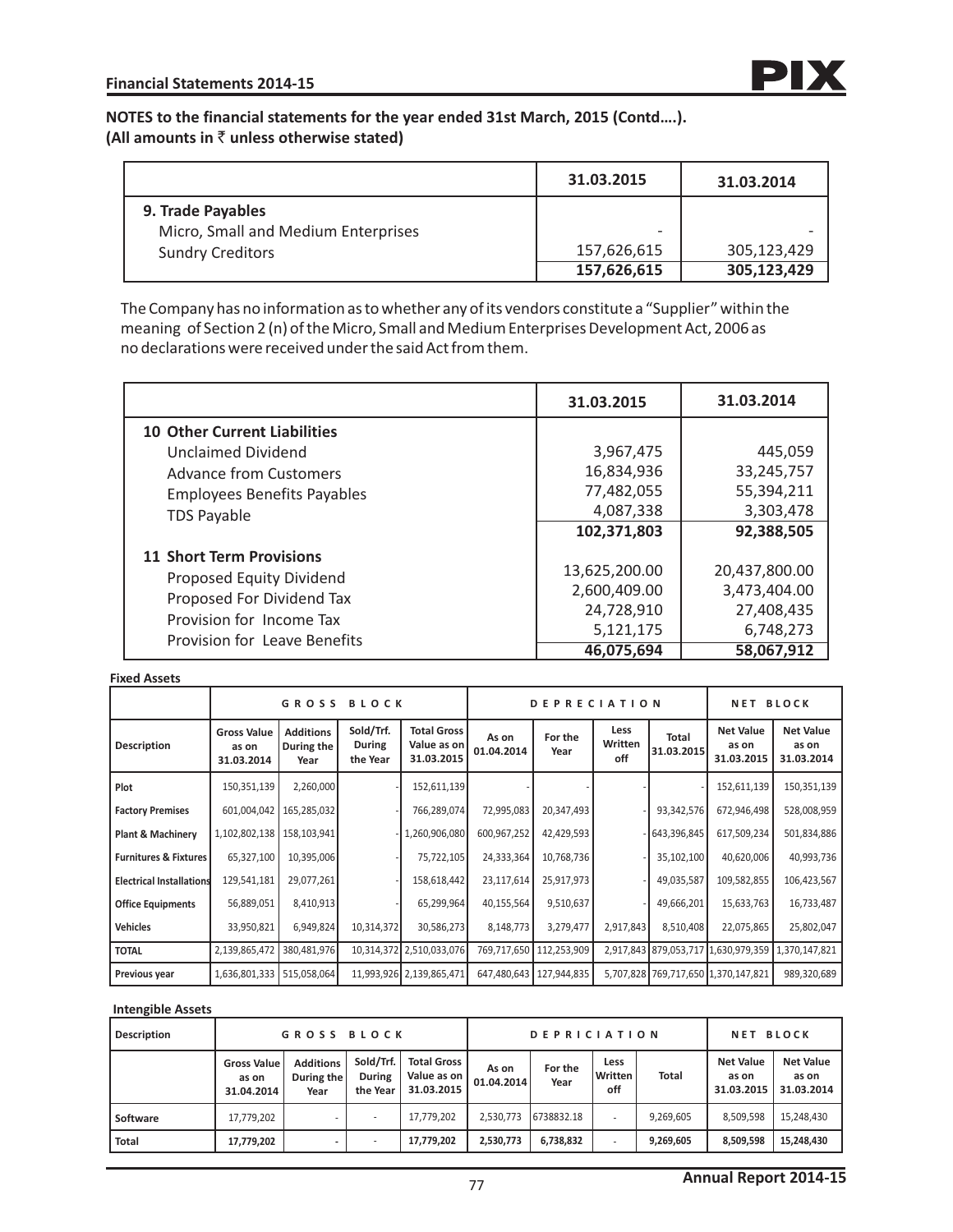# **Capital Work-in-progress**

| <b>Description</b>      | <b>GROSS BLOCK</b>                 |                                        |                                       |                                                 | <b>DEPRICIATION</b> |                 |                        |                          | <b>NET BLOCK</b>                        |                                         |
|-------------------------|------------------------------------|----------------------------------------|---------------------------------------|-------------------------------------------------|---------------------|-----------------|------------------------|--------------------------|-----------------------------------------|-----------------------------------------|
|                         | Gross Value<br>as on<br>31.03.2014 | <b>Additions</b><br>During the<br>Year | <b>Transfer</b><br>During the<br>Year | <b>Total Gross</b><br>Value as on<br>31.03.2015 | As on<br>01.04.2014 | For the<br>Year | Less<br>Written<br>off | <b>Total</b>             | <b>Net Value</b><br>as on<br>31.03.2015 | <b>Net Value</b><br>as on<br>31.03.2013 |
| <b>Nork-in-progress</b> | 66,380,151.00                      |                                        | 268.186.10 66648337.10                |                                                 |                     |                 |                        |                          |                                         | 66,380,151                              |
| Total                   | 66.380.151                         | 268.186                                | 66.648.337                            |                                                 |                     |                 |                        | $\overline{\phantom{a}}$ | $\overline{\phantom{a}}$                | 66,380,151                              |

#### **15 Non Current Investment**

|                                                                                                              | 31.03.2015   |                       |                | 31.03.2014   |                       |  |
|--------------------------------------------------------------------------------------------------------------|--------------|-----------------------|----------------|--------------|-----------------------|--|
| Un-Quoted Fully Paid up (At Cost)                                                                            | <b>Units</b> | Face<br>Value         | Total<br>Value | <b>Units</b> | <b>Total</b><br>Value |  |
| A. Subsidiary Company<br>i. Pix Middle East FZC, UAE<br>(150(130) equity shares of 1000 Dhiram per<br>share) | 150          | 1000<br><b>Dhiram</b> | 2,060,500      | 130          | 1,720,500             |  |
| ii. Pix Transmissions (Europe) Limited<br>(equity shares of per share)                                       | 100,000      | 1€                    | 8,515,460      | 100,000      | 8515460               |  |
| <b>B. Joint Venture Companies</b><br>i. Pix QCS Limited (50,000 equity shares of $1 \in$<br>per share)       | 50,000       | 1€                    | 3,156,000      | 50,000       | 3,156,000             |  |
|                                                                                                              |              |                       | 13,731,960     |              | 13,391,960            |  |

#### **16 Long Term Loans and Advances**

| <b>Particulars</b>                     | 31.03.2015 | 31.03.2014 |
|----------------------------------------|------------|------------|
| Loans and Advances to Related Partires | 5,191,436  | 13,717,028 |
| <b>Securities Deposits</b>             | 8,800,876  | 6,536,458  |
| Other Loans                            | 35,000,000 | 5,974,350  |
| Loans and Advances to Employees        | 4,785,681  | 4,429,619  |
| Other Receivable                       | 39,043,539 | 39,043,539 |
|                                        | 92,821,532 | 69,700,995 |
| i Pix Middle East FZC, UAE             | 4,131,815  | 4,131,815  |
| ii Pix Quality Component Solutions     | 1,059,621  | 1,059,621  |
| iii Pix Transmissions (Europe) Limited |            | 8,525,592  |
|                                        | 5,191,436  | 13,717,028 |

**Note:**In the opinion of the Board of Directors, the Current Assets, Loans and Advances are approximately of the values stated, if realized in the ordinary course of business. The Provision for depreciation and all known liabilities are adequate and not in excess of the amount reasonably necessary.

### **17 Other Non-current Assets**

| <b>Particulars</b>                                                                              | 31.03.2015 | 31.03.2014  |
|-------------------------------------------------------------------------------------------------|------------|-------------|
| <b>Product Development Expenditures</b><br>(Unsecured, Considered good unless stated otherwise) | 80,000,000 | 155,171,953 |
| <b>Preliminary Expenditure</b>                                                                  | 383.892    | 700.117     |
|                                                                                                 | 80,383,892 | 155,872,070 |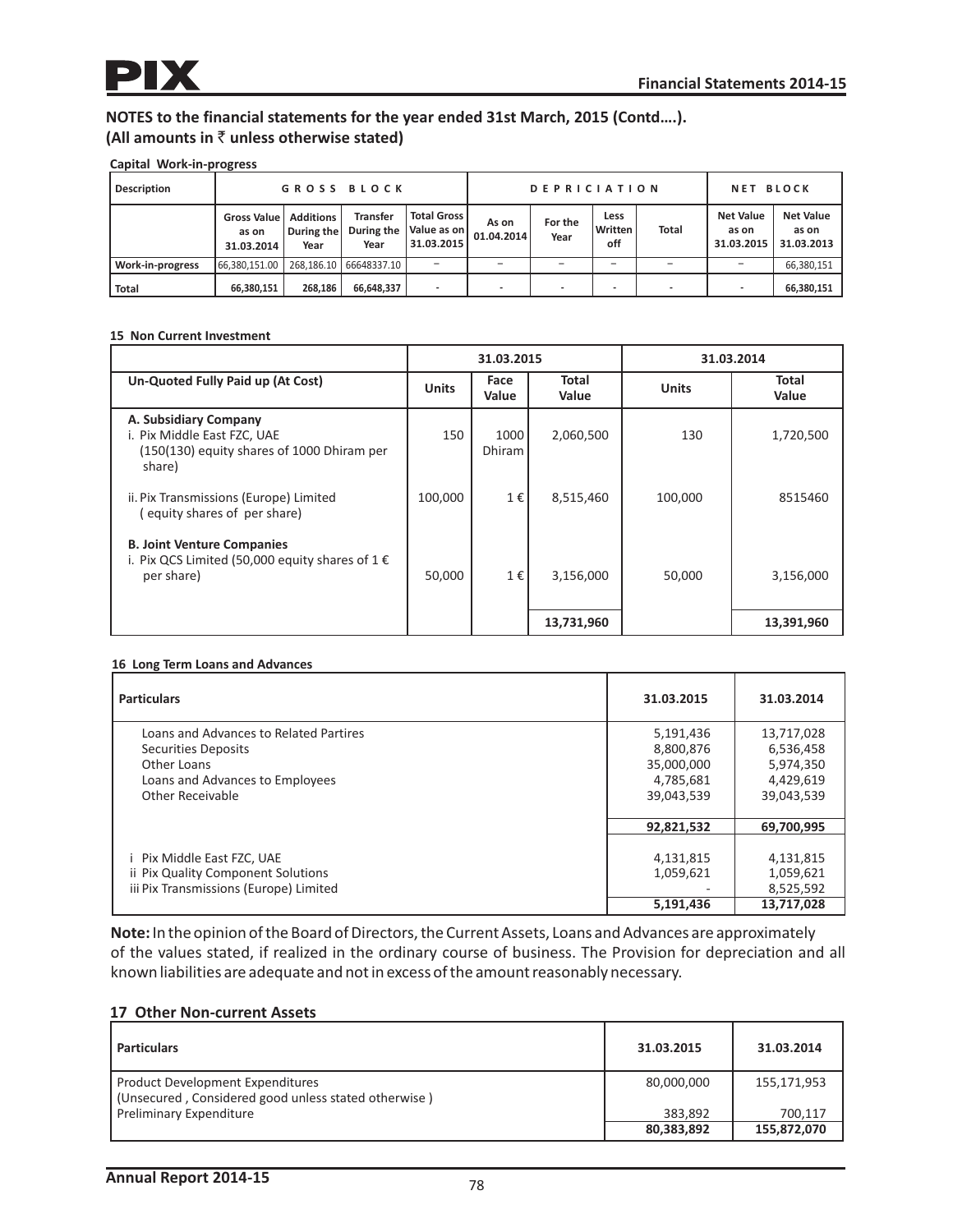## **18 Current Investment**

| <b>Particulars</b>                                                                   | 31.03.2015   |               | 31.03.2014            |              |                |
|--------------------------------------------------------------------------------------|--------------|---------------|-----------------------|--------------|----------------|
| Un-Quoted Fully Paid up (At Cost)<br><b>Investment in Mutual Funds</b>               | <b>Units</b> | Face<br>Value | <b>Total</b><br>Value | <b>Units</b> | Total<br>Value |
| <b>HDFC MUTUAL FUND</b>                                                              |              |               |                       |              |                |
| HDFC FMP 378 D Regular                                                               | 500,000      | 10            | 5,000,000             | 500,000      | 5,000,000      |
| HDFC Liquid Growth Fund                                                              | 1,205,596    | 10            | 18,000,000            | 1,205,596    | 30,000,000     |
| <b>SUB TOTAL</b>                                                                     |              |               | 23,000,000            |              | 35,000,000     |
| KOTAK MUTUAL FUND                                                                    |              |               |                       |              |                |
| Kotak FMP Series 137 371 Days Growth                                                 | 500,000      | 10            | 5,000,000             | 500,000      | 5,000,000      |
| IDFC Fixed Term Plan Series 79 Regular Plan Growth                                   | 500,000      | 10            | 5,000,000             | 500,000      | 5,000,000      |
| ICICI Prudential FMP Series 72 425 Days<br>Plan N Regular Plan Cumulative            | 500,000      | 10            | 5,000,000             | 500,000      | 5,000,000      |
| <b>ICICI Prudential FMP Series 73378 Days</b><br>Plan O Regular Plan Cumulative      | 500,000      | 10            | 5,000,000             | 500,000      | 5,000,000      |
| IDFC Arbitrage Fund Regular Plan Dividend                                            |              |               |                       | 326,222      | 4,114,504      |
| Kotak Equity Arbitrage Fund Monthly-Dividend                                         |              |               |                       | 383,577      | 4,106,521      |
| Kotak Floater Short Term Daily Dividend                                              | 43,023       | 1.000         | 43,022,861            | 59,473       | 60,163,795     |
| <b>ICICI Prudential Blended Plan A -</b><br>Regular Plan - Dividend                  |              |               |                       | 304,703      | 4,118,723      |
| ICICI Prudential Liquid - Regular Plan -<br>Daily Dividend                           |              |               |                       | 940          | 94,030         |
| Sundaram Flexible Fund Short<br>Term Plan Regular Growth                             | 455,323      | 10            | 9,000,000             | 455,323      | 9,000,000      |
| <b>Sub Total</b>                                                                     |              |               | 72,022,861            |              | 101,597,572    |
| <b>SBI MUTUAL FUND</b><br>SBI Premiere Liquid Fund- Regular Plan -<br>Daily Dividend | 35,493       |               | 34,450,577            | 8,671        | 8,698,844      |
| <b>SUB TOTAL</b>                                                                     |              |               | 34,450,577            |              | 8,698,844      |
| <b>TOTAL CURRENT INVESTMENTS</b>                                                     |              |               | 129,473,438           |              | 145,296,416    |
|                                                                                      |              |               |                       |              |                |

**NOTE :1:** Aggregate value of Quoted Investment ` 129,473,438/- (Previous Year 145,296,416) Unquoted Investment ₹13,731,960/- (Previous Year ₹13,391,960/-)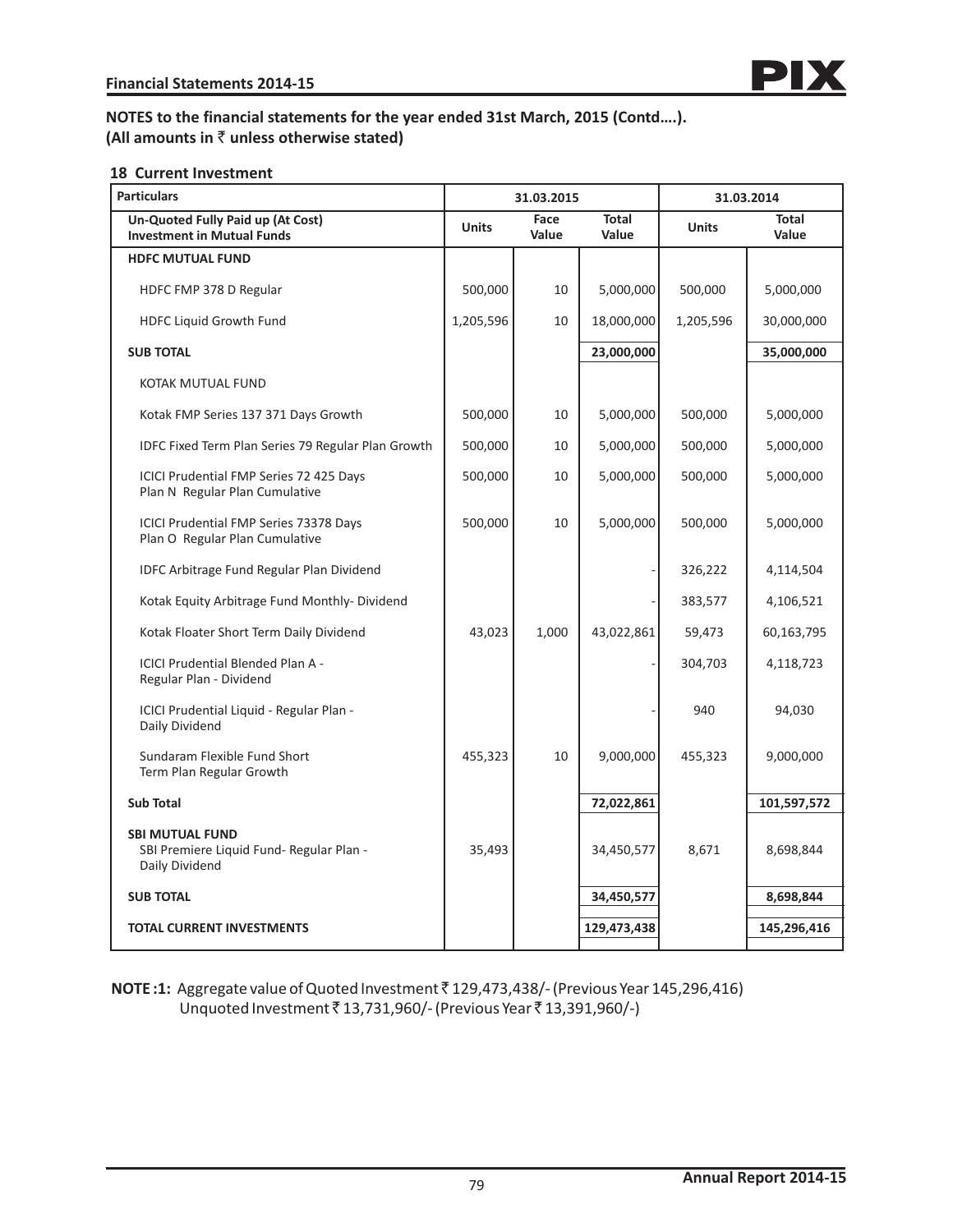**19 Inventories** (Valued at lower of cost and net realisable value)

| <b>Particulars</b>       | 31.03.2015  | 31.03.2014  |
|--------------------------|-------------|-------------|
| Raw Material             | 127,304,036 | 128,312,579 |
| Work-in-progress         | 52,080,965  | 44,751,409  |
| <b>Finished Goods</b>    | 158,377,674 | 139,692,826 |
| Stores and Spares        | 126,369,176 | 161,735,353 |
| <b>Packing Materials</b> | 3,430,961   | 4,159,387   |
| <b>Trading Goods</b>     | 1,651,940   | 827,302     |
|                          |             |             |
|                          | 469,214,752 | 479,478,856 |

**NOTE:** The Value of Stocks is as per inventory taken, prepared, valued and certified by the Management.

#### **20 Trade Receivables**

| <b>Particulars</b>                                                                                                                                                                                                                                                               | 31.03.2015                | 31.03.2014                |
|----------------------------------------------------------------------------------------------------------------------------------------------------------------------------------------------------------------------------------------------------------------------------------|---------------------------|---------------------------|
| <b>Considered Good</b><br>Outstanding for a period exceeding six months from the<br>date they are due to payment<br>Others<br><b>Considered Doubtful</b><br>Outstanding for a period exceeding six months from the date<br>they are due to payment<br>Less: Bad & Doubtful Debts | 17,521,057<br>577,808,863 | 98,731,536<br>458,731,661 |
|                                                                                                                                                                                                                                                                                  | 595,329,919               | 557,463,197               |

**Note:** Book Debts, Advances, Bank Deposits and Credit balances are taken subject to their respective confirmation.

#### **21 Cash & Cash Equivalent**

| <b>Particulars</b>                                           | 31.03.2015  | 31.03.2014  |
|--------------------------------------------------------------|-------------|-------------|
| A. Cash in Hand                                              | 144,933     | 124,319     |
| <b>B. Bank Balances</b>                                      |             |             |
| On Current Account                                           | 11,745,060  | 20,757,077  |
| On Term Deposit (with original maturity less than 3 months)  |             |             |
| On Term Deposit (with original maturity more than 12 months) | 124,129,756 | 141,090,608 |
| <b>Margin Money Deposit</b>                                  | 15,057,695  | 15,884,877  |
|                                                              | 151,077,444 | 177,856,881 |

#### **22 Short Term Loans and Advances**

| <b>Particulars</b>                                        | 31.03.2015  | 31.03.2014  |
|-----------------------------------------------------------|-------------|-------------|
| Advances Recoverable in Cash or Kind or Value of Received |             |             |
| Unsecured Advances Considered Good                        | 40,163,043  | 92,508,605  |
| l Interest Receivables                                    | 780.240     |             |
| Security Deposits                                         | 1,235,372   | 2,237,086   |
| Receivables from others                                   | 14,204,299  | 13,487,547  |
| <b>Balance With Central Excise</b>                        | 47,039,391  | 70,020,356  |
| <b>Staff Advances</b>                                     |             | 337,118     |
|                                                           | 103,422,346 | 178,590,712 |

**Note:** Sundry Advances includes deposit to the various government departments, amount receivable from Excise and Sales Tax departments.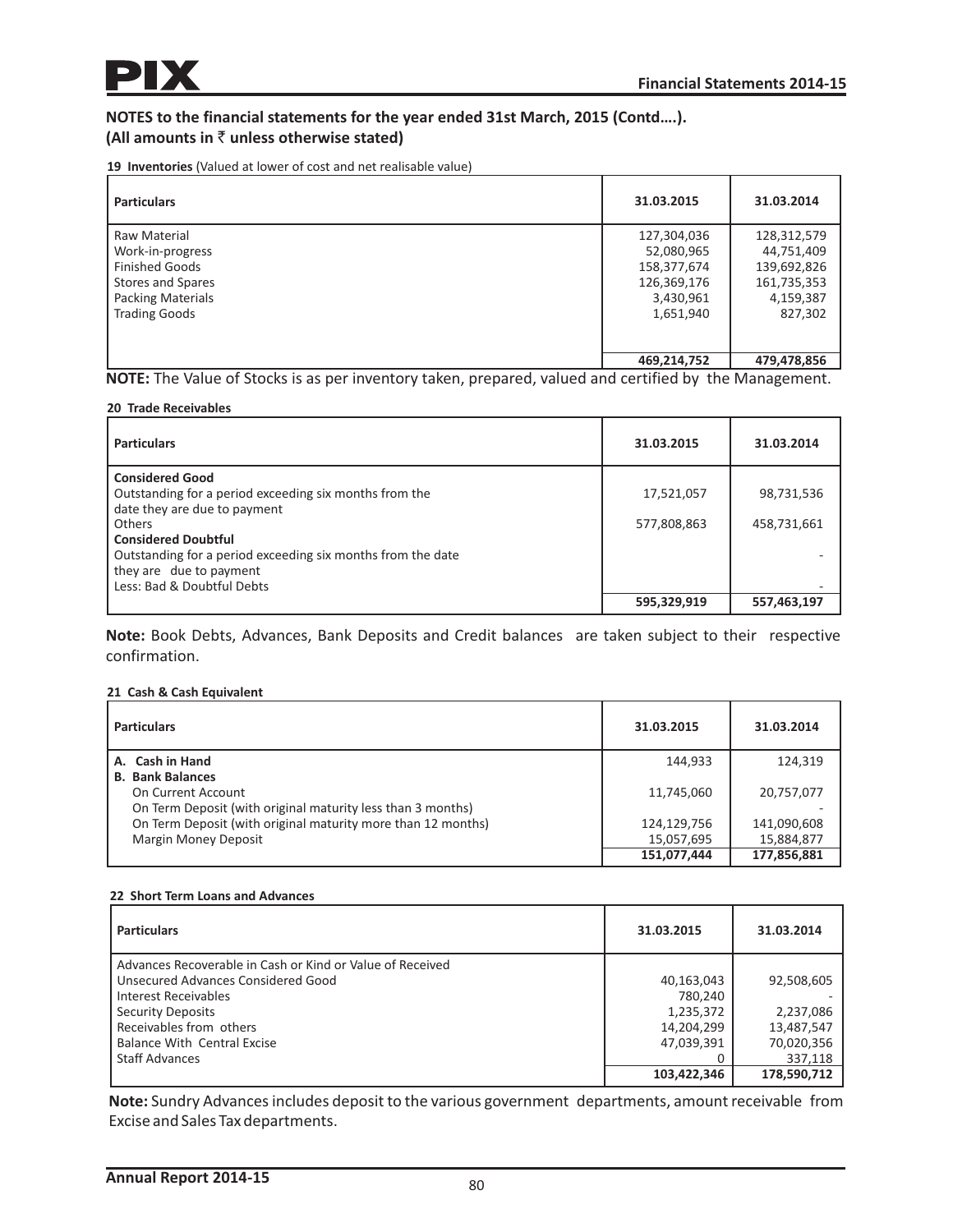### **23 Other Current Assets**

| <b>Particulars</b>   | 31.03.2015 | 31.03.2014 |
|----------------------|------------|------------|
| Interest Receivables |            | 19,926,287 |
| Pre-paid Expenses    | 5,044,138  | 3,463,701  |
|                      | 5,044,138  | 23,389,988 |

#### **24 Revenue from Operation**

| <b>Particulars</b>         | 31.03.2015    | 31.03.2014    |
|----------------------------|---------------|---------------|
| A. Sale of Products        | 2,017,709,466 | 1,895,115,263 |
| B. Other Operating Revenue | 7,765,054     | 9,126,753     |
| C. Trading Sales           | 10,855,809    | 24,551,898    |
| D. Excise Duty             | -5.994.884    | 10.443.866    |
|                            | 2,030,335,444 | 1,939,237,780 |

### **25 Other Income**

| <b>Particulars</b>                                        | 31.03.2015              | 31.03.2014              |
|-----------------------------------------------------------|-------------------------|-------------------------|
| Interest Received On FDR & From Others<br>Dividend Income | 24,260,510<br>1,941,190 | 30,598,272<br>6,100,419 |
| Others                                                    | 26,201,701              | 36,698,691              |

**Note:** The figure of Sales shown during the year includes the amount of Excise, wherever applicable.

#### **26 Cost of Materials Consumed**

| <b>Particulars</b>         | 31.03.2015  | 31.03.2014  |
|----------------------------|-------------|-------------|
| <b>Opening Inventories</b> |             |             |
| <b>Raw Materials</b>       | 128,312,579 | 156,045,902 |
| <b>Packing Materials</b>   | 4,159,387   | 3,573,399   |
| <b>Stores and Spares</b>   | 161,735,353 | 123,710,528 |
| <b>Trading Goods</b>       | 827,302     | 444,946     |
|                            | 295,034,621 | 283,774,775 |
| <b>Purchases</b>           |             |             |
| <b>Raw Materials</b>       | 734,887,532 | 721,068,164 |
| <b>Packing Materials</b>   | 21,216,502  | 20,408,777  |
| <b>Stores and Spares</b>   | 66,576,789  | 66,029,008  |
| <b>Trading Goods</b>       | 5,886,928   | 14,264,147  |
|                            | 828,567,750 | 821,770,096 |
| <b>Closing Inventories</b> |             |             |
| <b>Raw Materials</b>       | 127,304,036 | 128,312,579 |
| <b>Packing Materials</b>   | 3,430,961   | 4,159,387   |
| <b>Stores and Spares</b>   | 126,369,176 | 161,735,353 |
| <b>Trading Goods</b>       | 1,651,940   | 827,302     |
|                            | 258,756,113 | 295,034,621 |
| Consumption                | 864,846,257 | 810,510,250 |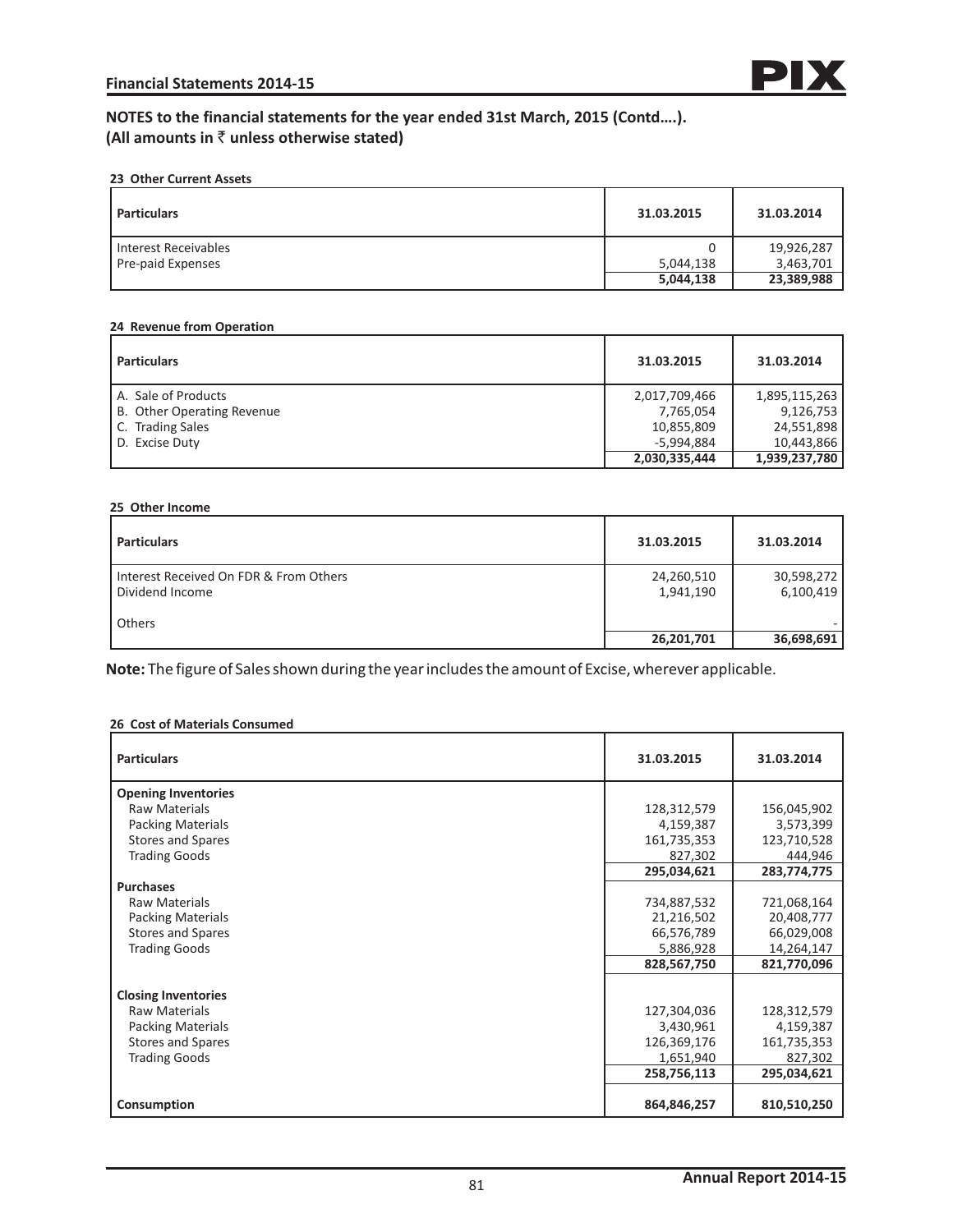# **27 Change in Inventories**

| <b>Particulars</b>         | 31.03.2015   | 31.03.2014  |
|----------------------------|--------------|-------------|
| <b>Opening Inventories</b> |              |             |
| Work-in-Progress           | 44,751,409   | 46,894,290  |
| <b>Finished Goods</b>      | 139,692,826  | 210,536,412 |
|                            | 184,444,235  | 257,430,702 |
| <b>Closing Inventories</b> |              |             |
| Work-in-Progress           | 52,080,965   | 44,751,409  |
| <b>Finished Goods</b>      | 158,377,674  | 139,692,826 |
|                            | 210,458,639  | 184,444,235 |
|                            |              |             |
| <b>Total Change</b>        | (26,014,404) | 72,986,467  |

#### **28 Employee Benefits Expense**

| <b>Particulars</b>                    | 31.03.2015  | 31.03.2014  |
|---------------------------------------|-------------|-------------|
| <b>Salaries</b>                       | 127,245,622 | 106,870,872 |
| ii.<br><b>Wages</b>                   | 195,697,103 | 200,943,067 |
| l iii. Contribution to Provident Fund | 15,447,323  | 13,458,080  |
| iv. Contribution to Gratuity Fund     | 11,408,278  | 6,121,293   |
| v. Staff Welfare Expense              | 11,413,670  | 14,445,858  |
| vi. E.S.I.C.                          | 6,618,091   | 5,513,206   |
|                                       | 367,830,087 | 347,352,376 |

#### **29 Other Expenses**

| <b>Particulars</b>                     | 31.03.2015     | 31.03.2014  |
|----------------------------------------|----------------|-------------|
| Advertisement                          | 459,066        | 456,332     |
| Auditor's Remuneration                 |                |             |
| - Audit Fees                           | 375,000        | 300,000     |
| - Tax Audit Fees                       | 125,000        | 100,000     |
| <b>Bank Commission</b>                 | 11,293,699     | 13,588,825  |
| Cess                                   | 1,219,950      | 938,200     |
| Commission & Brokerage                 | 3,230,397      | 2,082,314   |
| <b>Turnover Discount</b>               | 13,812,184     | 5,779,822   |
| Director's Remuneration                | 41,653,211     | 31,845,778  |
| <b>Travelling Expenses</b>             | 43,031,074     | 32,750,903  |
| Discount                               | 61,330,320     | 59,256,604  |
| <b>Power Expenses</b>                  | 51,304,112     | 51,518,997  |
| <b>Export Expenses</b>                 | 5,674,729      | 3,551,426   |
| Freight & Transportation               | 72,336,272     | 59,436,844  |
| Insurance                              | 3,649,328      | 3,463,881   |
| Legal & Professional Fees              | 14,184,488     | 12,653,723  |
| Rent                                   | 3,685,970      | 3,222,400   |
| Research & Development                 |                | 4,590       |
| <b>Printing &amp; Stationery</b>       | 668,301        | 550,135     |
| Repairs & Maintenance                  | 13,393,407     | 19,512,536  |
| Car & Scooter Expenses                 | 9,380,471      | 5,991,445   |
| <b>Miscellaneous Expenses</b>          | 69,994,905     | 69,973,156  |
| <b>Corporate Social Responsibility</b> | 1,312,537      |             |
| Claim Settlement                       | 19,600,064     |             |
| Telephone Telex & Postage              | 3,924,759      | 4,052,024   |
| <b>Bad Debts</b>                       | 37,389,494     | 13,356,377  |
| Preliminary Expenses Written off       | 316,225        | 316,225     |
|                                        | 483,344,961.49 | 394,702,538 |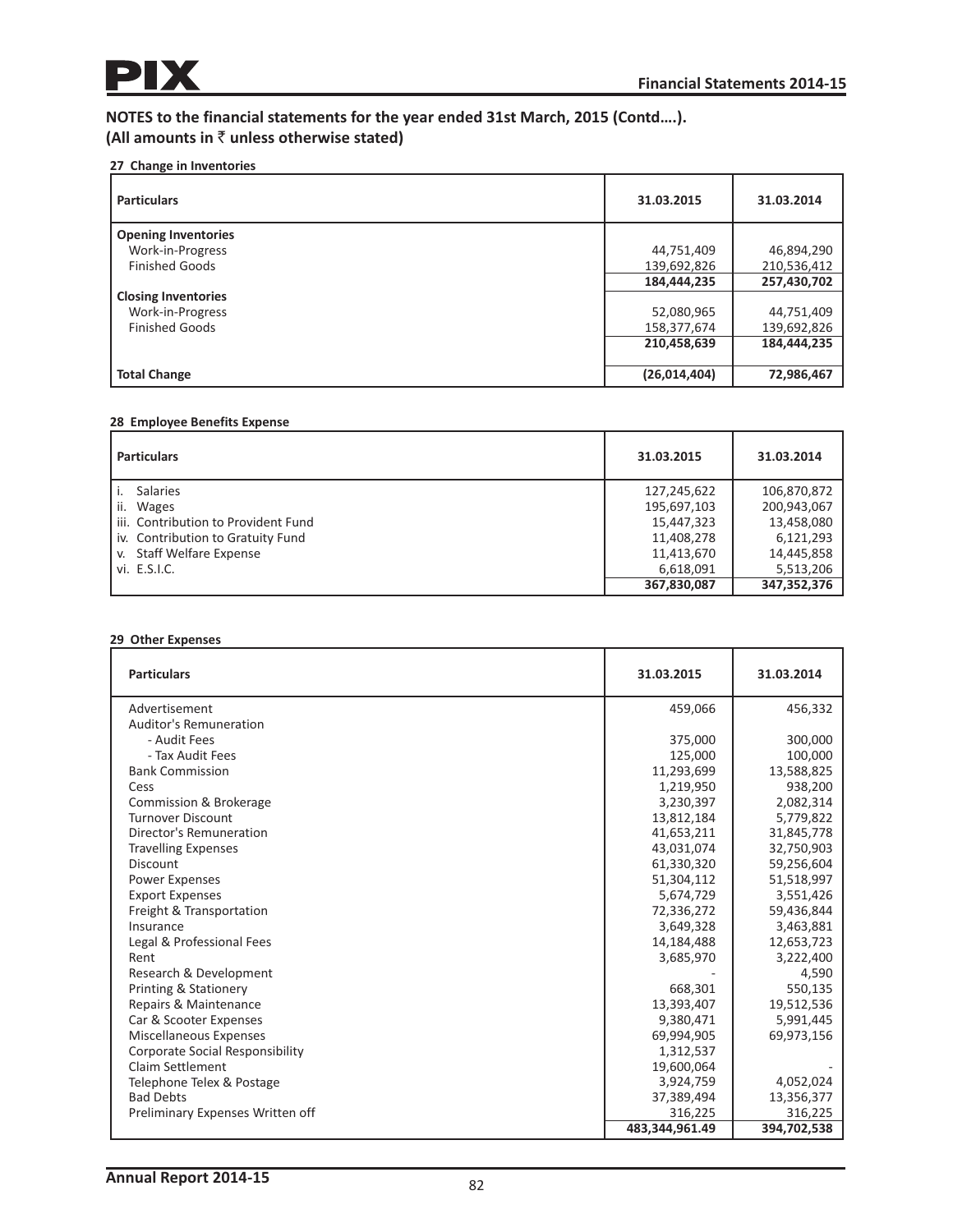**30 Finance Cost**

| <b>Particulars</b> | 31.03.2015  | 31.03.2014  |
|--------------------|-------------|-------------|
| <b>Discounts</b>   | 775,102     | 4,181,633   |
| Interest           | 186,519,542 | 148,985,610 |
|                    | 187,294,644 | 153,167,243 |

#### **31 Depreciation**

| <b>Particulars</b>               | 31.03.2015  | 31.03.2014  |
|----------------------------------|-------------|-------------|
| <b>Factory Premises</b>          | 20,347,493  | 12,847,192  |
| Plant & Machinery                | 42,429,593  | 102,468,371 |
| <b>Electrical Installations</b>  | 10,768,736  | 4,842,693   |
| <b>Furnitures &amp; Fixtures</b> | 25,917,973  | 3,627,452   |
| <b>Office Equipments</b>         | 9,510,637   | 952,204     |
| Vehicles                         | 3,279,477   | 3,206,923   |
| <b>Computer Software</b>         | 6,738,832   | 2,530,773   |
|                                  | 118,992,742 | 130,475,608 |

### **32 Earning Per Share (EPS)**

| <b>Particulars</b>                                   | 31.03.2015 | 31.03.2014  |
|------------------------------------------------------|------------|-------------|
| Profit for the year                                  | 25,754,212 | (9,601,348) |
| Weighted average number of Equity shares outstanding | 13,625,200 | 13,625,200  |
| <b>Basic Earning Per Share</b>                       | 1.89       | (0.70)      |
| Weighted average number of potential equity shares   |            |             |
| outstanding                                          | <b>NIL</b> | <b>NIL</b>  |
| Weighted average number of Equity shares outstanding | 13,625,200 | 13,625,200  |
| (including dilutive shares)                          |            |             |
| <b>Diluted Earning Per Share</b>                     | 1.89       | (0.70)      |

#### **33 Contingent Liabilities**

| <b>Particulars</b>      | 31.03.2015 | 31.03.2014  |
|-------------------------|------------|-------------|
| Letters of Credit       | 62,764,867 | 112,488,645 |
| <b>Bill Discounting</b> | <b>NIL</b> | <b>NIL</b>  |
| <b>Bank Guarantee</b>   | 7,286,322  | 338,539     |

- 34 Depreciation on the Assets added / deducted during the year has been provided on pro-rata basis with reference to the months of addition/deduction.
- 35 The Company has received loans from Directors . The same has been grouped under long term borrowings.
- 36 The company has incurred expenditure on development of production of various new belts for local and Export market. The company intends to develop manufacture of speciality belts for the hitec applications and innovations that are coming in th power transmissions industry and Maintenance Free type belts for the new generation packaging machines and EPDM rubber cover belts for automotive industries.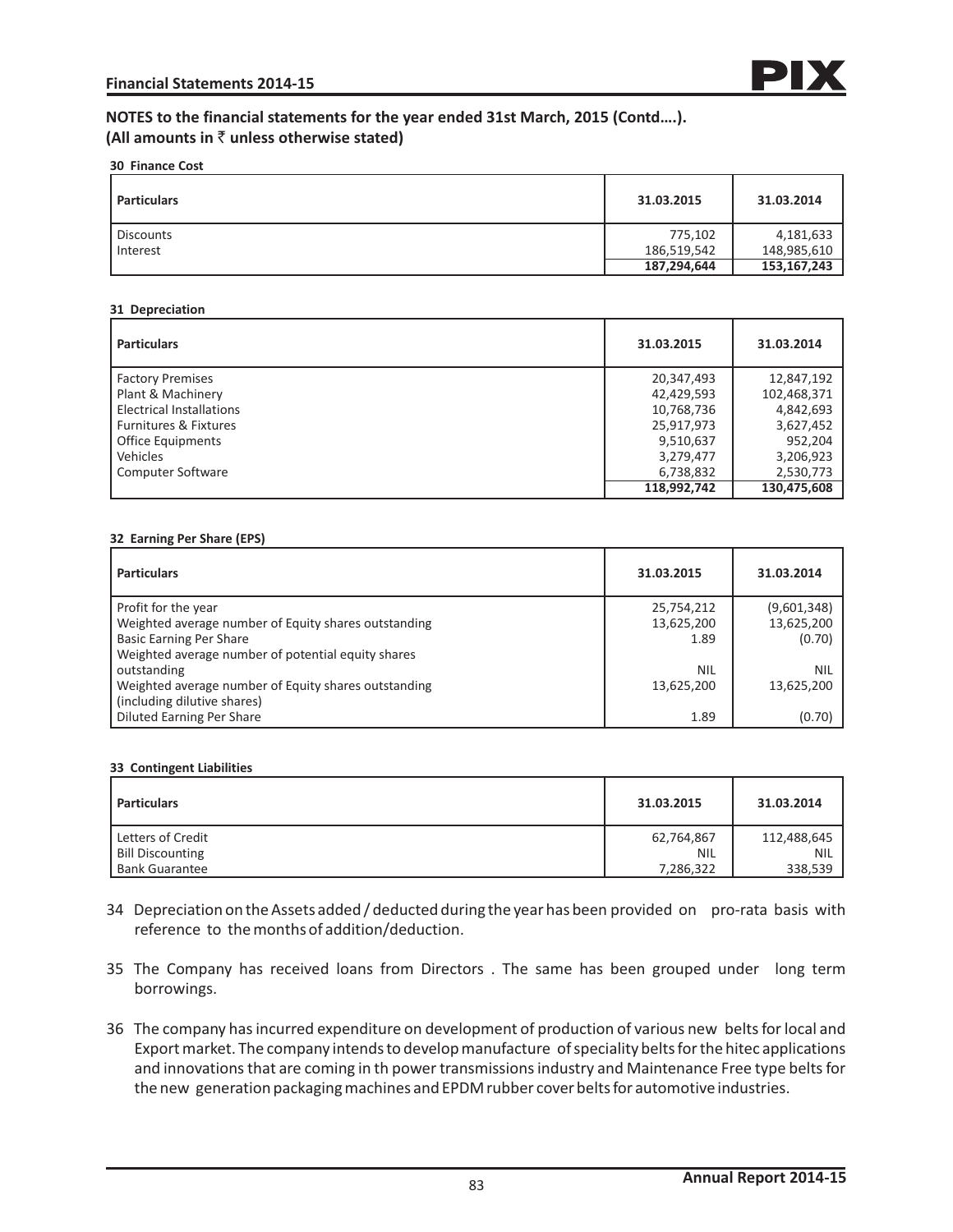

**36** These would be able to withstand higher temperature and perform longer. All the above are new generation products that the company is now proceeding to manufacture to take care of the future needs of the power transmissions industry.

Upto previous year the company has incurred expenditure on development of new product which yet to be manufactured commercially have been carry forward in Product Development Expenditures under the head Other

| <b>Particulars</b>                  | 31.03.2015     | 31.03.2014  |
|-------------------------------------|----------------|-------------|
| Opening Balance                     | 155,171,953    | 155,171,953 |
| Addition/(Deletion) during the year | (75, 171, 953) |             |
| <b>Total</b>                        | 80,000,000     | 155,171,953 |

**37** The Accounting Standard 15 (Revised 2005) on "Employee Benefits" issued by the Institute of Chartered Accountants of India (ICAI) has been adopted by the Company as under:

Defined Contribution Plans – The Company has recognized the following amounts in the Profit and Loss Account for the year

| <b>Particulars</b>                       | 31.03.2015 | 31.03.2014 |
|------------------------------------------|------------|------------|
| Contribution to Employees Provident Fund | 15,447,323 | 13,458,080 |

**38** Defined Benefit Plan – The following figures as per actuarial valuation as at the Balance Sheet date have been debited to profit and loss account:

## **A. Gratuity**

| <b>Particulars</b>                                              | 31.03.2015  | 31.03.2014    |
|-----------------------------------------------------------------|-------------|---------------|
| Opening: Actuarial value of Projected Benefit Obligations (PBO) | 51,278,113  | 49,276,307    |
| Interest cost for the year                                      | 4,102,249   | 3,942,105     |
| Service Cost for the year                                       | 4,168,523   | 3,628,671     |
| Benefits paid for the year                                      | (4,080,972) | (4, 119, 487) |
| Actuarial Gain / (Loss) on obligations                          | 3,137,506   | (1,449,483)   |
| Closing: Actuarial value of Projected Benefit Obligations (PBO) | 58,605,419  | 51,278,113    |
| <b>Balance Sheet Statement</b>                                  |             |               |
|                                                                 | 31.03.2015  | 31.03.2014    |
| Present value of the obligation at 31.03.15                     | 58,605,419  | 51,278,113    |
| Fair value of plan assets 31.03.15                              | NIL         | NII           |
| Un-funded liability 31.03.15                                    | 58,605,419  | 51,278,113    |
| Un-recognized gains / losses in opening balance                 | NII         | NIL           |
| Un-funded liability recognized in Balance sheet                 | 58,605,419  | 51,278,113    |
| <b>Profit &amp; Loss Account Statement</b>                      |             |               |
|                                                                 | 31.03.2015  | 31.03.2014    |
| Interest cost for the year                                      | 4,102,249   | 3,942,105     |
| Service Cost for the year                                       | 4,168,523   | 3,628,671     |
| Actual return on plan assets from 01.04.14 to 31.03.15          | <b>NII</b>  | <b>NII</b>    |
| Actuarial Gain / (Loss) on obligations                          | 3,137,506   | (1,449,483)   |
| Gratuity to be provided as expenses in Profit & Loss a/c.       | 11,408,278  | 6,121,293     |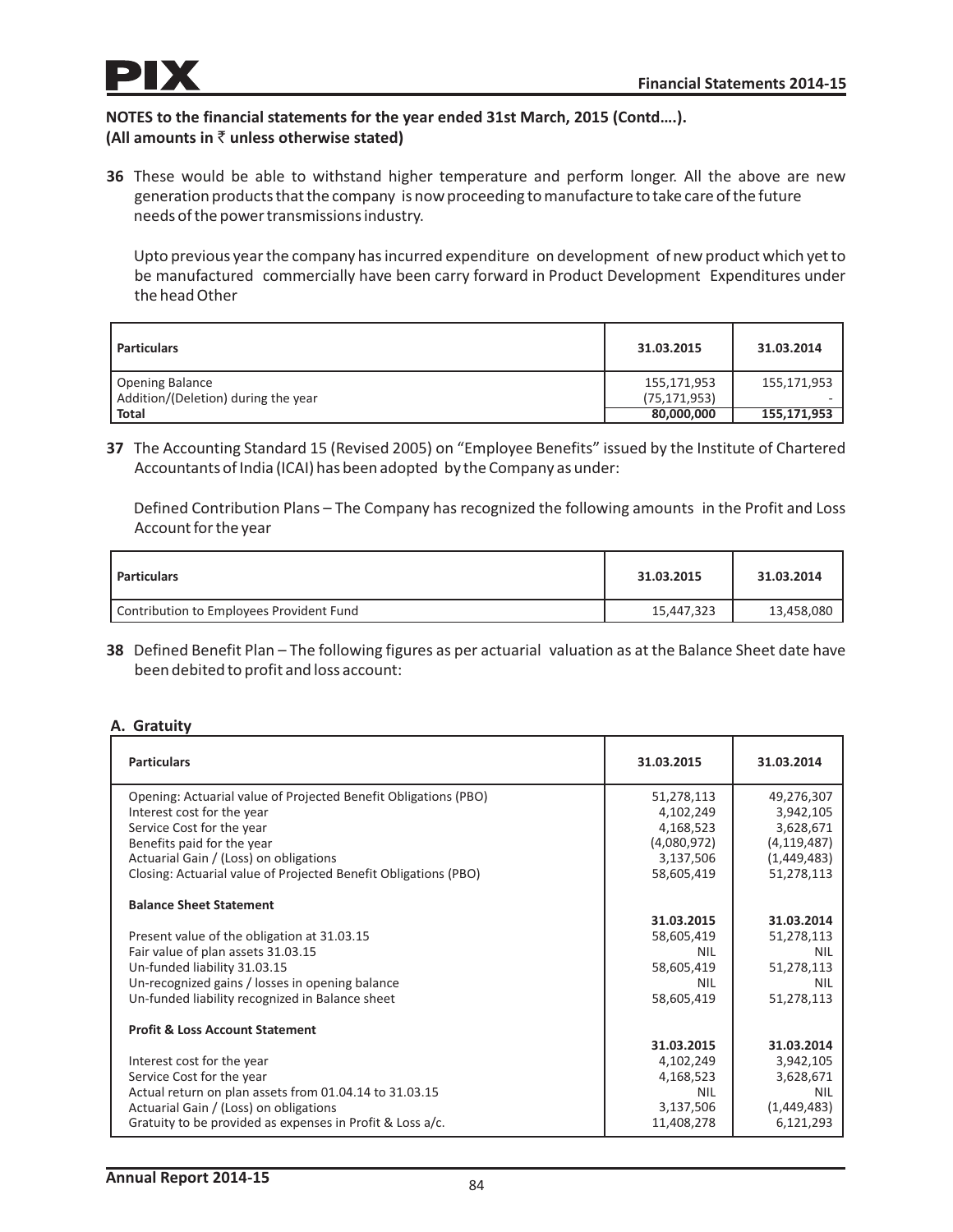## **B Leave Encashment Changes in Benefit Obligation**

| <b>Particulars</b>                                              | 31.03.2015  | 31.03.2014  |
|-----------------------------------------------------------------|-------------|-------------|
| Opening: Actuarial value of Projected Benefit Obligations (PBO) | 6,748,273   | 3,384,580   |
| Interest cost for the year                                      | 539,862     | 270,766     |
| Service Cost for the year                                       | 2,935,709   | 2,674,704   |
| Benefits paid for the year                                      | (3,402,904) | (2,634,964) |
| Actuarial Gain / (Loss) on obligations                          | (1,699,765) | 3,053,187   |
| Closing: Actuarial value of Projected Benefit Obligations (PBO) | 5,121,175   | 6,748,273   |
| <b>Balance Sheet Statement</b>                                  |             |             |
|                                                                 | 31.03.2015  | 31.03.2014  |
| Present value of the obligation at 31.03.15                     | 5,121,175   | 6,748,273   |
| Fair value of plan assets 31.03.15                              | NIL         | <b>NIL</b>  |
| Un-funded liability 31.03.15                                    | 5,121,175   | 6,748,273   |
| Un-recognized gains / losses in opening balance                 | NII         | <b>NIL</b>  |
| Un-funded liability recognized in Balance sheet                 | 5,121,175   | 6,748,273   |
| <b>Profit &amp; Loss Account Statement</b>                      |             |             |
|                                                                 | 31.03.2015  | 31.03.2014  |
| Interest cost for the year                                      | 539,862     | 270,766     |
| Service Cost for the year                                       | 2,935,709   | 2,674,704   |
| Actual return on plan assets from 01.04.14 to 31.03.15          | <b>NIL</b>  | <b>NIL</b>  |
| Actuarial (Gain) / Loss on obligations                          | (1,699,765) | 3,053,187   |
| Gratuity to be provided as expenses in Profit & Loss a/c.       | 1,775,806   | 5,998,657   |

## **39 Segment Reporting:**

The Company is engaged in the business of Industrial Rubber Products and there is no reportable as per Accounting Standard (AS 17 ) 'Segment Reporting'.

The company identified geographical locations as secondary segments. The products of the company are sold both in the domestic & export markets, which are considered different geographical segments. Segment-wise revenues are as under:

| Revenue      | 31.03.2015    | 31.03.2014    |
|--------------|---------------|---------------|
| Domestic     | 1,080,924,046 | 984,375,978   |
| Export       | 949,411,398   | 954,856,457   |
| <b>Total</b> | 2,030,335,444 | 1,939,232,435 |

The company has manufacturing facility at Nagpur, India. It is not possible to directly attribute or allocate on a reasonable basis, the expenses, assets and liabilities to these geographical segments.

## **40 Deferred Tax:**

Deferred Tax has been provided in accordance with Accounting Standard 22- Accounting for Taxes on income issued by the Institute of Chartered Accountants of India.

The major components of the net deferred tax liability as on 31.03.2015 are as under: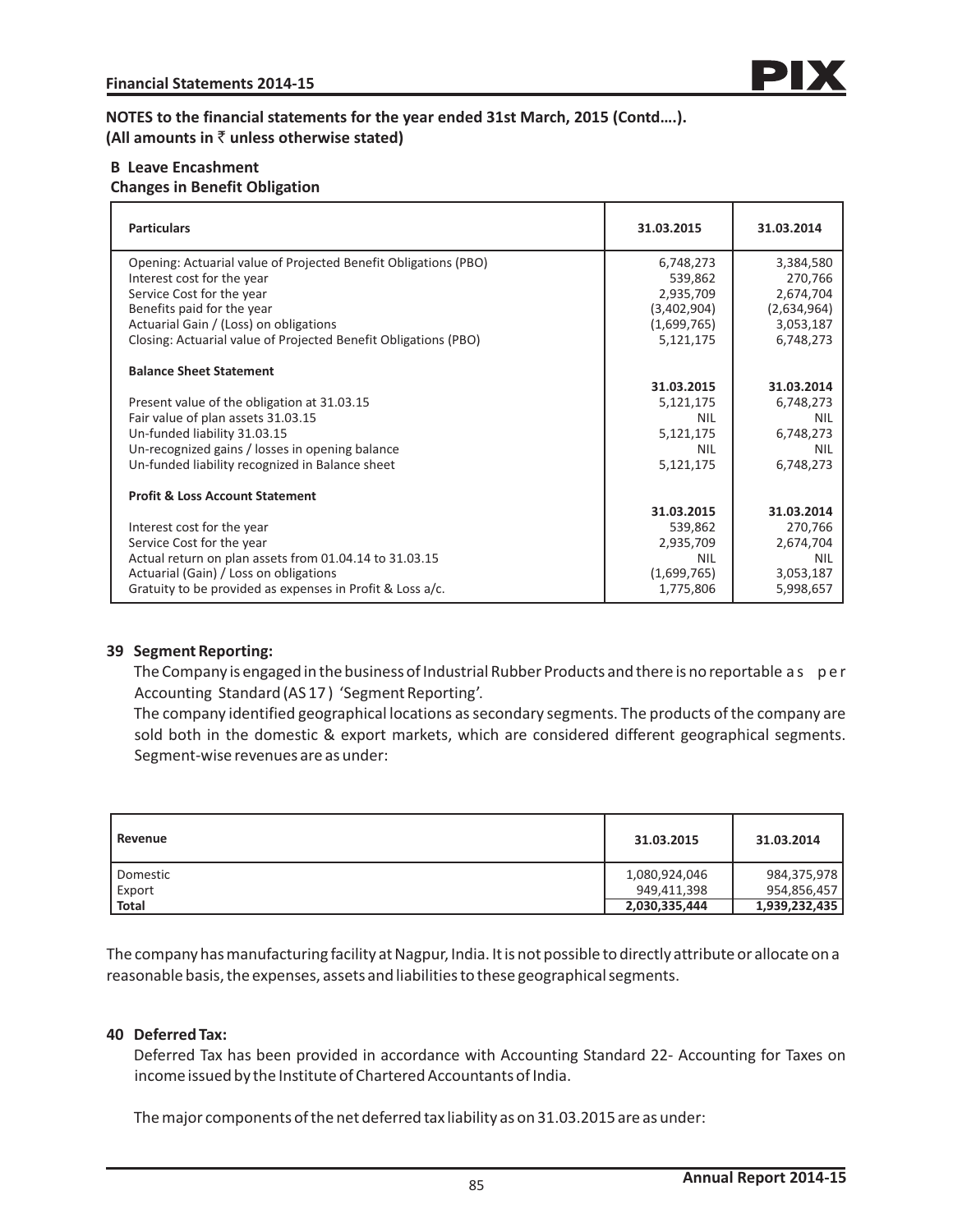| <b>Particulars</b>                                                           | 31.03.2014                   | During the Year           | 31.03.2015                   |
|------------------------------------------------------------------------------|------------------------------|---------------------------|------------------------------|
| <b>DEFERRED TAX LIABILITY</b><br>Depreciation<br><b>DEFERRED TAX ASSETS</b>  | 108,137,456                  | 15,723,680                | 123,861,136                  |
| <b>Provision for Employees Benefits</b><br><b>Net Deferred Tax Liability</b> | (22, 720, 060)<br>85,417,396 | (2,469,468)<br>13,254,212 | (25, 189, 528)<br>98,671,608 |

# **DEPRICIATION**

The company has provided Depriciation on Fixed Assets, as prescribed by "PART C" of schedule II to the Companies Act 2013. The carrying values have been depreciated over the remaining useful lives of the assets and recognised in the statement of profit and loss account. Due to change in method of depreceiation, depreciation is lowered by ` 272 lakhs for the year ended 31/03/2015.

# **41 Related Parties' Disclosures:**

# **i. Names of Related parties with whom transactions have taken place during the year :**

# **A. Subsidiary Companies**

## **1. Subsidiary**

i. Pix Transmissions (Europe) Limited, England

ii. Pix Middle East FZC, UAE

# **2. Fellow Subsidiaries**

i. PIX Germany GmbH, Germany

(Subsidiary company of PIX Transmissions (Europe) Limited)

- ii. PIX Middle East Trading LLC, UAE
	- (Subsidiary company of PIX Middle East FZC, UAE)

## **B. Joint Venture Company**

i. PIX QCS Limited, Ireland

## **C. Key Management Personnel:**

- i. Mr. Sukhpal Singh Sethi
- ii. Mr. Amarpal Sethi
- iii. Mr. Sonepal Sethi
- iv. Mr. Rishipal Sethi
- v. Mr. Joe Paul
- vi. Mr. Karanpal Sethi
- Vii. Miss Shirley Paul

## **D. Enterprises over which key Management Personnel or Relatives have influence**

- i. Amit Beneficiary Trust
- ii. K. S. Beneficiary Trust
- iii. R. S. Beneficiary Trust
- iv. M/s Prominent Infrastructure Ltd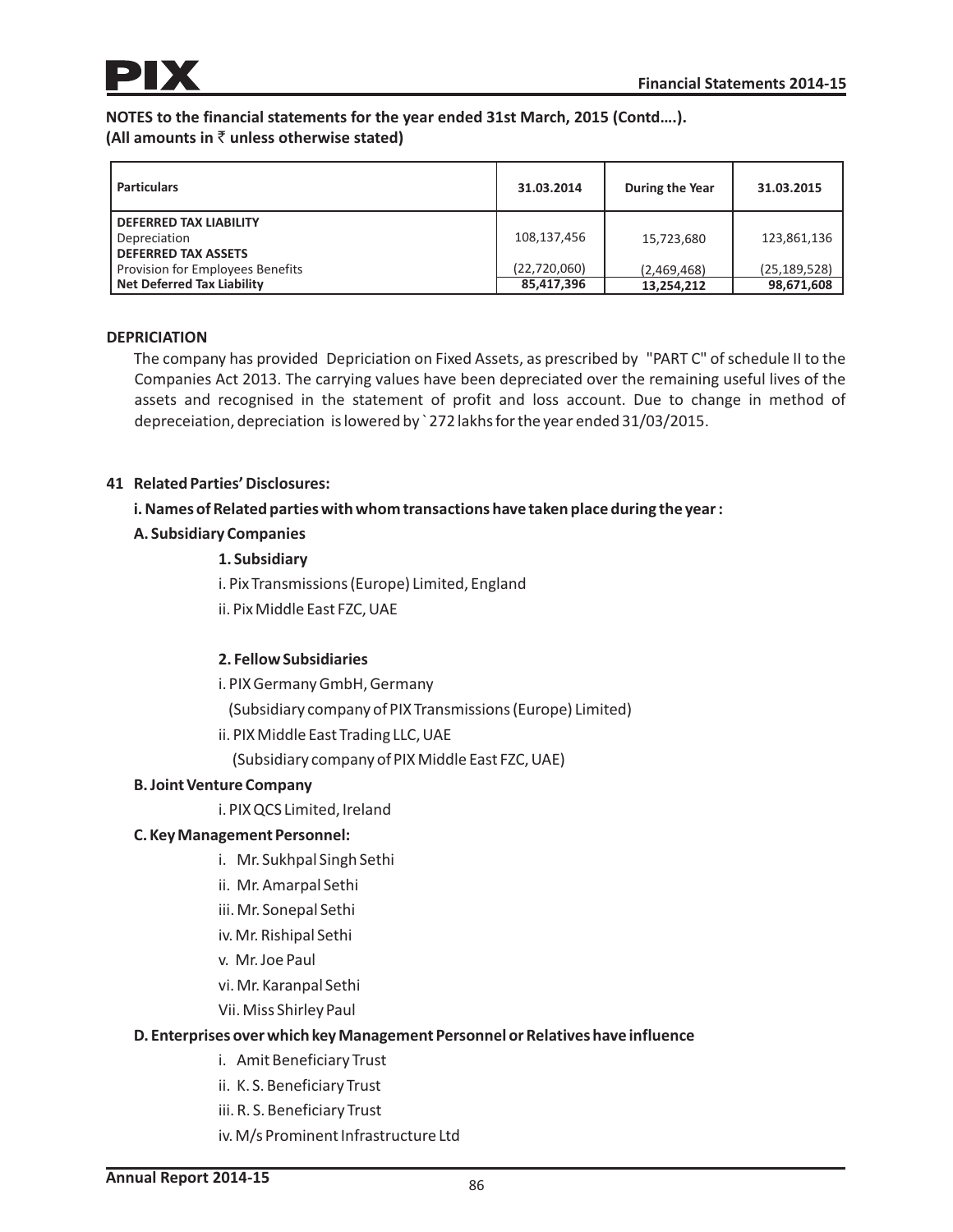# **41. Related Parties' Disclosures: (Contd….)**

# **ii. Transactions with related parties for the year ended March 31, 2015**

|                                                                              | 31.03.2015  | 31.03.2014  |
|------------------------------------------------------------------------------|-------------|-------------|
| A-1. Subsidiary                                                              |             |             |
| Sale of Goods                                                                | 232,141,514 | 122,629,451 |
| Interest                                                                     |             |             |
| A-2. Fellow Subsidiaries                                                     |             |             |
| Sale of Goods                                                                | 117,378,153 | 51,713,293  |
| <b>B Joint Venture</b>                                                       |             |             |
| Sale of Goods                                                                |             | 131,850,197 |
| Interest                                                                     |             | 169,539     |
| Dividend Received                                                            |             | 4,110,120   |
| <b>C Key Management Personnel:</b>                                           |             |             |
| <b>Remuneration Paid</b>                                                     | 43,156,141  | 37,079,018  |
| <b>Interest Paid</b>                                                         | 18,161,000  | 8,629,143   |
| Perquisites/Allowances Paid                                                  | 3,095,084   | 331,824     |
| <b>Rent Paid</b>                                                             | 402,170     |             |
| D Enterprise over which key Management Personnel or Relatives have influence |             |             |
| <b>Rent Paid</b>                                                             | 2,574,000   | 2,574,000   |
| iii. Balance at the end of the year 31st March 2015                          |             |             |
| A-1 Subsidiary                                                               |             |             |
| <b>Trade Receivables</b>                                                     | 157,733,152 | 124,449,265 |
| Loan & Advances                                                              | 4,131,815   |             |
| <b>Interest Receivables</b>                                                  | 275,280     | 1,343,138   |
| Investment                                                                   | 10,575,960  | 8,525,592   |
| <b>A-2 Fellow Subsidiaries</b>                                               |             |             |
| <b>Trade Receivables</b>                                                     | 59,787,395  | 49,741,882  |
| <b>B</b> Joint Venture                                                       |             |             |
| <b>Trade Receivables</b>                                                     | <b>NIL</b>  | <b>NIL</b>  |
| Investment                                                                   | 3,156,000   |             |
| <b>Interest Receivables</b>                                                  | 504,960     | 169,539     |
| Loan & Advances                                                              | 1,059,621   | 1,059,621   |
| <b>C Key Management Personnel:</b>                                           |             |             |
| Payables                                                                     | 165716011   | 141,214,917 |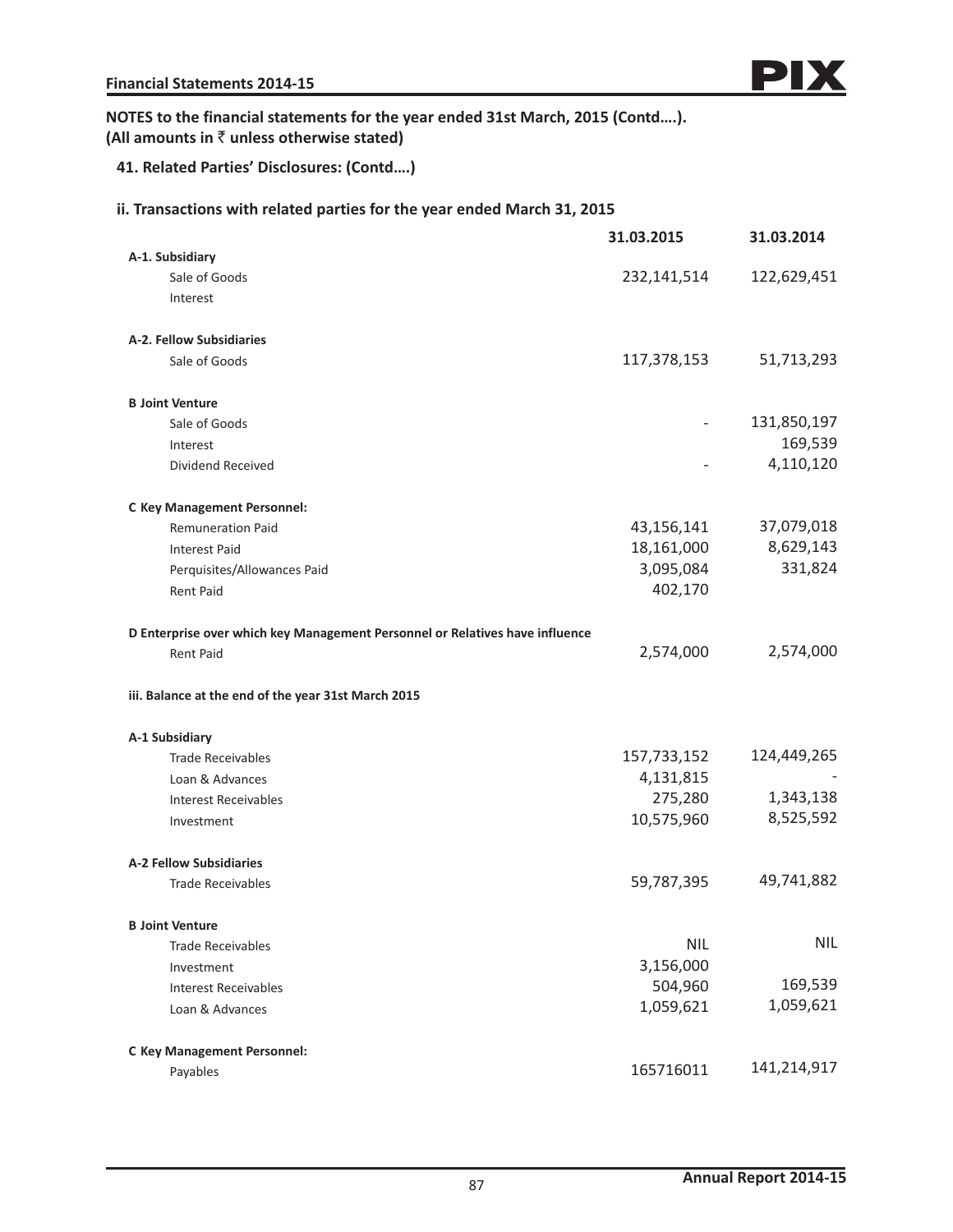**42 Additional Information pursuant to Part I and II of Schedule III to the Companies Act, 2013**

**Quantitative details of goods for the year ended 31st March 2015. (As certified by Management)**

| A. Goods Purchased |  |
|--------------------|--|
|                    |  |

| Sr. No.        | <b>Particulars</b>  | <b>Current Year</b><br>Value | <b>Previous Year</b><br>Value |
|----------------|---------------------|------------------------------|-------------------------------|
| 1              | <b>Rubber</b>       | 206,932,144                  | 240,250,767                   |
| $\overline{2}$ | <b>Carban Black</b> | 86,826,527                   | 78,011,425                    |
| 3              | Rayon               | 282,899,621                  | 246,692,315                   |
| 4              | <b>Chemicals</b>    | 89,488,629                   | 84,648,007                    |
| 5              | Fuel & Oil          | 47,618,749                   | 37,987,731                    |
| 6              | <b>Others</b>       | 21,121,861                   | 33,477,919                    |
|                | Total               | 734,887,531                  | 721,068,164                   |

### **B. Turnover**

| Sr. No.        | <b>Class of Goods</b> | <b>Opening Stock</b><br>As at 1.4.2014<br>(` In Lacs) | <b>Closing Stock</b><br>As at 31.3.2015<br>` In Lacs) | <b>Turnover</b><br>As at 31.3.2015<br>(` In Lacs) |
|----------------|-----------------------|-------------------------------------------------------|-------------------------------------------------------|---------------------------------------------------|
| 1              | <b>V-BELTS</b>        | 1,396.93                                              | 1583.78                                               | 20177.09                                          |
|                | <b>PREVIOUS YEAR</b>  | 2,105.36                                              | 1,396.93                                              | 18951.15                                          |
|                |                       |                                                       |                                                       |                                                   |
| $\overline{2}$ | OTHER SALES & SERVICE |                                                       |                                                       | 126.26                                            |
|                | <b>PREVIOUS YEAR</b>  |                                                       |                                                       | 441.23                                            |
|                | <b>TOTAL</b>          | 1,396.93                                              | 1583.78                                               | 20,303                                            |
|                | <b>PREVIOUS YEAR</b>  | 2,105.36                                              | 1,396.93                                              | 19,392                                            |

## **C. Work in Progress**

| <b>Particulars</b> | <b>Current Year</b><br>Value | <b>Previous Year</b><br>Value |
|--------------------|------------------------------|-------------------------------|
| Work in Progress   | 52,080,965                   | 44.751.409                    |

# **42. Trading Company Disclosures**

| Sr. No. | <b>Particulars</b> | <b>Purchase</b>                             |            |  |  |
|---------|--------------------|---------------------------------------------|------------|--|--|
|         |                    | <b>Current Year</b><br><b>Previous Year</b> |            |  |  |
|         | Indigenous         | 4,587,642                                   | 13,021,666 |  |  |
|         | Import             | 1,299,285                                   | 1,242,481  |  |  |
|         | Total              | 5,886,927                                   | 14,264,147 |  |  |

| Sr. No. | <b>Particulars</b> | Sale                |                      |  |
|---------|--------------------|---------------------|----------------------|--|
|         |                    | <b>Current Year</b> | <b>Previous Year</b> |  |
| a       | Domestic           | 1,055,934,156       | 7.893.593            |  |
| b       | Export             | 963,545,480         | 810,875              |  |
|         | Total              | 2,019,479,636       | 8,704,468            |  |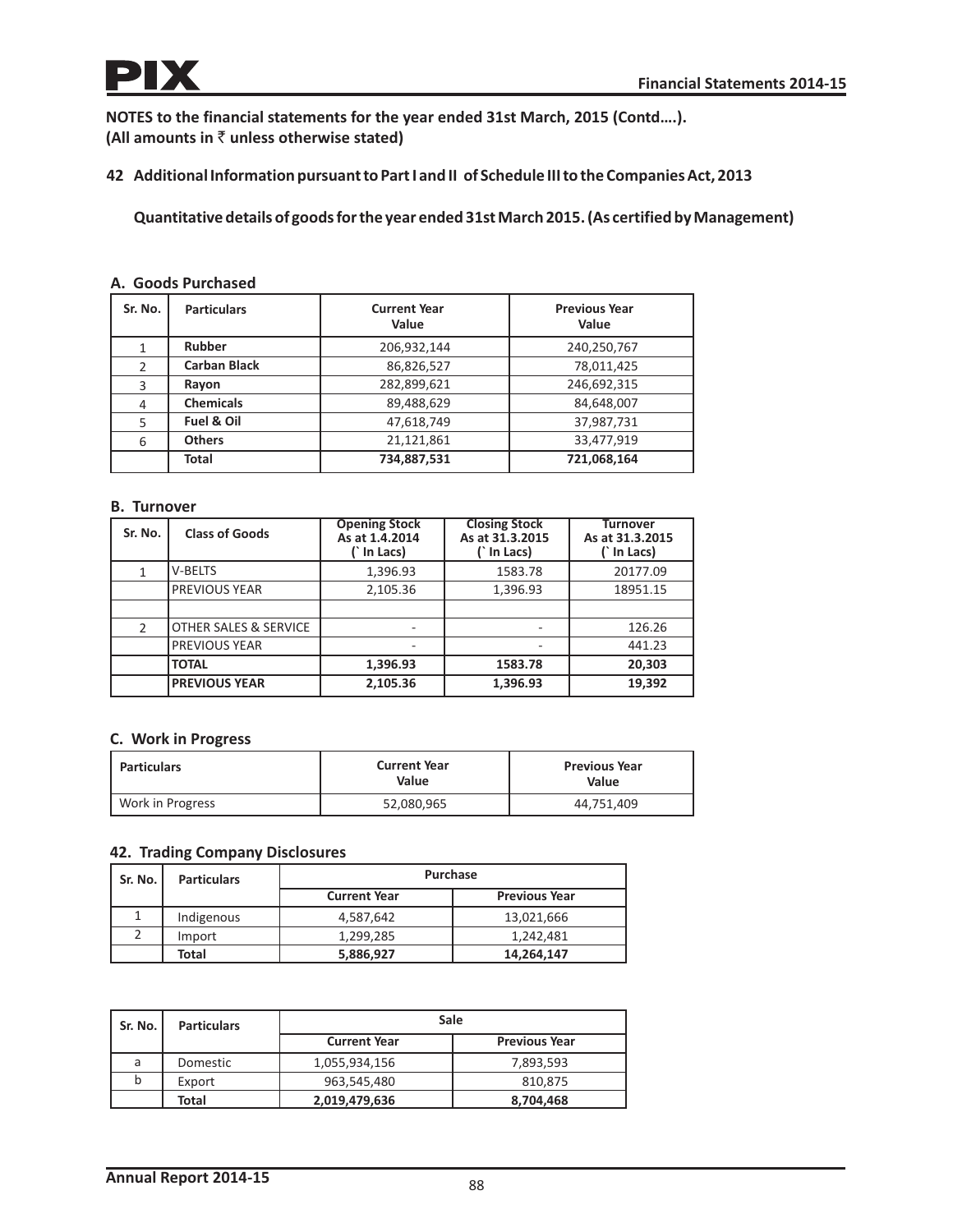# **43 Value of imported and indigenous raw materials stores and sapre parts consumed during the period. (As Certified by Management)**

### **A. Raw Materials**

| Sr. No. | <b>Items</b> | <b>Current Year</b> |            |             | <b>Previous Year</b> |
|---------|--------------|---------------------|------------|-------------|----------------------|
|         |              | Value               | Percentage | Value       | Percentage           |
|         | Indigenous   | 498,082,158         | 68%        | 409,439,324 | 55%                  |
|         | Imported     | 236,805,374         | 32%        | 339,362,163 | 45%                  |
|         |              | 734,887,532         |            | 748,801,487 |                      |

### **B. Stores and Spares**

| Sr. No. | <b>Items</b> | <b>Current Year</b> |            |            | <b>Previous Year</b> |
|---------|--------------|---------------------|------------|------------|----------------------|
|         |              | Value               | Percentage | Value      | Percentage           |
|         | Indigenous   | 61,079,272          | 92%        | 25,643,323 | 92%                  |
|         | Imported     | 5.497.517           | 08%        | 2,360,860  | 8%                   |
|         |              | 66,576,789          |            | 28,004,183 |                      |

| 44. Imports                           | <b>Current Year</b> | <b>Previous Year</b> |
|---------------------------------------|---------------------|----------------------|
| A Raw Materials (On CIF Basis)        | 220,084,472         | 274,031,571          |
| <b>B</b> Capital Goods (On CIF Basis) | 42,427,800          | 87,290,956           |
| Stores & Spares                       | 3,155,870           |                      |
| <b>Trading Goods</b>                  | 1,333,675           |                      |
| 45. Expenditure in Foreign currency   | <b>Current Year</b> | <b>Previous Year</b> |
| A. Travelling                         | 16,519,719          | 13,931,966           |
| <b>B.</b> Others                      | 2,999,616           | 1,628,910            |
| 46. Earning in Foreign Currency       | <b>Current Year</b> | <b>Previous Year</b> |
|                                       |                     |                      |
| A. Exports of Goods (On FOB basis)    | 949,411,398         | 928,559,873          |
| <b>B.</b> Dividend                    | 0                   | 4,110,120            |

**Notes:** The previous year figures are regrouped , wherever necessary to confirm with this year classification.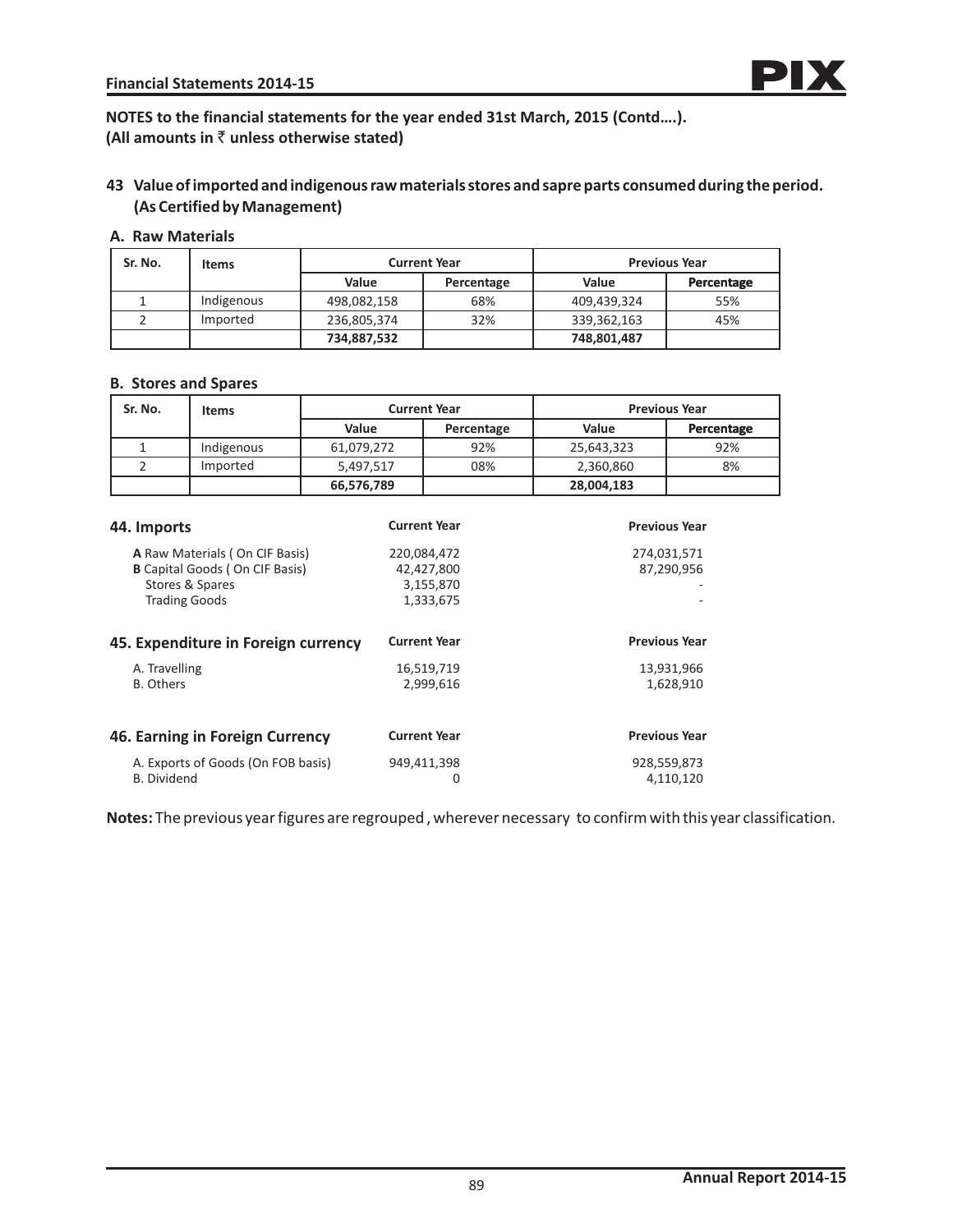**PIX Transmissions Limited J-7, MIDC, Hingna Road, Nagpur - 440 016 Consolidated Financial Statements 2014-15**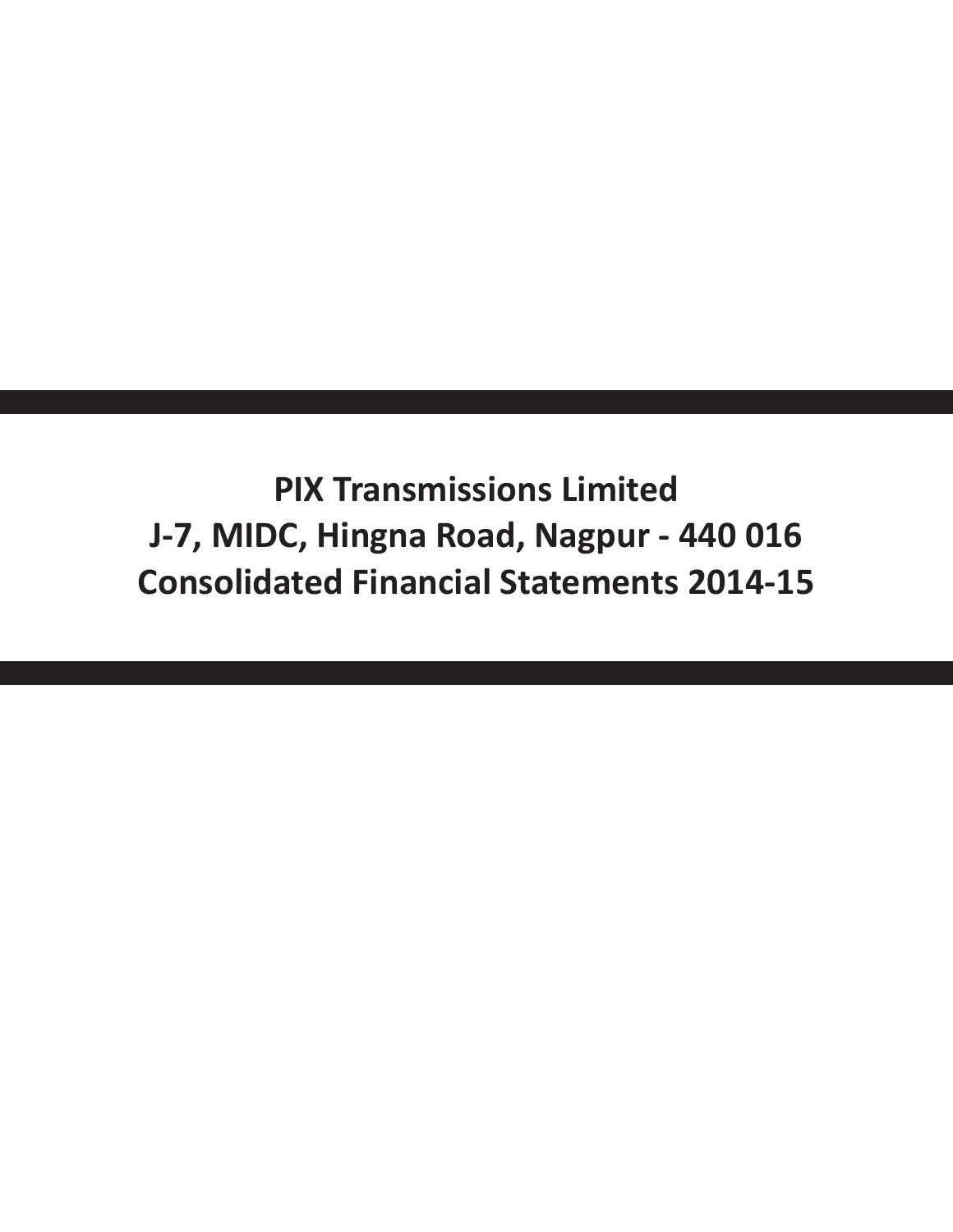# **INDEPENDENT AUDITOR'S REPORT**

## **To the Board of Directors of PIX TRANSMISSIONS LIMITED**

### **Report on the Consolidated Financial Statements:**

I have audited the accompanying consolidated financial statements of PIX TRANSMISSIONS LIMITED ("the Company"), its subsidiaries and jointly controlled entity (collectively referred to as "The Group") which comprise the Consolidated Balance Sheet as at March 31, 2015, and the Consolidated Statement of Profit and Loss and Consolidated Cash Flow Statement for the year then ended, and a summary of significant accounting policies and other explanatory information.

## **Management's Responsibility for the Consolidated Financial Statements:**

The Company's Board of Directors is responsible for the preparation of these consolidated financial statements in terms of the requirements of the Companies Act, 2013 ('the Act') that give a true and fair view of the consolidated financial position, consolidated financial performance and consolidated cash flows of the Group in accordance with the accounting principle generally accepted in India, including the Accounting Standards specified under section 133 of the Act, read with rule 7 of the Companies (Accounts) Rules, 2014. The respective Board of Directors of the company and its subsidiaries are responsible for the maintenance of adequate accounting records in accordance with the provision of the Act for safeguarding the respective assets of the company and its subsidiaries and for preventing and detecting frauds and other irregularities, the selection and application of appropriate accounting policies, making judgment and estimates that are reasonable and prudent, and the design, implementation and maintenance of adequate internal financial control, that were operating effectively for ensuring the accuracy and completeness of the accounting records, relevant to the preparation and presentation of the financial statements that give a true and fair view and free from material misstatement, whether due to fraud or error, which have been used for the purpose of preparation of these consolidated financial statements by the Board of Directors of the company.

## **Auditor's Responsibility:**

My responsibility is to express an opinion on these consolidated financial statement based on my audit. I conducted my audit in accordance with the Standard on Auditing issued by the Institute of Chartered Accountant of India. Those Standards require that I comply with ethical requirements and plan and perform the audit to obtain reasonable assurance about whether the consolidated financial statements are free from material misstatement.

An audit involves performing procedures to obtain audit evidence about the amounts and disclosure in the financial statements. The procedures selected depend on the auditor's judgment, including the assessment of the risks of material misstatement of the financial statements, whether due to fraud or error. In making those risk assessments, the auditor consider internal control relevant to the Company's preparation and fair presentation of the financial statement in order to design audit procedures that are appropriate in the circumstances but not for the purpose of expressing an opinion on the effectiveness of the entity's internal control. An audit also includes evaluating the appropriateness of accounting policies used and the reasonableness of the accounting estimates made by the company's Board of Directors, as well as evaluating the overall presentation of the financial statements.

I believe that the audit evidence I have obtained is sufficient and appropriate to provide a basis for my audit opinion.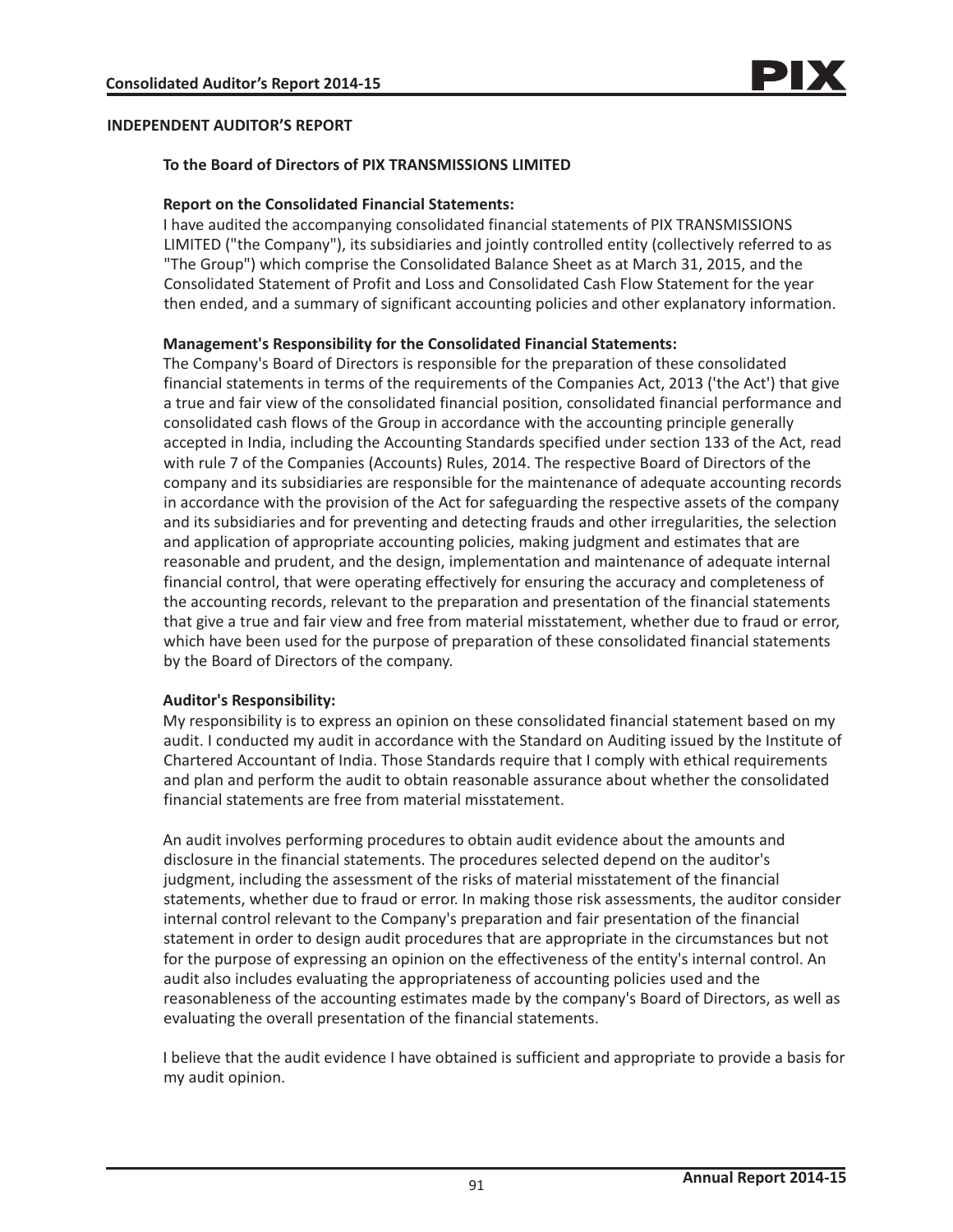

# **Opinion**

In my opinion and to the best of my information and according to the explanations given to me, the aforesaid consolidated financial statements give the Information required by the Act in the manner so required and give a true and fair view in conformity with the accounting principles generally accepted in India:

(a) In the case of the Consolidated Balance Sheet, of the state of affairs of the Company as at March 31, 2015,

(b) In the case of the Consolidated Statement of Profit and Loss, of the profit for the year ended on that date, and

(c) In the case of Consolidated Cash Flow Statements, of the cash flows for the year ended on that date.

## **Other Matter**

I did not audit the financial statement of subsidiaries & Joint Venture Company as at 31st March 2015. These financial statements audited by other auditors whose reports have not been furnished to me by the Management and my opinion on the consolidated financial statements, in so far as it relates to the amounts and disclosures included in respect of these subsidiaries, and my report in terms of sub section (3) and (11) of section 143 of the Act, in so far as it relates to the aforesaid subsidiaries is based solely on Management accounts certified by the Management.

My opinion on the consolidated financial statements, and my reports on Other Legal and Regulatory requirements below, is not modified in respect of the above matter with respect to my reliance on the work done and the reports of the other auditors and the financial statement certified by the Management.

## **Report on the Other Legal and Regulatory Requirements:**

1. As required by the Companies (Auditor's Report) Order, 2015 ('the Order'),issued by the Central Government of India in terms of Section 143 (11) of the Act, I give in the Annexure a statement on the matters specified in paragraphs 3 and 4 of the Order, to the extent applicable.

2. As required by Section 143 (3) of the Act, I report to the extent applicable ,that:

a. I have sought and obtained all the information and explanation which to the best of my knowledge and belief were necessary for the purpose of our audit of the consolidated financial statements.

b. In my opinion proper books of accounts as required by law relating to preparation of the consolidated financial statements have been kept so far as it appears from our examination of those books and the reports of the other auditors.

c. The Consolidated Balance Sheet, the Consolidated Statement of Profit and Loss, and the Consolidated Cash Flow Statement dealt with by this report are in agreement with the relevant books of account maintained for the purpose of preparation of the consolidated financial statements.

d. In my opinion, the consolidated financial statement comply with the Accounting Standard specified under Section 133 of the Act, read with rule 7 of the Companies (Accounts) Rules, 2014.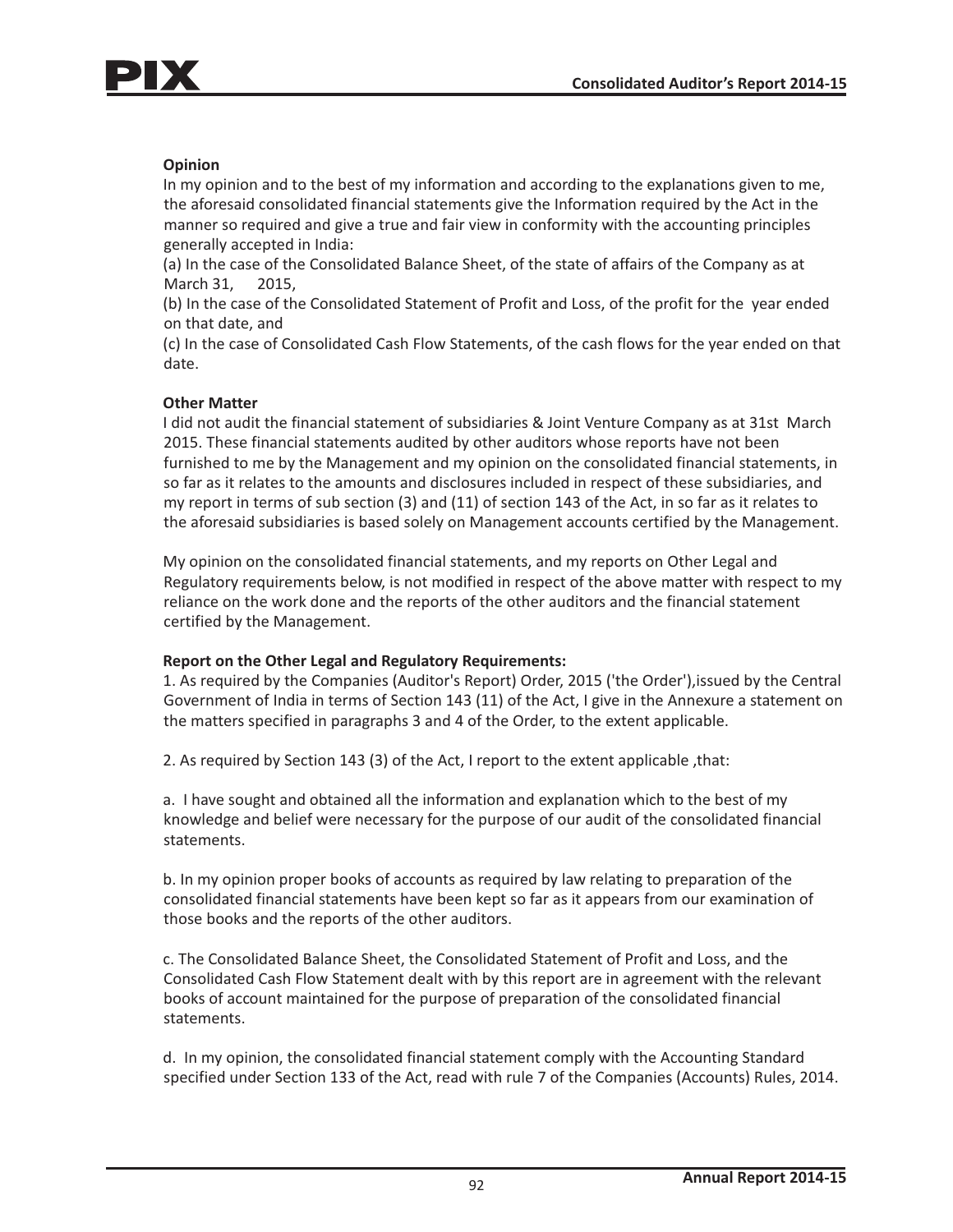e. On the basis of the written representation received from the Directors of the Company as on March 31, 2015, taken on record by the Board of Directors, none of the directors are disqualified as on March 31, 2015, from being appointed as a Director in terms of Section 164 (2) of the Act.

f. With respect to the other matters included in the Auditor's Report in accordance with Rule 11 of the Companies (Audit and Auditors) Rules, 2014, in my opinion and to my best of information and according to the explanations given to me .

i. The Company does not have any pending litigations matters which would impact its financial position.

ii.The Company did not have any long-term contracts including derivatives contracts, requiring provisions under applicable laws or accounting standards, for material foreseeable losses. And

iii.There were no amounts which were required to be transferred to the Investor Education and Protection Fund by the Company.

> For S.C. BANDI & CO. Chartered Accountants Firm Reg. No. 130850W

S.C. BANDI (PROPRIETOR) M. No. 16932

Place: MUMBAI Date: 29/05/2015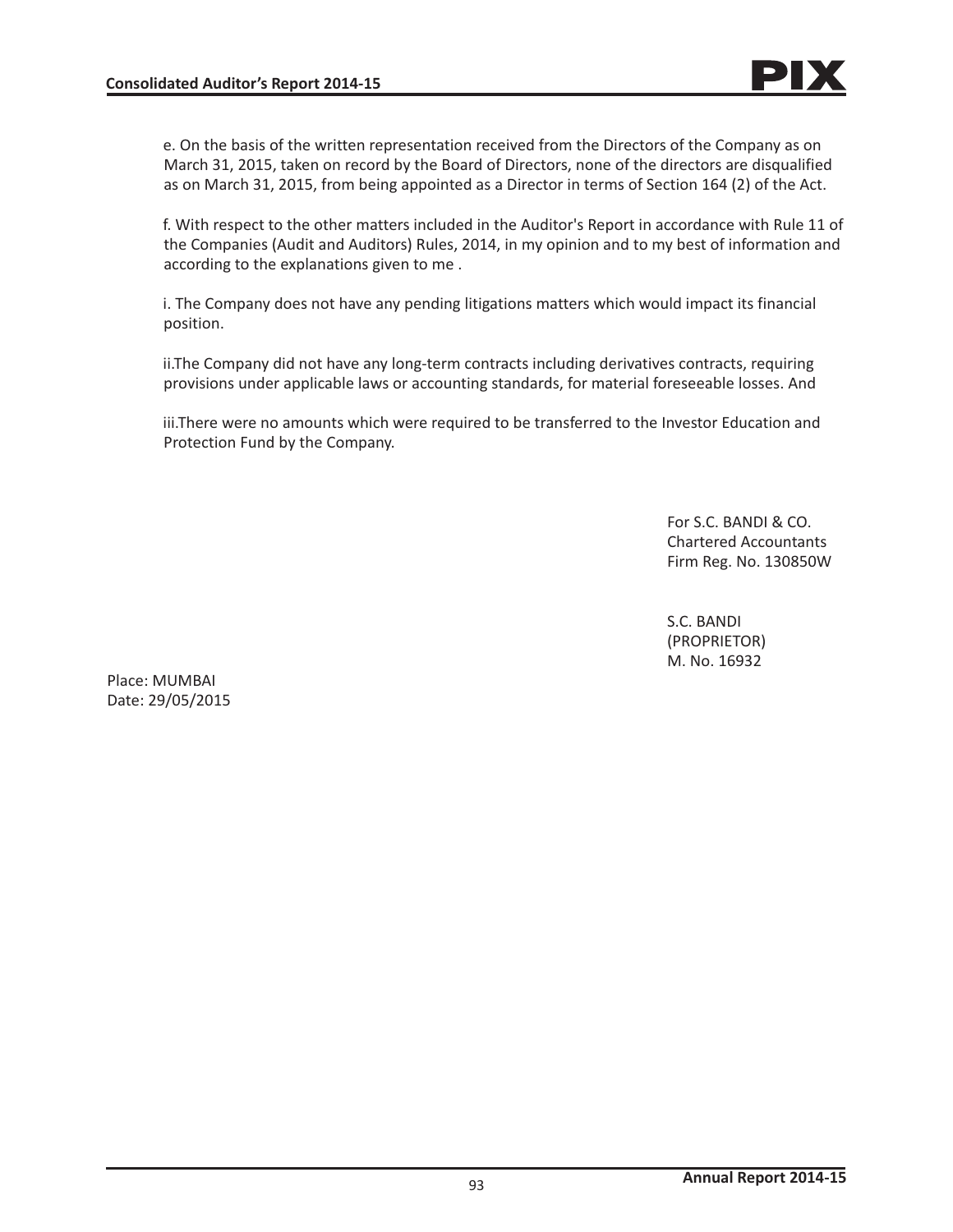# **ANNEXURE TO THE INDEPENDENT AUDITORS' REPORT:**

(Referred to in Paragraph 1 under section (Report on Other Legal and Regulatory Requirements, of my report of even date)

- 1. The company is maintaining proper records showing full particulars including quantitative details and situation of fixed assets.
- 1.1. All the fixed assets have been physically verified by the management at reasonable intervals and no material discrepancies were noticed on such verification.
- 2. The inventories have been physically verified at reasonable intervals by the management.
- 2.1 In my opinion and according to the information and explanations given to me, the procedures of physical verification of inventories followed by the management are reasonable and adequate in relation to the size of the company and the nature of its business.
- 2.2. In my opinion and according to the information and explanations given to me, the Company is maintaining proper records of its inventories and no material discrepancies were noticed on such physical verification.
- 3. As informed to me, the company has not granted any loans, secured or unsecured, to companies, firms or other parties covered in the register maintained under section 189 of the Companies Act. Accordingly, the sub-clauses (a) and (b) are not applicable to the company.
- 4. In my opinion and according to the information and explanations given to me, there is an adequate internal control system commensurate with the size of the company and the nature of its business for the purchase of inventory, fixed assets and for the sale of goods and services. During the course of my audit, I have not observed any continuing failure to correct major weaknesses in internal control system.
- 5. According to the information and explanations given to me, the Company has not accepted any deposits in terms of directives issued by Reserve Bank of India and the provisions of Sections 73 to 76 or any other relevant provisions of the Companies Act and the rules framed there under.
- 6. I have broadly reviewed the books of account maintained by the Company pursuant sub-section (1) of Section 148 of the Companies Act, and are of the opinion that prima facie, the prescribed accounts and records have been made and maintained.
- 7. The company is generally regular in depositing undisputed statutory dues including provident fund, employees state insurance, income tax, sales tax, wealth tax, service tax, duty of customs, duty of excise, value added tax, cess and any other statutory dues with the appropriate authorities and I have been informed that there are no arrears of outstanding statutory dues as at the last day of the financial year under audit for a period of more than six months from the date they became payable.
- 7.1 According to the information and explanations given to me, no undisputed amount is payable in respect of income tax or sales tax or wealth tax or service tax or duty of customs or duty of excise or value added tax or cess as at March 31,2015.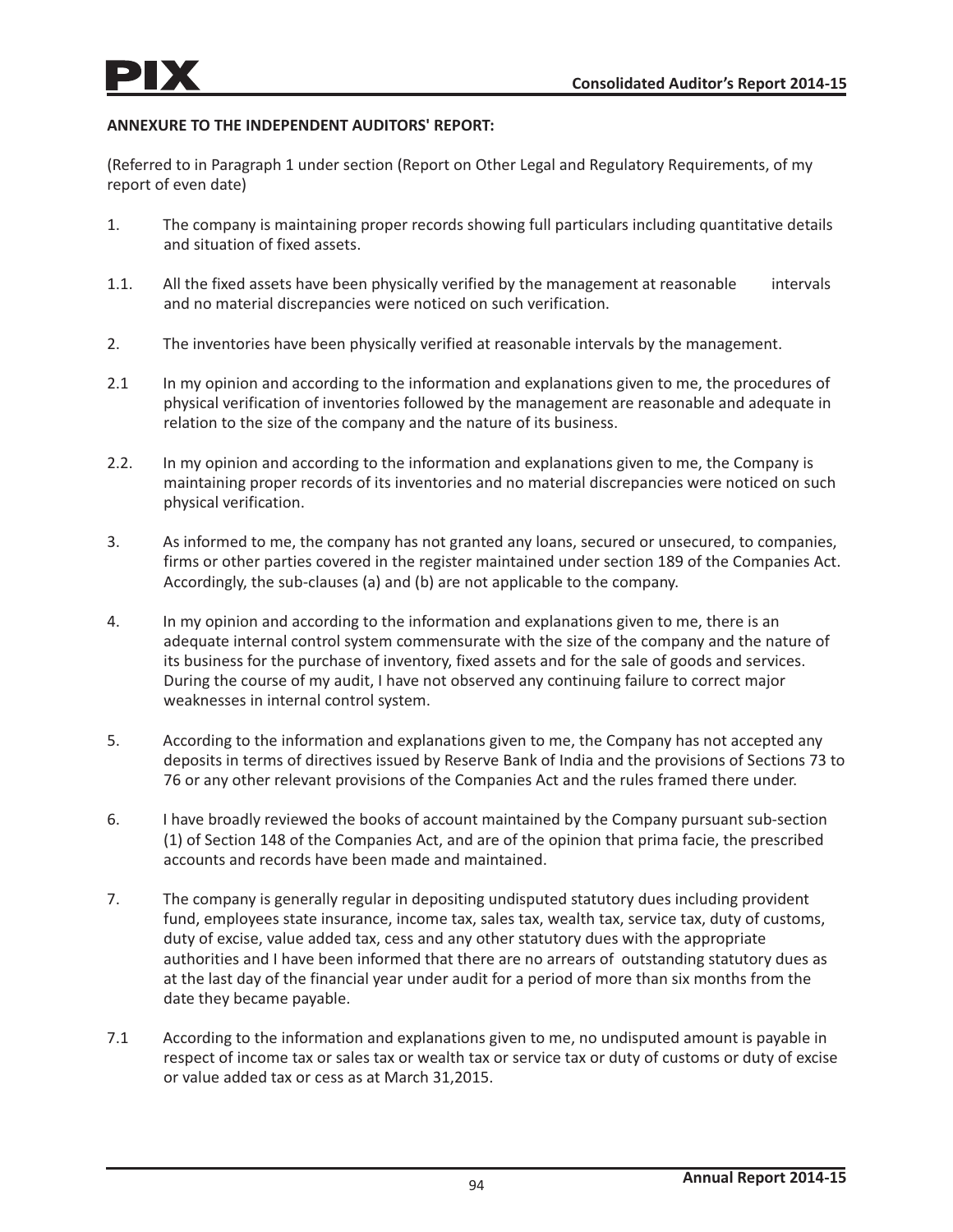- 7.2 In my opinion and according to the information and explanations given to me, amounts required to be transferred to investor education and protection fund in accordance with the relevant provisions of the Companies Act, 1956 (1 of 1956) and Rules made there under have been transferred to such fund within time.
- 8. The Company has no accumulated losses at the end of the financial year under audit.The company has not incurred cash losses during the financial year covered by audit and in the immediately preceding financial year.
- 9. According to the information and explanations given to me, the Company has not defaulted in repayment of dues to a financial institution or bank.
- 10. According to the information and explanations given to me, the Company has not given any guarantee for loans taken by others from banks or financial institutions, the terms and conditions whereof are prejudicial to the interest of the Company.
- 11. According to the information and explanations given to me, no term loans were obtained during the year under audit.
- 12. Based upon the audit procedures performed and according to the information and explanations given to me, no fraud on or by the company has been noticed or reported during the year of my audit.

For S. C. BANDI & CO. Chartered Accountants (F.R.No.130850W)

S.C. BANDI (PROPRIETOR) M.No.16932

Place: MUMBAI Date: 29/05/2015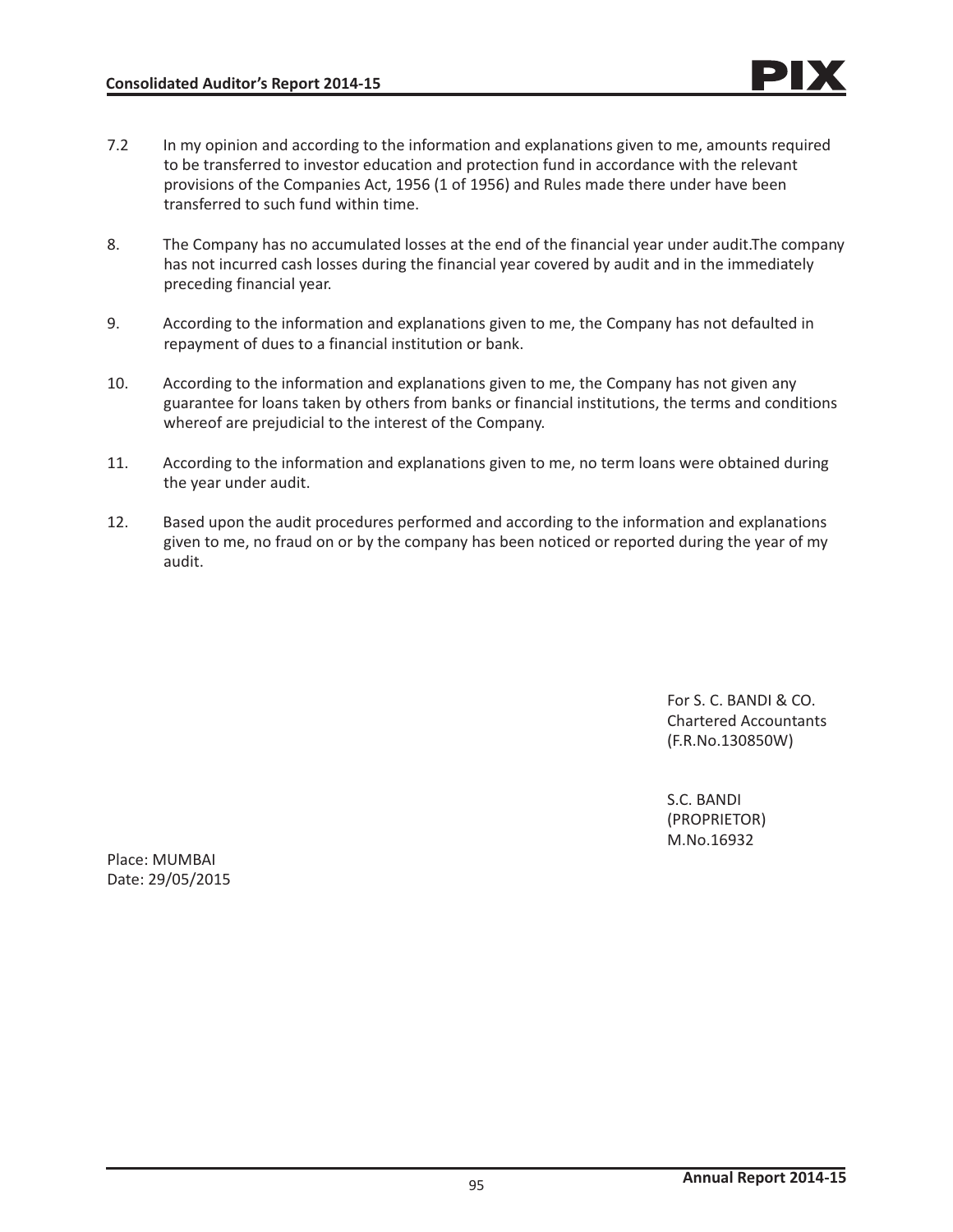# **Pix Transmissions Limited Consolidated Balance Sheet As at 31st March, 2015**

| <b>Particulars</b>                  | Note No.       | As at<br>31st March, 2015 | As at<br>31st March, 2014 |
|-------------------------------------|----------------|---------------------------|---------------------------|
| <b>EQUITY AND LIABILITIES</b>       |                |                           |                           |
| <b>Shareholder's Funds</b>          |                |                           |                           |
| <b>Share Capital</b>                | 3              | 136,241                   | 136,241                   |
| <b>Reserves and Surplus</b>         | $\overline{4}$ | 1,359,403                 | 1,345,145                 |
| Minority Interest                   | 5              |                           | (1, 372)                  |
| <b>Non-Current Liabilities</b>      |                |                           |                           |
| Long-term Borrowings                | 6              | 592,274                   | 487,592                   |
| Deferred Tax Liabilities (Net)      | $\overline{7}$ | 98,672                    | 85,417                    |
| Long Term Provisions                | 8              | 58,605                    | 51,278                    |
| <b>Current Liabilities</b>          |                |                           |                           |
| Short-Term Borrowings               | 9              | 752,032                   | 690,323                   |
| <b>Trade Payables</b>               | 10             | 142,665                   | 425,041                   |
| <b>Other Current Liabilities</b>    | 11             | 102,508                   | 116,368                   |
| <b>Short-term Provisions</b>        | 12             | 46,076                    | 431,223                   |
| <b>Total</b>                        |                | 3,288,476                 | 3,767,256                 |
| <b>ASSETS</b>                       |                |                           |                           |
| <b>Non-Current Assets</b>           |                |                           |                           |
| <b>Fixed Assets</b>                 |                |                           |                           |
| <b>Tangible Assets</b>              | 13             | 1,636,915                 | 1,373,797                 |
| Intangible Assets                   | 14             | 34,735                    | 51,172                    |
| Capital Work-in-Progress            | 15             | (0)                       | 66,380                    |
| <b>Long Term Loans and Advances</b> | 17             | 88,690                    | 441,895                   |
| <b>Other Non-current Assets</b>     | 18             | 80,384                    | 155,872                   |
| <b>Current Assets</b>               |                |                           |                           |
| <b>Current Investments</b>          | 19             | 129,473                   | 145,296                   |
| Inventories                         | 20             | 560,763                   | 555,397                   |
| <b>Trade Receivables</b>            | 21             | 485,157                   | 565,974                   |
| Cash and Cash Equivalents           | 22             | 158,754                   | 195,159                   |
| Short-Term Loans and Advances       | 23             | 108,560                   | 192,925                   |
| <b>Other Current Assets</b>         | 24             | 5,044                     | 23,390                    |
| <b>Total</b>                        |                | 3,288,476                 | 3,767,256                 |

### **All amounts in** ` **unless otherwise stated**

**Summary of significant Accounting Policies The accompanying notes are an integral part of these financial statements**

**As per our report of even date For and on behalf of Board of Directors**

For S. C. Bandi & Co. Chartered Accountants Firm Reg. No.130850W

Karanpal Sethi Chief Financial Officer

S. C. Bandi Proprietor Membership No: 16932 Mumbai, 29.05.2015

Shybu Varghese Company Secretary

 Sonepal Sethi Joint Managing Director

Mohd. Adil Ansari Director

 Haresh Eidnani Director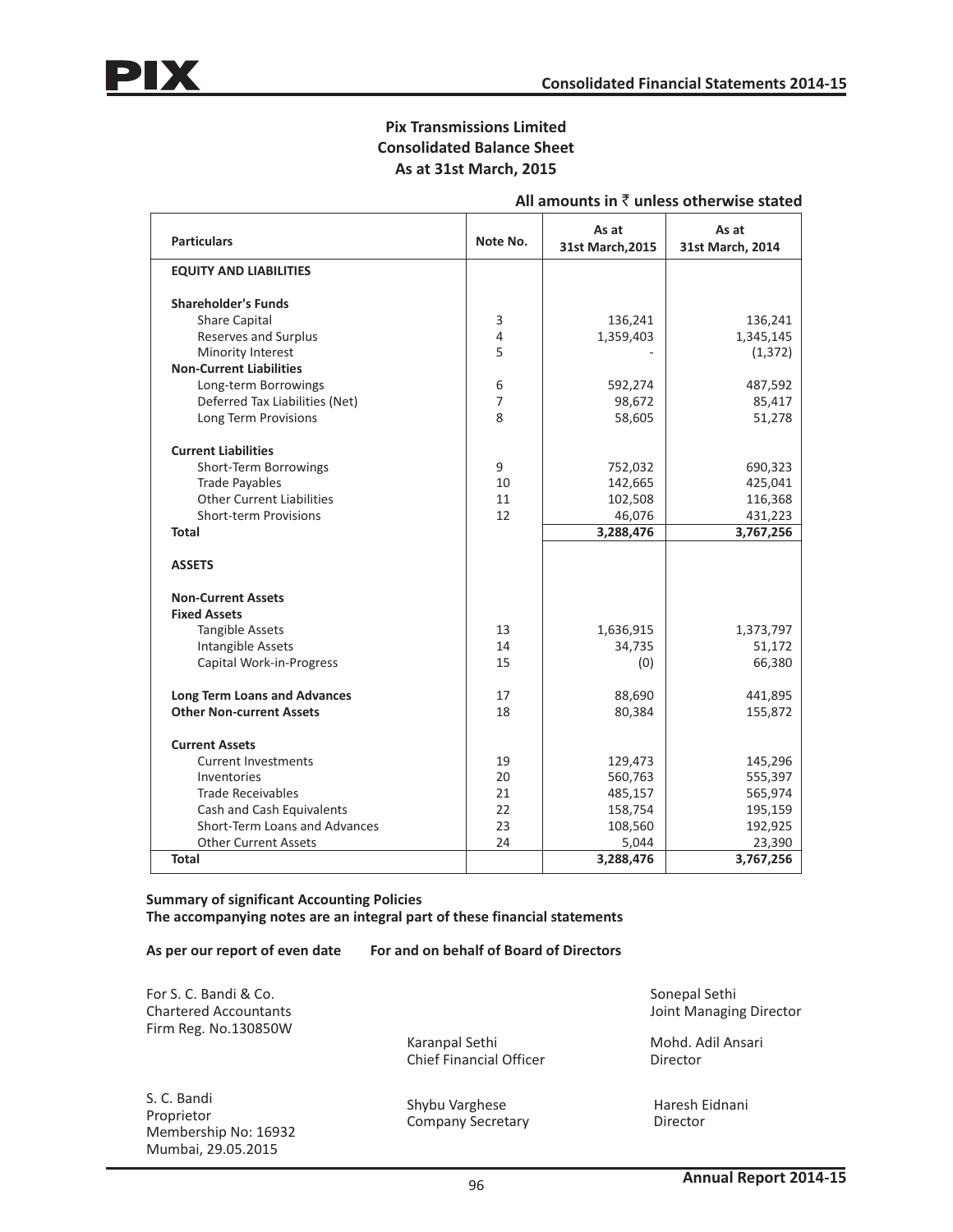# **Pix Transmissions Limited Consolidated Statement of Profit and Loss For the year ended 31st March, 2015**

| <b>Particulars</b>                                                                           | Note No. | As at<br>31st March, 2015 | As at<br>31st March, 2014 |
|----------------------------------------------------------------------------------------------|----------|---------------------------|---------------------------|
| <b>REVENUE</b>                                                                               |          |                           |                           |
| <b>Revenue from Operation</b>                                                                | 24       | 2,192,403                 | 2,069,198                 |
| <b>Other Income</b>                                                                          | 25       | 26,235                    | 36,814                    |
| <b>Total</b>                                                                                 |          | 2,218,638                 | 2,106,012                 |
| <b>EXPENSES</b><br>Cost of Materials Consumed                                                | 26       | 875,763                   | 872,347                   |
| Changes in inventories of finished goods,<br>work-in-progress and Stock-in-Trade             | 27       | (26, 014)                 | 72,986                    |
| <b>Employee Benefit Expense</b>                                                              | 28       | 423,173                   | 374,204                   |
| <b>Other Expenses</b>                                                                        | 29       | 561,766                   | 430,804                   |
| <b>Financial Costs</b>                                                                       | 30       | 191,026                   | 154,860                   |
| Depreciation and Amortization Expense                                                        | 31       | 128,067                   | 135,190                   |
| <b>Total</b>                                                                                 |          | 2,153,781                 | 2,040,391                 |
| <b>Profit Before Tax</b>                                                                     |          | 64,857                    | 65,621                    |
| Tax Expense:                                                                                 |          |                           |                           |
| <b>Current Tax</b>                                                                           |          | 12,500                    | 28,000                    |
| Deferred Tax                                                                                 |          | 13,254                    | (37,601)                  |
|                                                                                              |          |                           |                           |
| <b>Profit for the Year</b>                                                                   |          | 39,103                    | 75,222                    |
| <b>Earning per Share</b><br>Basic (FaceValue of `10 each)<br>Diluted (FaceValue of `10 each) | 32       | 2.87<br>2.87              | 5.52<br>5.52              |
|                                                                                              |          |                           |                           |

## **All amounts in** ` **unless otherwise stated**

**As per our report of even date For and on behalf of Board of Directors**

For S. C. Bandi & Co. Chartered Accountants Firm Reg. No.130850W

S. C. Bandi Proprietor Membership No: 16932 Mumbai, 29.05.2015

Karanpal Sethi Chief Financial Officer

Shybu Varghese Company Secretary

 Sonepal Sethi Joint Managing Director

Mohd. Adil Ansari Director

 Haresh Eidnani Director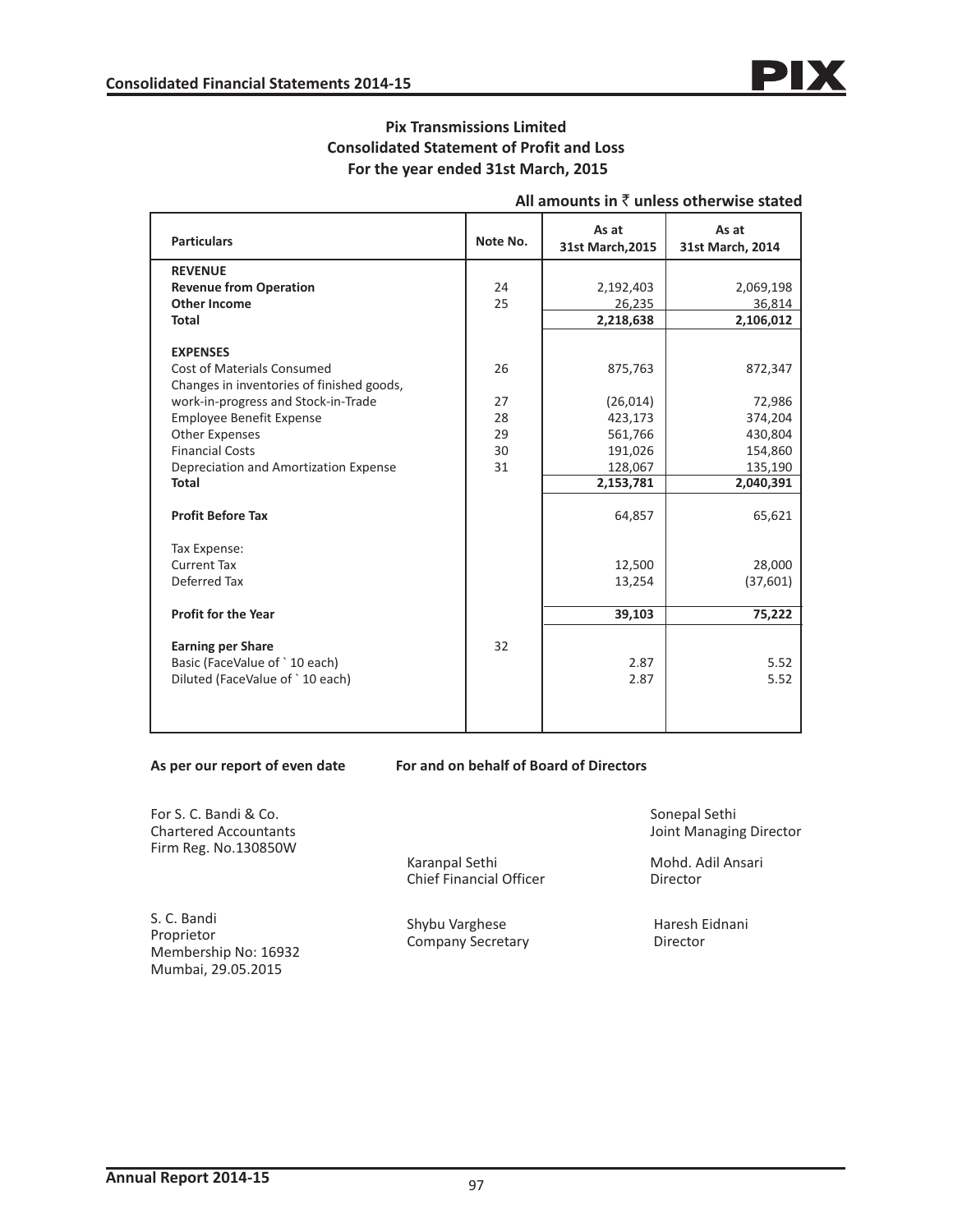# **Pix Transmissions Limited Consolidated Cash Flow Statement for the year ended 31 March, 2015**

|                                                                                                                                                                           |                                              |                        |                                               | All Amount in $\bar{z}$ unless otherwise stated |
|---------------------------------------------------------------------------------------------------------------------------------------------------------------------------|----------------------------------------------|------------------------|-----------------------------------------------|-------------------------------------------------|
| <b>Particulars</b>                                                                                                                                                        | <b>Year Ended 31.03.2015</b>                 |                        |                                               | <b>Year Ended 31.03.2014</b>                    |
| A. Cash flow from operating activities<br>Profit / (Loss) before extraordinary items and tax<br>Adjustments for:                                                          |                                              | 64,857                 |                                               | 65,621                                          |
| Depreciation and amortisation expense<br>Finance costs                                                                                                                    | 128,067<br>191,026                           | 319,093                | 135190<br>154,860                             | 290.050                                         |
| Operating profit / (loss) before working capital changes<br>Changes in working capital:<br>Adjustments for (increase) / decrease in operating assets:                     |                                              | 383,950                |                                               | 355,671                                         |
| Inventories<br>Trade receivables                                                                                                                                          | (5,366)<br>80,817                            |                        | (1,526)<br>20,667                             |                                                 |
| Short-term loans and advances<br>Long-term loans and advances<br>Other current assets                                                                                     | 84,365<br>353,205<br>18,346                  |                        | 245,337<br>(301, 264)<br>(21, 549)            |                                                 |
| Other non-current assets                                                                                                                                                  | 75,488<br>606,855                            |                        | 316<br>(58, 018)                              |                                                 |
| Adjustments for increase / (decrease) in operating liabilities:<br>Trade payables<br>Other current liabilities<br>Short-term provisions                                   | (282, 376)<br>(13,860)<br>(385, 147)         |                        | 163,744<br>(15, 283)<br>3,538                 |                                                 |
| Long-term provisions                                                                                                                                                      | 7,327<br>(674, 056)                          | (67, 201)              | 2,002<br>154,001                              | 95,983                                          |
| Cash flow from extraordinary items<br>Cash generated from operations                                                                                                      |                                              | 316,749                |                                               | 451,654                                         |
| Net Income tax (paid) / refunds<br>Net cash flow from / (used in) operating activities (A)<br><b>B. Cash flow from investing activities</b>                               |                                              | 316,749                |                                               | 451,654                                         |
| Capital expenditure on fixed assets, including capital advances<br>Proceeds from sale of fixed assets<br>Change in Non-current Investment<br>Change in Current Investment | (384, 359)<br>75,990<br>15,823               |                        | (568, 127)<br>94,492<br>11,682<br>(145, 296)  |                                                 |
| Net Wealth Tax Paid                                                                                                                                                       | (292, 546)                                   | (292, 546)<br>(200)    | (607, 249)                                    | (607, 249)<br>(175)                             |
| Net Income tax (paid) / refunds<br>Net cash flow from / (used in) investing activities (B)<br>C. Cash flow from financing activities                                      |                                              | (292, 746)             |                                               | (607, 424)                                      |
| Proceeds from issue of equity shares<br>Increase In Security Premium                                                                                                      |                                              |                        |                                               |                                                 |
| Capital Loss (Exchange gain/Loss)<br>Redemption / buy back of preference / equity shares<br>Proceeds from long-term borrowings<br>Repayment of long-term borrowings       | (18, 235)<br>104,682                         |                        | (16, 570)<br>(46, 961)<br>165,602             |                                                 |
| Net increase / (decrease) in working capital borrowings<br>Finance costs (includes borrowing costs capitalised<br>Dividends paid<br>Tax on dividend                       | 61,709<br>(191, 026)<br>(13, 625)<br>(2,600) |                        | 107,269<br>(154, 860)<br>(23, 966)<br>(4,051) |                                                 |
| <b>Corporate Social Responsibility</b><br>Net increase / (decrease) in Cash and cash equivalents (A+B+C)                                                                  | (1, 313)                                     | (60, 408)<br>(36, 405) |                                               | 26,464<br>(129, 305)                            |
| Cash and cash equivalents at the beginning of the year                                                                                                                    |                                              | 195,159<br>158,754     |                                               | 324,465<br>195,159                              |

**For and on behalf of Board of Directors**

For S. C. Bandi & Co. Chartered Accountants Firm Reg. No.130850W

S. C. Bandi Proprietor Membership No: 16932 Mumbai, 29.05.2015

Karanpal Sethi Karanpai Setni<br>Chief Financial Officer Mohd. Adil Ansari<br>Ning the Mohd. Adil Ansari

Shybu Varghese Company Secretary  Sonepal Sethi Joint Managing Director

Director

 Haresh Eidnani Director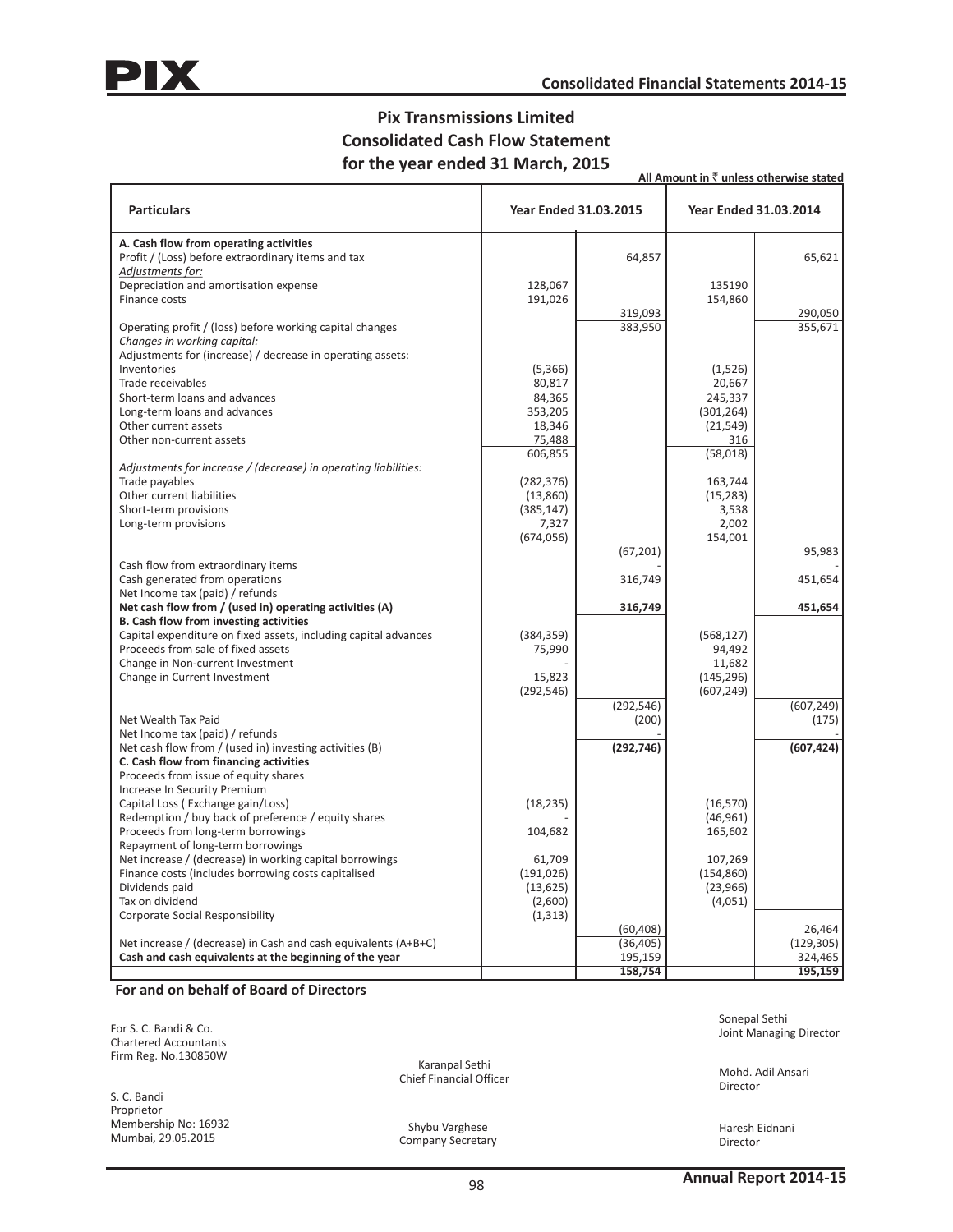**NOTES to the consolidated financial statements for the year ended 31st March, 2015 (All amounts in ₹ unless otherwise stated)**

### **1. Company Information:**

Pix Transmissions Limited was incorporated on 22nd July 1981 as a private limited company in the State of Maharashtra, India. The status of Pix Transmissions Limited changed from a Private Limited company to a Public Limited Company effective 27th September 1989. Pix Transmissions Limited completed its initial public offering of its equity shares in India in 4th December 1989. It is now listed on The Stock Exchange, Mumbai (BSE).

The Company has trading subsidiaries in the UK, Germany & Middle East.

It has a wholly owned subsidiary in the UK, Pix Transmissions Europe Limited (PTEL).

The Company owns 100% equity interest in Pix Middle East FZC, UAE a company incorporated in UAE.

The company has also entered in joint venture with Pix QCS Limited (50% interest), a company incorporated in Ireland.

### **2 Significant Accounting Policies**

**2.1 Basis of Accounting:** These financial statements have been prepared in accordance with the generally accepted accounting principles in India under the historical cost convention on an accrual basis with the accounting standards notified under Section 211(3C) of the Companies Act, 1956 (which continue to be applicable in respect of section 133 of the Companies Act, 2013 in terms of General Circular 15/2013 dated September 13, 2013 of the Ministry of Corporate Affairs) and the relevant provisions of the Companies Act 1956 /Companies Act 2013. Accounting Policies not stated explicitly otherwise are consistent with generally accepted accounting principles in India.

The financial statements of the Parent Company and its subsidiaries have been combined on a line-by-line basis by adding together the book values of like items of assets, liabilites, income and expenses after eliminating intra-group balances and transactions and resulting unrealized profits in full. Unrealized losses resulting from intra-group transactions have also been eliminated unless cost cannot be recovered in full. The amount shown in respect of accumulated reserves, is the total amount of the relevent reserves as per the balance sheet of the parent companyand its share in

- the post acquisition increase/decrease in the reserves/deficit of its subsidiaries.
- **2.2 Use of Estimates:** The consolidated financial statements are prepared under the historical cost convention on the accrual basis of accounting in accordance with the generally accepted accounting principles, the applicable mandatory Accounting Standards and the relevant provisions of the Companies Act, 2013.
- **2.3 Revenue Recognition:** Consolidated Financial Statements are prepared using uniform accounting policies across the Group. All assets and liabilities have been classified as current or non-current as per the Company's normal operating cycle and other criteria set out in the Schedule II to the Companies Act, 2013. Based on the nature of products and the time between the acquisition of assets for processing and their realization in cash and cash equivalents, the Company has determined its operation cycle as twelve months for the purpose of current - non current classification of assets and liabilities.

**Use of Estimates:** The preparation of financial statements in conformity with generally accepted accounting principles requires estimates and assumptions to be made that affect the reported amounts of assets that the management co-markets and liabilities disclosure of contingent liabilities as on the date of the financial statements and the reported amounts of revenues and expenses during the reporting period. Differences between actual results and estimates are recognized in the period in which the results are known/ materialized.

**Revenue Recognition:** Sales are recognised when the substantial risk and rewards of ownership in the goods are transferred to the buyer, upon supply of goods, and are recorded net of trade discount, sales taxes and excise duties. It doesnot include interdivisional transfers.

Income from export incentives such as duty drawback and premium on sale of import licences is recognised on cash basis.

Interest is booked on a time proportion basis taking into account the amounts invested and the rate of interest.Dividend income on investment is accounted for when the right to receive the payment is established.

**2.4 Tangible Fixed Assets:** Fixed assets are stated at cost less accumulated depreciation and accumulated impairment losses, If any. Subsequent expenditures related to an item of fixed asset are added to its book value only if they increase the future benefits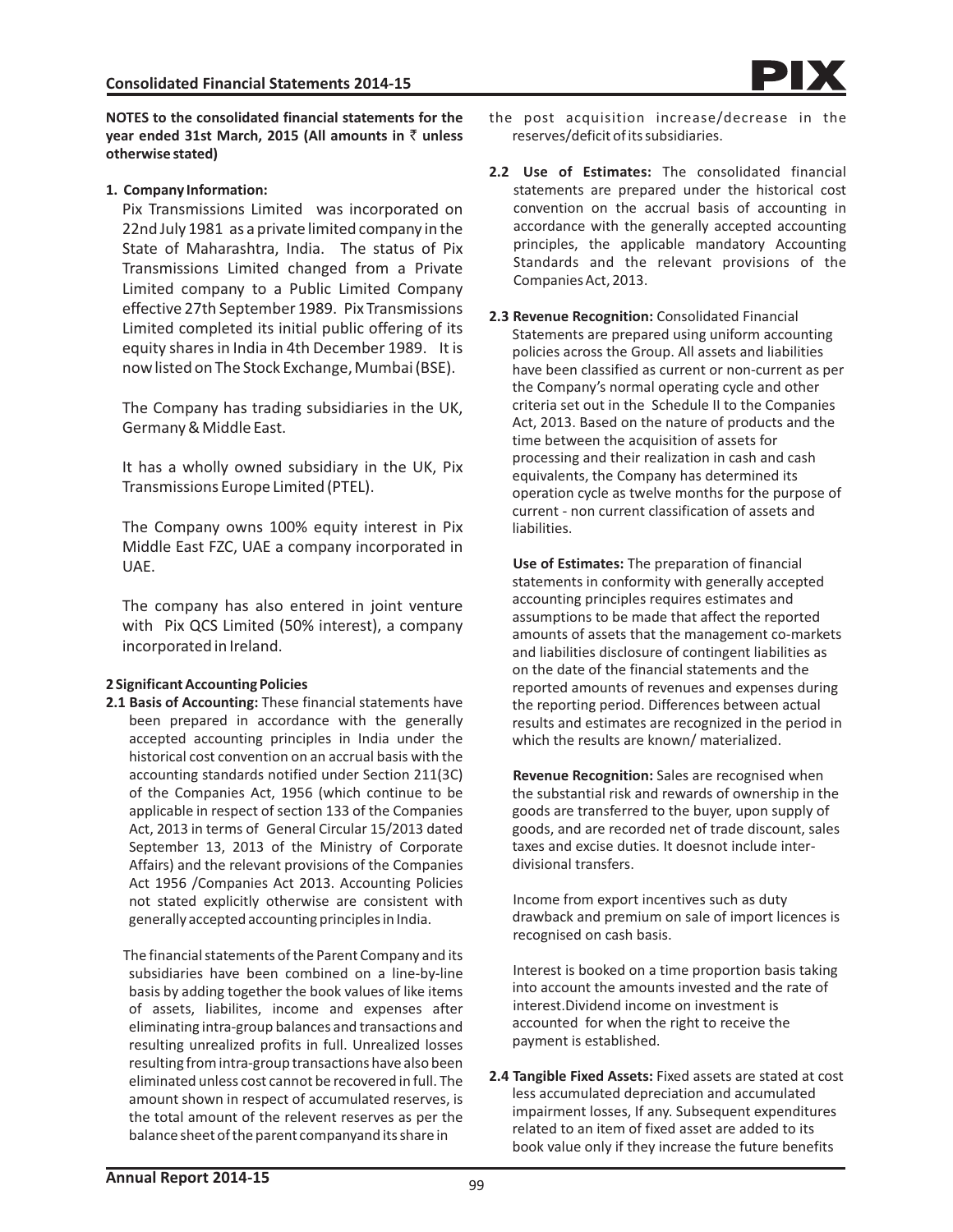from the existing assets beyond its previously assessed standard performance.

Losses arising from the requirement of, and gains or losses arising from disposal of fixed assets which are carried at cost are recognised in the Statement of Profit and Loss.

Depreciation is provided based on the useful life of the assets as prescribed in the sechedule II to the Companies Act 1956. Free hold Land is not depreciated.

Depreciation is provided by Pix Middle East FZC using straight line method over their estimated useful economic lives.

Depreciation is provided by Pix Transmissions Europe Limited using straight line method over their estimated useful economic lives.

**2.5 Intangible Assets:** Intangible Assets are stated at cost of acquisition less accumulated amortisation and accumulated impairment loss, if any.

### **2.6 Impairment of Assets**

Impairment loss, if any, is provided to the extent, the carrying amount of assets exceeds their recoverable amount. Recoverable amount is higher of an asset's net selling price and its value in use. Value in use is the present value of estimated futute cash flows expected to arise from the continuing use of an asset and from its disposal at the end of its useful life.

Assessment is done at each balance sheet date as to whether there is any indication that an impairment loss recognised for an asset in prior accounting periods may no longer exist or may have decreased.

- **2.8 Investment:** Investments are classified into current and long-term investments. Long-term investments are carried at cost. Cost of acquisition includes all costs directly incurred on the acquisition of the investment after providing for diminution in value, if such diminution is of permanent nature.
- **2.9 Inventories:** Inventories are valued at lower of cost, computed on a weighted average basis, and estimated net realisable value, after providing for cost of obsolence and other anticipated losses, wherever considered nesessary. Finished goods and work in progress include costs of conversion and other costs incurred in bringing the inventories to their present location and condition.
- **2.10 Trade Receivables and Loans and Advances:** Trade Receivables and Loans and Advances are stated at book value and no provision is made

for doubtful debts.

**2.11 Foreign Currency Transactions:** Transactions in foreign currencies are converted in Rupees at the rate prevailing on the transaction date. Monetary assets and liabilities denominated in foreign currencies are translated at the period ending exchange rates. Gains/losses arising on account of realisation/settlement of foreign exchange transactions and on translation of foreign currency assets and liabilities are recognised in the Statement of Profit and Loss.

 All Foreign Currency liabilities and monetary assets are stated at the exchange rate prevailing as at the date of Balance Sheet and the difference taken to Statement of Profit & Loss as Exchange Fluctuation loss or gain.

### **2.12 Employee Benefits:**

**A. Post-employment Benefits**

**i. Defined Contribution Plans:** The Company has a Defined Contribution Plan for Post employment benefit in the form of Provident Fund for all employees which are administrated by Regional Provident Fund Commissioner.

## **ii. Defined Benefit Plans:**

 Funded Plan: The Company has defined benefit & Leave Encashment plan for Post-employment benefit in the form of Gratuity for all employees. Liability for above defined benefit plan is provided on the basis of valuation, as at the Balance Sheet date, the actuarial method used for measuring the liability is the Projected Unit Credit method.

- **B. Gratuity:** The Provision has been made in the accounts for the present liability for future payment of gratuity to employees of the company in terms of Payment of Gratuity act, 1972.
- **C.** The actuarial gains and losses arising during the year are recognized in the Profit & Loss Account of the year.
- **2.13 Expenditure:** Expenses are accounted on an accrual basis and provision is made against all known losses and liabilities.

 Revenue expenditure on research and development is charged against the profit of the year in which it is incurred. Capital expenditure on research and development is shown as an addition to fixed assets.

**2.14 Current and Deferred Tax:** Income taxes comprise of current tax and deferred tax charge. Current tax is the amount of tax payable on the taxable income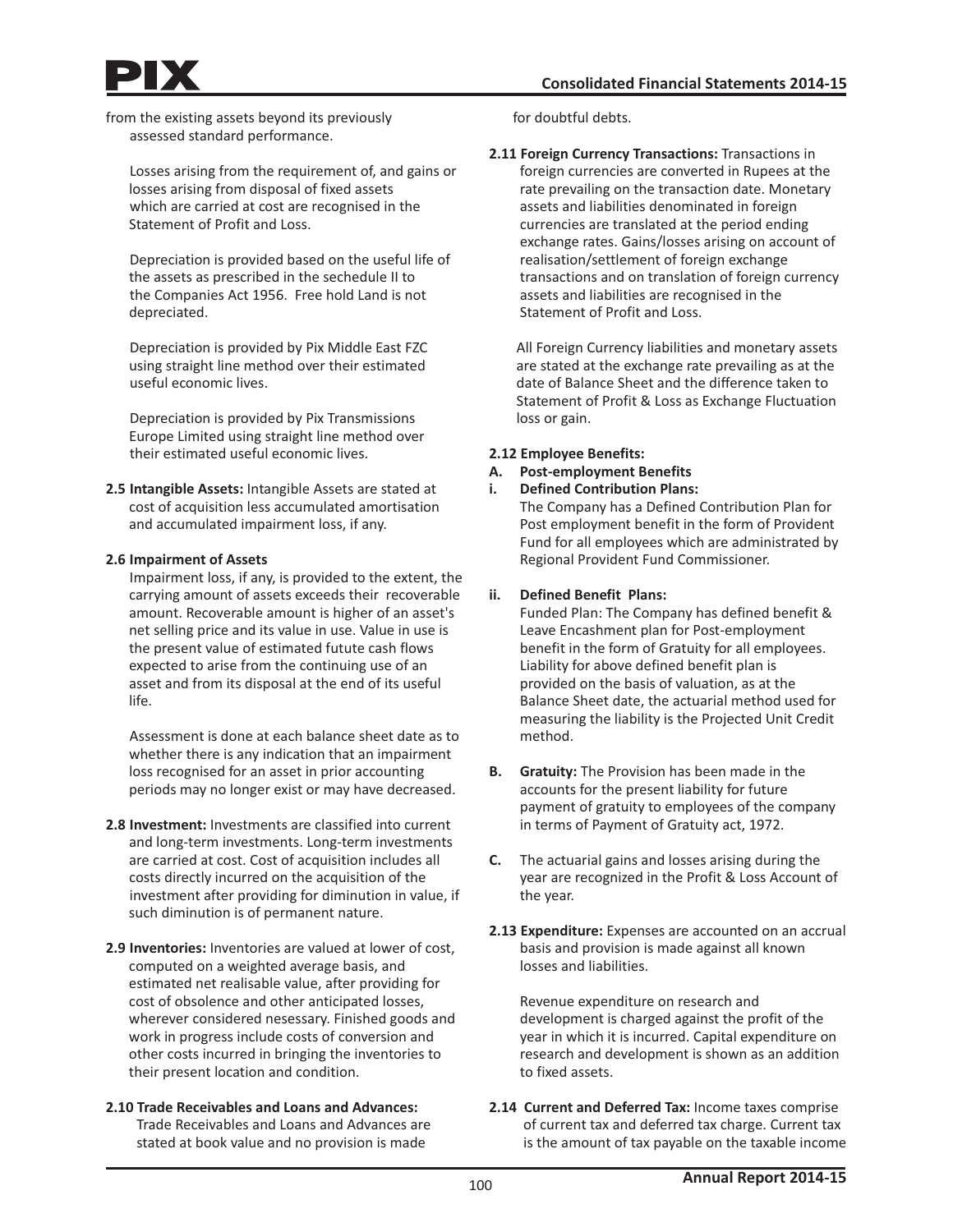for the year determined in accordance with the provisions of the Income Tax Act, 1961.

 Deferred tax is recognised on timing differences, being the differences between the taxable income and the accounting income that originate in one period and are capable of reversal in one or more subsequent periods. Deferred tax assets and liabilities are measured using the tax rates and tax laws that have been enacted or substantively enacted by the balance sheet date. In the event of unabsorbed depreciation and carry forward losses, deferred tax assets are recognised only to the extent that thereis virtual certainty supported by convincing evidence that sufficient future taxable income will be available to realise such assets. In other situations, deferred tax assets are recognised only to the extent that there is reasonable certainty that sufficient future taxable income will be available to realise these assets.

- **2.14 Borrowing Cost:** Borrowing costs that are not directly attributable to the acquisition, construction or production of a qualifying asset is charged to Profit & Loss Account.
- **2.15 Contingencies:** The Company creates a provision for loss, contingencies arising from claims, litigations, assessment, fines, penalties etc when

 there is a present obligation as a result of past events that probably requires outflow of resources and a reliable estimate can be made of the amount of obligation.

**2.16 Segment Reporting:** The Company is engaged in the business of Industrial Rubber Products and there is no reportable primary segment as per Accounting Standard (AS 17) 'Segment Reporting'.

 The company identified geographical locations as secondary segments. The products of the company are sold both in the domestic & export markets, which are considered different geographical segments.

**2.17 Earning Per Share:** Basic earning per share is calculated by dividing the net profit for the period attributable to equity shareholders by the weighted average number of equity shares outstanding during the period.

 The weighted average number of equity shares outstanding during the period and for all periods presented is adjusted for events, such as bonus shares, other than the conversion of potential equity shares, that have changed the number of equity shares outstanding, without a corresponding change in resources.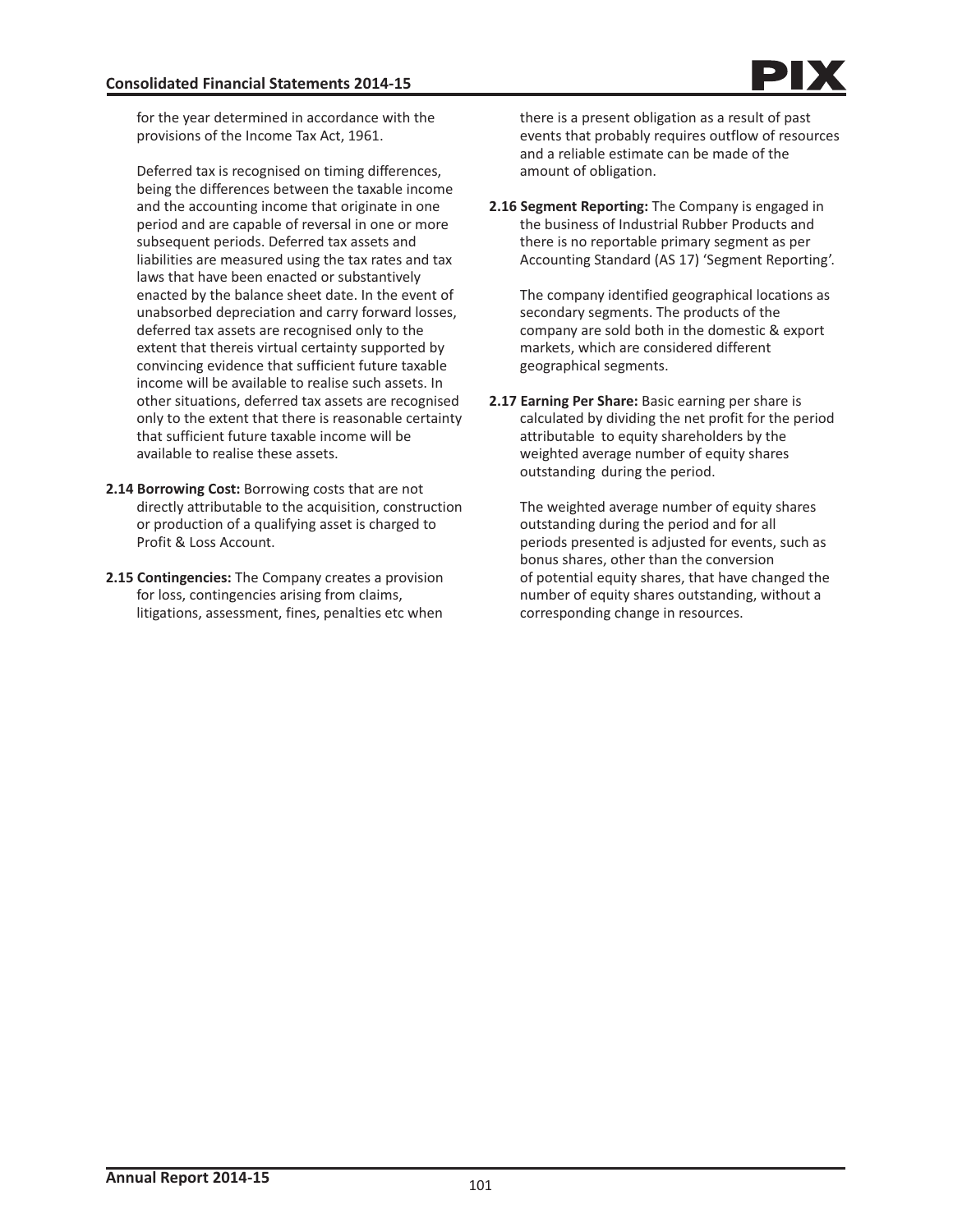

# **3 SHARE CAPITAL :**

The Authorised, Issued, Subscribed and Fully paid-up share capital comprises of equity shares having a par value ` 10 each as follows:

|                                                                            | 31.03.2015 | 31.03.2014 |
|----------------------------------------------------------------------------|------------|------------|
| A Authorised                                                               |            |            |
| 2,05,00,000 (Previous year 2,05,00,000) equity<br>Ι.                       | 205,000    | 205,000    |
| shares of `10 each                                                         |            |            |
| ii. 14,50,000 (Previous year 14,50,000) Convertible 6%                     | 145,000    | 145,000    |
| Preference Shares of `100 each                                             |            |            |
| iii. 15,00,000 (Previous year 15,00,000) non-                              | 150,000    | 150,000    |
| convertible 6% cumulative Redeemable Preference                            |            |            |
| Shares of `100 each                                                        |            |            |
|                                                                            | 500,000    | 500,000    |
| Issued, Subscribed and Fully paid up<br>В                                  |            |            |
| 1,36,25,200 (Previous year 1,29,25,200) equity<br>i.<br>shares of `10 each | 136,252    | 136,252    |
|                                                                            | (11)       | (11)       |
| Less: Allotment money in arrears from public other<br>than Directiors      |            |            |
| ii. NIL (Previous year 4,69,610) non-convertible 6%                        |            |            |
| cumulative Redeemable                                                      |            |            |
| Preference Shares of `100 each                                             |            |            |
|                                                                            | 136,241    | 136,241    |
|                                                                            |            |            |
| <b>Reconciliation of numbers of shares Equity Shares</b>                   |            |            |
| <b>Opening Balance</b>                                                     |            |            |
| Changes during the year                                                    | 13,625,200 | 13,625,200 |
| Closing balance                                                            |            |            |
|                                                                            | 13,625,200 | 13,625,200 |
|                                                                            |            |            |
| Non-convertible 6% cumulative Redeemable                                   |            |            |
| <b>Preference Shares</b>                                                   |            |            |
| <b>Opening Balance</b>                                                     |            | 469,610    |
| Changes during the year                                                    |            | (469, 610) |
| Closing balance                                                            |            |            |

## **Rights, preferences and restrictions attached to shares**

## **a. Equity Shares**

The company has one class of shares having par value of Rs. 10 each. Each shareholder is eligible for one vote per share held. The dividend proposed by the Board of Directors id subject to the approval of the shareholders in the ensuing Annual General Meeting, except in case of interim dividend. In the event of liquidation, the equity shareholders are eligible to receive the remaining assets of the Company after distribution of all preferential amounts, in proportion to their shareholding.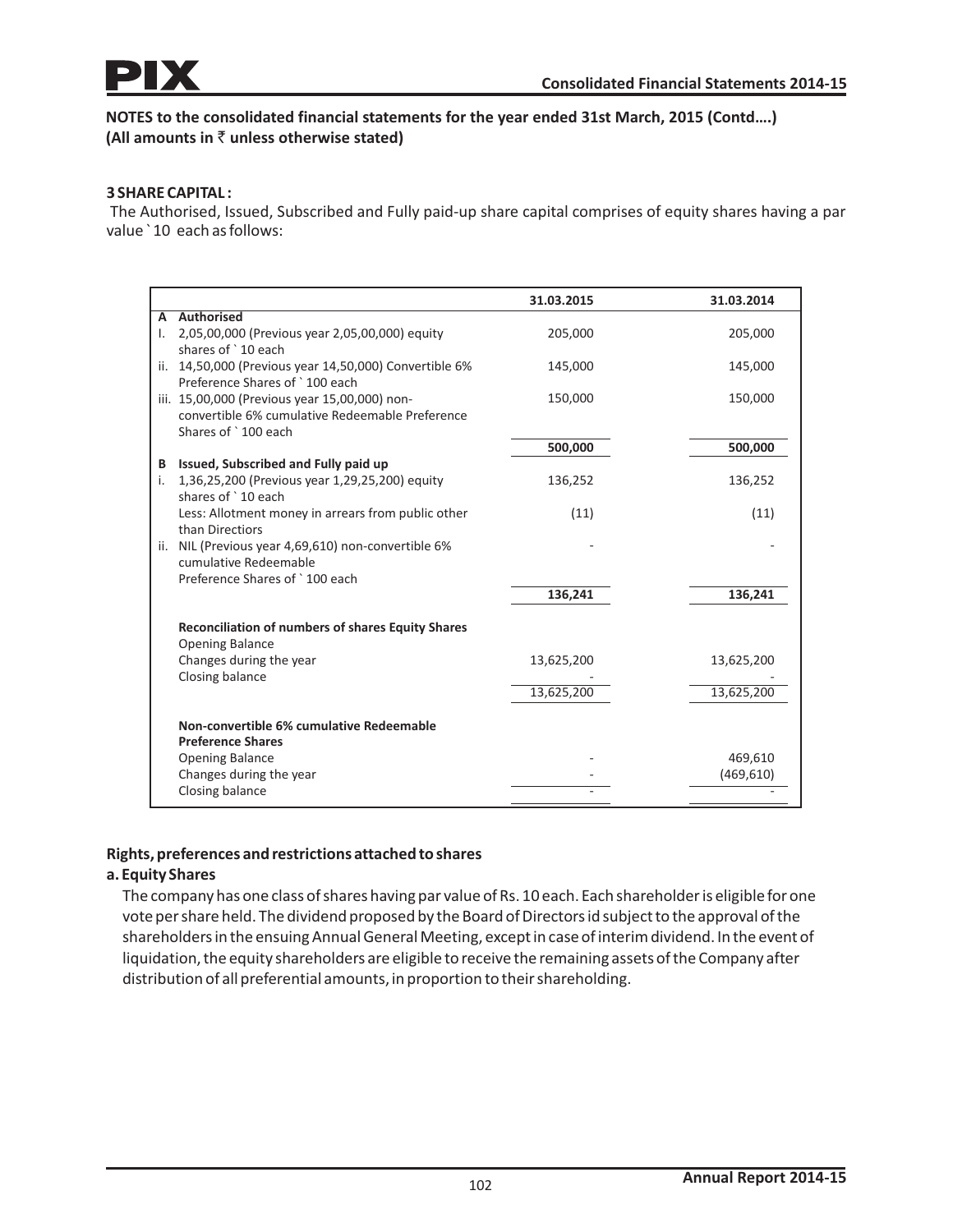**Details of shares held by shareholders holding more than 5% of the aggregate shares in the Company**

| <b>Equity Shares</b>                   | 31.03.2015          |        | 31.03.2014          |        |  |
|----------------------------------------|---------------------|--------|---------------------|--------|--|
|                                        | <b>No of Shares</b> | %      | <b>No of Shares</b> | %      |  |
| Nirmal Sethi                           | 959,212             | 7.04%  | 959,212             | 7.04%  |  |
| Amarpal Singh Sethi / Inderjeet Sethi  | 1,008,325           | 7.40%  | 993,825             | 7.29%  |  |
| Sukhpal Singh Sethi / Davinder Sethi   | 853,645             | 6.27%  | 839,145             | 6.16%  |  |
| Sonepal Singh Sethi / Kamalpreet Sethi | 1,498,295           | 11.00% | 1,457,421           | 10.70% |  |
| Davinder Sethi / Sukhpal Singh Sethi   | 654,057             | 4.80%  | 558,126             | 4.10%  |  |
| Inderjeet Sethi / Amarpal Sethi        | 841,901             | 6.18%  | 712,065             | 5.23%  |  |
| Rishipal Sethi / Saba Sethi            | 1,154,807           | 8.48%  | 1,145,007           | 8.40%  |  |
| Karanpal Sethi                         | 961,360             | 7.06%  | 938,217             | 6.89%  |  |

|    | <b>Reserves and Surplus</b>                             | 31.03.2015 | 31.03.2014 |
|----|---------------------------------------------------------|------------|------------|
|    | Reserves and surplus consist of the following reserves: |            |            |
| a. | <b>Securities Premium Reserves</b>                      | 138,709    | 138,709    |
| b. | <b>Capital Reserves</b>                                 | 9,408      | 9,408      |
| c. | <b>Capital Reserves on Consolidation</b>                | (27,061)   | (18, 241)  |
| d. | <b>Capital Redumption Reserves</b>                      | 112,413.00 | 112,413    |
| e. | <b>Amalgamation Reserves</b>                            | 33,742     | 33,742     |
| f. | <b>General Reserves</b>                                 | 25,193     | 25,193     |
| g. | <b>Exchange Rate Difference Reserve</b>                 | 384        | (130)      |
| h. | <b>Surplus in Statement of Profit and Loss</b>          |            |            |
|    | <b>Opening Balance</b>                                  | 1,044,051  | 1,043,981  |
|    | Current year Addition/(Deduction)                       | 38,990     | 75,222     |
|    | <b>Less: Appropriations</b>                             | (16, 426)  | (75, 153)  |
|    | Transferred to Capital Redemption Reserve               |            | 46,961     |
|    | Proposed Dividend on Equity Shares Dividend             | 13,625     | 20,438     |
|    | <b>Tax on Dividend</b>                                  | 2,600      | 4,051      |
|    | Dividend on Non-Convertible Preference Shares           |            | 3,528      |
|    | Dividend on Convertible Preference Shares               |            |            |
|    | Wealth Tax                                              | 200        | 175        |
|    | <b>Total Transferred to Balance Sheet</b>               | 1,066,615  | 1,044,051  |
|    |                                                         | 1,359,403  | 1,345,145  |
| 5  | <b>Minority Interest</b>                                |            |            |
|    | <b>Minority Interest</b>                                |            | (1, 372)   |
| 6  | <b>Long Term Borrowings</b>                             |            | (1, 372)   |
|    | Long term borrowing consist of the following:           |            |            |
| a. | <b>Secured Loans</b>                                    |            |            |
|    | Term Loan                                               | 255,725    | 235,210    |
|    | Corporate Loan                                          |            |            |
|    | Loan Against Hypothication of Vehicle                   | 4,382      | 9,754      |
|    |                                                         | 260,107    | 244,964    |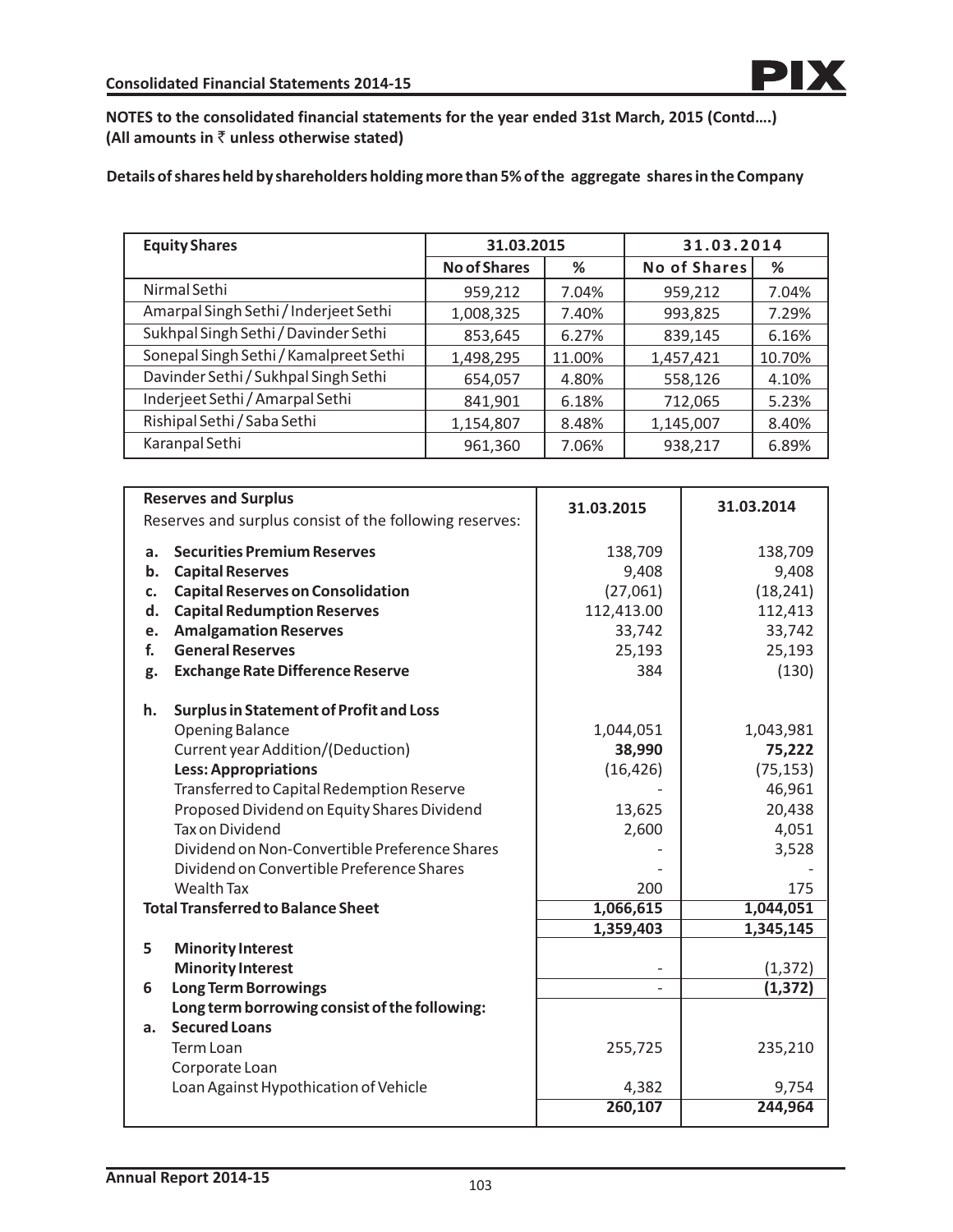| 6 Long Term Borrowings (Contd)    | 31.03.2015 | 31.03.2014 |
|-----------------------------------|------------|------------|
| b. Unsecured Loan                 |            |            |
| From Others (Financial Companies) | 57.962     | 46.131     |
| <b>From Directors</b>             | 274.206    | 196,497    |
| Total                             | 332.168    | 242.628    |

- 1 Term loan from banks are secured by first pari passu charge on all fixed assets and second charge on current assets of the company.
- 2 Coporate loan and working capital from banks are secured by first pari passu charge on current assets and second charge on all fixed assets.
- 3 Loan received against Hypothecation of vehicle is fully secured against vehicles.
- 4 Term loan from bank was taken during the financial year 2008-09 and carried interest at the rate 13.95% to 14.25%. The loan is repaying in montly installment starting from April 2010.

|                                        | 31.03.2015 | 31.03.2014 |
|----------------------------------------|------------|------------|
| 7. Deferred Tax                        |            |            |
| Deferred tax liability (net)           | 98,672     | 85,417     |
|                                        | 98,672     | 85,417     |
| 8. Other Long Term Liabilities         |            |            |
| <b>Provision For Gratuity</b>          | 58,605     | 51,278     |
|                                        | 58,605     | 51,278     |
|                                        |            |            |
| 9. Short Term Borrowings               |            |            |
| Working Capital Loan from Banks        | 463,686    | 410,867    |
| Term Loan due within 12 Months         | 74,928     | 104,503    |
| Loan Against Hypothication of Vehicles | 5,779      | 2,000      |
| From Banks Against Bill Discounting    | 207,638    | 172,953    |
|                                        | 752,032    | 690,323    |

1 Working Capital from banks are secured by first pari pasu charges on current assets and second

2 charges on all fixed assets. Term loan from banks are secured by first pari passu chargeon all

3 fixed assets and second chargeon current assets of the company. Term loan/Working capital facilities are further secured by personal guarantee of three promoter's directors.

|                         | 31.03.2015 | 31.03.2014 |
|-------------------------|------------|------------|
| 10. Trade Payables      |            |            |
| <b>Sundry Creditors</b> | 142,665    | 425,041    |
|                         | 142,665    | 425,041    |

The Company has not received information from vendors regarding their status under the Micro Small and Medium Enterprises Development Act, 2006. Hence disclosures relating to amounts un-paid as at yearly end together with interest paid / payable under this Act have not been given.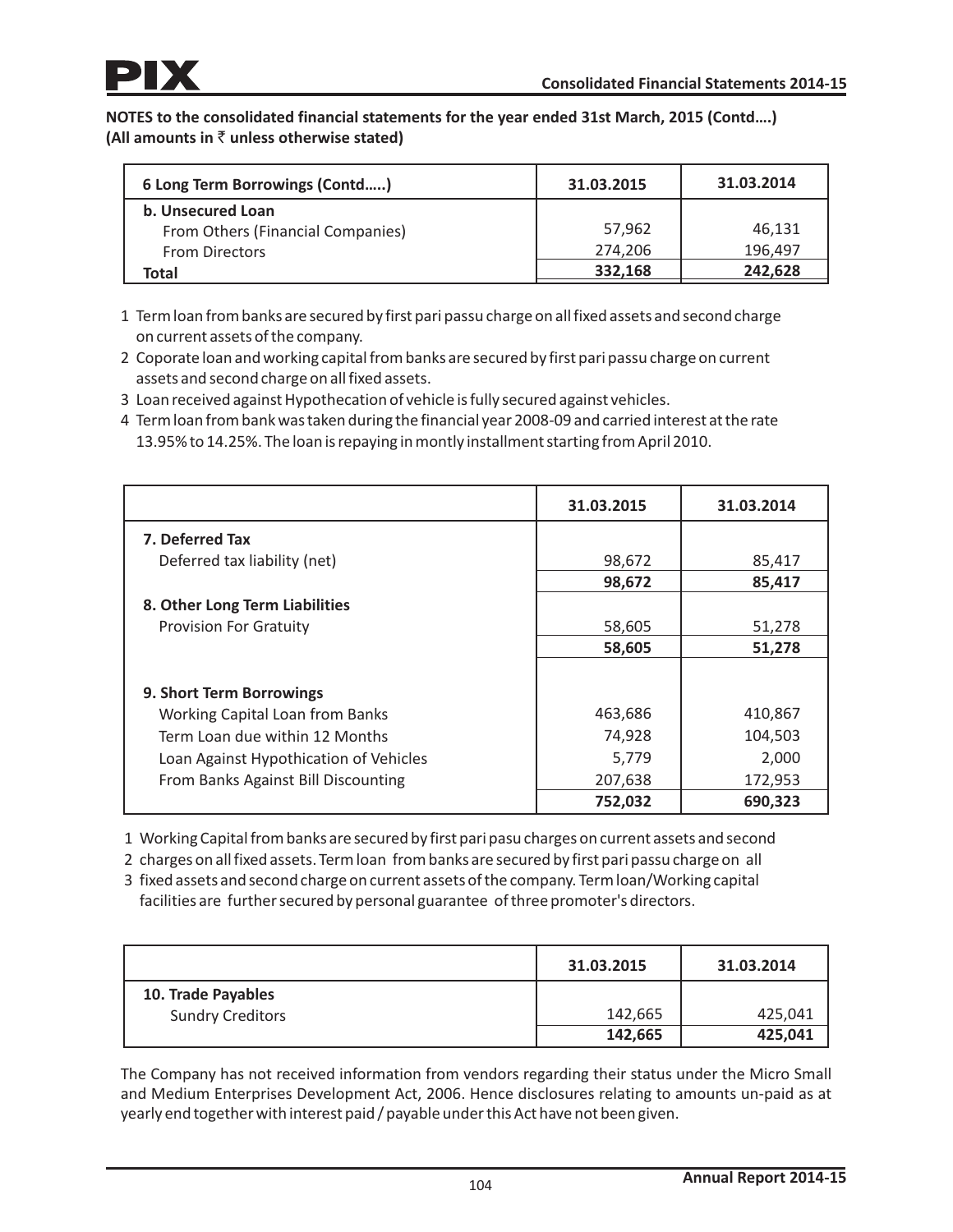|                                               | 31.03.2015 | 31.03.2014 |
|-----------------------------------------------|------------|------------|
| <b>11 Other Current Liabilities</b>           |            |            |
| <b>Unclaimed Dividend</b>                     | 3,967      | 445        |
| <b>Advance from Customers</b>                 | 16,835     | 33,246     |
| <b>Employees Benefits Payables</b>            | 77,618     | 79,373     |
| <b>TDS Payable</b>                            | 4,087      | 3,304      |
|                                               | 102,508    | 116,368    |
| <b>12 Short Term Provisions</b>               |            |            |
| Proposed Equity Dividend                      | 13,625     |            |
| Provision For Tax On Proposed Equity Dividend | 2,600      |            |
| Provision for Income Tax                      | 24,729     | 424,475    |
| Provision for Employees Benefits              | 5,121      | 6,748      |
|                                               | 46,076     | 431.223    |

### **SCHEDULE - 13: Fixed Assets**

|                                 | <b>GROSS BLOCK</b>                        |                                        |                            |                                                 | <b>DEPRECIATION</b> |                 |                        |                            | <b>NET BLOCK</b>                        |                                         |
|---------------------------------|-------------------------------------------|----------------------------------------|----------------------------|-------------------------------------------------|---------------------|-----------------|------------------------|----------------------------|-----------------------------------------|-----------------------------------------|
| <b>Description</b>              | <b>Gross Value</b><br>as on<br>31.03.2014 | <b>Additions</b><br>During the<br>Year | Sold<br>During<br>the Year | <b>Total Gross</b><br>Value as on<br>31.03.2015 | As on<br>01.04.2014 | For the<br>Year | Less<br>Written<br>off | <b>Total</b><br>31.03.2015 | <b>Net Value</b><br>as on<br>31.03.2015 | <b>Net Value</b><br>as on<br>31.03.2014 |
| Plot                            | 150,351                                   | 2,260                                  |                            | 152,611                                         |                     |                 |                        |                            | 152,611                                 | 150,351                                 |
| <b>Factory Premises</b>         | 601,004                                   | 165,285                                |                            | 766,289                                         | 72,995              | 20,347          |                        | 93,342                     | 672,947                                 | 528,009                                 |
| <b>Plant &amp; Machinery</b>    | 1,106,219                                 | 158,898                                |                            | 1,265,117                                       | 601,229             | 43,162          |                        | 644,391                    | 620,726                                 | 504,991                                 |
| <b>Furniture &amp; Fixtures</b> | 65,560                                    | 10,528                                 |                            | 76,088                                          | 25,071              | 10,916          |                        | 35,987                     | 40,102                                  | 40,490                                  |
| <b>Electrical Installations</b> | 129,542                                   | 29,077                                 |                            | 158,619                                         | 23,118              | 25,918          |                        | 49,036                     | 109,583                                 | 106,424                                 |
| <b>Office Equipments</b>        | 57,545                                    | 9,616                                  |                            | 67,161                                          | 40,438              | 9,572           |                        | 50,011                     | 17,150                                  | 17,106                                  |
| <b>Vehicles</b>                 | 34,962                                    | 8,426                                  | 10,314                     | 33,074                                          | 8,536               | 3,660           | 2,918                  | 9,278                      | 23,795                                  | 26,426                                  |
|                                 |                                           |                                        |                            |                                                 |                     |                 |                        |                            |                                         |                                         |
| <b>TOTAL</b>                    | 2,145,183                                 | 384,091                                | 10,314                     | 2,518,960                                       | 771,387             | 113,576         | 2,918                  | 882,045                    | 1,636,915                               | 1,373,797                               |
| <b>Previous Year</b>            | 1,638,543                                 | 519,857                                | 13,217                     | 2,145,183                                       | 648,428             | 128,667         | 5,708                  | 771,387                    | 1,373,796                               | 990,115                                 |

**SCHEDULE - 14: Intengible Assets**

| <b>Description</b> | <b>GROSS BLOCK</b>                 |                                        |                                        |                                                 | <b>DEPRICIATION</b> |                 |                        |              | <b>NET BLOCK</b>                        |                                         |
|--------------------|------------------------------------|----------------------------------------|----------------------------------------|-------------------------------------------------|---------------------|-----------------|------------------------|--------------|-----------------------------------------|-----------------------------------------|
|                    | Gross Value<br>as on<br>31.04.2014 | <b>Additions</b><br>During the<br>Year | Sold/Trf.<br><b>During</b><br>the Year | <b>Total Gross</b><br>Value as on<br>31.03.2015 | As on<br>01.04.2014 | For the<br>Year | Less<br>Written<br>off | <b>Total</b> | <b>Net Value</b><br>as on<br>31.03.2015 | <b>Net Value</b><br>as on<br>31.03.2014 |
| Goodwill           | 39.915                             |                                        | 1.946                                  | 37.969                                          | 3,992               | 7,752           |                        | 11.744       | 26.225                                  | 35,923                                  |
| SoftwareSoftware   | 17.780                             |                                        |                                        | 17.780                                          | 2,531               | 6,739           |                        | 9.270        | 8,510                                   | 15,249                                  |
| <b>Total</b>       | 57.695                             |                                        | 1.946                                  | 55,749                                          | 6.523               | 14,491          |                        | 21.014       | 34.735                                  | 51,172                                  |

# **SCHEDULE - 15: Capital Work-in-progress**

| <b>Description</b> | <b>GROSS BLOCK</b>                 |                                        |                                       |                                                     | <b>DEPRICIATION</b> |                          |                        |              | <b>NET BLOCK</b>                        |                                         |
|--------------------|------------------------------------|----------------------------------------|---------------------------------------|-----------------------------------------------------|---------------------|--------------------------|------------------------|--------------|-----------------------------------------|-----------------------------------------|
|                    | Gross Value<br>as on<br>31.03.2014 | <b>Additions</b><br>During the<br>Year | <b>Transfer</b><br>During the<br>Year | <b>Total Gross I</b><br>Value as on l<br>31.03.2015 | As on<br>01.04.2014 | For the<br>Year          | Less<br>Written<br>off | <b>Total</b> | <b>Net Value</b><br>as on<br>31.03.2015 | <b>Net Value</b><br>as on<br>31.03.2013 |
| Work-in-progress   | 66,380                             | 268                                    | 66,648                                | $\qquad \qquad -$                                   |                     |                          |                        |              |                                         | 66,380                                  |
| <b>Total</b>       | 66,380                             | 268                                    | 66,648                                |                                                     | ۰                   | $\overline{\phantom{a}}$ | ۰                      | ۰            |                                         | 66,380                                  |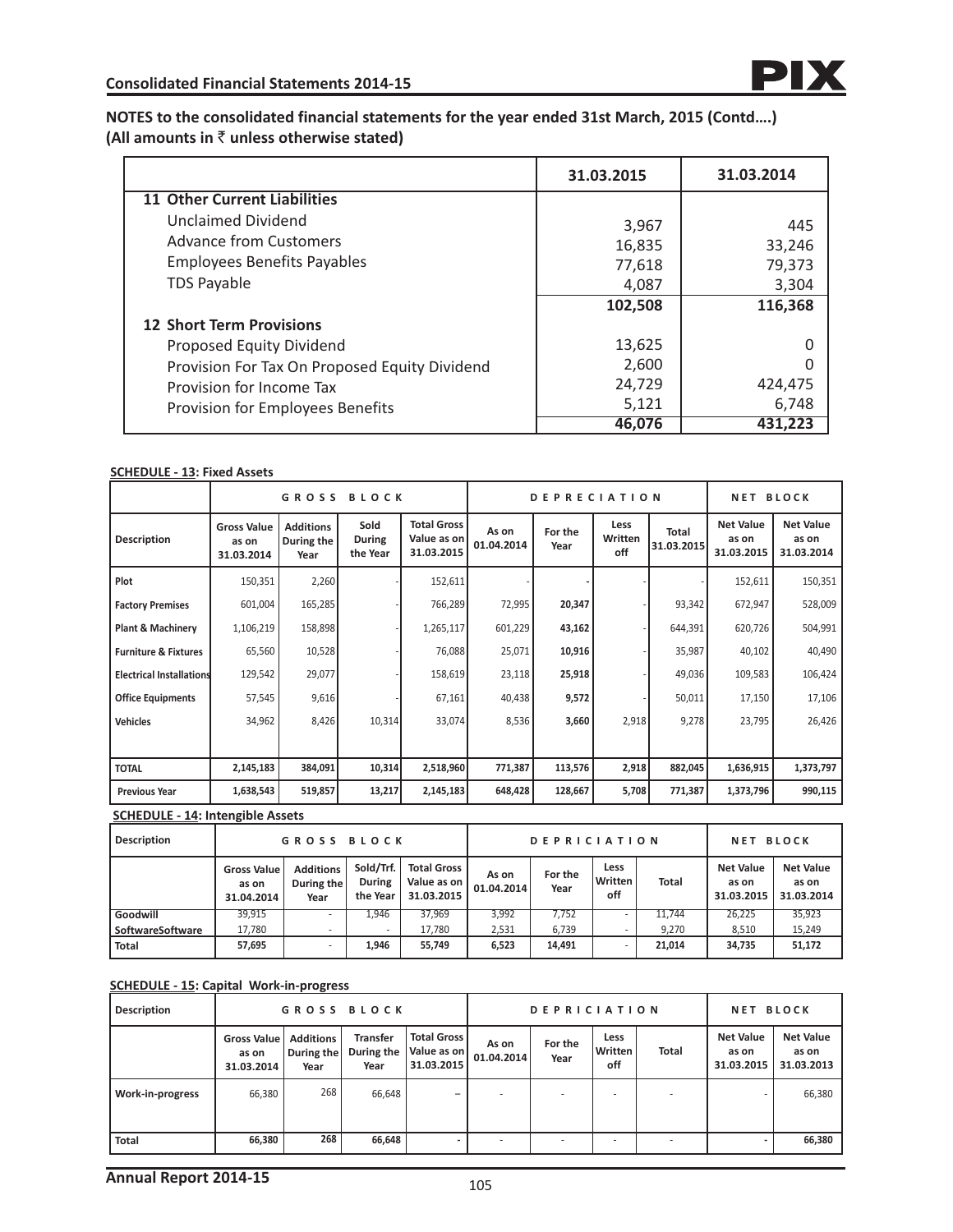### **16 Long Term Loans and Advances**

| <b>Particulars</b>                     | 31.03.2015 | 31.03.2014 |
|----------------------------------------|------------|------------|
| Loans and Advances to Related Parties  | 1,060      | 1,060      |
| <b>Securities Deposits</b>             | 8,801      | 6,536      |
| Loans and Advances to Parties          |            | 5,974      |
| Loans and Advances to Employees        | 4,786      | 4,430      |
| Advance Tax (net of Provision)         | 35,000     | 384,851    |
| Interest Receivables                   |            |            |
| Receivable from Government Departments | 39,044     | 39,044     |
|                                        | 88,690     | 441,895    |
|                                        |            |            |

**Note:** In the opinion of the Board of Directors, the Current assets, Loans and Advances are approximately of the values stated, if realized in the ordinary course of business. The Provision for depreciation and all known liabilities are adequate and not in excess of the amount reasonably necessary.

## **17 Other Non-current Assets**

| <b>Particulars</b>                                                                      | 31.03.2015 | 31.03.2014 |
|-----------------------------------------------------------------------------------------|------------|------------|
| Product Development Expenditure<br>(Unsecured, Considered good unless stated otherwise) | 80.000     | 155,172    |
| Preliminary Expenditure                                                                 | 384        | 700        |
|                                                                                         | 80.384     | 155,872    |

# **18 Current Investment**

| <b>Particulars</b>                                                     | 31.03.2015   |               | 31.03.2014            |              |                       |
|------------------------------------------------------------------------|--------------|---------------|-----------------------|--------------|-----------------------|
| Un-Quoted Fully Paid up (At Cost)<br><b>Investment in Mutual Funds</b> | <b>Units</b> | Face<br>Value | <b>Total</b><br>Value | <b>Units</b> | <b>Total</b><br>Value |
| A HDFC MUTUAL FUND                                                     |              |               |                       |              |                       |
| HDFC FMP 378 D Regular                                                 | 500,000      | 10            | 5,000                 | 500,000      | 5,000                 |
| <b>HDFC Liquid Growth Fund</b>                                         | 1,205,596    | 10            | 18,000                | 1,205,596    | 30,000                |
| <b>SUB TOTAL</b>                                                       |              |               | 23,000                |              | 35,000                |
| KOTAK MUTUAL FUND                                                      |              |               |                       |              |                       |
| Kotak FMP Series 137 371 Days Growth                                   | 500.000      | 10            | 5,000                 | 500,000      | 5,000                 |
| <b>IDFC Fixed Term Plan Series 79 Regular Plan Growth</b>              | 500,000      | 10            | 5,000                 | 500,000      | 5,000                 |
| <b>ICICI Prudential FMP Series 72 425 Days</b>                         | 500,000      | 10            | 5,000                 | 500,000      | 5,000                 |
| Plan N Regular Plan Cumulative                                         |              |               |                       |              |                       |
| ICICI Prudential FMP Series 73378 Days                                 | 500,000      | 10            | 5,000                 | 500,000      | 5,000                 |
| Plan O Regular Plan Cumulative                                         |              |               |                       |              |                       |
| <b>IDFC Arbitrage Fund Regular Plan Dividend</b>                       |              |               |                       | 326,222      | 4,114                 |
| Kotak Equity Arbitrage Fund Monthly-Dividend                           |              |               |                       | 383,577      | 4,106                 |
| Kotak Floater Short Term Daily Dividend                                | 59,473       | 1,000         | 43,022.86             | 59,473       | 60,164                |
| <b>ICICI Prudential Blended Plan A -</b>                               |              |               |                       | 304,703      | 4,119                 |
| Regular Plan - Dividend                                                |              |               |                       |              |                       |
| ICICI Prudential Liquid - Regular Plan -                               |              |               |                       | 940          | 94                    |
| Daily Dividend                                                         |              |               |                       |              |                       |
| Sundaram Flexible Fund Short                                           | 455,323      | 10            | 9,000                 | 455,323      | 9,000                 |
| Term Plan Regular Growth                                               |              |               |                       |              |                       |
| <b>SUB TOTAL</b>                                                       |              |               | 72,023                |              | 101,597               |
| <b>B SBI MUTUAL FUND</b>                                               |              |               |                       |              |                       |
| SBI Premiere Liquid Fund- Regular Plan -                               | 35,493       |               | 34,450.58             | 8,671        | 8,699                 |
| Daily Dividend                                                         |              |               |                       |              |                       |
| <b>SUB TOTAL</b>                                                       |              |               | 34,451                |              | 8,699                 |
| <b>TOTAL CURRENT INVESTMENTS</b>                                       |              |               | 129,473               |              | 145,296               |

**NOTE :**AGGREGATE VALUE OF QUOTED INVESTMENT ` 129,473,438/- PREVIOUS YEAR 145,296,000. MARKET VALUE OF INVESTMENT ` 13,731,960/- PREVIOUS YEAR ` 13,391960/-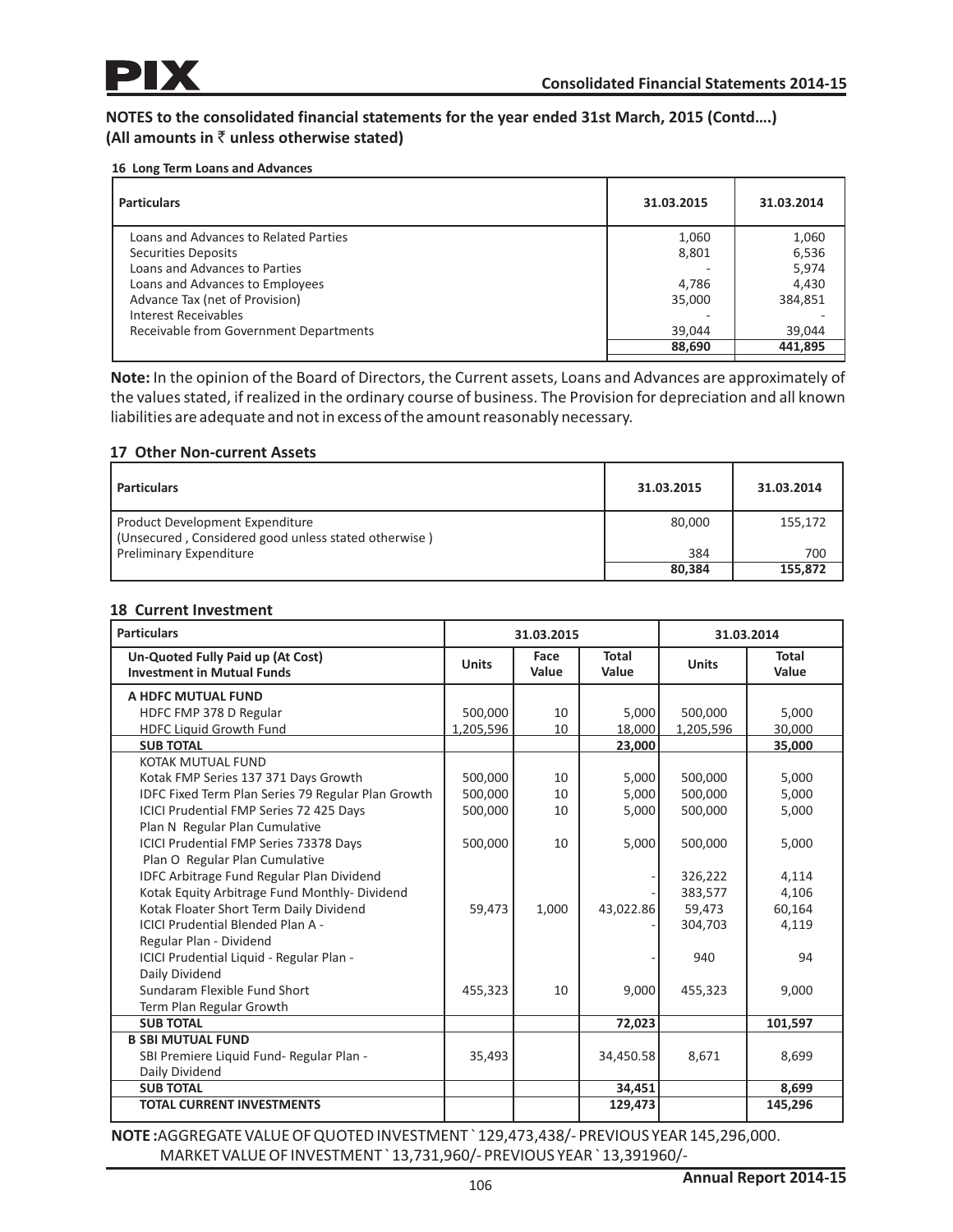**19 Inventories** (At lower of cost and net realisable value)

| <b>Particulars</b>       | 31.03.2015 | 31.03.2014 |
|--------------------------|------------|------------|
| Raw Material             | 127,304    | 128,313    |
| Work-in-progress         | 52,081     | 44,751     |
| <b>Finished Goods</b>    | 158,378    | 139,693    |
| <b>Stores and Spares</b> | 126,369    | 161,735    |
| <b>Packing Materials</b> | 3,431      | 4,160      |
| <b>Trading Stock</b>     | 93.201     | 76,745     |
|                          | 560,763    | 555,397    |

**Note:** The Value of Stocks is as per inventory taken, prepared, valued and certified by the Management.

#### **20 Trade Receivables**

| <b>Particulars</b>                                                                                                                   | 31.03.2015 | 31.03.2014 |
|--------------------------------------------------------------------------------------------------------------------------------------|------------|------------|
| <b>Unsecured</b><br><b>Considered Good</b><br>Outstanding for a period exceeding six months<br>from the date they are due to payment | 17,521     | 115,837    |
| Others                                                                                                                               | 467,636    | 450.137    |
|                                                                                                                                      | 485,157    | 565,974    |

#### **21 Cash & Cash Equivalent**

| <b>Particulars</b>                                                                                                                           | 31.03.2015                             | 31.03.2014                             |
|----------------------------------------------------------------------------------------------------------------------------------------------|----------------------------------------|----------------------------------------|
| A. Cash in Hand                                                                                                                              | 418                                    | 172                                    |
| <b>B. Bank Balances</b><br>On Current Account<br>On Term Deposit (with original maturity more than 12 months)<br><b>Margin Money Deposit</b> | 19,148<br>124,130<br>15,058<br>158,754 | 38,011<br>141,091<br>15,885<br>195,159 |

#### **22 Short Term Loans and Advances**

| <b>Particulars</b>                                        | 31.03.2015 | 31.03.2014 |
|-----------------------------------------------------------|------------|------------|
| Unsecured Advances Considered Good                        | 40,163     | 93,150     |
| Advance Tax                                               |            | 12,216     |
| Security Deposit                                          | 1,715      | 2,466      |
| <b>Balance with Central Excise</b>                        | 47,039     | 70,020     |
| Receivables from Government Department/Others             | 15,503     | 14,736     |
| Interest Receivables                                      | 780        |            |
| ADVANCES RECOVERABLE IN CASH IN KIND OR VALUE OF RECEIVED | 3,360      |            |
| <b>Staff Advances</b>                                     |            | 337        |
|                                                           | 108,560    | 192.925    |

#### **23 Other Current Assets**

| <b>Particulars</b>   | 31.03.2015 | 31.03.2014 |
|----------------------|------------|------------|
| Interest Receivables |            | 19926      |
| Pre-paid Expenses    | 5.044      | 3464       |
|                      | 5,044      | 23,390     |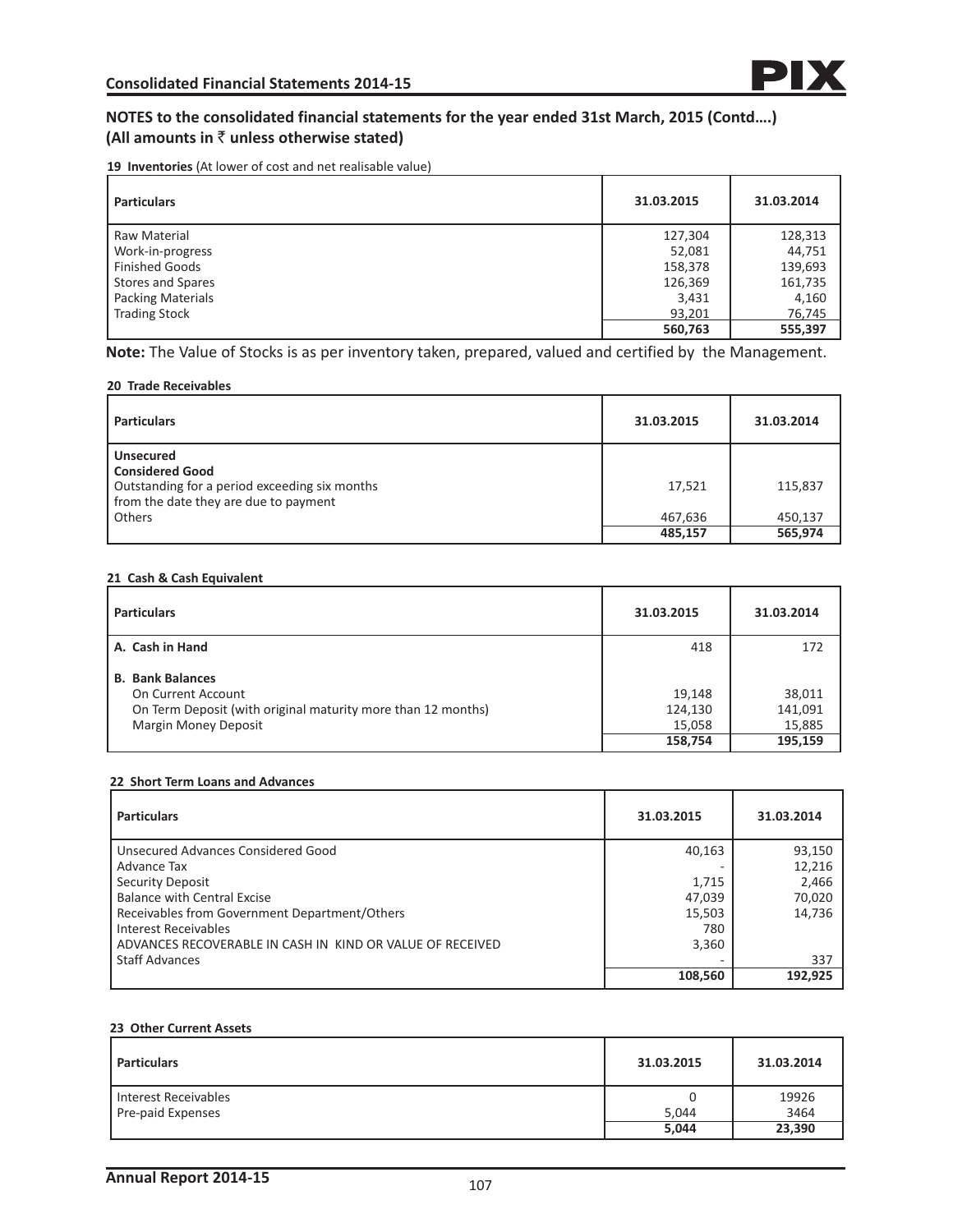# **NOTES to the consolidated financial statements for the year ended 31st March, 2015 (Contd….) (All amounts in** ` **unless otherwise stated)**

## **24 Revenue from Operation**

| l Particulars       | 31.03.2015 | 31.03.2014 |
|---------------------|------------|------------|
| A. Sale of Products | 2,192,403  | 2,069,198  |
|                     | 2,192,403  | 2,069,198  |

#### **25 Other Income**

| <b>Particulars</b>                                        | 31.03.2015        | 31.03.2014      |
|-----------------------------------------------------------|-------------------|-----------------|
| I Interest Income<br>Dividend Income<br>I Insurance Claim | 24,261<br>1,941   | 30,599<br>6,100 |
| I Incentive Written Back<br>Others                        | ۰<br>34<br>26,235 | 115<br>36,814   |

#### **26 Cost of Materials Consumed**

| <b>Particulars</b>                               | 31.03.2015 | 31.03.2014 |
|--------------------------------------------------|------------|------------|
| <b>Opening Inventories</b>                       |            |            |
| <b>Raw Materials</b>                             | 128,313    | 156,046    |
| <b>Packing Materials</b>                         | 4,159      | 3,573      |
| Stores and Spares                                | 161,735    | 123,711    |
| <b>Trading Goods</b>                             | 76,745     | 16,645     |
|                                                  | 370,952    | 299,975    |
| <b>Purchases</b>                                 |            |            |
| <b>Raw Materials</b>                             | 734,888    | 714,232    |
| <b>Packing Materials</b>                         | 21,217     | 20,409     |
| <b>Stores and Spares</b>                         | 66,577     | 66,029     |
| <b>Trading Goods</b>                             | 53,366     | 142,654    |
|                                                  | 876,047    | 943,324    |
| <b>Closing Inventories</b>                       |            |            |
| <b>Raw Materials</b>                             | 127,304    | 128,313    |
| <b>Packing Materials</b>                         | 3,431      | 4,159      |
| <b>Stores and Spares</b>                         | 126,369    | 161,735    |
| <b>Trading Goods</b>                             | 114,132    | 76,745     |
| Transfer to M/s Parker Hanniffin India Pvt. Ltd. |            |            |
|                                                  | 371,236    | 370,952    |
| Consumption                                      | 875,763    | 872,347    |

#### **27 Change in Inventories**

| <b>Particulars</b>                               | 31.03.2015 | 31.03.2014 |
|--------------------------------------------------|------------|------------|
| <b>Opening Inventories</b>                       |            |            |
| Work-in-Progress                                 | 44,751     | 46,894     |
| <b>Finished Goods</b>                            | 139,693    | 210,536    |
|                                                  | 184,444    | 257430     |
| <b>Closing Inventories</b>                       |            |            |
| Work-in-Progress                                 | 52,081     | 44,751     |
| <b>Finished Goods</b>                            | 158,378    | 139,693    |
| Transfer to M/s Parker Hanniffin India Pvt. Ltd. |            |            |
|                                                  | 210,459    | 184,444    |
| <b>Total Change</b>                              | (26, 014)  | 72,986     |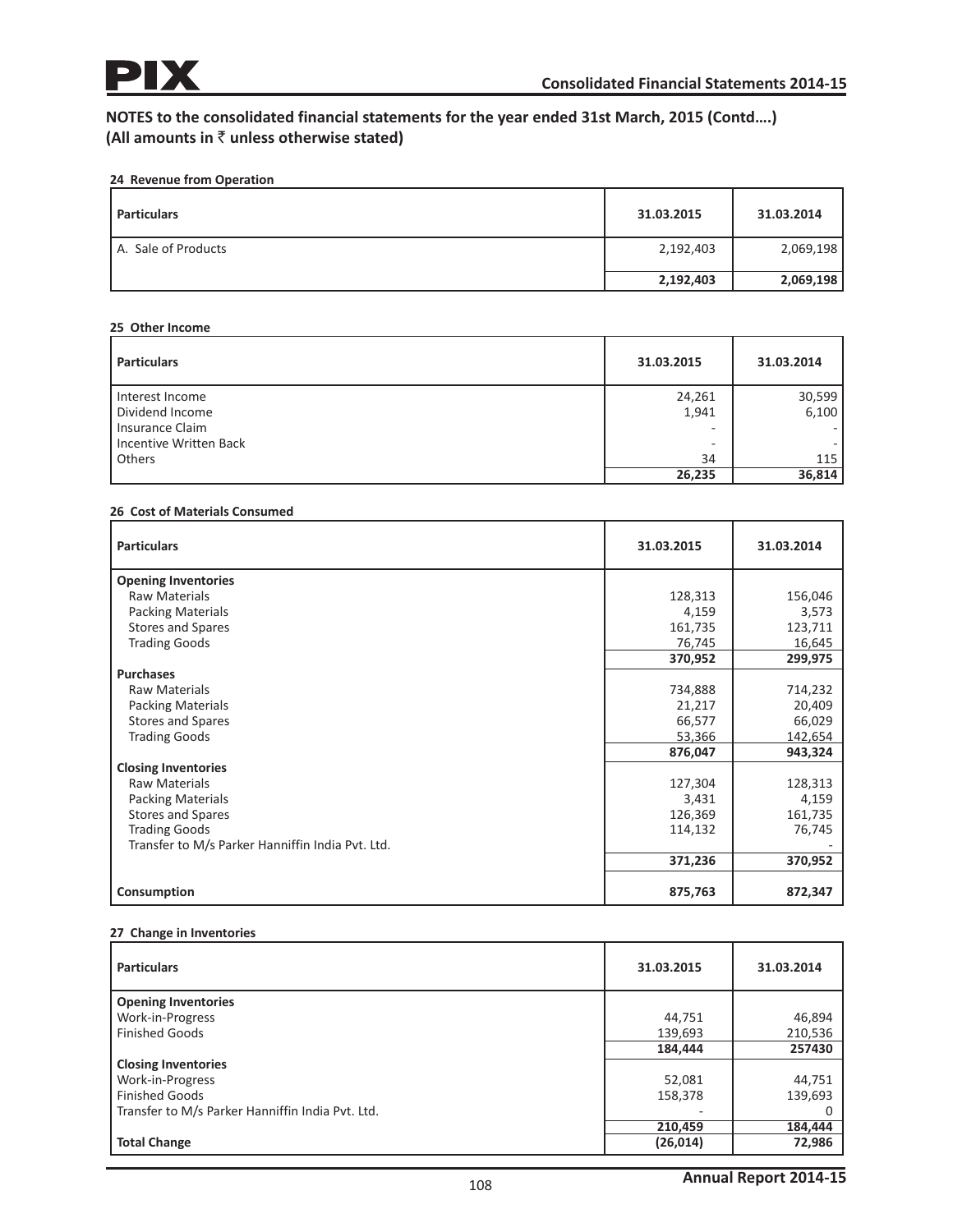# **NOTES to the consolidated financial statements for the year ended 31st March, 2015 (Contd….) (All amounts in** ` **unless otherwise stated)**

#### **28 Employee Benefits Expense**

| <b>Particulars</b>                  | 31.03.2015 | 31.03.2014 |
|-------------------------------------|------------|------------|
| <b>Salaries</b>                     | 182,589    | 131,453    |
| ii.<br><b>Wages</b>                 | 195,697    | 203,213    |
| iii. Contribution to Provident Fund | 15,447     | 13,458     |
| iv. Contribution to Gratuity Fund   | 11,408     | 6,121      |
| v. Staff Welfare Expense            | 11,414     | 14,446     |
| vi. E.S.I.C.                        | 6,618      | 5,513      |
|                                     | 423,173    | 374.204    |

#### **29 Other Expenses**

| <b>Particulars</b>               | 31.03.2015 | 31.03.2014 |
|----------------------------------|------------|------------|
| Advertisement                    | 4,104      | 2,488      |
| <b>Auditor's Remuneration</b>    |            |            |
| - Audit Fees                     | 3,049      | 551        |
| - Tax Audit Fees                 | 125        | 100        |
| <b>Bank Commission</b>           | 11,294     | 13,589     |
| Cess                             | 1,220      | 938        |
| Commission & Brokerage           | 3,230      | 2,299      |
| <b>Turnover Discount</b>         | 13,812     | 5,780      |
| Director's Remuneration          | 46,630     | 34,343     |
| <b>Travelling Expenses</b>       | 49,183     | 36,847     |
| <b>Discount</b>                  | 61,330     | 59,257     |
| <b>Power Expenses</b>            | 52,203     | 52,082     |
| <b>Export Expenses</b>           | 10,542     | 3,551      |
| Freight & Transportation         | 85,616     | 64,495     |
| Insurance                        | 5,930      | 4,399      |
| Legal & Professional Fees        | 25,658     | 15,483     |
| Rent                             | 16,153     | 10,192     |
| <b>CSR EXPENSES</b>              | 1,313      | 5          |
| <b>Printing &amp; Stationery</b> | 1,403      | 887        |
| Repairs & Maintenance            | 16,691     | 21,747     |
| Car & Scooter Expenses           | 11,475     | 7,452      |
| <b>Miscellaneous Expenses</b>    | 78,361     | 75,373     |
| Parker Settelment                | 19,600     |            |
| Telephone Telex & Postage        | 5,348      | 4,930      |
| <b>Bad Debts</b>                 | 37,182     | 13,701     |
| Preliminary Expenses Written off | 316        | 316        |
|                                  | 561,766    | 430,804    |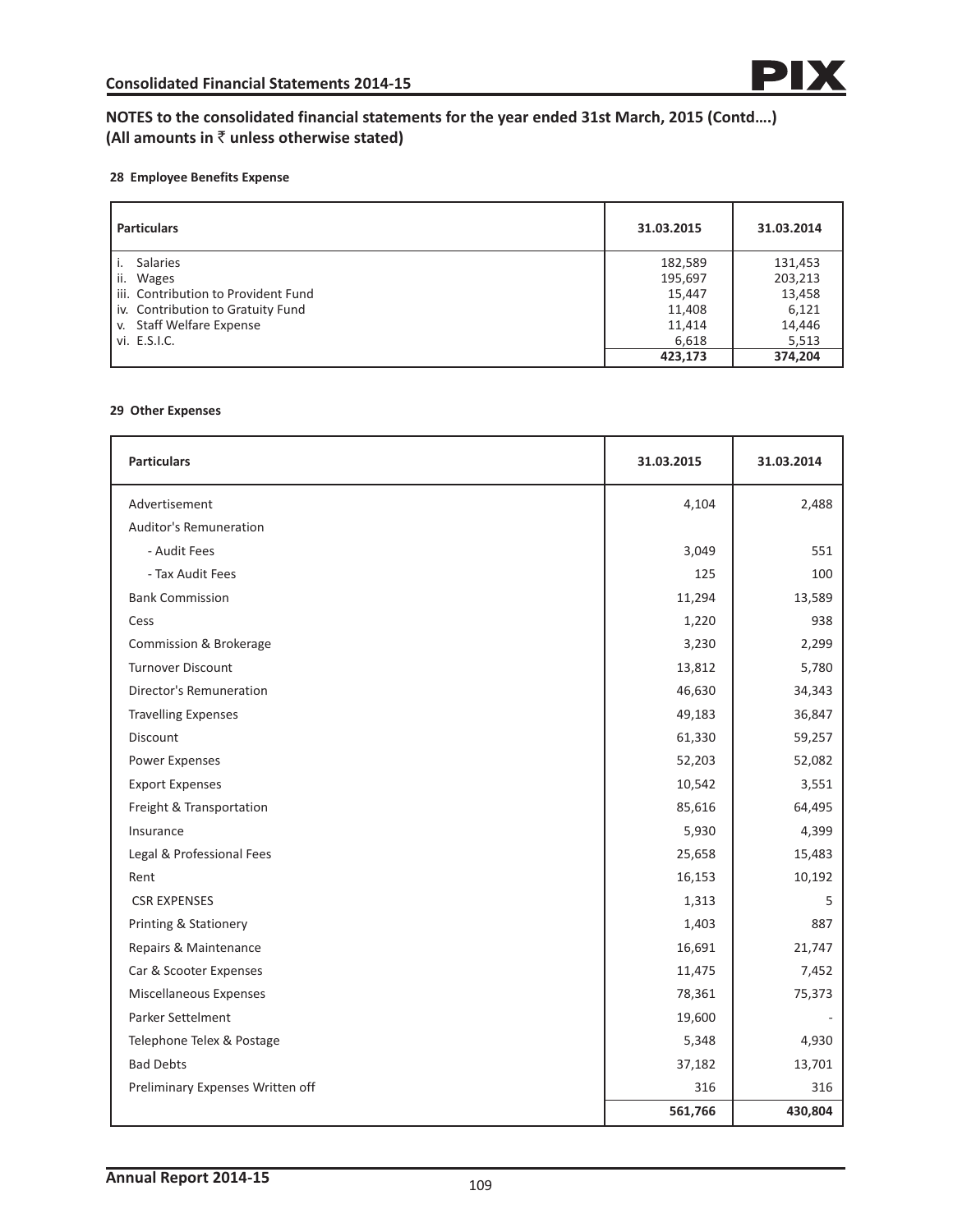# **NOTES to the consolidated financial statements for the year ended 31st March, 2015 (Contd….) (All amounts in**  $\bar{z}$  **unless otherwise stated)**

#### **30 Finance Cost**

| <b>Particulars</b> | 31.03.2015 | 31.03.2014 |
|--------------------|------------|------------|
| <b>Discounts</b>   | 775        | 4,182      |
| Interest           | 190,251    | 150,678    |
|                    | 191,026    | 154,860    |

#### **31 Depreciation**

| <b>Particulars</b>               | 31.03.2015 | 31.03.2014 |
|----------------------------------|------------|------------|
| <b>Factory Premises</b>          | 20,347     | 12,847     |
| Plant & Machinery                | 43,162     | 102,730    |
| <b>Furnitures &amp; Fixtures</b> | 10,916     | 3,913      |
| <b>Electrical Installations</b>  | 25,918     | 4,843      |
| <b>Office Equipments</b>         | 9,572      | 989        |
| Vehicles                         | 3,660      | 3,345      |
| Intangible Assets                | 14,491     | 6,523      |
|                                  | 128,067    | 135,190    |

#### **32 Earning Per Share (EPS)**

| <b>Particulars</b>                                   | 31.03.2015 | 31.03.2014 |
|------------------------------------------------------|------------|------------|
| Profit for the year                                  | 39,103     | 75,222     |
| Weighted average number of Equity shares outstanding | 13,625,200 | 13,625,200 |
| <b>Basic Earning Per Share</b>                       | 2.87       | 5.52       |
| Weighted average number of potential equity shares   |            |            |
| outstanding                                          | <b>NIL</b> | <b>NIL</b> |
| Weighted average number of Equity shares outstanding | 13,625,200 | 13,625,200 |
| (including dilutive shares)                          |            |            |
| <b>Diluted Earning Per Share</b>                     | 2.87       | 5.52       |

#### **33 Contingent Liabilities**

| <b>Particulars</b>      | 31.03.2015 | 31.03.2014 |
|-------------------------|------------|------------|
| Letters of Credit       | 62,765     | 112,489    |
| <b>Bill Discounting</b> | NIL        | <b>NIL</b> |
| <b>Bank Guarantee</b>   | 7,286      | 339        |

- 34 Depreciation on the Assets added/deducted during the year has been provided on pro-rata basis with reference to the months of addition/deduction.
- 35 The Company has received loans from Directors. The same has been grouped under long term borrowings.
- 36 The company has incurred expenditure on development of production of various new belts for local and Export market. The company intends to develop manufacture of speciality belts for the hitec applications and innovations that are coming in the power transmissions industry and Maintenance Free type belts for the new generation packaging machines and EPDM rubber cover belts for automotive industries. These would be able to withstand higher temperature and perform longer.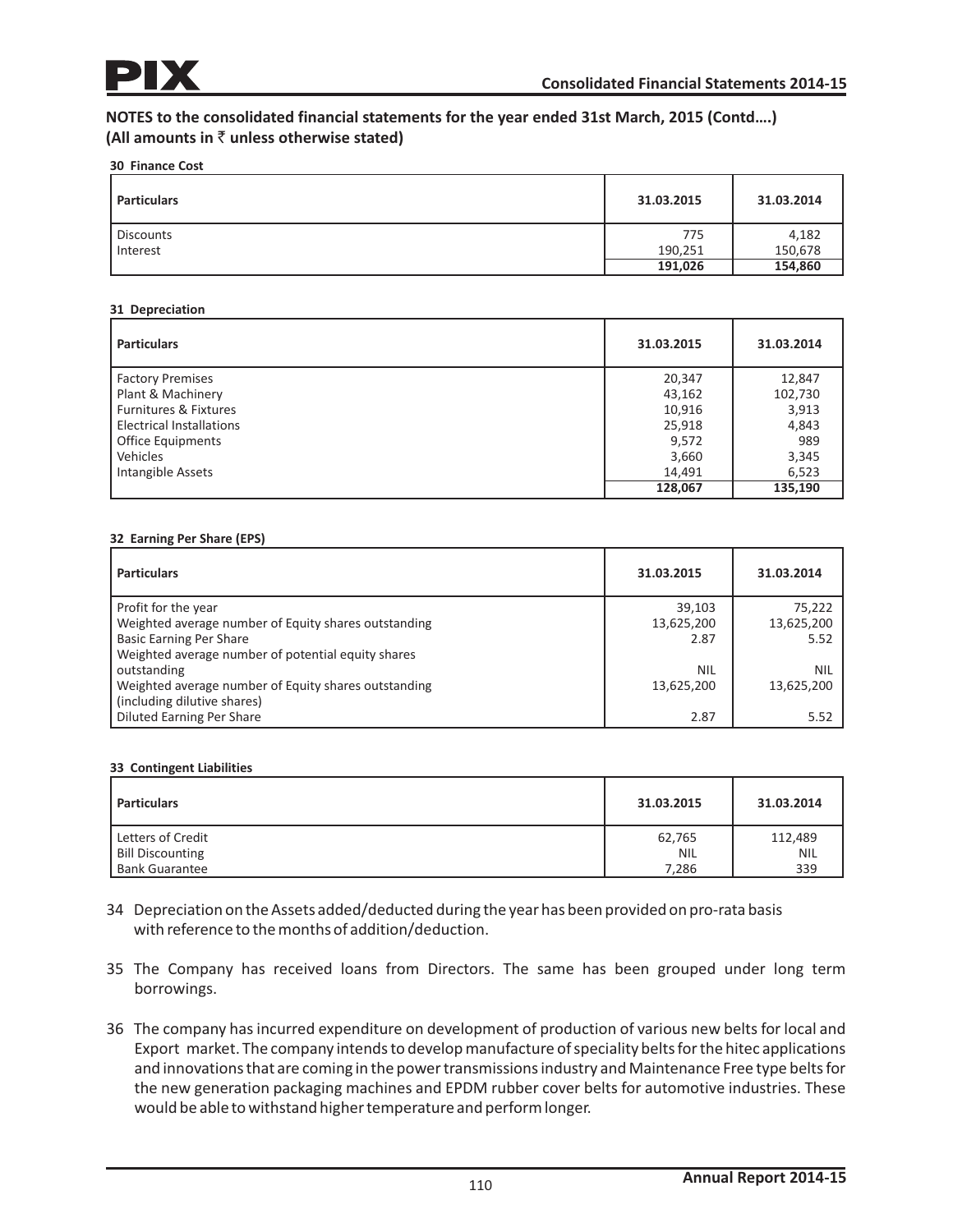# **NOTES to the consolidated financial statements for the year ended 31st March, 2015 (Contd….) (All amounts in**  $\bar{z}$  **unless otherwise stated)**

All the above are new generation products that the company is now proceeding to manufacture to take care of the future needs of the power transmissions industry.

Until last year, the Company has incurred expenditure on development of new products that yet to be manufactured commercially. These have been carried forward in Product Development Expenditures, which are shown under Other Non-Current Assets.

| <b>Particulars</b>                  | 31.03.2015 | 31.03.2014 |
|-------------------------------------|------------|------------|
| Opening Balance                     | 155,172    | 155,172    |
| Addition/(Deletion) during the year | (75, 172)  |            |
| <b>Total</b>                        | 80,000     | 155,172    |

**37** The Accounting Standard 15 (Revised 2005) on "Employee Benefits" issued by the Institute of Chartered Accountants of India (ICAI) has been adopted by the Company as under:

Defined Contribution Plans – The Company has recognized the following amounts in the Profit and Loss Account for the year

| Particulars                              | 31.03.2015 | 31.03.2014 |
|------------------------------------------|------------|------------|
| Contribution to Employees Provident Fund | 15,447     | 13,458     |

## **38 Defined Benefit Plan –**

The following figures as per actuarial valuation as at the Balance Sheet date have been debited to profit and loss account:

# **A. Gratuity**

| <b>Particulars</b>                                              | 31.03.2015 | 31.03.2014 |
|-----------------------------------------------------------------|------------|------------|
| Opening: Actuarial value of Projected Benefit Obligations (PBO) | 51,278     | 49,276     |
| Interest cost for the year                                      | 4,102      | 3,942      |
| Service Cost for the year                                       | 4,169      | 3,629      |
| Benefits paid for the year                                      | (4,081)    | (4, 119)   |
| Actuarial Gain / (Loss) on obligations                          | 3,138      | (1, 449)   |
| Closing: Actuarial value of Projected Benefit Obligations (PBO) | 58,605     | 51,278     |
| <b>Balance Sheet Statement</b>                                  |            |            |
|                                                                 | 31.03.2015 | 31.03.2014 |
| Present value of the obligation at 31.03.15                     | 58,605     | 51,278     |
| Fair value of plan assets 31.03.15                              | <b>NIL</b> | <b>NIL</b> |
| Un-funded liability 31.03.15                                    | 58,605     | 51,278     |
| Un-recognized gains / losses in opening balance                 | <b>NIL</b> | <b>NIL</b> |
| Un-funded liability recognized in Balance sheet                 | 58,605     | 51,278     |
| <b>Profit &amp; Loss Account Statement</b>                      |            |            |
|                                                                 | 31.03.2015 | 31.03.2014 |
| Interest cost for the year                                      | 4,102      | 3,942      |
| Service Cost for the year                                       | 4,169      | 3,629      |
| Actual return on plan assets from 01.04.14 to 31.03.15          | <b>NIL</b> | <b>NIL</b> |
| Actuarial Gain / (Loss) on obligations                          | 3,138      | (1, 449)   |
| Gratuity to be provided as expenses in Profit & Loss a/c.       | 11,408     | 6,121      |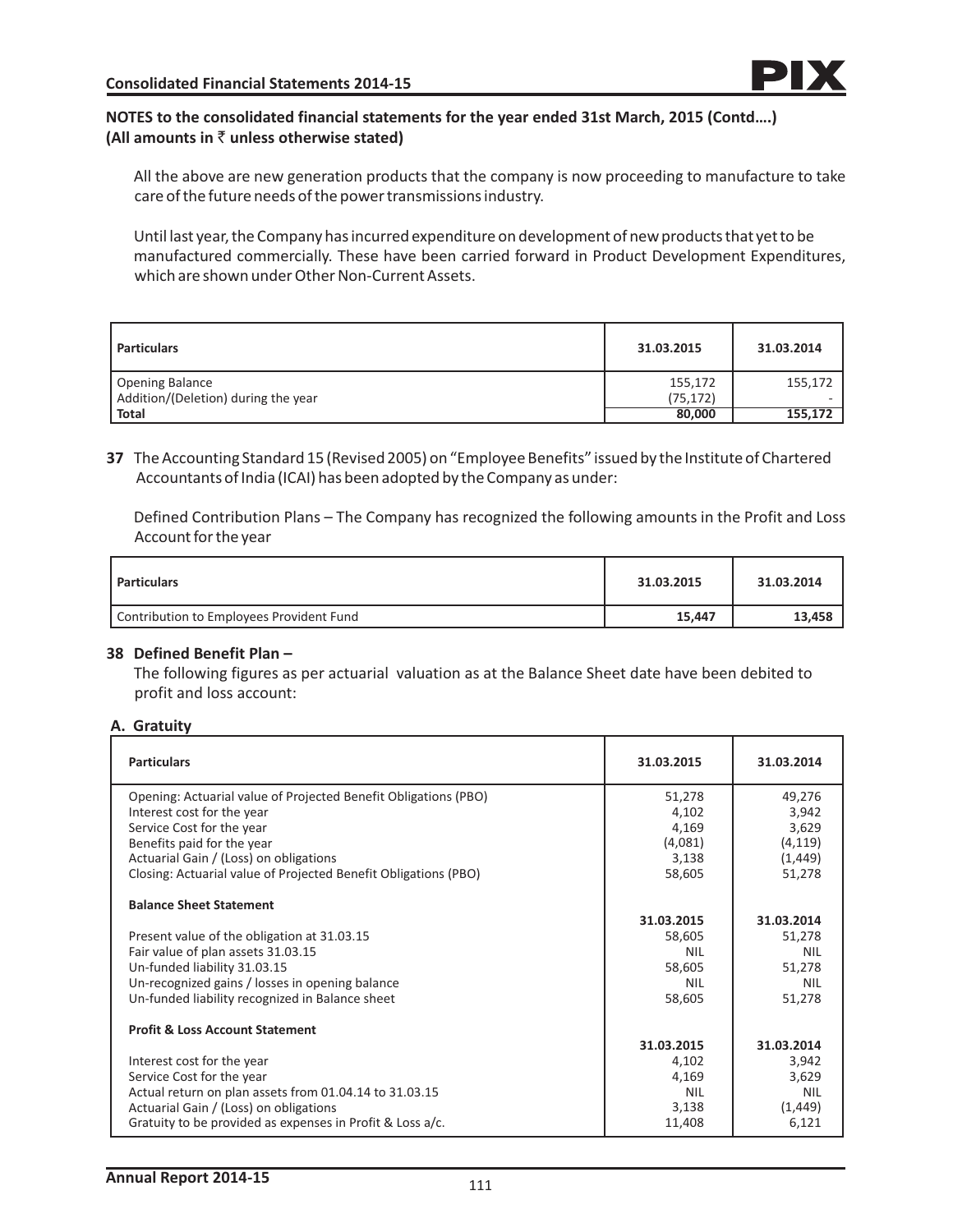**NOTES to the consolidated financial statements for the year ended 31st March, 2015 (Contd….) (All amounts in**  $\bar{z}$  **unless otherwise stated)** 

# **B Leave Encashment**

# **Changes in Benefit Obligation**

| <b>Particulars</b>                                              | 31.03.2015 | 31.03.2014 |
|-----------------------------------------------------------------|------------|------------|
| Opening: Actuarial value of Projected Benefit Obligations (PBO) | 6,748      | 3,385      |
| Interest cost for the year                                      | 540        | 271        |
| Service Cost for the year                                       | 2,936      | 2,675      |
| Benefits paid for the year                                      | (3,403)    | (2,635)    |
| Actuarial Gain / (Loss) on obligations                          | (1,700)    | 3,053      |
| Closing: Actuarial value of Projected Benefit Obligations (PBO) | 5,121      | 6,748      |
| <b>Balance Sheet Statement</b>                                  |            |            |
|                                                                 | 31.03.2015 | 31.03.2014 |
| Present value of the obligation at 31.03.15                     | 5,121      | 6,748      |
| Fair value of plan Assets 31.03.15                              | NII        | <b>NIL</b> |
| Un-funded liability 31.03.15                                    | 5,121      | 6,748      |
| Un-recognized gains / losses in opening balance                 | NII        | <b>NIL</b> |
| Un-funded liability recognized in Balance sheet                 | 5,121      | 6,748      |
| <b>Profit &amp; Loss Account Statement</b>                      |            |            |
|                                                                 | 31.03.2015 | 31.03.2014 |
| Interest cost for the year                                      | 540        | 271        |
| Service Cost for the year                                       | 2,936      | 2,675      |
| Actual return on plan assets from 01.04.14 to 31.03.15          | <b>NIL</b> | <b>NIL</b> |
| Actuarial (Gain) / Loss on obligations                          | (1,700)    | 3,053      |
| Gratuity to be provided as expenses in Profit & Loss a/c.       | 1,776      | 5,999      |

# **39 Segment Reporting:**

The Company is engaged in the business of Industrial Rubber Products and there is no reportable segment as per Accounting Standard (AS 17) 'Segment Reporting'.

The company identified geographical locations as secondary segments. The products of the company are sold both in the domestic & export markets, which are considered different geographical segments. Segment-wise revenues are as under:

| Revenue      | 31.03.2015 | 31.03.2014 |
|--------------|------------|------------|
| Domestic     | 1,254,982  | 1,114,341  |
| Export       | 949.411    | 954.857    |
| <b>Total</b> | 2,204,393  | 2,069,198  |

The company has manufacturing facilities at Nagpur, India. It is not possible to directly attribute or allocate on a reasonable basis, the expenses, assets and liabilities to these geographical segments.

# **40 Deferred Tax:**

Deferred Tax has been provided in accordance with Accounting Standard 22- Accounting for Taxes on income issued by the Institute of Chartered Accountants of India.

The major components of the net deferred tax liability as on 31.03.2015 are as under: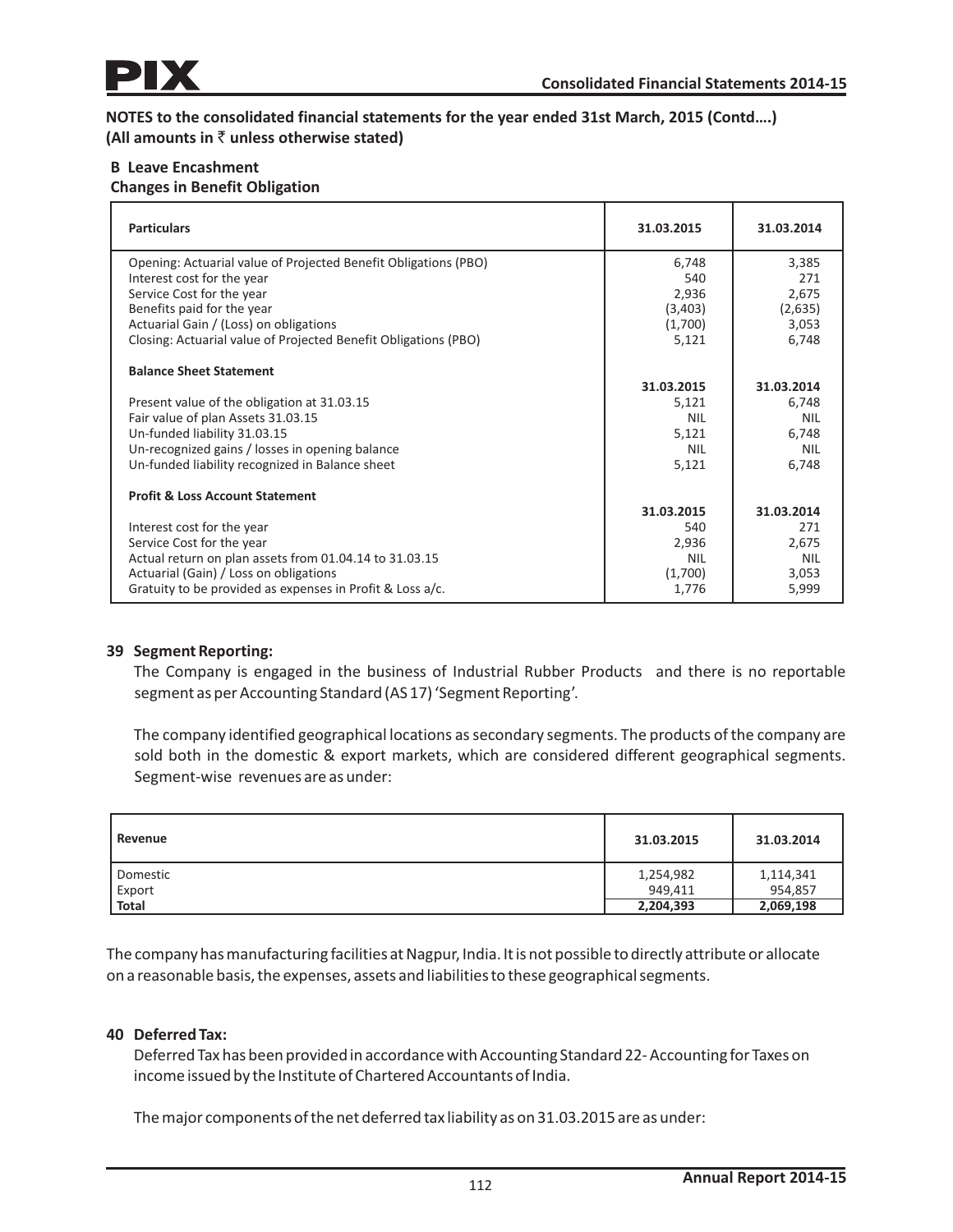# **NOTES to the consolidated financial statements for the year ended 31st March, 2015 (Contd….) (All amounts in**  $\bar{\tau}$  **unless otherwise stated)**

| <b>Particulars</b>                                                          | 31.03.2014          | During the Year | 31.03.2015          |
|-----------------------------------------------------------------------------|---------------------|-----------------|---------------------|
| <b>DEFERRED TAX LIABILITY</b><br>Depreciation<br><b>DEFERRED TAX ASSETS</b> | 108,137             | 15.724          | 123.861             |
| Provision for Employees Benefits<br><b>Net Deferred Tax Liability</b>       | (22, 720)<br>85.417 | (2,469)         | (25, 190)<br>98,672 |

## **DEPRICIATION**

The company has provided Depriciation on Fixed Assets, as prescribed by "PART C" of schedule II to the Companies Act 2013. The carrying values have been depreciated over the remaining useful lives of the assets and recognised in the statement of profit and loss account. Due to change in method of depreceiation, depreciation is lowered by ` 272 lakhs for the year ended 31/03/2015.

## **40 Related Parties' Disclosures:**

**i. Names of Related parties with whom transactions have taken place during the year :**

# **A. Key Management Personnel:**

i Mr. Sukhpal Singh Sethi ii. Mr. Amarpal Sethi iii. Mr. Sonepal Sethi iv. Mr. Rishipal Sethi v. Mr. Karanpal Sethi vi. Mr. Joe Paul vii. Miss Shirley Paul

## **B. Enterprises over which key Management Personnel or Relatives have influence**

- I. Amit Beneficiary Trust
- ii. K. S. Beneficiary Trust
- iii. R. S. Beneficiary Trust

## **ii. Transactions with related parties for the year ended March 31, 2015**

| <b>Particulars</b>          | 31.03.2015 | 31.03.2014 |
|-----------------------------|------------|------------|
| <b>Remuneration Paid</b>    | 43,156     | 37,079     |
| Interest Paid               | 18,161     | 8,629      |
| Perquisites/Allowances Paid | 3,095      | 332        |
| <b>Rent Paid</b>            | 402        |            |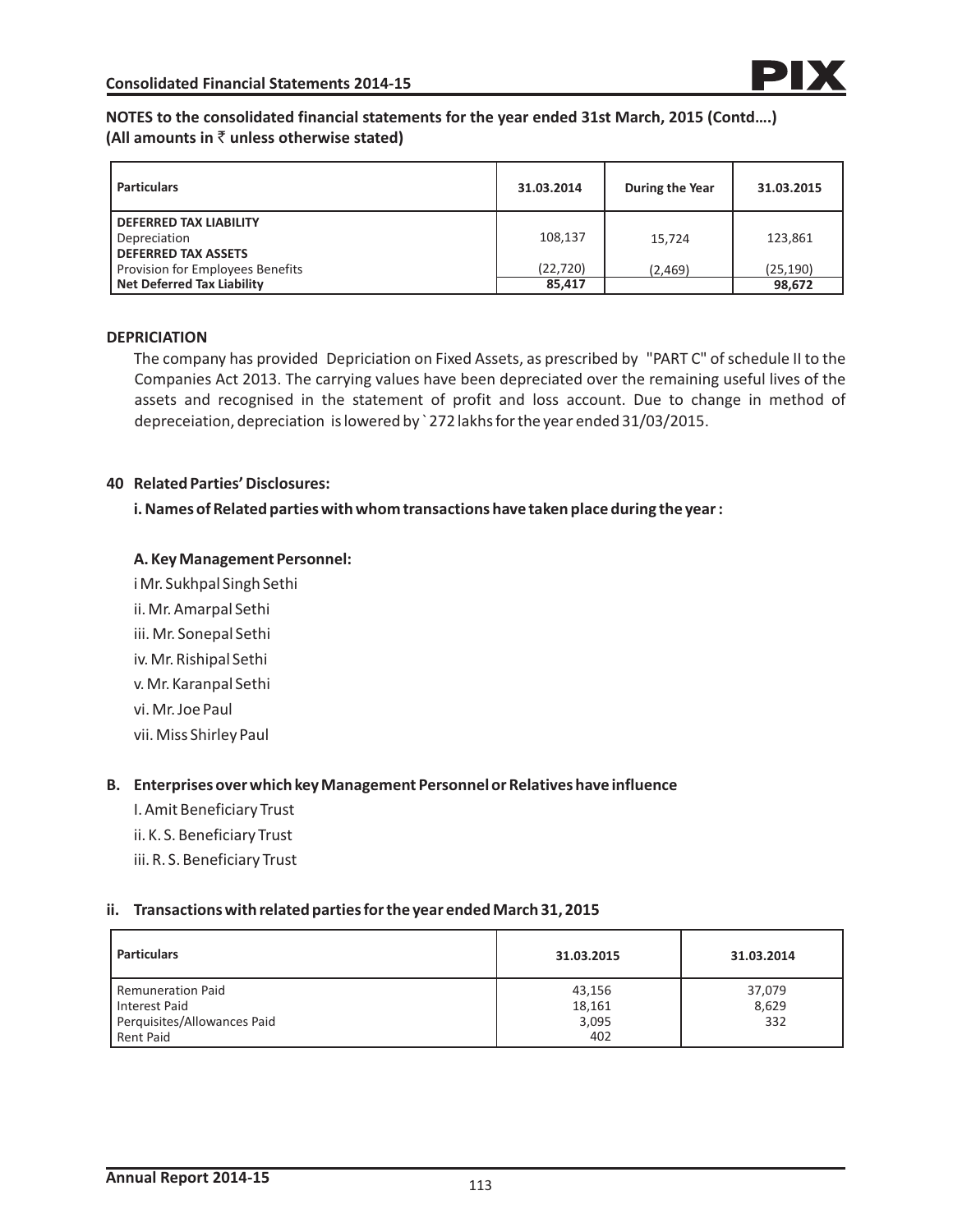# **NOTES to the consolidated financial statements for the year ended 31st March, 2015 (Contd….) (All amounts in** ` **unless otherwise stated)**

|                                                                                                                                                                                                      | B Enterprises over which Key Management Personnel or Relatives have<br>influence<br><b>Rent Paid</b>             | 31.03.2015<br>2,574 | 31.03.2014<br>2,574 |  |
|------------------------------------------------------------------------------------------------------------------------------------------------------------------------------------------------------|------------------------------------------------------------------------------------------------------------------|---------------------|---------------------|--|
| iii.                                                                                                                                                                                                 | Balance at the end of the year 31st March 2015                                                                   |                     |                     |  |
| A                                                                                                                                                                                                    | <b>Key Management Personnel:</b><br>Payables                                                                     | 165,716             | 141,215             |  |
| 42 The figures of current year are not comparable with those of previous year in<br>view of consolidated of accounts of Pix Transmissions Europe Limited and<br>PIX QCS limited in the current year. |                                                                                                                  |                     |                     |  |
|                                                                                                                                                                                                      | 43 The previsous year figures are regrouped, where ever necessary to confirm<br>with this year's classification. |                     |                     |  |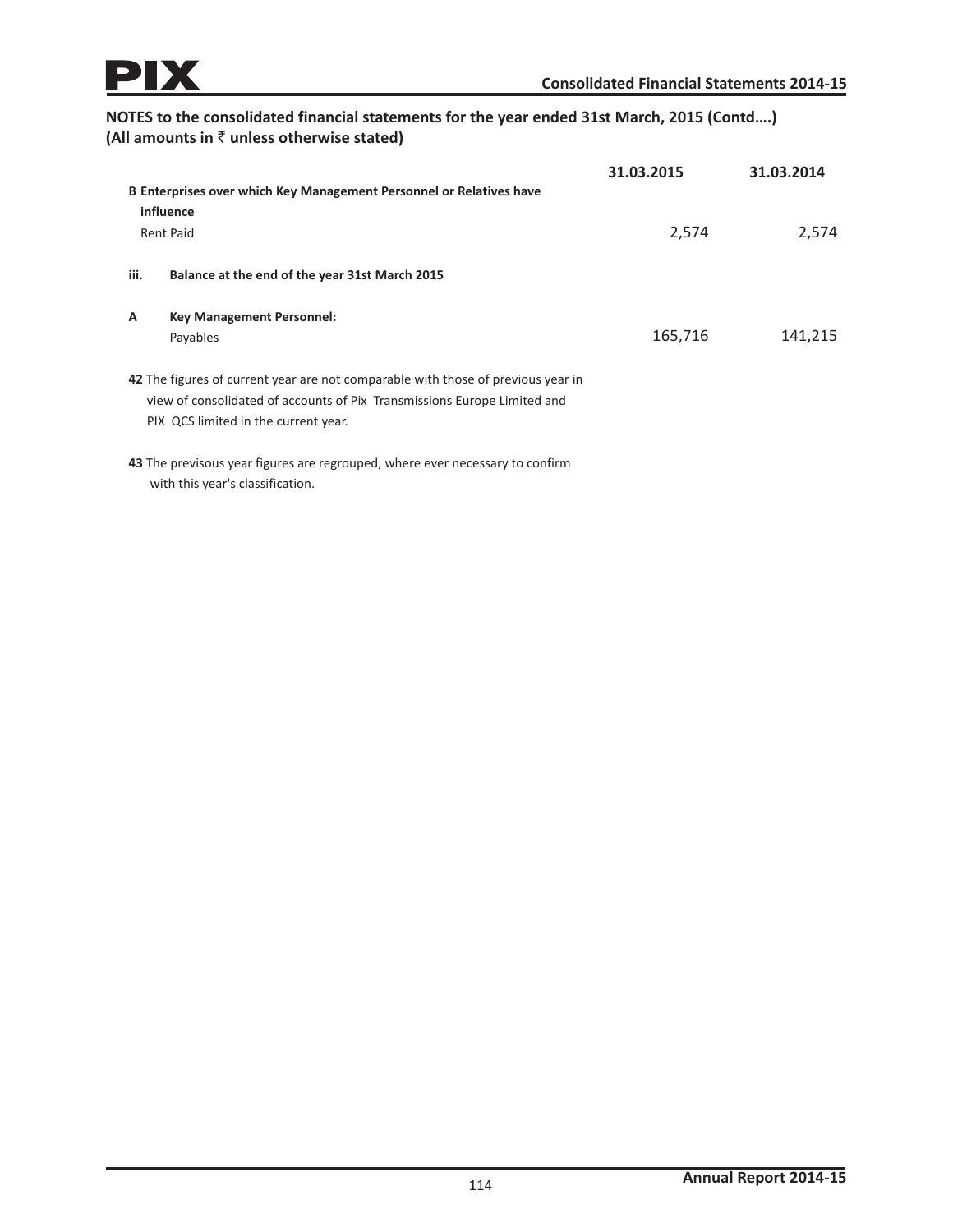## **ATTENDANCE SLIP**

## **PIX TRANSMISSIONS LIMITED**

### **Registered Office: J-7, M.I.D.C., Hingna Road, Nagpur – 440 016**

PLEASE COMPLETE THIS ATTENDANCE SLIP AND HAND IT OVER AT THE ENTRANCE OF THE HALL, Joint Shareholders may obtain additional attendance slips on request.

NAME & ADDRESS OF THE SHARE HOLDERS

| Regd. Folio No. | No. of Shares |
|-----------------|---------------|
|                 |               |

**I hereby record my presence at the 33rd ANNUAL GENERAL MEETING of the Company at J-7, M.I.D.C., Hingna, Nagpur–440 016, on Wednesday, 23rd September, 2015 at 9.30 a.m.**

SIGNATURE OF THE SHARE HOLDER OR THE PROXY ATTENDING THE MEETING

| If shareholder, please sign here | If proxy, please sign here |
|----------------------------------|----------------------------|
|                                  |                            |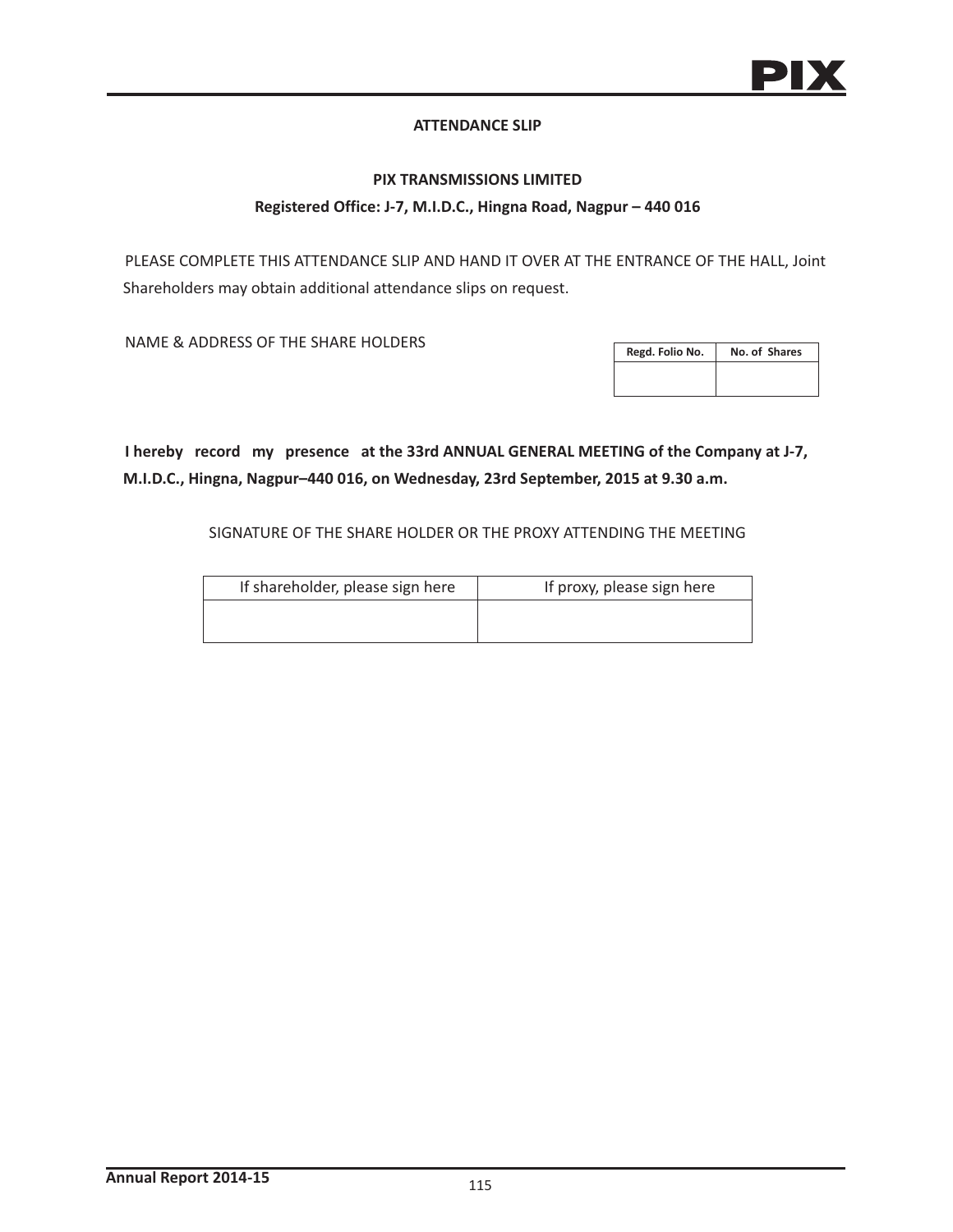

## **PIX TRANSMISSIONS LIMITED**

Registered Office: J-7, M.I.D.C., Hingna Road, Nagpur – 440 016

CIN: L25192MH1981PLC024837 WEB: www.pixtrans.com E-Mail Cosecretary@pixtrans.com TEL : 07104-669000

#### **Form No. MGT-11**

## **PROXY FORM**

[Pursuant to Section 105(6) of the Companies Act, 2013 and Rule 19(3) of the Companies (Management and Administration) Rules, 2014]

| I/We, being the Member(s) of election and the above named Company, hereby appoint |                      |
|-----------------------------------------------------------------------------------|----------------------|
|                                                                                   |                      |
|                                                                                   |                      |
| Signature:                                                                        | , or failing him/her |
|                                                                                   |                      |
| Signature:                                                                        |                      |

as my/our proxy to attend and vote, in case of a poll, for me/us and on my/our behalf at the 33rd Annual General Meeting of the Company, to be held on Wednesday, the 23rd day of Sept, 2015 at 9.30 p.m. at the Registered Office of the Company and at any adjournment thereof in respect of such resolutions and in such manner as are indicated below:

|     | Reso. No. Description                                                                                                                                      | For* | Against* |
|-----|------------------------------------------------------------------------------------------------------------------------------------------------------------|------|----------|
| 1.  | Adoption of Annual Accounts and Reports thereon for the financial year ended 31st March, 2015.                                                             |      |          |
| 2.  | Declaration of dividend.                                                                                                                                   |      |          |
| 3.  | Re-election of Mr. Amarpal Sethi as Director:                                                                                                              |      |          |
| 4.  | Re-election of Mr. Rishipal Sethi as Director:                                                                                                             |      |          |
| 5.  | Re-election of Mr. Karanpal Sethi as Director:                                                                                                             |      |          |
| 6.  | Appointment of M/s. S.C.Bandi & Co., as Statutory Auditors of the Company and to fix their remuneration for<br>the financial year ending 31st March, 2016. |      |          |
| 7.  | Re-appointment of Mr. Amarpal Sethi as Chairman and Managing Director:                                                                                     |      |          |
| 8.  | Re-appointment of Mr. Sukhpal Singh Sethi as Whole Time Director:                                                                                          |      |          |
| 9.  | Re-appointment of Mr. Sonepal Sethi as Joint Managing Director:                                                                                            |      |          |
| 10. | Re-appointment of Mr. Karanpal Sethi as Whole Time Director:                                                                                               |      |          |
| 11. | Re-appointment of Mr. Joe Paul as Whole Time Director:                                                                                                     |      |          |
| 12. | Appointment of Mr. Aqueel Ahmed Mulla as an Independent Director:                                                                                          |      |          |

Signed this day of 2015

|           | Affix            |  |
|-----------|------------------|--|
| Signature | Revenue<br>Stamp |  |
|           |                  |  |

#### **Notes:**

- \* 1. Please put a" in the Box in the appropriate column against the respective resolutions. If you leave the 'For' or 'Against' column blank against any or all the resolutions, your proxy will be entitled to vote in the manner as he/she thinks appropriate.
- 2. A Proxy need not be a Member of the Company. Pursuant to the provisions of Section 105 of the Companies Act, 2013, a person can act as proxy on behalf of not more than fifty Members and holding in aggregate not more than ten percent of the total Share Capital of the Company. Members holding more than ten percent of the total Share Capital of the Company may appoint a single person as proxy, who shall not act as proxy for any other Member.
- 3. This form of Proxy, to be effective, should be deposited at the Registered Office of the Company at J-7, MIDC, HINGNA ROAD, NAGPUR – 440016 not later than FORTY-EIGHT HOURS before the commencement of the aforesaid meeting.